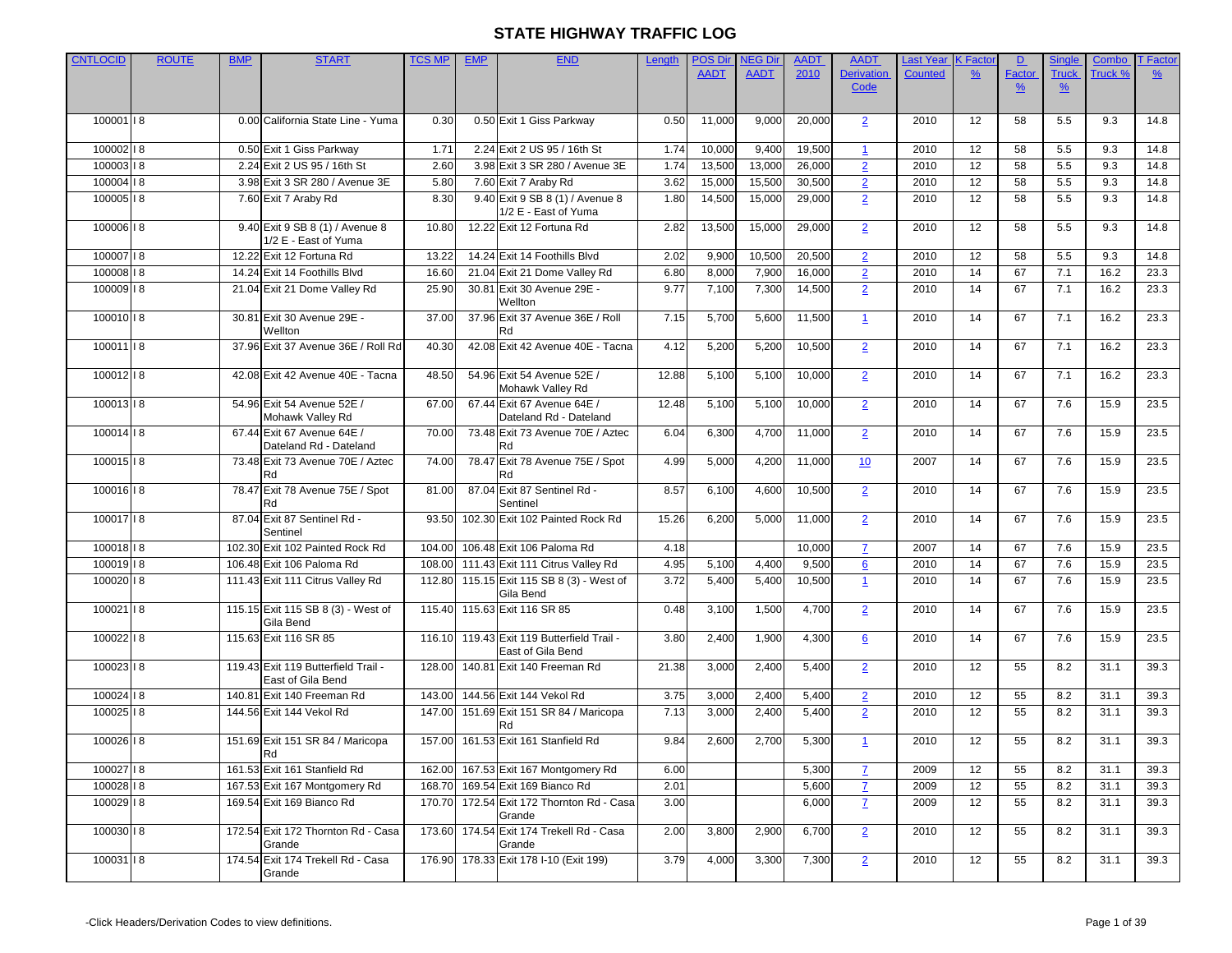| <b>CNTLOCID</b> | <b>ROUTE</b> | <b>BMP</b> | <b>START</b>                                        | <b>TCS MP</b> | <b>EMP</b> | <b>END</b>                                          | Length | <b>POS Dir</b> | <b>NEG Dir</b> | <b>AADT</b> | <b>AADT</b>       | Last Year      | <b>K</b> Facto | D             | Single        | Combo   | <b>T</b> Factor |
|-----------------|--------------|------------|-----------------------------------------------------|---------------|------------|-----------------------------------------------------|--------|----------------|----------------|-------------|-------------------|----------------|----------------|---------------|---------------|---------|-----------------|
|                 |              |            |                                                     |               |            |                                                     |        | <b>AADT</b>    | <b>AADT</b>    | 2010        | <b>Derivation</b> | <b>Counted</b> | $\frac{9}{6}$  | Factor        | <b>Truck</b>  | Truck 9 | $\frac{9}{6}$   |
|                 |              |            |                                                     |               |            |                                                     |        |                |                |             | Code              |                |                | $\frac{9}{6}$ | $\frac{9}{6}$ |         |                 |
|                 |              |            |                                                     |               |            |                                                     |        |                |                |             |                   |                |                |               |               |         |                 |
| 100063   10     |              |            | 0.00 California State Line -                        | 0.30          |            | 0.71 Exit 1 Ehrenberg - Parker                      | 0.71   | 16,500         | 17,500         | 23,500      | 9                 | 2010           | 13             | 61            | 7.6           | 30.3    | 37.9            |
|                 |              |            | Ehrenberg                                           |               |            | Hwy                                                 |        |                |                |             |                   |                |                |               |               |         |                 |
| 100064   10     |              |            | 0.71 Exit 1 Ehrenberg - Parker                      | 2.48          |            | 5.85 Exit 5 Tom Wells Rd                            | 5.14   | 11,000         | 11,000         | 22,000      | $\mathbf{1}$      | 2010           | 13             | 61            | 7.6           | 30.3    | 37.9            |
|                 |              |            | Hwy                                                 |               |            |                                                     |        |                |                |             |                   |                |                |               |               |         |                 |
| 100065   10     |              |            | 5.85 Exit 5 Tom Wells Rd                            | 11.00         |            | 11.93 Exit 11 Dome Rock Rd                          | 6.08   | 14,500         | 16,500         | 20,500      | 9                 | 2010           | 13             | 61            | 7.6           | 30.3    | 37.9            |
| 100066   10     |              |            | 11.93 Exit 11 Dome Rock Rd                          | 17.00         |            | 17.49 Exit 17 SB 10 (1) West end                    | 5.56   | 12,500         | 14,000         | 21,000      | 10                | 2009           | 13             | 61            | 7.6           | 30.3    | 37.9            |
|                 |              |            |                                                     |               |            | of Quartzsite                                       |        |                |                |             |                   |                |                |               |               |         |                 |
| 100067   10     |              |            | 17.49 Exit 17 SB 10 (1) - West end                  | 18.50         |            | 19.80 Exit 19 SB 10 (1) - East end<br>of Quartzsite | 2.31   | 10,000         | 12,000         | 22,500      | $\overline{2}$    | 2010           | 13             | 61            | 7.6           | 30.3    | 37.9            |
| 100068   10     |              |            | of Quartzsite<br>19.80 Exit 19 SB 10 (1) - East end | 22.80         |            | 26.66 Exit 26 Old Hwy 60 / Gold                     | 6.86   | 9,800          | 11,500         | 21,000      |                   | 2010           | 11             | 74            | 5.5           | 33.4    | 38.9            |
|                 |              |            | of Quartzsite                                       |               |            | Nugget Rd                                           |        |                |                |             | $\overline{2}$    |                |                |               |               |         |                 |
| 100069   10     |              |            | 26.66 Exit 26 Old Hwy 60 / Gold                     | 30.70         |            | 31.17 Exit 31 US 60 East                            | 4.51   |                |                | 19,000      | 10                | 2009           | 11             | 74            | 5.5           | 33.4    | 38.9            |
|                 |              |            | Nugget Rd                                           |               |            |                                                     |        |                |                |             |                   |                |                |               |               |         |                 |
| 100070   10     |              |            | 31.17 Exit 31 US 60 East                            | 31.40         |            | 45.37 Exit 45 Vicksburg Rd                          | 14.20  | 10,500         | 10,500         | 21,500      | $\mathbf{1}$      | 2010           | 11             | 74            | 5.5           | 33.4    | 38.9            |
| 100071   10     |              |            | 45.37 Exit 45 Vicksburg Rd                          | 49.00         |            | 53.98 Exit 53 Hovatter Rd                           | 8.61   |                |                | 21,000      | $\mathbf{Z}$      | 2009           | 11             | 74            | 5.5           | 33.4    | 38.9            |
| 100072   10     |              |            | 53.98 Exit 53 Hovatter Rd                           | 61.80         |            | 69.66 Exit 69 Avenue 75 E                           | 15.68  |                |                | 21,000      | $\mathbf{Z}$      | 2009           | 11             | 74            | 5.5           | 33.4    | 38.9            |
| 100073   10     |              |            | 69.66 Exit 69 Avenue 75E                            | 75.40         |            | 81.24 Exit 81 Salome Hwy                            | 11.58  |                |                | 22,000      | $\overline{7}$    | 2009           | 11             | 74            | 5.5           | 33.4    | 38.9            |
| 100074   10     |              |            | 81.24 Exit 81 Salome Hwy                            | 87.70         |            | 94.17 Exit 94 411th Ave - Tonopah                   | 12.93  | 11,500         | 9,900          | 21,500      |                   | 2010           | 11             | 74            | 5.5           | 33.4    | 38.9            |
|                 |              |            |                                                     |               |            |                                                     |        |                |                |             | $\overline{2}$    |                |                |               |               |         |                 |
| 100075   10     |              |            | 94.17 Exit 94 Tonapah                               | 94.90         |            | 98.30 Exit 98 Wintersburg Rd                        | 4.13   | 11,500         | 11,500         | 23,000      | $\mathbf{1}$      | 2010           | 11             | 65            | 7.3           | 32.2    | 39.5            |
| 100076   10     |              |            | 98.30 Exit 98 Wintersburg Rd                        | 98.90         |            | 103.45 Exit 103 339th Ave                           | 5.15   | 12,000         | 13,500         | 28,500      | $\mathbf{Z}$      | 2008           | 11             | 65            | 7.3           | 32.2    | 39.5            |
| 100077   10     |              |            | 103.45 Exit 103 339th Ave                           |               |            | 109.68 Exit 109 Palo Verde Rd /                     |        |                |                |             |                   |                |                |               |               |         |                 |
|                 |              |            |                                                     | 104.00        |            | Sun Valley Pkwy                                     | 6.23   |                |                | 34,000      | $\mathbf{Z}$      | 2008           | 11             | 65            | 7.3           | 32.2    | 39.5            |
| 100078   10     |              |            | 109.68 Exit 109 Palo Verde Rd /                     | 110.20        |            | 112.74 Exit 112 SR 85 / Oglesby Rd                  | 3.06   |                |                | 34,000      | $\mathbf{Z}$      | 2009           | 11             | 65            | 7.3           | 32.2    | 39.5            |
|                 |              |            | Sun Valley Pkwy                                     |               |            |                                                     |        |                |                |             |                   |                |                |               |               |         |                 |
| 100079   10     |              |            | 112.74 Exit 112 SR 85 / Ogelsby Rd                  | 114.06        |            | 114.86 Exit 114 Miller Rd                           | 2.12   |                |                | 39,000      | 19                | 2009           | 11             | 52            | 2.2           | 20.6    | 22.8            |
|                 |              |            |                                                     |               |            |                                                     |        |                |                |             |                   |                |                |               |               |         |                 |
| 100080   10     |              |            | 114.86 Exit 114 Miller RD                           | 115.66        |            | 117.00 Exit 117 Watson Rd                           | 2.14   |                |                | 43,000      | <u>19</u>         | 2009           | 11             | 52            | 2.2           | 20.6    | 22.8            |
| 100081   10     |              |            | 117.00 Exit 117 Watson Rd                           | 118.00        |            | 120.20 Exit 120 Verado Way                          | 3.20   |                |                | 61,000      | <u>19</u>         | 2007           | 11             | 52            | 2.2           | 20.6    | 22.8            |
| 100082   10     |              |            | 120.20 Exit 120 Verado Way                          | 121.00        |            | 121.70 Exit 121 Jackrabbit Trail                    | 1.50   |                |                | 63,000      | <u>19</u>         | 2007           | 11             | 52            | 2.2           | 20.6    | 22.8            |
| 100083   10     |              |            | 121.70 Exit 121 Jackrabitt Trl                      | 124.20        |            | 124.71 Exit 124 SR 303 / Cotton                     | 3.01   |                |                | 70,000      | 19                | 2007           | 11             | 52            | 2.2           | 20.6    | 22.8            |
|                 |              |            |                                                     |               |            | Lane                                                |        |                |                |             |                   |                |                |               |               |         |                 |
| 100084   10     |              |            | 124.71 Exit 124 Cotton Ln                           | 126.10        |            | 126.69 Exit 126 Pebble Creek /                      | 1.98   |                |                | 76,000      | $\mathbf{Z}$      | 2007           | 9              | 53            | 2.8           | 1.3     | 4.1             |
|                 |              |            |                                                     |               |            | Estrella Pkwys                                      |        |                |                |             |                   |                |                |               |               |         |                 |
| 100085   10     |              |            | 126.69 Exit 126 Pebble Creek /                      | 127.00        |            | 127.69 Exit 128 Bullard Ave                         | 1.00   |                |                | 91,500      | $\mathbf{Z}$      | 2005           | 9              | 53            | 2.8           | 1.3     | 4.1             |
|                 |              |            | <b>Estrella Pkwys</b>                               |               |            |                                                     |        |                |                |             |                   |                |                |               |               |         |                 |
| 100086   10     |              |            | 127.69 Exit 126 Bullard Ave                         | 128.21        |            | 128.71 Exit 128 Litchfield Rd -                     | 1.02   |                |                | 91,500      | $\mathbf{Z}$      | 2005           | 9              | 53            | 2.8           | 1.3     | 4.1             |
|                 |              |            |                                                     |               |            | Goodyear                                            |        |                |                |             |                   |                |                |               |               |         |                 |
| 100087   10     |              |            | 128.71 Exit 128 Litchfield Rd -                     | 129.20        |            | 129.70 Exit 129 Dysart Rd / 8th St -                | 0.99   |                |                | 101,000     | $\mathbf{Z}$      | 2005           | 9              | 53            | 2.8           | 1.3     | 4.1             |
|                 |              |            | Goodyear                                            |               |            | Avondale                                            |        |                |                |             |                   |                |                |               |               |         |                 |
| 100088   10     |              |            | 129.70 Exit 129 Dysart Rd / 8th St -                | 131.00        |            | 131.70 Exit 131 115th Ave /                         | 2.00   |                |                | 121,000     | $\mathbf{7}$      | 2005           | 9              | 53            | 2.8           | 1.3     | 4.1             |
|                 |              |            | Avondale                                            |               |            | Avondale Blvd                                       |        |                |                |             |                   |                |                |               |               |         |                 |
| 100089   10     |              |            | 131.70 Exit 131 115th Ave /<br>Avondale Blvd        |               |            | 133.00 133.69 Exit 133 99th Ave                     | 1.99   |                |                | 131,000     |                   | 2005           | 9              | 53            | 2.8           | 1.3     | 4.1             |
| 100090   10     |              |            | 133.69 Exit 133 99th Ave                            | 134.43        |            | 134.68 Exit 134 91st Ave - Tolleson                 | 0.99   |                |                | 192,000     | 8                 | 2009           | 8              | 61            | 3.5           | 2.2     | 5.7             |
|                 |              |            |                                                     |               |            |                                                     |        |                |                |             |                   |                |                |               |               |         |                 |
| 100091   10     |              |            | 134.68 Exit 134 91st Ave - Tolleson                 | 135.00        |            | 135.66 Exit 135 83rd Ave                            | 0.98   |                |                | 198,000     | 8                 | 2005           | 8              | 61            | 3.5           | 2.2     | 5.7             |
|                 |              |            |                                                     |               |            |                                                     |        |                |                |             |                   |                |                |               |               |         |                 |
| 100092   10     |              |            | 135.66 Exit 135 83rd Ave                            | 135.99        |            | 136.16 Exit 136A 79th Ave WB                        | 0.50   |                |                | 206,000     | 8                 | 2009           | 8              | 61            | 3.5           | 2.2     | 5.7             |
|                 |              |            |                                                     |               |            | (HOV only)                                          |        |                |                |             |                   |                |                |               |               |         |                 |
| 100093   10     |              |            | 136.16 Exit 136A 79th Ave (WB                       | 136.33        |            | 136.69 Exit 136B 75th Ave                           | 0.53   |                |                | 210,000     | 8                 | 2005           | 8              | 61            | 3.5           | 2.2     | 5.7             |
|                 |              |            | HOV only)                                           |               |            |                                                     |        |                |                |             |                   |                |                |               |               |         |                 |
| 100094   10     |              |            | 136.69 Exit 136B 75th Ave                           | 137.18        |            | 137.68 Exit 137 67th Ave                            | 0.99   |                |                | 213,000     | 8                 | 2005           | 8              | 61            | 3.5           | 2.2     | 5.7             |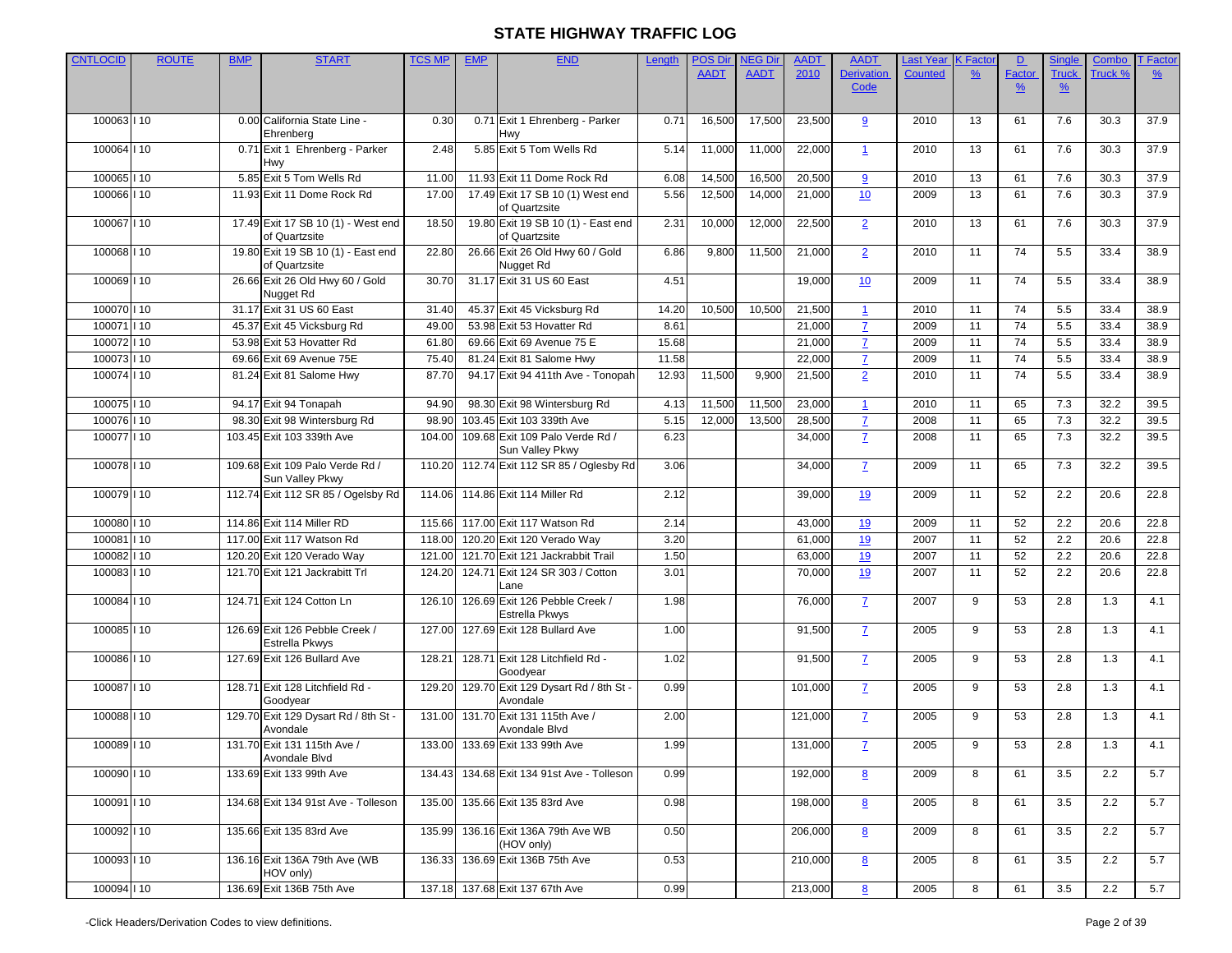|             |  |                                                         |        |                                                         |      | <b>AADT</b> | <b>AADT</b>          | 2010    | <b>Derivation</b> | <b>Counted</b> | $\frac{9}{6}$  | <b>Factor</b> | <b>Truck</b>  | Truck % | $\frac{9}{6}$ |
|-------------|--|---------------------------------------------------------|--------|---------------------------------------------------------|------|-------------|----------------------|---------|-------------------|----------------|----------------|---------------|---------------|---------|---------------|
|             |  |                                                         |        |                                                         |      |             |                      |         | Code              |                |                | $\frac{9}{6}$ | $\frac{9}{6}$ |         |               |
|             |  |                                                         |        |                                                         |      |             |                      |         |                   |                |                |               |               |         |               |
| 100095   10 |  | 137.68 Exit 137 67th Ave                                | 138.15 | 138.66 Exit 138 59th Ave                                | 0.98 |             |                      | 223,000 | 8                 | 2009           | 8              | 61            | 3.5           | 2.2     | 5.7           |
| 100096   10 |  | 138.66 Exit 138 59th Ave                                | 139.15 | 139.65 Exit 139 51th Ave                                | 0.99 |             |                      | 230,000 | 8                 | 2007           | 8              | 61            | 3.5           | 2.2     | 5.7           |
| 100097   10 |  | 139.65 Exit 139 51th Ave                                | 140.17 | 140.65 Exit 140 43rd Ave                                | 1.00 |             |                      | 237,000 | 8                 | 2009           | 8              | 61            | 3.5           | 2.2     | 5.7           |
| 100098   10 |  | 140.65 Exit 140 43rd Ave                                | 141.17 | 141.66 Exit 141 35th Ave                                | 1.01 |             |                      | 265,000 | 8                 | 2005           | 8              | 61            | 3.5           | 2.2     | 5.7           |
| 100099   10 |  | 141.66 Exit 141 35th Ave                                | 142.17 | 142.66 Exit 142 27th Ave (EB only)                      | 1.00 |             |                      | 297,000 | 8                 | 2009           | 8              | 61            | 3.5           | 2.2     | 5.7           |
| 100100   10 |  | 142.66 Exit 142 27th Ave (EB only)                      | 142.87 | 143.18 Exit 143 I-17 (Exit 200A)                        | 0.52 |             |                      | 293,000 | 8                 | 2005           | 8              | 61            | 3.5           | 2.2     | 5.7           |
| 100101   10 |  | 143.18 Exit 143 I-17 (Exit 200A)                        | 143.60 | 143.66 Exit 143C 19th Ave<br>(Westbound only)           | 0.48 |             |                      | 253,000 | 8                 | 2005           | 8              | 61            | 3.5           | 2.2     | 5.7           |
| 100102   10 |  | 143.66 Exit 143C 19th Ave (WB<br>Only)                  | 144.16 | 144.66 Exit 144A 7th Ave                                | 1.00 |             |                      | 280,000 | 8                 | 2009           | $\overline{7}$ | 53            | 3.5           | 2.2     | 5.7           |
| 100103   10 |  | 144.66 Exit 144A 7the Ave                               | 144.93 | 144.94 Exit 144B 3rd Ave (EB HOV                        | 0.28 |             |                      | 263,000 | 8                 | 2005           | $\overline{7}$ | 53            | 3.5           | 2.2     | 5.7           |
|             |  |                                                         |        | Only)                                                   |      |             |                      |         |                   |                |                |               |               |         |               |
| 100104   10 |  | 144.94 Exit 144B 3rd Ave (EB HOV<br>Only)               | 144.99 | 145.44 Exit 145A 3rd St (WB HOV<br>Only)                |      |             | 0.50 115,000 120,000 | 261,000 | 8                 | 2007           | $\overline{7}$ | 53            | 3.5           | 2.2     | 5.7           |
| 100105   10 |  | 145.44 Exit 145A 3rd St (WB HOV                         | 145.55 | 145.68 Exit 145B 7th St                                 | 0.24 |             |                      | 263,000 | 21                | 2005           | $\overline{7}$ | 53            | 3.5           | 2.2     | 5.7           |
|             |  | only)                                                   |        |                                                         |      |             |                      |         |                   |                |                |               |               |         |               |
| 100106   10 |  | 145.68 Exit 145B 7th St                                 | 146.04 | 146.70 Exit 146 16th St (EB Only)                       | 1.02 | 132,000     | 127,000              | 259,000 | $\overline{1}$    | 2010           | $\overline{7}$ | 54            | 3.5           | 2.2     | 5.7           |
| 100107   10 |  | 146.70 Exit 146 16th St (EB Only)                       | 147.32 | 147.49 Exit 147 SR 51 (Exit x) / SR<br>202 (Exit y)     | 0.79 |             |                      | 251,000 | 8                 | 2005           | 8              | 52            | 2.9           | 1.1     | 4.0           |
| 100108   10 |  | 147.49 Exit 147 SR 51 (Exit x) / SR<br>202 (Exit y)     | 147.60 | 148.19 Exit 148 Jefferson St                            | 0.70 |             |                      | 124,000 | 8                 | 2005           | 8              | 52            | 2.9           | 1.1     | 4.0           |
| 100109   10 |  | 148.19 Exit 148 Jefferson St                            | 148.59 | 148.93 Exit 149 Buckeye Rd                              | 0.74 | 57,500      | 78,500               | 130,000 | 8                 | 2008           | 8              | 52            | 2.9           | 1.1     | 4.0           |
| 100110   10 |  | 148.93 Exit 149 Buckeye Rd                              | 149.17 | 149.92 Exit 150A 24th St                                | 0.99 | 68,500      | 70,500               | 151,000 | 8                 | 2009           | 8              | 53            | 3.5           | 2.2     | 5.7           |
| 100111   10 |  | 149.92 Exit 150A 24th St                                | 151.10 | 151.49 Exit 151 32nd St / University                    | 1.57 |             |                      | 247,000 | 8                 | 2009           | 8              | 55            | 3.5           | 2.2     | 5.7           |
|             |  |                                                         |        |                                                         |      |             |                      |         |                   |                |                |               |               |         |               |
| 100112   10 |  | 151.49 Exit 151 32nd St / University                    | 151.70 | 152.38 Exit 152 40th St                                 | 0.89 | 106,000     | 108,000              | 262,000 | 8                 | 2009           | 8              | 55            | 3.5           | 2.2     | 5.7           |
| 100113   10 |  | 152.38 Exit 152 40th St                                 | 152.41 | 153.08 Exit 153A 48th St / SR 143<br>Eastbound Off Ramp | 0.70 |             |                      | 247,000 | 8                 | 2005           | $\overline{7}$ | 51            | 3.5           | 2.2     | 5.7           |
| 100114   10 |  | 153.08 Exit 153A 48th St / SR 143<br>Eastbound Off Ramp | 153.43 | 153.45 Exit 153 SR 143                                  | 0.37 | 88,000      | 130,000              | 231,000 | 8                 | 2009           | $\overline{7}$ | 51            | 3.5           | 2.2     | 5.7           |
| 100115   10 |  | 153.45 Exit 153 SR 143                                  | 153.55 | 154.94 Exit 154 US 60 (Exit 172)                        | 1.49 | 122,000     | 118,000              | 234,000 | 8                 | 2009           | 8              | 56            | 3.5           | 2.2     | 5.7           |
| 100116   10 |  | 154.94 Exit 154 US 60 (Exit 172)                        | 155.52 | 156.03 Exit 155 Baseline Rd                             | 1.09 | 72,000      | 87,000               | 162,000 | 8                 | 2009           | 8              | 60            | 3.5           | 2.2     | 5.7           |
| 100117   10 |  | 156.03 Exit 155 Baseline Rd                             | 157.12 | 157.82 Exit 157 Elliot Rd                               | 1.79 | 107,000     | 106,000              | 215,000 | 8                 | 2009           | 8              | 53            | 3.5           | 2.2     | 5.7           |
| 100118   10 |  | 157.82 Exit 157 Elliot Rd                               | 158.33 | 158.82 Exit 158 Warner Rd                               | 1.00 | 79,500      | 79,000               | 166,000 | 8                 | 2009           | 8              | 59            | 3.5           | 2.2     | 5.7           |
| 100119   10 |  | 158.82 Exit 158 Warner Rd                               | 159.24 | 159.78 Exit 159 Ray Rd                                  | 0.96 | 71,000      | 83,000               | 155,000 | 8                 | 2009           | 8              | 59            | 3.5           | 2.2     | 5.7           |
| 100120   10 |  | 159.78 Exit 159 Ray Rd                                  | 160.25 | 160.76 Exit 160 Chandler Blvd                           | 0.98 | 32,500      | 71,000               | 109,000 | 8                 | 2009           | 8              | 51            | 3.5           | 2.2     | 5.7           |
| 100121   10 |  | 160.76 Exit 160 Chandler Blvd                           | 161.40 | 162.45 Exit 162 Maricopa Rd / Wild<br>Horse Pass Rd     | 1.69 |             |                      | 108,000 | 8                 | 2006           | 8              | 51            | 3.5           | 2.2     | 5.7           |
| 100122   10 |  | 162.45 Exit 162 Maricopa Rd / Wild                      | 162.60 | 164.50 Exit 164 SR 347 / Queen                          | 2.05 | 40,500      | 41,000               | 81,500  | $\mathbf{1}$      | 2010           | 8              | 51            | 7.2           | 2.8     | 10.0          |
| 100123   10 |  | Horse Pass Rd<br>164.50 Exit 164 SR 347 / Queen         | 164.90 | Creek Rd<br>167.49 Exit 167 Riggs Rd                    | 2.99 | 27,000      | 28,000               | 54,500  | $\overline{2}$    | 2010           | 8              | 51            | 7.2           | 2.8     | 10.0          |
|             |  | Creek Rd                                                |        |                                                         |      |             |                      |         |                   |                |                |               |               |         |               |
| 100124   10 |  | 167.49 Exit 167 Riggs Rd                                | 171.60 | 175.82 Exit 175 SR 587 / Casa<br>Blanca Rd              | 8.33 | 23,000      | 22,500               | 46,000  | $\overline{2}$    | 2010           | 8              | 51            | 7.2           | 2.8     | 10.0          |
| 100125   10 |  | 175.82 Exit 175 SR 587 / Casa<br>Blanca Rd              | 177.50 | 185.31 Exit 185 SR 187 / Pinal Ave                      | 9.49 | 26,500      | 26,500               | 53,000  | $\mathbf{1}$      | 2010           | 9              | 53            | 5.8           | 11.6    | 17.4          |
| 100126   10 |  | 185.31 Exit 185 SR 187 / Pinal Ave                      | 188.00 | 190.66 Exit 190 McCartney Rd                            | 5.35 | 18,500      | 18,000               | 36,500  | $\overline{2}$    | 2010           | 9              | 53            | 5.8           | 11.6    | 17.4          |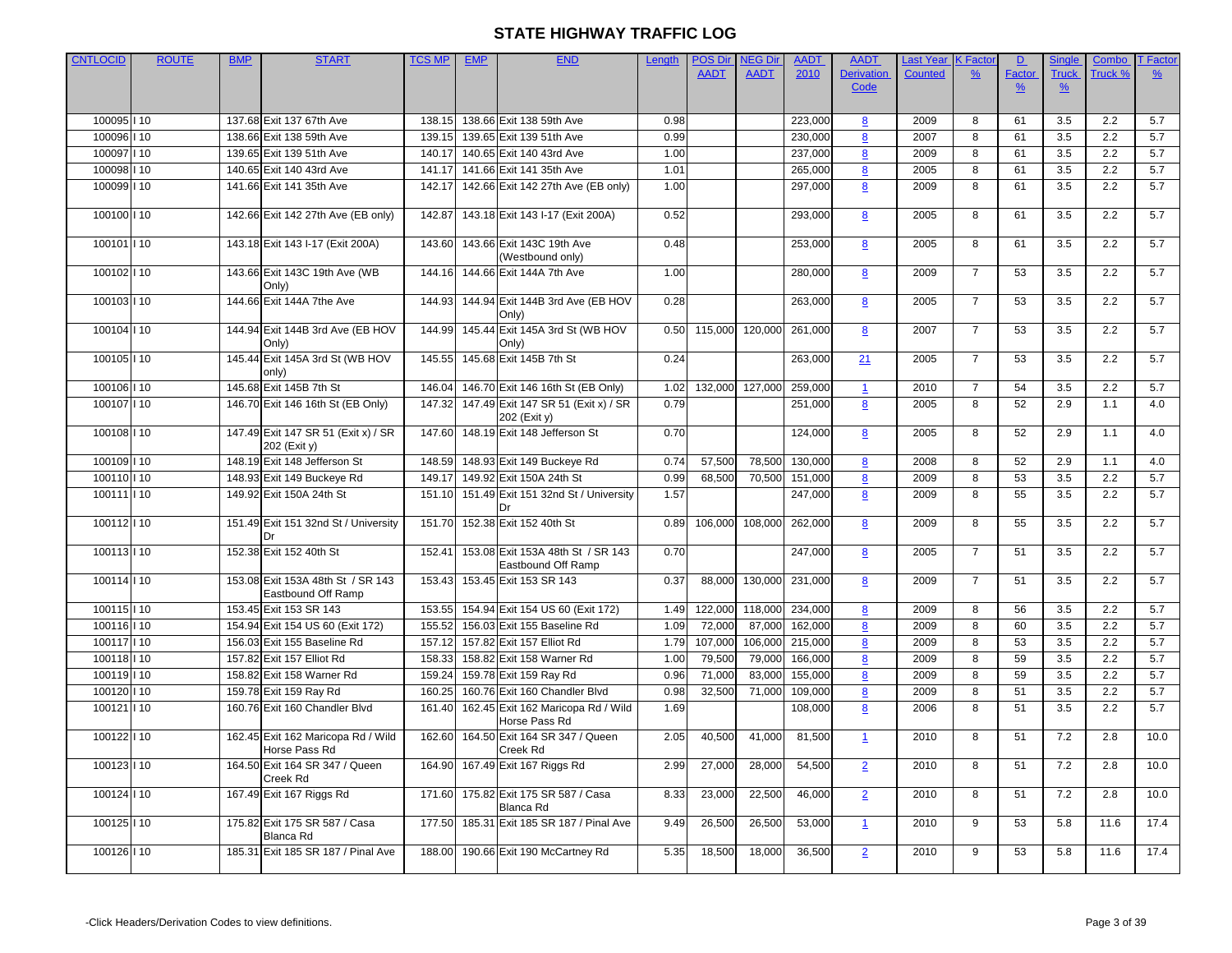| <b>CNTLOCID</b> | <b>ROUTE</b> | <b>BMP</b> | <b>START</b>                         | <b>TCS MP</b> | <b>EMP</b> | <b>END</b>                                | Length | <b>POS Dir</b> | <b>JEG Dir</b> | <b>AADT</b> | <b>AADT</b>       | <b>∟ast Yea</b> ı | K Facto        | $\mathbf{D}$  | Single        | Combo   | <b>T</b> Factor |
|-----------------|--------------|------------|--------------------------------------|---------------|------------|-------------------------------------------|--------|----------------|----------------|-------------|-------------------|-------------------|----------------|---------------|---------------|---------|-----------------|
|                 |              |            |                                      |               |            |                                           |        | <b>AADT</b>    | <b>AADT</b>    | 2010        | <b>Derivation</b> | <b>Counted</b>    | $\frac{9}{6}$  | Factor        | <b>Truck</b>  | Truck 9 | $\frac{9}{6}$   |
|                 |              |            |                                      |               |            |                                           |        |                |                |             | Code              |                   |                | $\frac{9}{6}$ | $\frac{9}{6}$ |         |                 |
|                 |              |            |                                      |               |            |                                           |        |                |                |             |                   |                   |                |               |               |         |                 |
| 100127   10     |              |            | 190.66 Exit 190 McCartney Rd         | 193.00        |            | 194.91 Exit 194 SR 287 / Florence         | 4.25   |                |                | 49,500      | $\mathbf{Z}$      | 2005              | 9              | 53            | 5.8           | 11.6    | 17.4            |
|                 |              |            |                                      |               |            | Blvd - Casa Grande                        |        |                |                |             |                   |                   |                |               |               |         |                 |
|                 |              |            |                                      |               |            |                                           |        |                |                |             |                   |                   |                |               |               |         |                 |
| 100128   10     |              |            | 194.91 Exit 194 SR 287 / Florence    | 196.50        |            | 198.12 Exit 198 Jimmie Kerr Blvd          | 3.21   | 20,000         | 19,500         | 39,500      | $\overline{2}$    | 2010              | 9              | 53            | 5.8           | 11.6    | 17.4            |
|                 |              |            | Blvd - Casa Grande                   |               |            | (Ex SR 84) - Casa Grande                  |        |                |                |             |                   |                   |                |               |               |         |                 |
| 100129   10     |              |            | 198.12 Exit 198 Jimmie Kerr Blvd     | 198.50        |            | 199.10 Exit 199 I-8 (Exit 178)            | 0.98   | 19,000         | 18,500         | 37,500      | $\overline{2}$    | 2010              | 9              | 53            | 5.8           | 11.6    | 17.4            |
|                 |              |            | (Ex SR 84) - Casa Grande             |               |            |                                           |        |                |                |             |                   |                   |                |               |               |         |                 |
| 100130   10     |              |            | 199.10 Exit 199 I-8 (Exit 178)       | 199.60        |            | 200.12 Exit 200 Sunland Gin Rd            | 1.02   |                |                | 38,500      | 19                | 2009              | 9              | 53            | 5.8           | 11.6    | 17.4            |
| 100131   10     |              |            | 200.12 Exit 200 Sunland Gin Rd       | 202.00        |            | 203.86 Exit 203 Toltec Hwy                | 3.74   |                |                | 41,000      | 21                | 2009              | 9              | 55            | 3.3           | 16.0    | 19.3            |
| 100132   10     |              |            | 203.86 Exit 203 Toltec Hwy           | 206.30        |            | 208.82 Exit 208 Sunshine Blvd -           | 4.96   |                |                | 42,000      | 21                | 2009              | 9              | 55            | 3.3           | 16.0    | 19.3            |
|                 |              |            |                                      |               |            | Eloy                                      |        |                |                |             |                   |                   |                |               |               |         |                 |
| 100133   10     |              |            | 208.82 Exit 208 Sunshine Blvd -      | 209.20        |            | 211.33 Exit 211 SR 87                     | 2.51   |                |                | 40,500      | 21                | 2009              | 9              | 55            | 3.3           | 16.0    | 19.3            |
|                 |              |            | Eloy                                 |               |            |                                           |        |                |                |             |                   |                   |                |               |               |         |                 |
| 100134   10     |              |            | 211.33 Exit 211 SR 87                | 211.60        |            | 212.20 Exit 212 Picacho Hwy               | 0.87   |                |                | 41,500      | $\overline{7}$    | 2009              | 9              | 55            | 3.3           | 16.0    | 19.3            |
| 100135   10     |              |            | 212.20 Exit 212 Picacho Hwy          | 216.50        |            | 219.85 Exit 219 Picacho Peak              | 7.65   | 24,000         | 23,500         | 47,500      | $\overline{1}$    | 2010              | 8              | 55            | 4.3           | 17.0    | 21.3            |
|                 |              |            |                                      |               |            |                                           |        |                |                |             |                   |                   | 8              |               |               |         |                 |
| 100136   10     |              |            | 219.85 Exit 219 Picacho Peak         | 222.80        |            | 226.48 Exit 226 Red Rock Rd               | 6.63   |                |                | 37,000      | $\overline{1}$    | 2008              |                | 55            | 4.3           | 17.0    | 21.3            |
| 100137   10     |              |            | 226.48 Exit 226 Red Rock Rd          | 229.30        |            | 232.02 Exit 232 Pinal Airpark Rd          | 5.54   |                |                | 46,000      | 21                | 2009              | $\overline{8}$ | 55            | 4.3           | 17.0    | 21.3            |
| 100138   10     |              |            | 232.02 Exit 232 Pinal Airpark Rd     | 234.00        |            | 236.43 Exit 236 Marana Rd -               | 4.41   |                |                | 47,500      | $\overline{L}$    | 2009              | $\overline{9}$ | 55            | 3.3           | 16.0    | 19.3            |
|                 |              |            |                                      |               |            | Marana                                    |        |                |                |             |                   |                   |                |               |               |         |                 |
| 100139   10     |              |            | 236.43 Exit 236 Marana Rd -          | 237.20        |            | 240.46 Exit 240 Tangerine Rd              | 4.03   | 25,500         | 25,000         | 50,500      | $\mathbf{1}$      | 2010              | 9              | 55            | 3.3           | 16.0    | 19.3            |
|                 |              |            | Marana                               |               |            |                                           |        |                |                |             |                   |                   |                |               |               |         |                 |
| 100140   10     |              |            | 240.46 Exit 240 Tangerine Rd         | 241.80        |            | 242.96 Exit 242 Avra Valley Rd            | 2.50   |                |                | 58,000      | $\overline{7}$    | 2007              | 9              | 55            | 3.3           | 16.0    | 19.3            |
| 100141   10     |              |            | 242.96 Exit 242 Avra Valley Rd       | 243.40        |            | 246.75 Exit 246 Cortaro Farms Rd          | 3.79   |                |                | 76,000      | $\overline{7}$    | 2007              | 9              | 55            | 3.3           | 16.0    | 19.3            |
| 100142   10     |              |            | 246.75 Exit 246 Cortaro Farms Rd     | 248.00        |            | 248.74 Exit 248 Ina Rd                    | 1.99   | 37,000         | 39,000         | 85,000      | $\mathbf{Z}$      | 2008              | $\overline{9}$ | 55            | 3.3           | 16.0    | 19.3            |
| 100143   10     |              |            | 248.74 Exit 248 Ina Rd               | 249.50        |            | 250.06 Exit 250 Orange Grove Rd           | 1.32   |                |                | 88,000      | 8                 | 2008              | 9              | 52            | 2.2           | 3.1     | 5.3             |
| 100144   10     |              |            | 250.06 Exit 250 Orange Grove Rd      | 250.60        |            | 251.19 Exit 251 Sunset Rd                 | 1.13   |                |                | 107,000     | 8                 | 2007              | $\overline{9}$ | 52            | 2.2           | 3.1     | 5.3             |
| 100145   10     |              |            | 251.19 Exit 251 Sunset Rd            | 251.90        |            | 252.43 Exit 252 El Camino Del             | 1.24   |                |                | 103,000     | 8                 | 2007              | 9              | 52            | 2.2           | 3.1     | 5.3             |
|                 |              |            |                                      |               |            | Cerro                                     |        |                |                |             |                   |                   |                |               |               |         |                 |
| 100146   10     |              |            | 252.43 Exit 252 El Camino Del        | 254.00        |            | 254.31 Exit 254 Prince Rd                 | 1.88   |                |                | 153,000     | 8                 | 2005              | 9              | 52            | 2.2           | 3.1     | 5.3             |
|                 |              |            | Cerro                                |               |            |                                           |        |                |                |             |                   |                   |                |               |               |         |                 |
| 100147   10     |              |            | 254.31 Exit 254 Prince Rd            | 255.00        |            | 255.29 Exit 255 SR 77 / Miracle           | 0.98   |                |                | 157,000     | 8                 | 2005              | 9              | 52            | 2.2           | 3.1     | 5.3             |
|                 |              |            |                                      |               |            | Mile                                      |        |                |                |             |                   |                   |                |               |               |         |                 |
| 100148   10     |              |            | 255.29 Exit 255 SR 77 / Miracle Mile | 256.00        |            | 256.18 Exit 256 Grant Rd                  | 0.89   |                |                | 159,000     | $\underline{8}$   | 2005              | 9              | 52            | 2.2           | 3.1     | 5.3             |
|                 |              |            |                                      |               |            |                                           |        |                |                |             |                   |                   |                |               |               |         |                 |
| 100149   10     |              |            | 256.18 Exit 256 Grant Rd             | 257.00        |            | 257.32 Exit 257 Speedway Blvd             | 1.14   |                |                | 147,000     | 8                 | 2008              | 9              | 52            | 2.2           | 3.1     | 5.3             |
| 100150   10     |              |            | 257.32 Exit 257 Speedway Blvd        | 257.60        |            | 257.77 Exit 257A St Marys Rd              | 0.45   |                |                | 178,000     | 8                 | 2005              | 9              | 52            | 2.2           | 3.1     | 5.3             |
| 100151   10     |              |            | 257.77 Exit 257A St Marys Rd         | 258.30        |            | 258.36 Exit 258 Congress St               | 0.59   |                |                | 184,000     | 8                 | 2005              | 9              | 52            | 2.2           | 3.1     | 5.3             |
|                 |              |            | 258.36 Exit 258 Congress St          |               |            | 259.35 Exit 259 22nd St / Starr           |        |                |                |             |                   |                   | 9              |               | 2.2           |         |                 |
| 100152   10     |              |            |                                      | 259.00        |            | Pass Blvd                                 | 0.99   |                |                | 181,000     | 8                 | 2005              |                | 52            |               | 3.1     | 5.3             |
| 100153   10     |              |            | 259.35 Exit 259 22nd St / Starr Pass | 260.00        |            | 260.38 Exit 260 North of I-19 (Exit       | 1.03   |                |                | 173,000     |                   | 2005              | 9              | 52            | 2.2           | 3.1     | 5.3             |
|                 |              |            | <b>Blvd</b>                          |               |            | 101) Eastbound On Ram                     |        |                |                |             | $\underline{8}$   |                   |                |               |               |         |                 |
| 100154   10     |              |            | 260.38 Exit 260 North of I-19 (Exit  | 260.54        |            | 260.70 Exit 261A North of I-10 (Exit      | 0.32   |                |                | 147,000     |                   | 2005              | 9              | 52            |               | 3.1     | 5.3             |
|                 |              |            |                                      |               |            |                                           |        |                |                |             | 8                 |                   |                |               | 2.2           |         |                 |
|                 |              |            | 101) Eastbound On Ram                |               |            | 261) Eastbound Off R                      |        |                |                |             |                   |                   |                |               |               |         |                 |
| 100155   10     |              |            | 260.70 Exit 261A North of I-10 (Exit |               |            | 261.00 261.17 Exit 261A1 I-10 Eastbound   | 0.47   |                |                | 83,500      | 8                 | 2005              | 9              | 52            | 2.2           | 3.1     | 5.3             |
|                 |              |            | 261) Eastbound Off R                 |               |            | Frontage Rd Off Ramp                      |        |                |                |             |                   |                   |                |               |               |         |                 |
|                 |              |            |                                      |               |            |                                           |        |                |                |             |                   |                   |                |               |               |         |                 |
| 100156   10     |              |            | 261.17 Exit 261A1 I-10 Eastbound     |               |            | 261.40 261.61 Exit 261G I-10 Eastbound    | 0.44   |                |                | 91,000      | 8                 | 2005              | 9              | 52            | 2.2           | 3.1     | 5.3             |
|                 |              |            | Frontage Rd Off Ramp                 |               |            | Frontage Rd On Ramp                       |        |                |                |             |                   |                   |                |               |               |         |                 |
| 100157   10     |              |            | 261.61 Exit 261G I-10 Eastbound      | 261.77        |            | 261.92 Exit 262G I-10 Eastbound           | 0.31   |                |                | 91,000      | 8                 | 2005              | 9              | 52            | 2.2           | 3.1     | 5.3             |
|                 |              |            | Frontage Rd On Ramp                  |               |            | On Ramp                                   |        |                |                |             |                   |                   |                |               |               |         |                 |
| 100158   10     |              |            | 261.92 Exit 262G I-10 Eastbound      |               |            | 262.00 262.27 Exit 262A Kino Pkwy (South) | 0.35   |                |                | 81,000      | 8                 | 2005              | 9              | 52            | 2.2           | 3.1     | 5.3             |
|                 |              |            | On Ramp                              |               |            |                                           |        |                |                |             |                   |                   |                |               |               |         |                 |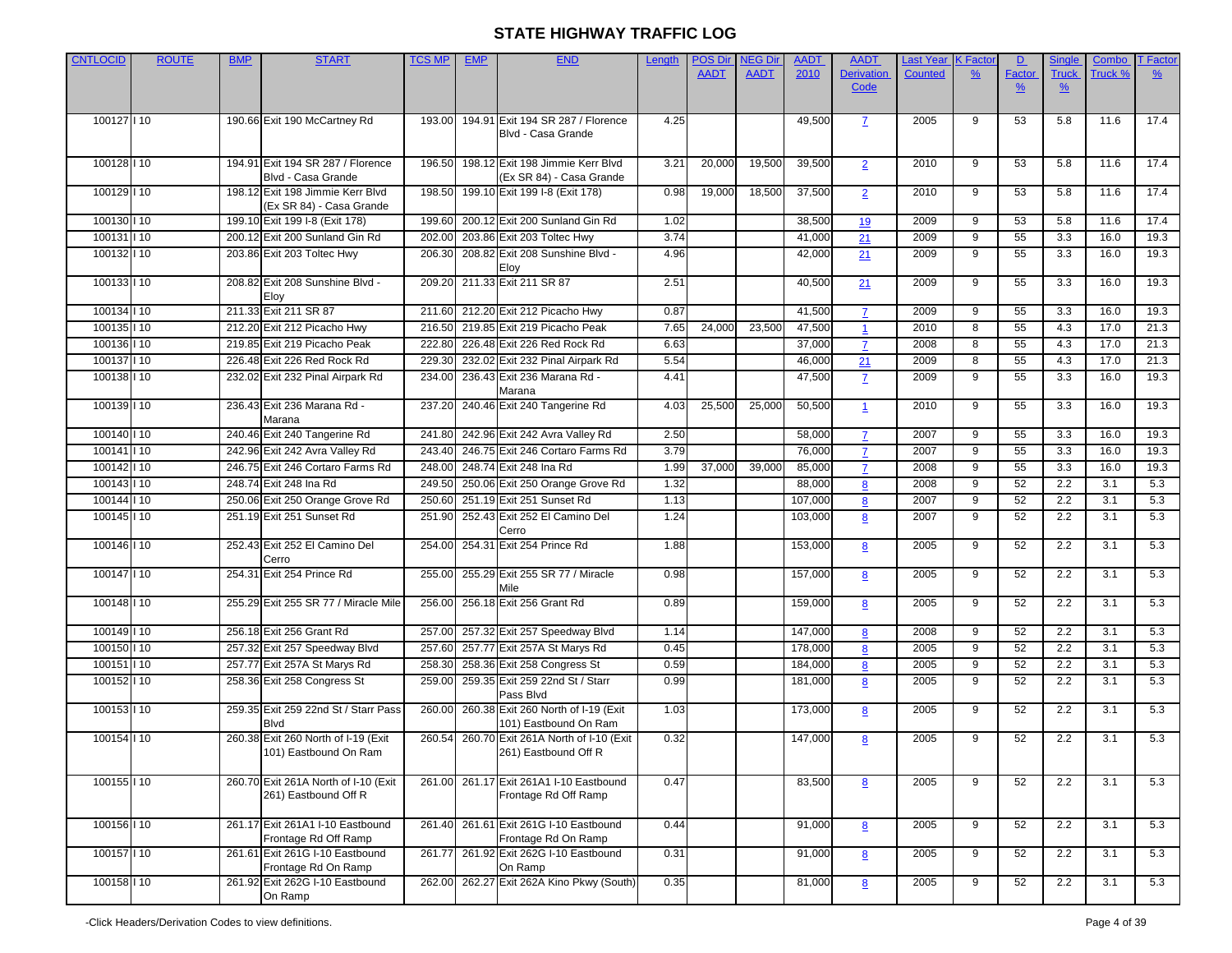| <b>CNTLOCID</b> | <b>ROUTE</b> | <b>BMP</b> | <b>START</b>                                             | <b>TCS MP</b> | <b>EMP</b> | <b>END</b>                                                   | Length | <b>POS Dir</b> | <b>JEG Dir</b> | <b>AADT</b> | <b>AADT</b>             | <b>Last Year</b> | <b>K</b> Factc  | D             | Single        | Combo   | <b>T</b> Factor |
|-----------------|--------------|------------|----------------------------------------------------------|---------------|------------|--------------------------------------------------------------|--------|----------------|----------------|-------------|-------------------------|------------------|-----------------|---------------|---------------|---------|-----------------|
|                 |              |            |                                                          |               |            |                                                              |        | <b>AADT</b>    | <b>AADT</b>    | 2010        | <b>Derivation</b>       | <b>Counted</b>   | $\frac{9}{6}$   | <b>Factor</b> | <b>Truck</b>  | Truck % | $\frac{9}{6}$   |
|                 |              |            |                                                          |               |            |                                                              |        |                |                |             | Code                    |                  |                 | $\frac{9}{6}$ | $\frac{9}{6}$ |         |                 |
|                 |              |            |                                                          |               |            |                                                              |        |                |                |             |                         |                  |                 |               |               |         |                 |
| 100159   10     |              |            | 262.27 Exit 263A Kino Pkwy (South)                       | 262.60        |            | 262.72 Exit 263B Kino Pkwy (North)                           | 0.45   |                |                | 77,000      | 8                       | 2005             | 9               | 52            | 2.2           | 3.1     | 5.3             |
| 100160   10     |              |            | 262.72 Exit 236B Kino Pkwy (North)                       | 264.00        |            | 264.35 Exit 264A Palo Verde Rd                               | 1.63   |                |                | 57,500      | 8                       | 2009             | 9               | 52            | 2.2           | 3.1     | 5.3             |
|                 |              |            |                                                          |               |            | (South)                                                      |        |                |                |             |                         |                  |                 |               |               |         |                 |
| 100161   10     |              |            | 264.35 Exit 264A Palo Verde Rd                           | 264.45        |            | 264.54 Exit 264B Palo Verde Rd                               | 0.19   |                |                | 63,500      | 8                       | 2005             | 9               | 52            | 2.2           | 3.1     | 5.3             |
|                 |              |            | (South)                                                  |               |            | (North) / Irvington Rd                                       |        |                |                |             |                         |                  |                 |               |               |         |                 |
| 100162   10     |              |            | 264.54 Exit 264B Palo Verde Rd<br>(North) / Irvington Rd | 264.79        |            | 265.04 Exit 265 Alvernon Way                                 | 0.50   |                |                | 61,500      | 8                       | 2005             | 9               | 52            | 2.2           | 3.1     | 5.3             |
| 100163   10     |              |            | 265.04 Exit 265 Alvernon Rd                              | 266.00        |            | 267.12 Exit 267 Valencia Rd                                  | 2.08   |                |                | 63,000      | 8                       | 2005             | $\overline{9}$  | 52            | 2.2           | 3.1     | 5.3             |
| 100164   10     |              |            | 267.12 Exit 267 SB 10 (X) / Valencia                     | 267.50        |            | 268.11 Exit 268 Craycroft Rd                                 | 0.99   |                |                | 54,000      | $\underline{8}$         | 2005             | $\overline{9}$  | 64            | 5.2           | 14.7    | 19.9            |
|                 |              |            |                                                          |               |            |                                                              |        |                |                |             |                         |                  |                 |               |               |         |                 |
| 100165   10     |              |            | 268.11 Exit 268 Craycroft Rd                             | 268.70        |            | 269.35 Exit 269 Wilmot Rd                                    | 1.24   |                |                | 53,500      | 8                       | 2009             | 9               | 64            | 5.2           | 14.7    | 19.9            |
| 100166   10     |              |            | 269.35 Exit 269 Wilmot Rd                                | 270.00        |            | 270.59 Exit 270 Kolb Rd                                      | 1.24   |                |                | 49,000      | 19                      | 2007             | 9               | 64            | 5.2           | 14.7    | 19.9            |
| 100167   10     |              |            | 270.59 Exit 270 Kolb Rd                                  | 272.00        |            | 273.14 Exit 273 Rita Rd                                      | 2.55   | 25,000         | 25,000         | 50,500      | $\mathbf{\overline{1}}$ | 2010             | 9               | 64            | 5.2           | 14.7    | 19.9            |
| 100168   10     |              |            | 273.14 Exit 273 Rita Rd                                  | 274.00        |            | 275.49 Exit 275 Houghton Rd                                  | 2.35   |                |                | 41,000      | 19                      | 2009             | 8               | 56            | 4.0           | 15.0    | 19.0            |
| 100169   10     |              |            | 275.49 Exit 275 Houghton Rd                              | 277.03        |            | 279.42 Exit 279 Wentworth Rd / Vail                          | 3.93   | 20,500         | 20,000         | 40,500      | $\mathbf{1}$            | 2010             | 8               | 56            | 4.0           | 15.0    | 19.0            |
| 100170   10     |              |            | 279.42 Exit 279 Wentworth Rd / Vail                      | 281.00        |            | Rd<br>281.69 Exit 281 SR 83/Sonoita                          | 2.27   |                |                | 33,500      |                         | 2007             | 8               | 56            | 4.0           | 15.0    | 19.0            |
|                 |              |            | Rd                                                       |               |            | Patagonia                                                    |        |                |                |             | $\mathbf{Z}$            |                  |                 |               |               |         |                 |
| 100171   10     |              |            | 281.69 Exit 281 SR 83 / Sonoita                          | 285.50        |            | 289.44 Exit 289 Marsh Station Rd                             | 7.75   |                |                | 27,500      | $\mathbf{Z}$            | 2009             | 9               | 55            | 7.3           | 17.1    | 24.4            |
|                 |              |            | Patagonia                                                |               |            |                                                              |        |                |                |             |                         |                  |                 |               |               |         |                 |
| 100172   10     |              |            | 289.44 Exit 289 Marsh Station Rd                         | 291.00        |            | 292.50 Exit 292 Bell Rd / Empirita                           | 3.06   |                |                | 28,500      | $\mathbf{Z}$            | 2007             | 9               | 55            | 7.3           | 17.1    | 24.4            |
| 100173   10     |              |            | 292.50 Exit 292 Bell Rd / Empirita                       | 296.20        |            | Rd<br>297.18 Exit 297 Mescal Rd / J Six                      | 4.68   | 16,000         | 14,500         | 30,500      |                         | 2010             | 9               | 55            | 7.3           | 17.1    | 24.4            |
|                 |              |            | Rd                                                       |               |            | Ranch Rd                                                     |        |                |                |             | $\overline{2}$          |                  |                 |               |               |         |                 |
| 100174 10       |              |            | 297.18 Exit 297 Mescal Rd / J Six                        | 298.20        |            | 299.35 Exit 299 Skyline Rd                                   | 2.17   | 16,500         | 15,000         | 32,000      | $\overline{2}$          | 2010             | 9               | 55            | 7.3           | 17.1    | 24.4            |
|                 |              |            | Ranch Rd                                                 |               |            |                                                              |        |                |                |             |                         |                  |                 |               |               |         |                 |
| 100175   10     |              |            | 299.35 Exit 299 Skyline Rd                               | 300.10        |            | 302.39 Exit 302 SR 90 / Whetstone                            | 3.04   | 15,000         | 15,000         | 30,000      | $\mathbf{1}$            | 2010             | 9               | 55            | 7.3           | 17.1    | 24.4            |
| 100176   10     |              |            | 302.39 Exit 302 SR 90 / Whetstone                        | 303.20        |            | Rd<br>303.90 Exit 303 SB 10 (3) - West                       | 1.51   |                | 13,500         |             |                         | 2010             | 10              | 56            | 8.3           | 35.0    | 43.3            |
|                 |              |            | Rd                                                       |               |            | end of Benson                                                |        | 14,500         |                | 28,000      | $\overline{2}$          |                  |                 |               |               |         |                 |
| 100177   10     |              |            | 303.90 Exit 303 SB 10 (3) - West                         | 304.50        |            | 304.92 Exit 304 Ocotillo Rd                                  | 1.02   |                |                | 18,000      | 8                       | 2009             | 10              | 56            | 8.3           | 35.0    | 43.3            |
|                 |              |            | end of Benson                                            |               |            |                                                              |        |                |                |             |                         |                  |                 |               |               |         |                 |
| 100178   10     |              |            | 304.92 Exit 304 Ocotillo Rd                              | 305.30        |            | 306.65 Exit 306 SB 10 (3) /                                  | 1.73   |                |                | 17,500      | 19                      | 2009             | 10 <sup>°</sup> | 56            | 8.3           | 35.0    | 43.3            |
|                 |              |            |                                                          |               |            | Pomerene Rd - E. side<br>Benson                              |        |                |                |             |                         |                  |                 |               |               |         |                 |
| 100179   10     |              |            | 306.65 Exit 306 SB 10 (3) /                              |               |            | 312.00 312.78 Exit 312 Sibyl Rd                              | 6.13   |                |                | 17,500      | 19                      | 2007             | 10              | 56            | 8.3           | 35.0    | 43.3            |
|                 |              |            | Pomerene Rd - E. side                                    |               |            |                                                              |        |                |                |             |                         |                  |                 |               |               |         |                 |
|                 |              |            | Benson                                                   |               |            |                                                              |        |                |                |             |                         |                  |                 |               |               |         |                 |
| 100180   10     |              |            | 312.78 Exit 312 Sibyl Rd                                 | 313.50        |            | 318.97 Exit 318 Dragoon Rd                                   | 6.19   |                |                | 17,000      | 19                      | 2007             | 10 <sup>°</sup> | 56            | 8.3           | 35.0    | 43.3            |
| 100181   10     |              |            | 318.97 Exit 318 Dragoon Rd                               | 322.00        |            | 322.60 Exit 322 Johnson Rd                                   | 3.63   |                |                | 16,500      | $\mathbf{Z}$            | 2007             | 10              | 56            | 8.3           | 35.0    | 43.3            |
| 100182   10     |              |            | 322.60 Exit 322 Johnson Rd                               | 330.00        |            | 331.61 Exit 331 US 191 South                                 | 9.01   | 7,800          | 7,500          | 15,500      | $\overline{\mathbf{1}}$ | 2010             | 10              | 56            | 8.3           | 35.0    | 43.3            |
| 100183   10     |              |            | 331.61 Exit 331 US 191 South                             | 336.00        |            | 336.90 Exit 336 SB 10 (4) / Taylor<br>Rd - W. end of Willcox | 5.29   |                |                | 17,500      | $\overline{1}$          | 2007             | 10              | 56            | 8.3           | 35.0    | 43.3            |
| 100184   10     |              |            | 336.90 Exit 336 SB 10 (4) / Taylor                       | 338.70        |            | 340.54 Exit 340 SR 186 / Fort Grant                          | 3.64   | 8,400          | 7,300          | 15,500      | $\overline{2}$          | 2010             | 10              | 56            | 8.3           | 35.0    | 43.3            |
|                 |              |            | Rd - W. end of Willcox                                   |               |            | Rd / Rex Allen Dr                                            |        |                |                |             |                         |                  |                 |               |               |         |                 |
| 100185   10     |              |            | 340.54 Exit 340 SR 186 / Fort Grant                      |               |            | 342.50 344.50 Exit 344 SB 10 (4) - East                      | 3.96   | 8,200          | 6,800          | 15,000      | $\overline{2}$          | 2010             | 10              | 56            | 8.3           | 35.0    | 43.3            |
|                 |              |            | Rd / Rex Allen Dr                                        |               |            | end of Willcox                                               |        |                |                |             |                         |                  |                 |               |               |         |                 |
| 100186   10     |              |            | 344.50 Exit 344 SB 10 (4) - East end                     | 345.60        |            | 352.39 Exit 352 US 191 North                                 | 7.89   | 8,400          | 7,100          | 15,500      | $\overline{2}$          | 2010             | 10              | 56            | 8.3           | 35.0    | 43.3            |
| 100187   10     |              |            | of Willcox<br>352.39 Exit 352 US 191 North               | 352.90        |            | 355.98 Exit 355 US 191 (1) -                                 | 3.59   | 7,600          | 6,000          | 13,500      | $\overline{2}$          | 2010             | 10              | 56            | 8.3           | 35.0    | 43.3            |
|                 |              |            |                                                          |               |            | Luzena                                                       |        |                |                |             |                         |                  |                 |               |               |         |                 |
| 100188   10     |              |            | 355.98 Exit 355 US 191 (1) - Luzena                      |               |            | 359.50 362.89 Exit 362 SB 10 (5) - West                      | 6.91   | 6,700          | 6,300          | 13,000      | $\perp$                 | 2010             | 11              | 55            | 3.7           | 42.7    | 46.4            |
|                 |              |            |                                                          |               |            | end of Bowie                                                 |        |                |                |             |                         |                  |                 |               |               |         |                 |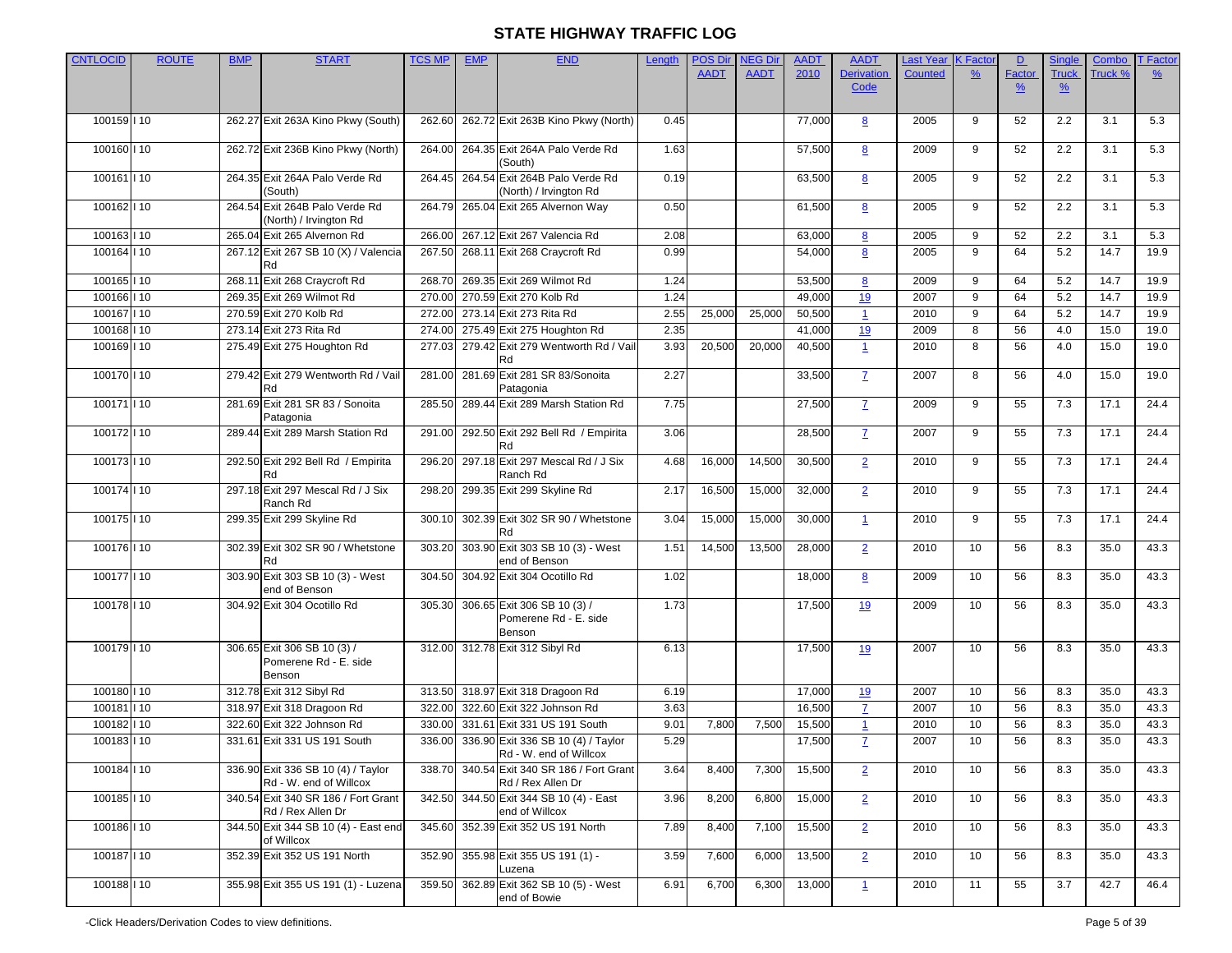| <b>CNTLOCID</b> | <b>ROUTE</b> | <b>BMP</b> | <b>START</b>                                         | <b>TCS MP</b> | <b>EMP</b> | <b>END</b>                                       | Length       | <b>POS Dir</b> | <b>NEG Dir</b> | <b>AADT</b>        | <b>AADT</b>             | Last Year      | <b>K</b> Facto | $\mathbf{D}$  | Single        | Combo      | <b>T</b> Factor |
|-----------------|--------------|------------|------------------------------------------------------|---------------|------------|--------------------------------------------------|--------------|----------------|----------------|--------------------|-------------------------|----------------|----------------|---------------|---------------|------------|-----------------|
|                 |              |            |                                                      |               |            |                                                  |              | <b>AADT</b>    | <b>AADT</b>    | 2010               | <b>Derivation</b>       | <b>Counted</b> | $\frac{9}{6}$  | <b>Factor</b> | <b>Truck</b>  | Truck %    | $\frac{9}{6}$   |
|                 |              |            |                                                      |               |            |                                                  |              |                |                |                    | Code                    |                |                | $\frac{9}{6}$ | $\frac{9}{6}$ |            |                 |
|                 |              |            |                                                      |               |            |                                                  |              |                |                |                    |                         |                |                |               |               |            |                 |
| 100189   10     |              |            | 362.89 Exit 362 SB 10 (5) - West                     | 365.80        |            | 366.81 Exit 366 SB 10 (5) - East                 | 3.92         | 7,300          | 5,900          | 13,000             | $\overline{2}$          | 2010           | 11             | 55            | 3.7           | 42.7       | 46.4            |
| 100190   10     |              |            | end of Bowie<br>366.81 Exit 366 SB 10 (5) - East end | 372.00        |            | end of Bowie<br>378.95 Exit 378 SB 10 (5) - West | 12.14        | 7,400          | 5,900          | 13,500             | $\overline{2}$          | 2010           | 11             | 55            | 3.7           | 42.7       | 46.4            |
|                 |              |            | of Bowie                                             |               |            | end of San Simon                                 |              |                |                |                    |                         |                |                |               |               |            |                 |
| 100191   10     |              |            | 378.95 Exit 378 SB 10 (5) - West                     | 381.40        |            | 382.35 Exit 382 SB 10 (5) - East                 | 3.40         |                |                | 13,500             | 10                      | 2008           | 11             | 55            | 3.7           | 42.7       | 46.4            |
|                 |              |            | end of San Simon                                     |               |            | end of San Simon / Porta                         |              |                |                |                    |                         |                |                |               |               |            |                 |
| 100192   10     |              |            | 382.35 Exit 382 SB 10 (5) - East end                 | 385.80        |            | 390.76 Exit 390 Cavot Rd                         | 8.41         |                |                | 13,500             | 19                      | 2007           | 11             | 55            | 3.7           | 42.7       | 46.4            |
|                 |              |            | of San Simon / Porta                                 |               |            |                                                  |              |                |                |                    |                         |                |                |               |               |            |                 |
| 100193   10     |              |            | 390.76 Exit 390 Cavot Rd                             | 391.10        |            | 391.23 New Mexico State Line                     | 0.47         | 7,300          | 5,700          | 13,000             | $\overline{2}$          | 2010           | 11             | 55            | 3.7           | 42.7       | 46.4            |
| 100325   15     |              |            | 0.00 Nevada State Line -                             | 8.00          |            | 8.61 Exit 8 - Littlefield / Beaver               | 8.61         |                |                | 23,000             | $\mathbf{Z}$            | 2007           | 11             | 54            | 4.7           | 18.3       | 23.0            |
|                 |              |            | Mesquite                                             |               |            | Dam                                              |              |                |                |                    |                         |                |                |               |               |            |                 |
| 100326   15     |              |            | 8.61 Exit 8 Littlefield Rd / Beaver<br>Dan           | 9.90          |            | 18.33 Exit 18 Cedar Pocket                       | 9.72         |                |                | 19,000             | $\mathbf{Z}$            | 2009           | 11             | 54            | 4.7           | 18.3       | 23.0            |
| 100327   15     |              |            | 18.33 Exit 18 Cedar Pocket                           | 27.00         |            | 27.47 Exit 27 Black Rock                         | 9.14         | 10,500         | 10,500         | 20,500             | $\mathbf{1}$            | 2010           | 11             | 54            | 4.7           | 18.3       | 23.0            |
| 100328   15     |              |            | 27.47 Exit 27 Black Rock Rd                          | 27.80         |            | 29.40 Utah State Line                            | 1.93         |                |                | 20,000             | 22                      | 2007           | 11             | 54            | 4.7           | 18.3       | 23.0            |
| 100333   17     |              |            | 193.89 Exit 150A I-10 (Exit 150A)                    | 194.40        |            | 195.07 Exit 195A 16th St (SB only)               | 1.18         | 51,000         | 44,500         | 123,000            | 10                      | 2008           | 9              | 55            | 3.5           | 2.2        | 5.7             |
|                 |              |            |                                                      |               |            |                                                  |              |                |                |                    |                         |                |                |               |               |            |                 |
| 100334   17     |              |            | 195.07 Exit 195A 16th St (SB only)                   | 195.17        |            | 195.99 Exit 195B 7th St (NB only)                | 0.92         | 48,500         | 55,000         | 134,000            | 10                      | 2009           | 9              | 56            | 3.5           | 2.2        | 5.7             |
|                 |              |            |                                                      |               |            |                                                  |              |                |                |                    |                         |                |                |               |               |            |                 |
| 100335   17     |              |            | 195.99 Exit 195B 7th St (NB only)                    | 196.18        |            | 196.93 Exit 196 7th Ave (SB only)                | 0.94         |                |                | 128,000            | 10                      | 2008           | 9              | 56            | 3.5           | 2.2        | 5.7             |
|                 |              |            |                                                      |               |            |                                                  |              |                |                |                    |                         |                |                |               |               |            |                 |
| 100336   17     |              |            | 196.93 Exit 196 7th Ave (SB only)                    | 197.43        |            | 197.94 Exit 197 19th Ave                         | 1.01         | 63,000         | 60,000         | 123,000            | $\mathbf{\overline{1}}$ | 2010           | 9              | 56            | 5.4           | 5.1        | 10.5            |
| 100337   17     |              |            | 197.94 Exit 197 19th Ave                             | 198.41        |            | 199.17 Exit 199A Grant St                        | 1.23         | 45,500         | 51,000         | 109,000            | 10                      | 2008           | 8              | 56            | 3.5           | 2.2        | 5.7             |
| 100338   17     |              |            | 199.17 Exit 199A Grant St                            | 199.34        |            | 199.71 Exit 199B Adams St                        | 0.54         | 51,500         | 43,000         | 100,000            | 10                      | 2008           | 8              | 50            | 3.5           | 2.2        | 5.7             |
| 100339   17     |              |            | 199.71 Exit 199B Adams St                            | 199.92        |            | 200.60 Exit 200A I-10 (Exit 143A)                | 0.89         | 27,000         | 53,000         | 90,000             | 10                      | 2007           | 8              | 56            | 3.5           | 2.2        | 5.7             |
| 100340   17     |              |            | 200.60 Exit 200A I-10 (Exit 143A)                    | 200.70        |            | 200.88 Exit 200B Mcdowell Rd                     | 0.28         |                |                | 125,000            | 10                      | 2005           | 8              | 56            | 3.5           | 2.2        | 5.7             |
| 100341   17     |              |            | 200.88 Exit 200B McDowell Rd                         | 201.56        |            | 201.91 Exit 201 Thomas Rd                        | 1.03         |                |                | 192,000            | 10                      | 2005           | 8              | 56            | 3.5           | 2.2        | 5.7             |
| 100342   17     |              |            | 201.91 Exit 201 Thomas Rd                            | 202.50        |            | 202.90 Exit 202 Indian School Rd                 | 0.99         |                |                | 181,000            | 10                      | 2009           | 8              | 56            | 3.5           | 2.2        | 5.7             |
| 100343   17     |              |            | 202.90 Exit 202 Indian School Rd                     | 203.48        |            | 203.91 Exit 203 Camelback Rd                     | 1.01         |                |                | 184,000            | 10                      | 2005           | 8              | 56            | 3.5           | 2.2        | 5.7             |
| 100344   17     |              |            | 203.91 Exit 203 Camelback Rd                         | 204.49        |            | 204.91 Exit 204 Bethany Home Rd                  | 1.00         |                |                | 180,000            | 10                      | 2009           | 8              | 56            | 3.5           | 2.2        | 5.7             |
| 100345   17     |              |            | 204.91 Exit 204 Bethany Home Rd                      | 205.53        |            | 205.92 Exit 205 Glendale Ave                     | 1.01         |                |                | 182,000            | 10                      | 2007           | 8              | 56            | 3.5           | 2.2        | 5.7             |
| 100346   17     |              |            | 205.92 Exit 205 Glendale Ave                         | 206.45        |            | 206.91 Exit 206 Northern Ave                     | 0.99         |                |                | 187,000            | 10                      | 2005           | 8              | 56            | 3.5           | 2.2        | 5.7             |
| 100347   17     |              |            | 206.91 Exit 206 Northern Ave                         | 207.49        |            | 207.97 Exit 207 Dunlap Ave                       | 1.06         |                |                | 190,000            | 10                      | 2005           | 11             | 57            | 3.0           | 0.9        | 3.9             |
| 100348   17     |              |            | 207.97 Exit 207 Dunlap Ave                           | 208.46        |            | 208.95 Exit 208 Peoria Ave                       | 0.98         |                |                | 194,000            | 10                      | 2008           | 11             | 57            | 3.0           | 0.9        | 3.9             |
| 100349   17     |              |            | 208.95 Exit 208 Peoria Ave                           | 209.30        |            | 209.96 Exit 209 Cactus Rd                        | 1.01         |                |                | 177,000            | 10                      | 2005           | 11             | 57            | 3.0           | 0.9        | 3.9             |
| 100350   17     |              |            | 209.96 Exit 209 Cactus Rd                            | 210.40        |            | 210.95 Exit 210 Thunderbird Rd                   | 0.99         |                |                | 164,000            | 10                      | 2009           | 11             | 57            | 3.0           | 0.9        | 3.9             |
| 100351   17     |              |            | 210.95 Exit 210 Thunderbird Rd                       | 211.40        |            | 211.95 Exit 211 Greenway Rd                      | 1.00         |                |                | 153,000            | 10                      | 2005           | 11             | 57            | 3.0           | 0.9        | 3.9             |
| 100352          | 117          |            | 211.95 Exit 211 Greenway Rd                          | 212.60        |            | 212.95 Exit 212 Bell Rd                          | 1.00         |                |                | 140,000            | 10                      | 2009           | 11             | 57            | 3.0           | 0.9        | 3.9             |
| 100353   17     |              |            | 212.95 Exit 212 Bell Rd                              | 213.62        |            | 213.98 Exit 214 Union Hills Rd                   | 1.03         |                |                | 131,000            | 10                      | 2005           | 11             | 57            | 3.0           | 0.9        | 3.9             |
| 100354   17     |              |            | 213.98 Exit 214 Union Hills Rd                       | 214.20        |            | 214.48 Yorkshire Dr / Utopia Rd                  | 0.50         |                |                | 129,000            | 10                      | 2005           | 11             | 57            | 3.0           | 0.9        | 3.9             |
| 100355   17     |              |            | 214.48 Yorkshire Dr / Utopia Rd                      |               |            | 214.71 214.95 Exit 215 SR 101                    |              |                |                |                    |                         | 2005           |                | 55            |               |            | 5.7             |
| 100356   17     |              |            | 214.95 Exit 215 SR 101                               |               |            | 215.21 215.49 Exit 217A Rose Garden Ln           | 0.47<br>0.54 |                |                | 117,000<br>119,000 | <u>10</u>               | 2005           | ୪<br>8         | 55            | 3.5<br>3.5    | 2.2<br>2.2 | 5.7             |
|                 |              |            |                                                      |               |            |                                                  |              |                |                |                    | $\mathbf{Z}$            |                |                |               |               |            |                 |
| 100357   17     |              |            | 215.49 Exit 217A Rose Garden Ln                      |               |            | 215.71 215.99 Exit 217B Deer Valley Rd           | 0.50         |                |                | 109,000            | $\mathbf{Z}$            | 2005           | 8              | 55            | 3.5           | 2.2        | 5.7             |
| 100358   17     |              |            | 215.99 Exit 215 Deer Valley Rd                       | 217.00        |            | 217.10 Exit 217 Pinnacle Peak Rd                 | 1.11         |                |                | 111,000            | $\overline{1}$          | 2005           | 8              | 55            | 3.5           | 2.2        | 5.7             |
| 100359   17     |              |            | 217.10 Exit 217 Pinnacle Peak Rd                     | 217.50        |            | 218.02 Exit 218 Happy Valley Rd                  | 0.92         |                |                | 97,000             | $\mathbf{Z}$            | 2008           | 8              | 55            | 3.5           | 2.2        | 5.7             |
| 100392   17     |              |            | 218.02 Exit 218 Happy Valley Rd                      |               |            | 218.91 Exit 220 Jomax Rd                         | 0.89         | 50,000         | 49,000         | 99,500             | $\mathbf{\overline{1}}$ | 2010           | 8              | 52            | 4.5           | 3.9        | 8.4             |
| 100393   17     |              |            | 218.91 Exit 220 Jomax Rd                             |               |            | 220.94 Exit 220 Dixileta Dr                      | 2.03         |                |                | 95,000             | 10                      | 2005           | 8              | 57            | 4.5           | 3.9        | 8.4             |
| 100394   17     |              |            | 220.94 Exit 220 Dixileta Dr                          |               |            | 221.94 Exit 221 Sonoran Blvd / SR                | 1.02         |                |                | 88,000             | 10                      | 2005           | 8              | 57            | 4.5           | 3.9        | 8.4             |
|                 |              |            |                                                      |               |            | 303 West                                         |              |                |                |                    |                         |                |                |               |               |            |                 |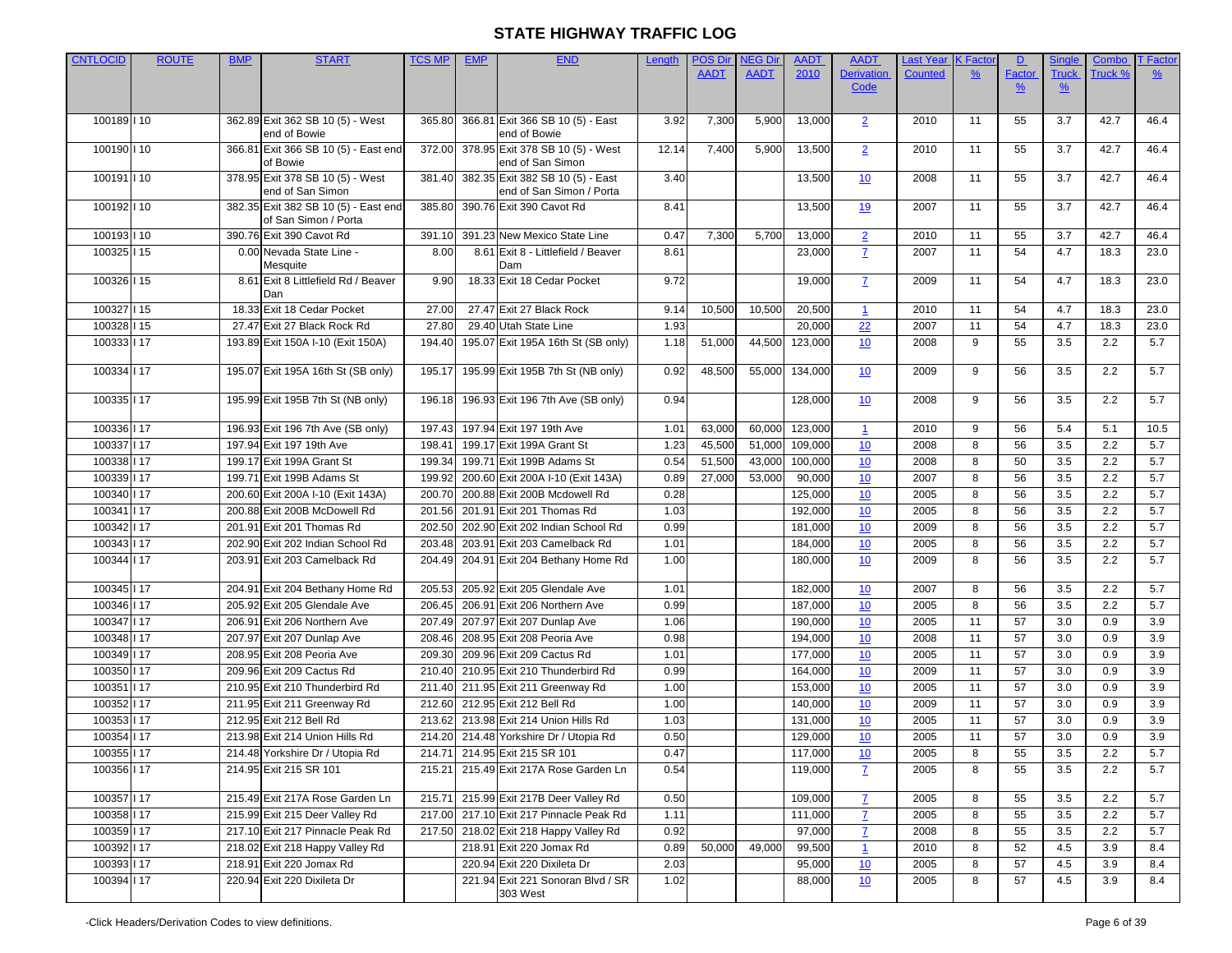| <b>CNTLOCID</b> | <b>ROUTE</b> | <b>BMP</b> | <b>START</b>                                               | <b>TCS MP</b> | <b>EMP</b> | <b>END</b>                                                 | Length | <b>POS Dir</b> | <b>JEG Dir</b> | <b>AADT</b> | <b>AADT</b>               | Last Year      | <b>K Factc</b> | $\mathbf{D}$                   | Single                        | Combo          | <b>Factor</b> |
|-----------------|--------------|------------|------------------------------------------------------------|---------------|------------|------------------------------------------------------------|--------|----------------|----------------|-------------|---------------------------|----------------|----------------|--------------------------------|-------------------------------|----------------|---------------|
|                 |              |            |                                                            |               |            |                                                            |        | <b>AADT</b>    | <b>AADT</b>    | 2010        | <b>Derivation</b><br>Code | <b>Counted</b> | $\frac{9}{6}$  | <b>Factor</b><br>$\frac{9}{6}$ | <b>Truck</b><br>$\frac{9}{6}$ | <b>Truck %</b> | $\frac{9}{6}$ |
|                 |              |            |                                                            |               |            |                                                            |        |                |                |             |                           |                |                |                                |                               |                |               |
| 100395   17     |              |            | 221.94 Exit 221 Sonoran Blvd / SR<br>303 West              |               |            | 222.97 Exit 222 Sonoran Desert Rd                          | 1.01   | 42,500         | 42,000         | 84,500      | $\mathbf{1}$              | 2010           | 8              | 57                             | 4.5                           | 3.9            | 8.4           |
| 100396   17     |              |            | 222.97 Exit 222 Sonoran Desert Rd                          |               |            | 223.99 Exit 223 SR 74 / Carefree<br>Hwy                    | 1.02   | 41,500         | 44,000         | 85,500      | $\mathbf{1}$              | 2010           | 8              | 51                             | 4.5                           | 3.9            | 8.4           |
| 100397   17     |              |            | 223.99 Exit 223 SR 74 / Carefree<br>Hwy                    | 224.80        |            | 225.54 Exit 225 Pioneer Rd                                 | 1.55   | 32,000         | 34,000         | 65,500      | $\mathbf{1}$              | 2010           | 8              | 51                             | 4.7                           | 4.2            | 8.9           |
| 100398 117      |              |            | 225.54 Exit 225 Pioneer Rd                                 | 226.80        |            | 227.00 Exit 227 Daisy Mountian Dr                          | 1.46   | 32,000         | 32,500         | 64,500      | $\mathbf{1}$              | 2010           | 9              | 56                             | 3.8                           | 4.5            | 8.3           |
| 100399 117      |              |            | 227.00 Exit 227 Daisy Mountain Dr                          | 229.00        |            | 229.10 Exit 229 Anthem Way                                 | 2.10   | 26,500         | 27,000         | 53,000      | $\mathbf{1}$              | 2010           | 9              | 58                             | 3.1                           | 5.4            | 8.5           |
| 100400   17     |              |            | 229.10 Exit 229 Anthem Way                                 | 231.90        |            | 232.03 Exit 232 New River Rd -<br>New River                | 2.93   | 18,000         | 19,000         | 37,000      | $\mathbf{1}$              | 2010           | 10             | 60                             | 4.2                           | 7.9            | 12.1          |
| 100365   17     |              |            | 232.03 Exit 232 New River Rd - New<br>River                | 232.50        |            | 236.01 Exit 236 Table Mesa Rd /<br>F.H. 41                 | 3.98   | 17,500         | 17,500         | 34,500      | $\overline{1}$            | 2010           | 11             | 58                             | 4.2                           | 7.2            | 11.4          |
| 100366   17     |              |            | 236.01 Exit 236 Table Mesa Rd /<br>F.H. 41                 | 239.00        |            | 242.11 Exit 242 Rock Springs /<br><b>Black Canyon City</b> | 6.10   |                |                | 35,000      | 19                        | 2008           | 11             | 58                             | 4.2                           | 7.2            | 11.4          |
| 100367   17     |              |            | 242.11 Exit 242 Rock Springs /<br><b>Black Canyon City</b> | 243.20        |            | 244.38 Exit 244 Coldwater Canyon<br>Rd - Black Canyon City | 2.27   | 14,500         | 14,000         | 29,000      | $\overline{2}$            | 2010           | 11             | 58                             | 4.2                           | 7.2            | 11.4          |
| 100368   17     |              |            | 244.38 Exit 244 Coldwater Canyon<br>Rd - Black Canyon City | 246.10        |            | 248.41 Exit 248 Bumble Bee Rd /<br>Gowen King              | 4.03   |                |                | 28,500      | <u>19</u>                 | 2009           | 11             | 58                             | 4.2                           | 7.2            | 11.4          |
| 100369   17     |              |            | 248.41 Exit 248 Bumble Bee Rd /<br>Gowen King              | 251.00        |            | 252.53 Exit 252 Sunset Point Rest<br>Area                  | 4.12   |                |                | 28,500      | 19                        | 2007           | 11             | 58                             | 4.2                           | 7.2            | 11.4          |
| 100370   17     |              |            | 252.53 Exit 252 Sunset Point Rest<br>Area                  | 254.60        |            | 256.03 Exit 256 Badger Springs Rd                          | 3.50   | 14,500         | 14,000         | 28,500      | $\overline{2}$            | 2010           | 11             | 58                             | 4.2                           | 7.2            | 11.4          |
| 100371   17     |              |            | 256.03 Exit 256 Badger Springs Rd                          | 258.90        |            | 259.37 Exit 259 Bloody Basin Rd                            | 3.34   |                |                | 28,500      | 8                         | 2007           | 11             | 58                             | 4.2                           | 7.2            | 11.4          |
| 100372   17     |              |            | 259.37 Exit 259 Bloody Basin Rd                            | 262.00        |            | 262.61 Exit 262 SR 69 North /<br>Cordes Junction Rd        | 3.24   |                |                | 28,000      | 8                         | 2008           | 11             | 58                             | 4.2                           | 7.2            | 11.4          |
| 100373   17     |              |            | 262.61 Exit 262 SR 69 North /<br>Cordes Junction Rd        | 268.00        |            | 268.94 Exit 268 Dugas Rd / Ormes<br>Rd                     | 6.33   |                |                | 19,000      | 10                        | 2009           | 11             | 58                             | 4.2                           | 7.2            | 11.4          |
| 100374   17     |              |            | 268.94 Exit 268 Dugas Rd / Ormes<br>Rd                     | 269.40        |            | 278.41 Exit 278 SR 169 South /<br>Cherry Rd                | 9.47   | 9,700          | 9,200          | 19,000      | $\overline{2}$            | 2010           | 11             | 58                             | 4.2                           | 7.2            | 11.4          |
| 100375   17     |              | 278.41     | Exit 278 SR 169 South /<br>Cherry Rd                       | 279.20        |            | 285.54 Exit 285 General Crook Trl                          | 7.13   | 13,500         | 13,500         | 26,500      | $\mathbf{1}$              | 2010           | 12             | 53                             | 6.9                           | 8.6            | 15.5          |
| 100376   17     |              |            | 285.54 Exit 285 General Crook Trl                          | 286.20        |            | 287.29 Exit 287 SR 260 - Camp<br>Verde / Cottonwood        | 1.75   | 10,500         | 10,000         | 20,500      | $\overline{2}$            | 2010           | 12             | 53                             | 6.9                           | 8.6            | 15.5          |
| 100377   17     |              |            | 287.29 Exit 287 SR 260 - Camp<br>Verde / Cottonwood        | 289.10        |            | 289.98 Exit 289 Middle Verde Rd                            | 2.69   | 13,000         | 13,000         | 26,000      | $\mathbf{1}$              | 2010           | 11             | 50                             | 6.7                           | 8.7            | 15.4          |
| 100378   17     |              |            | 289.98 Exit 289 Middle Verde Rd                            | 290.65        |            | 293.27 Exit 293 Cornville Rd -<br>McGuireville             | 3.29   | 11,000         | 10,500         | 21,000      | $\overline{2}$            | 2010           | 11             | 50                             | 6.7                           | 8.7            | 15.4          |
| 100379   17     |              |            | 293.27 Exit 293 Cornville Rd -<br>McGuireville             | 296.10        |            | 298.99 Exit 298 SR 179 North                               | 5.72   |                |                | 20,000      | $\mathbf{Z}$              | 2008           | 11             | 50                             | 6.7                           | 8.7            | 15.4          |
| 100380   17     |              |            | 298.99 Exit 298 SR 179 North                               | 299.30        |            | 306.30 Exit 306 Stoneman Lake Rd                           | 7.31   |                |                | 17,000      | $\mathbf{Z}$              | 2008           | 12             | 56                             | 7.2                           | 12.3           | 19.5          |
| 100381   17     |              |            | 306.30 Exit 306 Stoneman Lake Rd                           | 306.60        |            | 315.58 Exit 315 Rocky Park Rd                              | 9.28   |                |                | 16,000      | $\mathbf{Z}$              | 2008           | 12             | 56                             | 7.2                           | 12.3           | 19.5          |
| 100382   17     |              |            | 315.58 Exit 315 Rocky Park Rd                              | 316.10        |            | 317.87 Exit 317 Woods Canyon /<br>Fox Ranch Rd             | 2.29   |                |                | 17,000      | $\mathbf{Z}$              | 2008           | 12             | 56                             | 7.2                           | 12.3           | 19.5          |
| 100383   17     |              |            | 317.87 Exit 317 Woods Canyon /<br>Fox Ranch Rd             | 319.40        |            | 320.50 Exit 320 Schnebly Hill Rd                           | 2.63   | 8,700          | 8,900          | 17,500      | $\mathbf{1}$              | 2010           | 12             | 56                             | 7.2                           | 12.3           | 19.5          |
| 100384   17     |              |            | 320.50 Exit 320 Schnebly Hill Rd                           | 322.50        |            | 322.72 Exit 322 Pinewood Blvd -<br><b>Munds Park</b>       | 2.22   |                |                | 16,000      | 21                        | 2008           | 12             | 56                             | 7.2                           | 12.3           | 19.5          |
| 100385   17     |              |            | 322.72 Exit 322 Pinewood Blvd -<br>Munds Park              |               |            | 323.10 326.20 Exit 326 Willard Springs Rd                  | 3.48   | 7,900          | 7,400          | 15,500      | $\overline{2}$            | 2010           | 12             | 56                             | 7.2                           | 12.3           | 19.5          |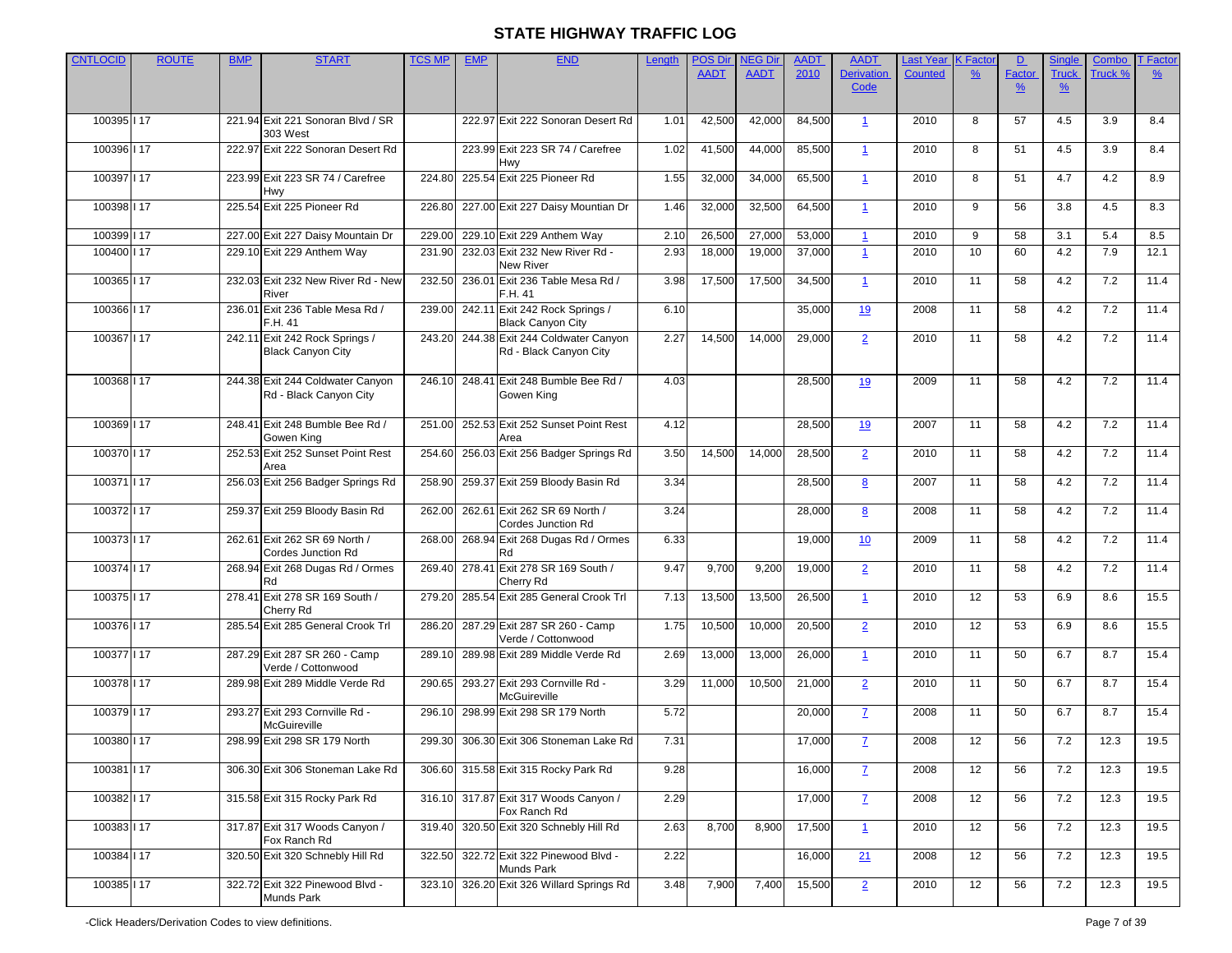| <b>CNTLOCID</b> | <b>ROUTE</b> | <b>BMP</b> | <b>START</b>                                   | <b>TCS MP</b> | <b>EMP</b> | <b>END</b>                                            | Length | <b>POS Dir</b> | <b>NEG Dir</b> | <b>AADT</b> | <b>AADT</b>             | <b>Last Year</b> | <b>K</b> Facto  | D             | Single        | Combo   | <b>T</b> Factor |
|-----------------|--------------|------------|------------------------------------------------|---------------|------------|-------------------------------------------------------|--------|----------------|----------------|-------------|-------------------------|------------------|-----------------|---------------|---------------|---------|-----------------|
|                 |              |            |                                                |               |            |                                                       |        | <b>AADT</b>    | <b>AADT</b>    | 2010        | <b>Derivation</b>       | <b>Counted</b>   | $\frac{9}{6}$   | <b>Factor</b> | <b>Truck</b>  | Truck % | $\frac{9}{6}$   |
|                 |              |            |                                                |               |            |                                                       |        |                |                |             | Code                    |                  |                 | $\frac{9}{6}$ | $\frac{9}{6}$ |         |                 |
|                 |              |            |                                                |               |            |                                                       |        |                |                |             |                         |                  |                 |               |               |         |                 |
| 100386   17     |              |            | 326.20 Exit 326 Willard Springs Rd             | 327.50        |            | 328.76 Exit 328 Newman Park Rd                        | 2.56   | 8,000          | 7,500          | 15,500      | $\overline{2}$          | 2010             | 12              | 56            | 7.2           | 12.3    | 19.5            |
| 100387   17     |              |            | 328.76 Exit 328 Newman Park Rd                 | 329.60        |            | 331.10 Exit 331 Kelly Canyon Rd                       | 2.34   | 7,900          | 7,600          | 15,500      | $\overline{2}$          | 2010             | 12              | 56            | 7.2           | 12.3    | 19.5            |
| 100388   17     |              |            | 331.10 Exit 331 Kelly Canyon Rd                | 332.20        |            | 333.85 Exit 333 Kachina Blvd /                        | 2.75   |                |                | 16,500      | $\overline{21}$         | 2009             | 12              | 56            | 7.2           | 12.3    | 19.5            |
|                 |              |            |                                                |               |            | Mountainaire Rd                                       |        |                |                |             |                         |                  |                 |               |               |         |                 |
| 100389   17     |              |            | 333.85 Exit 333 Kachina Blvd /                 | 335.60        |            | 337.39 Exit 337 SR 89A / Pulliam                      | 3.54   | 11,000         | 10,500         | 22,000      | $\overline{2}$          | 2010             | 12              | 56            | 7.2           | 12.3    | 19.5            |
|                 |              |            | Mountainaire Rd                                |               |            | Airport Rd                                            |        |                |                |             |                         |                  |                 |               |               |         |                 |
| 100390   17     |              |            | 337.39 Exit 337 SR 89A / Pulliam<br>Airport Rd | 338.57        |            | 339.76 Exit 339 Lake Mary Rd                          | 2.37   |                |                | 30,500      | <u>19</u>               | 2008             | 12              | 56            | 7.2           | 12.3    | 19.5            |
| 100391   17     |              |            | 339.76 Exit 339 Lake Mary Rd                   | 339.83        |            | 340.05 Exit 340 I-40 (Exit 195)                       | 0.29   |                |                | 32,500      | <u>19</u>               | 2005             | 12              | 56            | 7.2           | 12.3    | 19.5            |
| 100451          | 119          |            | 0.00 SB 19 (1) - Nogales                       | 0.70          |            | 1.18 Exit 1 Western Ave                               | 1.18   |                |                | 10,500      | 19                      | 2009             | 10              | 55            | 3.7           | 5.0     | 8.7             |
| 100452   19     |              |            | 1.18 Exit 1 Western Ave                        | 2.00          |            | 2.95 Exit 4 SR 189 / Mariposa Rd                      | 1.77   |                |                | 14,500      | 19                      | 2007             | 10              | 55            | 3.7           | 5.0     | 8.7             |
|                 |              |            |                                                |               |            |                                                       |        |                |                |             |                         |                  |                 |               |               |         |                 |
| 100453   19     |              |            | 2.95 Exit 4 SR 189 / Mariposa Rd               | 4.00          |            | 5.31 Exit 8 SB 19 (1)                                 | 2.36   |                |                | 22,500      | 19                      | 2007             | 10              | 55            | 3.7           | 5.0     | 8.7             |
| 100454   19     |              |            | 5.31 Exit 8 SB 19 (1)                          | 6.50          |            | 7.72 Exit 12 SR 289 / Pena                            | 2.41   | 17,000         | 17,000         | 34,000      | $\overline{2}$          | 2010             | 10              | 55            | 3.7           | 5.0     | 8.7             |
|                 |              |            |                                                |               |            | <b>Blanca Rd</b>                                      |        |                |                |             |                         |                  |                 |               |               |         |                 |
| 100455   19     |              |            | 7.72 Exit 12 SR 289 / Pena                     | 9.30          |            | 10.88 Exit 17 Rio Rico Rd                             | 3.16   | 13,000         | 14,000         | 27,000      | $\overline{2}$          | 2010             | 10              | 55            | 3.7           | 5.0     | 8.7             |
|                 |              |            | Blanca Rd                                      |               |            |                                                       |        |                |                |             |                         |                  |                 |               |               |         |                 |
| 100456   19     |              |            | 10.88 Exit 17 Rio Rico Rd                      | 12.40         |            | 13.96 Exit 22 Peck Canyon Rd                          | 3.08   | 9,500          | 9,400          | 19,000      | $\overline{2}$          | 2010             | 10 <sup>°</sup> | 55            | 3.7           | 5.0     | 8.7             |
| 100457          | <b>119</b>   |            | 13.96 Exit 22 Peck Canyon Rd                   | 14.83         |            | 15.63 Exit 25 Palo Parado Rd                          | 1.67   | 8,600          | 8,600          | 17,000      | $\overline{2}$          | 2010             | 10              | 55            | 3.7           | 5.0     | 8.7             |
| 100458   19     |              |            | 15.63 Exit 25 Palo Parado Rd                   | 17.02         |            | 18.13 Exit 29 Tumacacori Rd /<br>Rock Corral Rd       | 2.50   |                |                | 17,000      | 10                      | 2009             | 10 <sup>°</sup> | 55            | 3.7           | 5.0     | 8.7             |
| 100459   19     |              |            | 18.13 Exit 29 Tumacacori Rd /                  | 20.90         |            | 21.62 Exit 34 Tubac Rd                                | 3.49   |                |                | 18,000      | 10                      | 2007             | 10              | 55            | 3.7           | 5.0     | 8.7             |
|                 |              |            | Rock Corral Rd                                 |               |            |                                                       |        |                |                |             |                         |                  |                 |               |               |         |                 |
| 100460   19     |              |            | 21.62 Exit 34 Tubac Rd                         | 22.30         |            | 24.82 Exit 40 Chavez Siding Rd                        | 3.20   | 7,800          | 8,300          | 16,000      | $\overline{2}$          | 2010             | 10              | 55            | 3.7           | 5.0     | 8.7             |
| 100461          | 19           |            | 24.82 Exit 40 Chavez Siding Rd                 | 25.70         |            | 26.54 Exit 42 Agua Linda Rd                           | 1.72   |                |                | 16,000      | $\overline{7}$          | 2007             | 10 <sup>°</sup> | 55            | 3.7           | 5.0     | 8.7             |
| 100462          | <b>119</b>   |            | 26.54 Exit 42 Agua Linda Rd                    | 29.40         |            | 29.99 Exit 48 Arivaca Rd                              | 3.45   | 8,600          | 8,600          | 17,000      | $\mathbf{\overline{1}}$ | 2010             | 10              | 55            | 3.7           | 5.0     | 8.7             |
| 100463          | l 19         |            | 29.99 Exit 48 Arivaca Rd                       | 33.89         |            | 34.88 Exit 56 Canoa Rd                                | 4.89   |                |                | 20,000      | $\mathbf{Z}$            | 2007             | 10 <sup>°</sup> | 55            | 3.7           | 5.0     | 8.7             |
| 100464          | <b>119</b>   |            | 34.88 Exit 56 Canoa Rd                         | 39.09         |            | 39.46 Exit 63 Continental Rd                          | 4.58   |                |                | 22,500      | <u>19</u>               | 2008             | 10              | 55            | 3.7           | 5.0     | 8.7             |
| 100465   19     |              |            | 39.46 Exit 63 Continental Rd                   | 39.90         |            | 40.76 Exit 65 Esperanza Blvd -<br><b>Green Valley</b> | 1.30   |                |                | 28,500      | 19                      | 2009             | 10 <sup>°</sup> | 55            | 3.7           | 5.0     | 8.7             |
| 100466   19     |              |            | 40.76 Exit 65 Esperanza Blvd -                 | 41.90         |            | 43.25 Exit 69 SB 19 (2) / Duval                       | 2.49   | 15,000         | 17,000         | 32,000      | $\overline{2}$          | 2010             | 10 <sup>°</sup> | 55            | 3.7           | 5.0     | 8.7             |
|                 |              |            | <b>Green Valley</b>                            |               |            | Mine Rd                                               |        |                |                |             |                         |                  |                 |               |               |         |                 |
| 100467   19     |              |            | 43.25 Exit 69 SB 19 (2) / Duval<br>Mine Rd     | 44.90         |            | 46.82 Exit 75 Sahuarita Rd /<br>Helmet Peak Rd        | 3.57   |                |                | 34,500      | 19                      | 2007             | 10              | 55            | 3.7           | 5.0     | 8.7             |
| 100468   19     |              |            | 46.82 Exit 75 Sahuarita Rd /                   | 48.20         |            | 49.62 Exit 80 Pima Mine Rd                            | 2.80   |                |                | 34,000      | <u>19</u>               | 2007             | 10              | 55            | 3.7           | 5.0     | 8.7             |
|                 |              |            | Helmet Peak Rd                                 |               |            |                                                       |        |                |                |             |                         |                  |                 |               |               |         |                 |
| 100469   19     |              |            | 49.62 Exit 80 Pima Mine Rd                     | 52.00         |            | 54.39 Exit 87 Papago Rd                               | 4.77   | 18,500         | 18,500         | 37,000      | 24                      | 2010             | 10              | 55            | 3.7           | 5.0     | 8.7             |
| 100470   19     |              |            | 54.39 Exit 87 Papago Rd                        | 55.90         |            | 56.90 Exit 92 San Xavier Rd                           | 2.51   |                |                | 58,500      | 19                      | 2009             | 10              | 55            | 3.7           | 5.0     | 8.7             |
| 100471          | <b>119</b>   |            | 56.90 Exit 92 San Xavier Rd                    | 58.00         |            | 58.82 Exit 95 Valencia Rd                             | 1.92   |                |                | 39,500      | $\mathbf{Z}$            | 2007             | 9               | 52            | 2.2           | 3.1     | 5.3             |
| 100472   19     |              |            | 58.82 Exit 95 Valencia Rd                      | 60.00         |            | 60.85 Exit 98 Irvington Rd                            | 2.03   | 30,500         | 28,500         | 59,000      | 24                      | 2010             | 9               | 52            | 2.2           | 3.1     | 5.3             |
| 100473   19     |              |            | 60.85 Exit 98 Irvington Rd                     | 61.40         |            | 61.85 Exit 99 SR 86 West / Ajo<br>Way                 | 1.00   | 41,500         | 40,000         | 81,500      | $\overline{1}$          | 2010             | 9               | 52            | 2.2           | 3.1     | 5.3             |
| 100474   19     |              |            | 61.85 Exit 99 SR 86 West / Ajo<br>Way          | 62.45         |            | 63.09 Exit 100 I-10 (Exit 260)                        | 1.24   | 45,500         | 43,500         | 89,500      | $\mathbf{1}$            | 2010             | 9               | 54            | 1.7           | 3.5     | 5.2             |
| 100499   40     |              |            | 0.00 California State Line -                   | 0.25          |            | 0.55 Exit 1 Topock Rd / Mohave                        | 0.55   |                |                | 13,500      | $\mathbf{Z}$            | 2005             | 9               | 65            | 6.2           | 32.1    | 38.3            |
|                 |              |            | Topock                                         |               |            | Valley Rd                                             |        |                |                |             |                         |                  |                 |               |               |         |                 |
| 100500   40     |              |            | 0.55 Exit 1 Topock Rd / Mohave<br>Valley Rd    | 1.50          |            | 2.99 Exit 2 Needle Mountain Rd                        | 2.44   |                |                | 13,500      | $\mathbf{Z}$            | 2009             | 9               | 65            | 6.2           | 32.1    | 38.3            |
| 100501   40     |              |            | 2.99 Exit 2 Needle Mountain Rd                 | 3.40          |            | 9.78 Exit 9 SR 95 South                               | 6.79   | 6,800          | 6,600          | 13,500      | $\overline{1}$          | 2010             | 9               | 65            | 6.2           | 32.1    | 38.3            |
| 100502   40     |              |            | 9.78 Exit 9 SR 95 South                        | 11.40         |            | 13.14 Exit 13 Franconia Rd                            | 3.36   |                |                | 12,000      | $\overline{7}$          | 2009             | 9               | 65            | 6.2           | 32.1    | 38.3            |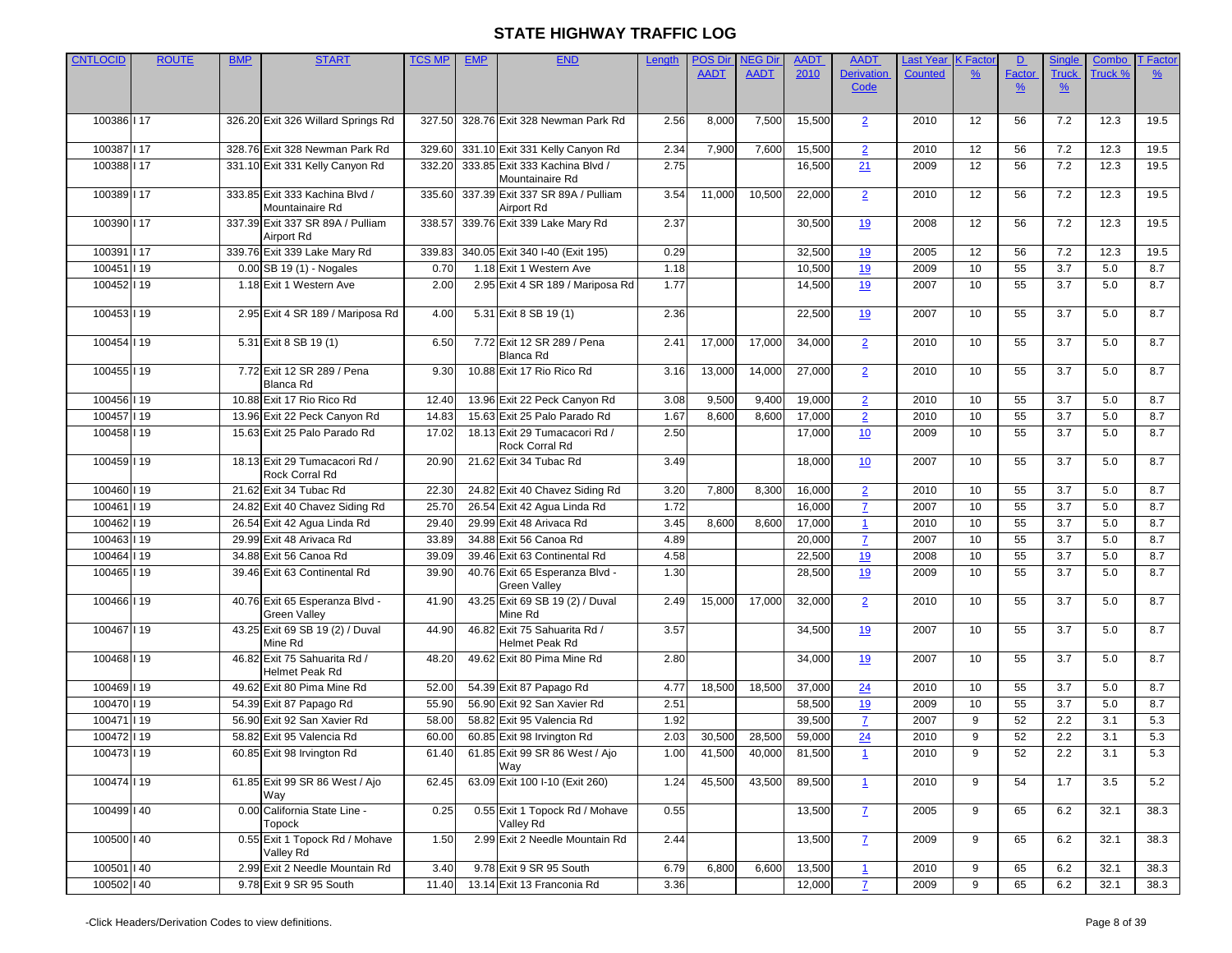| <b>CNTLOCID</b>            | <b>ROUTE</b> | <b>BMP</b> | <b>START</b>                                                  | <b>TCS MP</b>  | <b>EMP</b> | <b>END</b>                                                | Length       | <b>POS Dir</b> | <b>JEG Dir</b> | <b>AADT</b>      | <b>AADT</b>       | <b>Last Year</b> | <b>K</b> Factc  | D             | Single        | Combo        | <b>T</b> Factor |
|----------------------------|--------------|------------|---------------------------------------------------------------|----------------|------------|-----------------------------------------------------------|--------------|----------------|----------------|------------------|-------------------|------------------|-----------------|---------------|---------------|--------------|-----------------|
|                            |              |            |                                                               |                |            |                                                           |              | <b>AADT</b>    | <b>AADT</b>    | 2010             | <b>Derivation</b> | <b>Counted</b>   | $\frac{9}{6}$   | <b>Factor</b> | <b>Truck</b>  | Truck 9      | $\frac{9}{6}$   |
|                            |              |            |                                                               |                |            |                                                           |              |                |                |                  | Code              |                  |                 | $\frac{9}{6}$ | $\frac{9}{6}$ |              |                 |
|                            |              |            |                                                               |                |            |                                                           |              |                |                |                  |                   |                  |                 |               |               |              |                 |
| 100503   40                |              |            | 13.14 Exit 13 Franconia Rd                                    | 18.00          |            | 20.13 Exit 20 Santa Fe Ranch Rd                           | 6.99         |                |                | 15,500           | $\mathbf{Z}$      | 2007             | 9               | 65            | 6.2           | 32.1         | 38.3            |
| 100504   40                |              |            | 20.13 Exit 20 Santa Fe Ranch Rd                               | 22.40          |            | 25.18 Exit 25 Alamo Rd - West                             | 5.05         |                |                | 15,500           | $\mathbf{Z}$      | 2007             | 9               | 65            | 6.2           | 32.1         | 38.3            |
|                            |              |            |                                                               |                |            | end of Yucca                                              |              |                |                |                  |                   |                  |                 |               |               |              |                 |
| 100505   40                |              |            | 25.18 Exit 25 Alamo Rd - West end                             | 26.00          |            | 26.17 Exit 26 Ford Proving Ground                         | 0.99         |                |                | 15,500           | $\mathbf{Z}$      | 2007             | 8               | 59            | 5.0           | 37.7         | 42.7            |
|                            |              |            | of Yucca                                                      |                |            | Rd - East end of Yucca                                    |              |                |                |                  |                   |                  |                 |               |               |              |                 |
|                            |              |            |                                                               |                |            |                                                           |              |                |                |                  |                   |                  |                 |               |               |              |                 |
| 100506   40                |              |            | 26.17 Exit 26 Ford Proving Ground                             | 27.40          |            | 28.75 Exit 28 Old Trails Rd                               | 2.58         |                |                | 15,500           | $\mathbf{Z}$      | 2007             | 8               | 59            | 5.0           | 37.7         | 42.7            |
|                            |              |            | Rd - East end of Yucca                                        |                |            |                                                           |              |                |                |                  |                   |                  |                 |               |               |              |                 |
| 100507   40                |              |            | 28.75 Exit 28 Old Trails Rd                                   | 32.90          |            | 37.03 Exit 37 Griffith Rd                                 | 8.28         |                |                | 15,500           | $\overline{7}$    | 2007             | 8               | 59            | 5.0           | 37.7         | 42.7            |
| 100508   40                |              |            | 37.03 Exit 37 Griffith Rd                                     | 43.80          |            | 44.32 Exit 44 Shinarump Rd                                | 7.29         |                |                | 13,000           | $\mathbf{Z}$      | 2009             | 8               | 59            | 5.0           | 37.7         | 42.7            |
| 100509   40                |              |            | 44.32 Exit 44 Shinarump Rd                                    | 45.70          |            | 48.87 Exit 48 US 93 / SB40 (0) /                          | 4.55         | 6,700          | 6,300          | 13,000           | $\mathbf{1}$      | 2010             | 8               | 59            | 5.0           | 37.7         | 42.7            |
|                            |              |            |                                                               |                |            | Beale St - Kingman                                        |              |                |                |                  |                   |                  |                 |               |               |              |                 |
| 100510   40                |              |            | 48.87 Exit 48 US 93 / SB40 (0) /                              | 50.50          |            | 51.69 Exit 52 Stockton Hill Rd                            | 2.82         |                |                | 34,500           | $\mathbf{Z}$      | 2008             | 10 <sup>°</sup> | 51            | 5.6           | 24.6         | 30.2            |
|                            |              |            | Beale St - Kingman                                            |                |            |                                                           |              |                |                |                  |                   |                  |                 |               |               |              |                 |
| 100511   40                |              |            | 51.69 Exit 52 Stockton Hill Rd                                | 52.30          |            | 53.08 Exit 53 SR 66 / SB 40 (0) -                         | 1.39         | 12,500         | 12,500         | 25,000           | $\mathbf{1}$      | 2010             | 10 <sup>°</sup> | 51            | 5.6           | 24.6         | 30.2            |
| 100512   40                |              |            | 53.08 Exit 53 SR 66 / SB 40 (0) -                             | 56.60          |            | Kingman<br>59.65 Exit 59 D W Ranch Rd                     | 6.57         |                |                | 20,500           | $\mathbf{Z}$      | 2009             | 10 <sup>°</sup> | 51            | 5.6           | 24.6         | 30.2            |
|                            |              |            | Kingman                                                       |                |            |                                                           |              |                |                |                  |                   |                  |                 |               |               |              |                 |
| 100513   40                |              |            | 59.65 Exit 59 D W Ranch Rd                                    | 63.00          |            | 66.47 Exit 66 Blake Ranch Rd                              | 6.82         | 11,000         | 10,000         | 21,000           | $\overline{2}$    | 2010             | 10              | 51            | 5.6           | 24.6         | 30.2            |
| 100514   40                |              |            | 66.47 Exit 66 Blake Ranch Rd                                  | 69.00          |            | 71.98 Exit 71 US 93 - Round                               | 5.51         |                |                | 18,000           | 8                 | 2008             | 10 <sup>°</sup> | 51            | 5.6           | 24.6         | 30.2            |
|                            |              |            |                                                               |                |            | Valley                                                    |              |                |                |                  |                   |                  |                 |               |               |              |                 |
| 100515   40                |              |            | 71.98 Exit 71 US 93 - Round Valley                            | 73.00          |            | 79.48 Exit 79 Silver Springs Rd                           | 7.50         |                |                | 13,500           | $\overline{21}$   | 2007             | 10 <sup>°</sup> | 51            | 7.8           | 38.1         | 45.9            |
|                            |              |            |                                                               |                |            |                                                           |              |                |                |                  |                   |                  |                 |               |               |              |                 |
| 100516   40                |              |            | 79.48 Exit 79 Silver Springs Rd                               | 86.90          |            | 87.59 Exit 87 Willow Ranch Rd                             | 8.11         | 6,900          | 6,000          | 13,000           | $\overline{2}$    | 2010             | 10 <sup>°</sup> | 51            | 7.8           | 38.1         | 45.9            |
| 100517   40                |              |            | 87.59 Exit 87 Willow Ranch Rd                                 | 88.00<br>94.70 |            | 91.70 Exit 91 Fort Rock Rd                                | 4.11<br>4.33 |                |                | 11,500           | 19                | 2008<br>2007     | 10              | 51            | 7.8           | 38.1         | 45.9            |
| 100518   40<br>100519   40 |              |            | 91.70 Exit 91 Fort Rock Rd<br>96.03 Exit 96 Cross Mountain Rd | 103.10         |            | 96.03 Exit 96 Cross Mountain Rd                           | 7.55         |                |                | 11,500           | $\mathbf{Z}$      | 2008             | 10<br>10        | 51<br>51      | 7.8<br>7.8    | 38.1<br>38.1 | 45.9<br>45.9    |
| 100520   40                |              |            | 103.58 Exit 103 Jolly Rd                                      | 104.70         |            | 103.58 Exit 103 Jolly Rd<br>109.67 Exit 109 Anvil Rock Rd | 6.09         |                |                | 12,000<br>12,500 | $\mathbf{Z}$      | 2009             | 10              | 51            | 7.8           | 38.1         | 45.9            |
| 100521   40                |              |            | 109.67 Exit 109 Anvil Rock Rd                                 | 110.00         |            | 121.08 Exit 121 SB 40 (1) - West                          | 11.41        | 7,000          | 5,600          | 12,500           | $\mathbf{Z}$      | 2010             | 10              | 51            | 7.8           | 38.1         | 45.9            |
|                            |              |            |                                                               |                |            | end of Seligman                                           |              |                |                |                  | $\overline{2}$    |                  |                 |               |               |              |                 |
| 100522   40                |              |            | 121.08 Exit 121 SB 40 (1) - West                              | 122.80         |            | 123.31 Exit 123 SB 40 (1) - East                          | 2.23         | 6,100          | 6,000          | 12,000           | $\mathbf{1}$      | 2010             | 10 <sup>°</sup> | 51            | 7.8           | 38.1         | 45.9            |
|                            |              |            | end of Seligman                                               |                |            | end of Seligman                                           |              |                |                |                  |                   |                  |                 |               |               |              |                 |
| 100523   40                |              |            | 123.31 Exit 123 SB 40 (1) - East end                          | 126.50         |            | 139.85 Exit 139 Crookton Rd                               | 16.54        |                |                | 12,500           | $\mathbf{Z}$      | 2007             | 10 <sup>°</sup> | 51            | 7.8           | 38.1         | 45.9            |
|                            |              |            | of Seligman                                                   |                |            |                                                           |              |                |                |                  |                   |                  |                 |               |               |              |                 |
| 100524   40                |              |            | 139.85 Exit 139 Crookton Rd                                   | 143.00         |            | 144.95 Exit 145 SB 40 (2) - West<br>end of Ash Fork       | 5.10         |                |                | 12,500           | $\mathbf{Z}$      | 2007             | 10              | 51            | 7.8           | 38.1         | 45.9            |
| 100525   40                |              |            | 144.95 Exit 145 SB 40 (2) - West                              | 145.50         |            | 146.27 Exit 146 SR 89 / SB 40 (2) -                       | 1.32         |                |                | 13,500           | $\mathbf{Z}$      | 2008             | 10 <sup>°</sup> | 51            | 7.8           | 38.1         | 45.9            |
|                            |              |            | end of Ash Fork                                               |                |            | East end of Ash Fork                                      |              |                |                |                  |                   |                  |                 |               |               |              |                 |
| 100526   40                |              |            | 146.27 Exit 146 SR 89 / SB 40 (2) -                           | 146.90         |            | 148.26 Exit 148 County Line Rd                            | 1.99         |                |                | 13,500           | $\mathbf{Z}$      | 2007             | 10              | 60            | 35.0          | 15.7         | 50.7            |
|                            |              |            | East end of Ash Fork                                          |                |            |                                                           |              |                |                |                  |                   |                  |                 |               |               |              |                 |
| 100527   40                |              |            | 148.26 Exit 148 County Line Rd                                |                |            | 148.70 149.15 Exit 149 Monte Carlo Rd                     | 0.89         | 7,700          | 6,600          | 14,500           | $\overline{2}$    | 2010             | 10              | 60            | 35.0          | 15.7         | 50.7            |
| 100528   40                |              |            | 149.15 Exit 149 Monte Carlo Rd                                |                |            | 151.00 151.81 xit 151 Welch Rd                            | 2.66         | 7,800          | 6,600          | 14,500           | $\overline{2}$    | 2010             | 10              | 60            | 35.0          | 15.7         | 50.7            |
| 100529   40                |              |            | 151.81 Exit 151 Welch Rd                                      | 155.30         |            | 157.79 Exit 157 Devil Dog Rd                              | 5.98         | 7,800          | 6,600          | 14,500           | $\overline{2}$    | 2010             | 10              | 60            | 35.0          | 15.7         | 50.7            |
| 100530   40                |              |            | 157.79 Exit 157 Devil Dog Rd                                  | 161.40         |            | 161.97 Exit 161 West Williams                             | 4.18         |                |                | 14,500           | $\mathbf{Z}$      | 2009             | 10              | 60            | 35.0          | 15.7         | 50.7            |
| 100531   40                |              |            | 161.97 Exit 161 West Williams                                 | 162.71         |            | 163.55 Exit 163 Grand Canyon Blvd                         | 1.58         |                |                | 14,500           | $\overline{L}$    | 2008             | 10              | 60            | 35.0          | 15.7         | 50.7            |
|                            |              |            |                                                               |                |            |                                                           |              |                |                |                  |                   |                  |                 |               |               |              |                 |
| 100532   40                |              |            | 163.55 Exit 163 Grand Canyon Blvd                             | 164.51         |            | 166.01 Exit 165 SR 64 - East end of<br>Williams           | 2.46         | 8,000          | 7,000          | 15,000           | $\overline{2}$    | 2010             | 10              | 60            | 35.0          | 15.7         | 50.7            |
| 100533   40                |              |            | 166.01 Exit 165 SR 64 - East end of                           |                |            | 166.74 167.53 Exit 167 Garland Prarie Rd                  | 1.52         | 8,200          | 7,900          | 16,000           | $\overline{2}$    | 2010             | 10              | 60            | 35.0          | 15.7         | 50.7            |
|                            |              |            | Williams                                                      |                |            |                                                           |              |                |                |                  |                   |                  |                 |               |               |              |                 |
| 100534   40                |              |            | 167.53 Exit 167 Garland Prarie Rd                             |                |            | 169.07 171.67 Exit 171 Pittman Valley Rd                  | 4.14         |                |                | 15,500           | 19                | 2008             | 10              | 60            | 35.0          | 15.7         | 50.7            |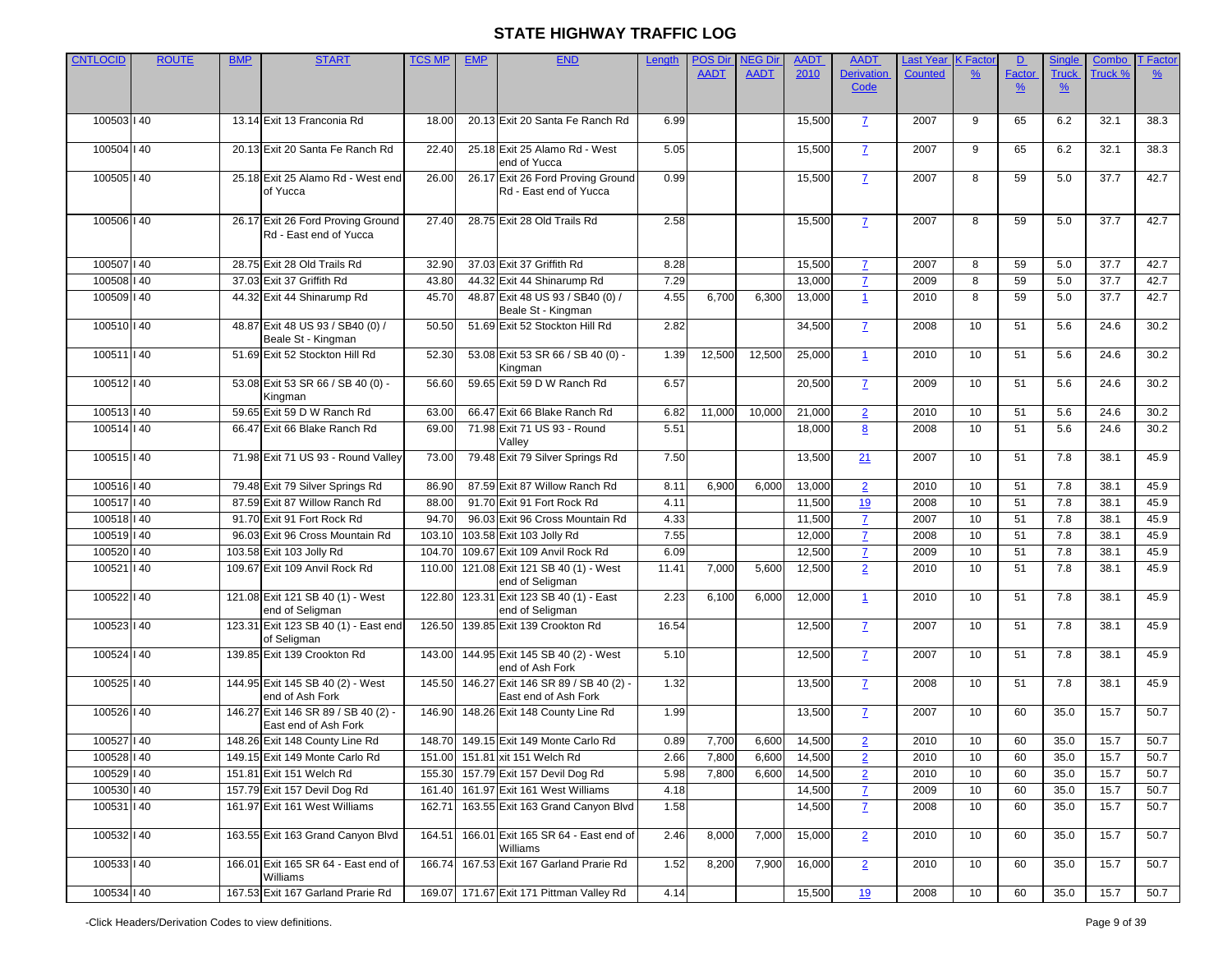| <b>CNTLOCID</b> | <b>ROUTE</b> | <b>BMP</b> | <b>START</b>                                               | <b>TCS MP</b> | <b>EMP</b> | <b>END</b>                                                    | Length | <b>POS Dir</b> | <b>NEG Dir</b> | <b>AADT</b>  | <b>AADT</b>               | Last Year      | <b>K</b> Facto  | D                              | <b>Single</b>                 | Combo   | <b>T</b> Factor |
|-----------------|--------------|------------|------------------------------------------------------------|---------------|------------|---------------------------------------------------------------|--------|----------------|----------------|--------------|---------------------------|----------------|-----------------|--------------------------------|-------------------------------|---------|-----------------|
|                 |              |            |                                                            |               |            |                                                               |        | <b>AADT</b>    | <b>AADT</b>    | 2010         | <b>Derivation</b><br>Code | <b>Counted</b> | $\frac{9}{6}$   | <b>Factor</b><br>$\frac{9}{6}$ | <b>Truck</b><br>$\frac{9}{6}$ | Truck 9 | $\frac{9}{6}$   |
| 100535   40     |              |            | 171.67 Exit 171 Pittman Valley Rd                          | 172.39        |            | 178.22 Exit 178 Parks Rd / Garland<br>Prarie Rd               | 6.55   | 8,400          | 7,300          | 15,500       | $\overline{2}$            | 2010           | 10              | 60                             | 35.0                          | 15.7    | 50.7            |
| 100536   40     |              |            | 178.22 Exit 178 Parks Rd / Garland<br>Prarie Rd            | 178.81        |            | 185.11 Exit 185 Transwestern Rd                               | 6.89   | 8,900          | 7,900          | 17,000       | $\overline{2}$            | 2010           | 10 <sup>°</sup> | 60                             | 35.0                          | 15.7    | 50.7            |
| 100537   40     |              |            | 185.11 Exit 185 Transwestern Rd                            | 186.00        |            | 190.52 Exit 190 A-1 Mountain Rd                               | 5.41   | 9,400          | 9,100          | 18,500       | $\overline{1}$            | 2010           | 10              | 60                             | 35.0                          | 15.7    | 50.7            |
| 100538   40     |              |            | 190.52 Exit 190 A-1 Mountain Rd                            | 191.00        |            | 191.67 Exit 192 Historic Route 66                             | 1.15   |                |                | 17,500       | $\mathbf{Z}$              | 2007           | 10              | 60                             | 35.0                          | 15.7    | 50.7            |
| 100539   40     |              |            | 191.67 Exit 192 Historic Route 66                          | 192.00        |            | 192.55 Exit 192 Flagstaff Ranch Rd                            | 0.88   |                |                | 16,000       | 10                        | 2007           | 10              | 60                             | 35.0                          | 15.7    | 50.7            |
| 100540   40     |              |            | 192.55 Exit 192 Flagstaff Ranch Rd                         | 195.00        |            | 195.44 Exit 195 I-17 (Exit 345) -<br>Flagstaff                | 2.89   |                |                | 17,500       | $\mathbf{Z}$              | 2007           | 10              | 60                             | 35.0                          | 15.7    | 50.7            |
| 100541   40     |              |            | 195.44 Exit 195 I-17 (Exit 345) -<br>Flagstaff             | 196.30        |            | 198.35 Exit 198 Butler Ave                                    | 2.91   | 20,000         | 19,500         | 39,500       | $\mathbf{1}$              | 2010           | 9               | 50                             | 4.8                           | 17.7    | 22.5            |
| 100542   40     |              |            | 198.35 Exit 198 Butler Ave                                 | 199.70        |            | 201.10 Exit 201 SB 40 (4) / Country<br>Club                   | 2.75   |                |                | 29,000       | $\mathbf{Z}$              | 2007           | 9               | 50                             | 4.8                           | 17.7    | 22.5            |
| 100543   40     |              |            | 201.10 Exit 201 SB 40 (4) / Country<br>Club                | 203.00        |            | 204.86 Exit 204 Walnut Canyon Rd                              | 3.76   |                |                | 20,000       | $\mathbf{Z}$              | 2008           | 9               | 52                             | 7.1                           | 36.8    | 43.9            |
| 100544   40     |              |            | 204.86 Exit 204 Walnut Canyon Rd                           | 206.00        |            | 207.29 Exit 207 Cosnino Rd                                    | 2.43   | 8,900          | 9,200          | 18,000       | $\mathbf{1}$              | 2010           | 9               | 52                             | 7.1                           | 36.8    | 43.9            |
| 100545   40     |              |            | 207.29 Exit 207 Cosnino Rd                                 | 209.20        |            | 211.16 Exit 211 Winona Rd                                     | 3.87   | 9,000          | 8,100          | 17,000       | $\overline{2}$            | 2010           | 9               | 52                             | 7.1                           | 36.8    | 43.9            |
| 100546   40     |              |            | 211.16 Exit 211 Winona Rd                                  | 215.00        |            | 219.58 Exit 219 Twin Arrows Rd /<br>Pollock Ranch Rd          | 8.42   | 7,700          | 6,800          | 14,500       | $\mathbf{1}$              | 2010           | $\overline{9}$  | 53                             | 9.5                           | 37.3    | 46.8            |
| 100547   40     |              |            | 219.58 Exit 219 Twin Arrows Rd /<br>Pollock Ranch Rd       | 222.30        |            | 225.07 Exit 225 Buffalo Range Rd                              | 5.49   |                |                | 15,000       | $\mathbf{Z}$              | 2009           | 9               | 53                             | 9.5                           | 37.3    | 46.8            |
| 100548   40     |              |            | 225.07 Exit 225 Buffalo Range Rd                           | 228.10        |            | 230.45 Exit 230 Canyon Diablo Rd /<br>Two Guns                | 5.38   | 8,500          | 7,300          | 16,000       | $\overline{2}$            | 2010           | 9               | 53                             | 9.5                           | 37.3    | 46.8            |
| 100549   40     |              |            | 230.45 Exit 230 Canyon Diablo Rd<br>Two Guns               | 232.00        |            | 233.88 Exit 233 Meteor Crater Rd /<br>Sunshine Rd             | 3.43   | 8,400          | 7,300          | 15,500       | $\overline{2}$            | 2010           | 9               | 53                             | 9.5                           | 37.3    | 46.8            |
| 100550   40     |              |            | 233.88 Exit 233 Meteor Crater Rd /<br>Sunshine Rd          | 236.70        |            | 239.67 Exit 239 Dennison Rd /<br>Meteor City Rd               | 5.79   |                |                | 16,000       | $\mathbf{Z}$              | 2007           | 9               | 53                             | 9.5                           | 37.3    | 46.8            |
| 100551   40     |              |            | 239.67 Exit 239 Dennison Rd /<br>Meteor City Rd            | 242.50        |            | 245.41 Exit 245 SR 99 North /<br>Leupp Rd                     | 5.74   | 8,500          | 7,300          | 16,000       | $\overline{2}$            | 2010           | 9               | 53                             | 9.5                           | 37.3    | 46.8            |
| 100552   40     |              |            | 245.41 Exit 245 SR 99 North /<br>Leupp Rd                  | 248.70        |            | 252.13 Exit 252 SB 40 (6) / Hipkoe<br>Dr                      | 6.72   | 9,500          | 8,300          | 17,500       | $\overline{2}$            | 2010           | $\overline{9}$  | 53                             | 9.5                           | 37.3    | 46.8            |
| 100553   40     |              |            | 252.13 Exit 252 SB 40 (6) / Hipkoe                         | 252.80        |            | 253.63 Exit 253 North Park Dr                                 | 1.50   | 9,600          | 8,200          | 18,000       | $\overline{2}$            | 2010           | 9               | 53                             | 9.5                           | 37.3    | 46.8            |
| 100554   40     |              |            | 253.63 Exit 253 North Park Dr                              | 254.70        |            | 255.75 Exit 255 SB 40 (6) / Oak Rd                            | 2.12   |                |                | 17,500       | 10                        | 2009           | 9               | 53                             | 9.5                           | 37.3    | 46.8            |
| 100555   40     |              |            | 255.75 Exit 255 SB 40 (6) / Oak Rd                         | 256.60        |            | 257.70 Exit 257 SR 87 North                                   | 1.95   | 9,700          | 8,600          | 18,500       | $\overline{2}$            | 2010           | 9               | 53                             | 9.5                           | 37.3    | 46.8            |
| 100556   40     |              |            | 257.70 Exit 257 SR 87 North                                | 259.95        |            | 264.77 Exit 264 Hibbard Rd                                    | 7.07   | 7,700          | 7,700          | 15,500       | $\overline{1}$            | 2010           | 9               | 57                             | 8.0                           | 39.5    | 47.5            |
| 100557   40     |              |            | 264.77 Exit 264 Hibbard Rd                                 | 268.00        |            | 269.99 Exit 269 Jackrabbit Rd                                 | 5.22   |                |                | 15,500       | $\mathbf{Z}$              | 2008           | 9               | 57                             | 8.0                           | 39.5    | 47.5            |
| 100558   40     |              |            | 269.99 Exit 269 Jackrabbit Rd                              | 271.60        |            | 274.74 Exit 274 SB 40 (7) - West<br>end of Joseph City        | 4.75   | 9,300          | 8,000          | 17,500       | $\overline{2}$            | 2010           | 9               | 57                             | 8.0                           | 39.5    | 47.5            |
| 100559   40     |              |            | 274.74 Exit 274 SB 40 (7) - West<br>end of Joseph City     |               |            | 276.00 277.08 Exit 277 SB 40 (7) - East<br>end of Joseph City | 2.34   | 8,800          |                | 7,900 16,500 | $\overline{2}$            | 2010           | 9               | 57                             | 8.0                           | 39.5    | 47.5            |
| 100560   40     |              |            | 277.08 Exit 277 SB 40 (7) - East end<br>of Joseph City     |               |            | 277.20 280.65 Exit 280 Hunt Rd                                | 3.57   |                |                | 17,000       | 10                        | 2007           | $\overline{9}$  | 57                             | 8.0                           | 39.5    | 47.5            |
| 100561   40     |              |            | 280.65 Exit 280 Hunt Rd                                    | 283.20        |            | 283.66 Exit 283 Perkins Valley                                | 3.01   |                |                | 18,000       | 10                        | 2009           | 9               | 57                             | 8.0                           | 39.5    | 47.5            |
| 100562   40     |              |            | 283.66 Exit 283 Perkins Valley                             | 284.70        |            | 285.18 Exit 285 SB 40 (8) / Hopi Dr -<br>West end of Holbroo  | 1.52   | 10,000         | 9,300          | 19,500       | $\overline{2}$            | 2010           | 9               | 57                             | 8.0                           | 39.5    | 47.5            |
| 100563   40     |              |            | 285.18 Exit 285 SB 40 (8) / Hopi Dr<br>West end of Holbroo | 286.00        |            | 286.89 Exit 286 SB 40 (8) / Navajo<br>Rd                      | 1.71   |                |                | 17,500       | 10                        | 2008           | 9               | 57                             | 8.0                           | 39.5    | 47.5            |
| 100564   40     |              |            | 286.89 Exit 286 SB 40 (8) / Navajo<br>Rd                   | 288.20        |            | 289.51 Exit 289 SB 40 (8) / SR 77 -<br>East end of Holbrook   | 2.62   | 8,900          | 7,900          | 17,000       | $\overline{2}$            | 2010           | 9               | 57                             | 8.0                           | 39.5    | 47.5            |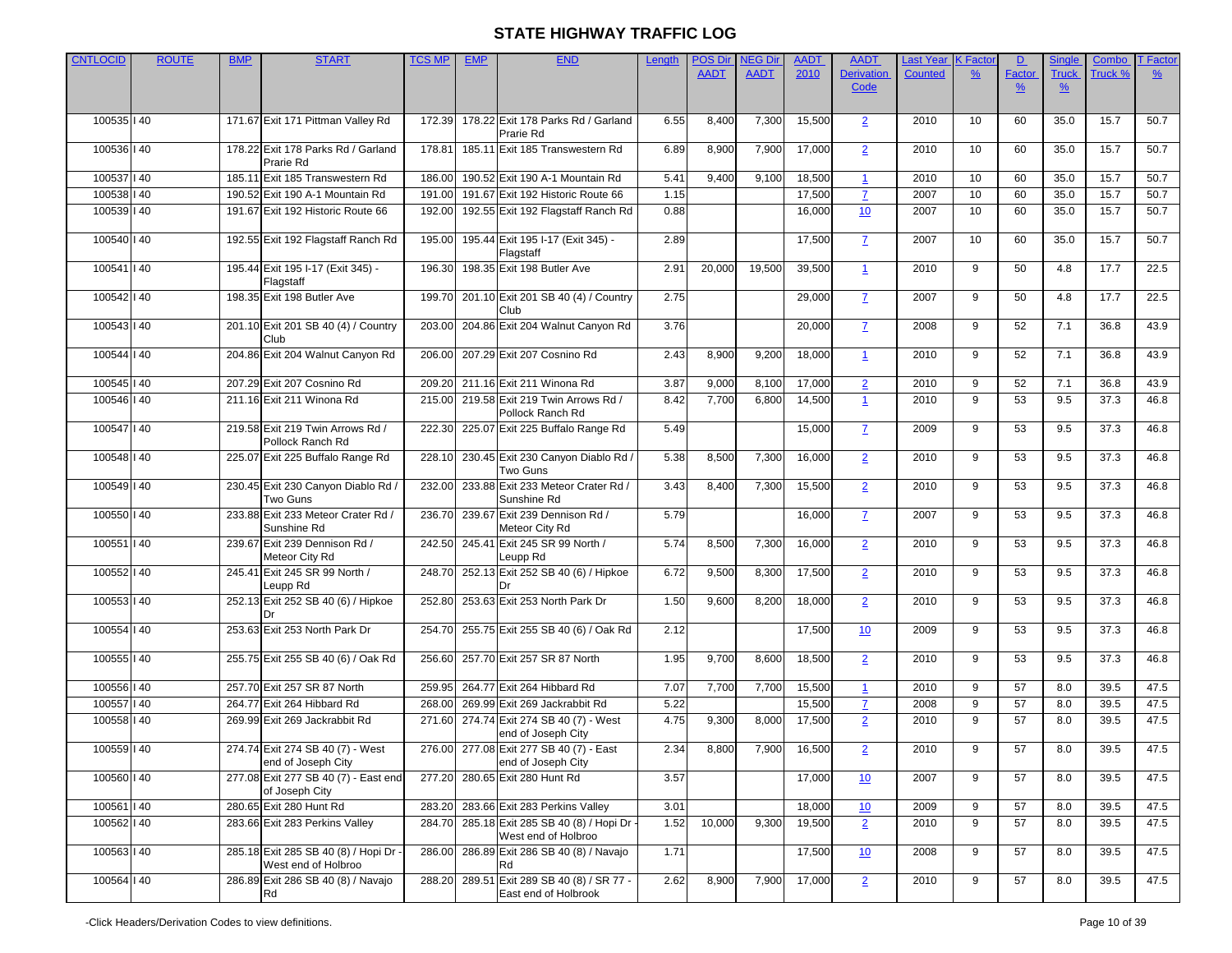| <b>CNTLOCID</b> | <b>ROUTE</b> | <b>BMP</b> | <b>START</b>                                        | <b>TCS MP</b> | <b>EMP</b> | <b>END</b>                                                | Length | <b>POS Dir</b> | <b>NEG Dir</b>        | <b>AADT</b> | <b>AADT</b>       | Last Year      | <b>K</b> Facto | D             | <b>Single</b> | Combo   | <b>T</b> Factor |
|-----------------|--------------|------------|-----------------------------------------------------|---------------|------------|-----------------------------------------------------------|--------|----------------|-----------------------|-------------|-------------------|----------------|----------------|---------------|---------------|---------|-----------------|
|                 |              |            |                                                     |               |            |                                                           |        | <b>AADT</b>    | <b>AADT</b>           | 2010        | <b>Derivation</b> | <b>Counted</b> | $\frac{9}{6}$  | <b>Factor</b> | <b>Truck</b>  | Truck 9 | $\frac{9}{6}$   |
|                 |              |            |                                                     |               |            |                                                           |        |                |                       |             | Code              |                |                | $\frac{9}{6}$ | $\frac{9}{6}$ |         |                 |
|                 |              |            |                                                     |               |            |                                                           |        |                |                       |             |                   |                |                |               |               |         |                 |
| 100565   40     |              |            | 289.51 Exit 289 SB 40 (8) / SR 77 -                 | 290.20        |            | 292.81 Exit 292 SR 77 North                               | 3.30   | 9,800          | 9,000                 | 19,000      | $\overline{2}$    | 2010           | 9              | 57            | 8.0           | 39.5    | 47.5            |
| 100566   40     |              |            | East end of Holbrook<br>292.81 Exit 292 SR 77 North | 293.50        |            | 294.53 Exit 294 Sun Valley Rd /                           | 1.72   |                |                       | 18,000      |                   | 2008           | 9              | 57            | 8.0           | 39.5    | 47.5            |
|                 |              |            |                                                     |               |            | Arntz Rd                                                  |        |                |                       |             | 10                |                |                |               |               |         |                 |
| 100567   40     |              |            | 294.53 Exit 294 Sun Valley Rd /                     | 299.00        |            | 300.54 Exit 300 Goodwater Rd                              | 6.01   |                |                       | 17,000      | 10                | 2008           | 9              | 57            | 8.0           | 39.5    | 47.5            |
|                 |              |            | Arntz Rd                                            |               |            |                                                           |        |                |                       |             |                   |                |                |               |               |         |                 |
| 100568   40     |              |            | 300.54 Exit 300 Goodwater Rd                        | 303.00        |            | 303.62 Exit 303 Adamana Rd                                | 3.08   |                |                       | 16,500      | 10                | 2007           | 9              | 57            | 8.0           | 39.5    | 47.5            |
| 100569   40     |              |            | 303.62 Exit 303 Adamana Rd                          | 307.50        |            | 311.56 Exit 311 Petrified Forest Rd                       | 7.94   |                |                       | 16,000      | 10                | 2008           | $\overline{9}$ | 57            | 8.0           | 39.5    | 47.5            |
|                 |              |            |                                                     |               |            | Painted Desert                                            |        |                |                       |             |                   |                |                |               |               |         |                 |
| 100570   40     |              |            | 311.56 Exit 311 Petrified Forest Rd                 | 318.00        |            | 320.01 Exit 320 Pinto Rd                                  | 8.45   |                |                       | 15,500      | 10                | 2008           | 9              | 57            | 8.0           | 39.5    | 47.5            |
| 100571   40     |              |            | <b>Painted Desert</b><br>320.01 Exit 320 Pinto Rd   | 320.70        |            |                                                           | 5.89   |                |                       | 15,500      |                   | 2009           | 9              | 57            | 8.0           | 39.5    | 47.5            |
| 100572   40     |              |            | 325.90 Exit 325 Navajo Rd                           | 329.70        |            | 325.90 Exit 325 Navajo Rd<br>330.01 Exit 330 McCarroll Rd | 4.11   | 8,500          | 7,300                 | 16,000      | 10                | 2010           | 9              | 57            | 8.0           | 39.5    | 47.5            |
| 100573   40     |              |            | 330.01 Exit 330 McCarroll Rd                        | 330.40        |            | 333.41 Exit 333 US 191 North -                            | 3.40   |                |                       |             | $\overline{2}$    | 2009           | 9              | 57            | 8.0           | 39.5    | 47.5            |
|                 |              |            |                                                     |               |            | Chambers                                                  |        |                |                       | 16,000      | 10                |                |                |               |               |         |                 |
| 100574   40     |              |            | 333.41 Exit 333 US 191 North -                      | 337.00        |            | 339.52 Exit 339 US 191 South -                            | 6.11   |                |                       | 16,500      | 10                | 2008           | 9              | 57            | 8.0           | 39.5    | 47.5            |
|                 |              |            | Chambers                                            |               |            | <b>Sanders</b>                                            |        |                |                       |             |                   |                |                |               |               |         |                 |
| 100575   40     |              |            | 339.52 Exit 339 US 191 South -                      | 340.00        |            | 341.82 Exit 341 Ortega Rd                                 | 2.30   |                |                       | 16,000      | 10                | 2008           | 9              | 57            | 8.0           | 39.5    | 47.5            |
|                 |              |            | <b>Sanders</b>                                      |               |            |                                                           |        |                |                       |             |                   |                |                |               |               |         |                 |
| 100576   40     |              |            | 341.82 Exit 341 Ortega Rd                           | 343.00        |            | 343.84 Exit 343 Querino Rd                                | 2.02   | 8,200          | 7,800                 | 16,000      | $\overline{2}$    | 2010           | 9              | 57            | 8.0           | 39.5    | 47.5            |
| 100577   40     |              |            | 343.84 Exit 343 Querino Rd                          | 346.00        |            | 346.56 Exit 346 Pine Springs Rd                           | 2.72   |                |                       | 16,500      | 10                | 2007           | 9              | 57            | 8.0           | 39.5    | 47.5            |
| 100578   40     |              |            | 346.56 Exit 346 Pine Springs Rd                     | 347.80        |            | 348.21 Exit 348 Houck                                     | 1.65   |                |                       | 16,500      | 10                | 2007           | 9              | 57            | 8.0           | 39.5    | 47.5            |
| 100579   40     |              |            | 348.21 Exit 348 Houck                               | 348.70        |            | 351.35 Exit 351 Allentown Rd                              | 3.14   |                |                       | 16,500      | 10                | 2007           | 9              | 57            | 8.0           | 39.5    | 47.5            |
| 100580   40     |              |            | 351.35 Exit 351 Allentown Rd                        | 352.00        |            | 354.62 Exit 354 Hawthorne Rd                              | 3.27   |                |                       | 16,000      | 10                | 2009           | 9              | 57            | 8.0           | 39.5    | 47.5            |
| 100581   40     |              |            | 354.62 Exit 354 Hawthorne Rd                        | 357.20        |            | 357.53 Exit 357 Window Rock                               | 2.91   |                |                       | 16,000      | 10                | 2007           | 9              | 57            | 8.0           | 39.5    | 47.5            |
| 100582   40     |              |            | 357.53 Exit 357 Window Rock                         | 357.90        |            | 359.18 Exit 359 Grants                                    | 1.65   |                |                       | 17,000      | 10                | 2009           | 9              | 57            | 8.0           | 39.5    | 47.5            |
| 100583   40     |              |            | 359.18 Exit 359 Grants                              | 359.50        |            | 359.63 New Mexico State Line                              | 0.45   |                |                       | 17,500      | 10                | 2007           | 9              | 57            | 8.0           | 39.5    | 47.5            |
| 100669 SR 51    |              |            | 0.00 Exit 1 I-10 (Exit 147)                         | 0.11          |            | 0.22 Exit 1A SR 202 (Exit 1471A)                          | 0.22   |                |                       | 159,000     | 8                 | 2005           | 8              | 52            | 2.9           | 1.1     | 4.0             |
| 100670 SR 51    |              |            | 0.22 Exit 1A SR 202                                 | 0.37          |            | 0.56 Exit 1B McDowell Rd                                  | 0.34   |                |                       | 167,000     | 8                 | 2005           | 8              | 52            | 3.5           | 2.2     | 5.7             |
| 100671 SR 51    |              |            | 0.56 Exit 1B McDowell Rd                            | 0.70          |            | 1.52 Exit 2 Thomas Rd                                     | 0.96   |                |                       | 147,000     | 8                 | 2007           | 8              | 52            | 3.5           | 2.2     | 5.7             |
| 100672 SR 51    |              |            | 1.52 Exit 2 Thomas Rd                               | 1.80          |            | 2.62 Exit 3 Indian School Rd                              | 1.10   |                |                       | 142,000     | 8                 | 2009           | 8              | 52            | 3.5           | 2.2     | 5.7             |
| 100673 SR 51    |              |            | 2.62 Exit 3 Indian School R                         | 2.80          |            | 3.38 Exit 4A Highland Ave                                 | 0.76   |                |                       | 133,000     | 8                 | 2009           | $\overline{8}$ | 52            | 3.5           | 2.2     | 5.7             |
| 100674 SR 51    |              |            | 3.38 Exit 4A Highland Ave                           | 3.60          |            | 3.87 Exit 4B Colter St                                    | 0.49   |                |                       | 137,000     | 8                 | 2007           | 8              | 52            | 3.5           | 2.2     | 5.7             |
| 100675 SR 51    |              |            | 3.87 Exit 4B Colter St                              | 4.10          |            | 4.62 Exit 5 Bethany Home Rd                               | 0.75   |                |                       | 140,000     | 8                 | 2005           | $\overline{8}$ | 52            | 3.5           | 2.2     | 5.7             |
| 100676 SR 51    |              |            | 4.62 Exit 5 Bethany Home Rd                         | 4.90          |            | 5.68 Exit 6 Glendale Ave /                                | 1.06   |                |                       | 145,000     | 8                 | 2009           | 8              | 52            | 3.5           | 2.2     | 5.7             |
|                 |              |            |                                                     |               |            | Lincoln Dr                                                |        |                |                       |             |                   |                |                |               |               |         |                 |
| 100677 SR 51    |              |            | 5.68 Exit 6 Glendale Ave / Lincoln                  | 5.80          |            | 7.01 Exit 7 Northern Ave                                  | 1.33   |                |                       | 134,000     | 8                 | 2007           | 8              | 52            | 3.5           | 2.2     | 5.7             |
|                 |              |            | Dr                                                  |               |            |                                                           |        |                |                       |             |                   |                |                |               |               |         |                 |
| 100678 SR 51    |              |            | 7.01 Exit 7 Northern Ave                            | 7.30          |            | 9.07 Exit 8 32nd St                                       | 2.06   |                |                       | 130,000     | 8                 | 2005           | 8              | 52            | 3.5           | 2.2     | 5.7             |
| 100679 SR 51    |              |            | 9.07 Exit 8 32nd St                                 | 9.30          |            | 9.54 Exit 9 Shea Blvd                                     | 0.47   |                |                       | 116,000     | 8                 | 2005           | 8              | 52            | 3.5           | 2.2     | 5.7             |
| 100680 SR 51    |              |            | 9.54 Exit 9 Shea Blvd                               | 9.70          |            | 10.53 Exit 10 Cactus Rd                                   | 0.99   |                | 49,000 53,000 118,000 |             | 8                 | 2009           | 10             | 55            | 3.5           | 2.2     | 5.7             |
| 100681 SR 51    |              |            | 10.53 Exit 10 Cactus Rd                             | 10.70         |            | 11.55 Exit 11 Thunderbird Rd                              | 1.02   | 52,500         | 50,000                | 94,500      | 8                 | 2008           | 10             | 55            | 3.5           | $2.2\,$ | 5.7             |
| 100682 SR 51    |              |            | 11.55 Exit 11 Thunderbird Rd                        | 11.70         |            | 12.58 Exit 12 Greenway Rd                                 | 1.03   | 42,500         | 52,500                | 89,500      | $\overline{8}$    | 2009           | 10             | 55            | 3.5           | 2.2     | 5.7             |
| 100683 SR 51    |              |            | 12.58 Exit 12 Greenway Rd                           | 13.45         |            | 13.60 Exit 13 Bell Rd                                     | 1.02   |                |                       | 81,500      | 8                 | 2005           | 10             | 55            | 3.5           | 2.2     | 5.7             |
| 100684 SR 51    |              |            | 13.60 Exit 13 Bell Rd                               | 13.99         |            | 14.52 Exit 14 Union Hills Dr                              | 0.92   |                |                       | 80,500      | 8                 | 2005           | 10             | 55            | 3.5           | 2.2     | 5.7             |
| 100685 SR 51    |              |            | 14.52 Exit 14 Union Hills Dr                        | 15.00         |            | 15.90 Exit 15 SR 101                                      | 1.38   |                |                       | 84,000      | 8                 | 2005           | 10             | 55            | 3.5           | 2.2     | 5.7             |
| 100703 SR 61    |              |            | 352.88 US 60                                        | 359.50        |            | 368.84 Mobile Dr                                          | 15.96  |                |                       | 1,700       | 8                 | 2008           | 15             | 52            | 12.1          | 4.0     | 16.1            |
| 100704 SR 61    |              |            | 368.84 Mobile Rd                                    | 370.00        |            | 372.29 SR 180A - Concho                                   | 3.45   |                |                       | 1,700       | $\underline{8}$   | 2008           | 15             | 52            | 12.1          | 4.0     | 16.1            |
| 100705 SR 61    |              |            | 372.29 SR 180A - Concho                             | 380.70        |            | 381.86 US 180                                             | 9.57   |                |                       | 1,700       | 8                 | 2007           | 15             | 52            | 12.1          | 4.0     | 16.1            |
| 100706 SR 61    |              |            | 416.49 US 191 - Witch Well                          | 417.30        |            | 430.26 New Mexico State Line                              | 13.77  |                |                       | 200         | 8                 | 2008           | 13             | 58            | 10.7          | 4.5     | 15.2            |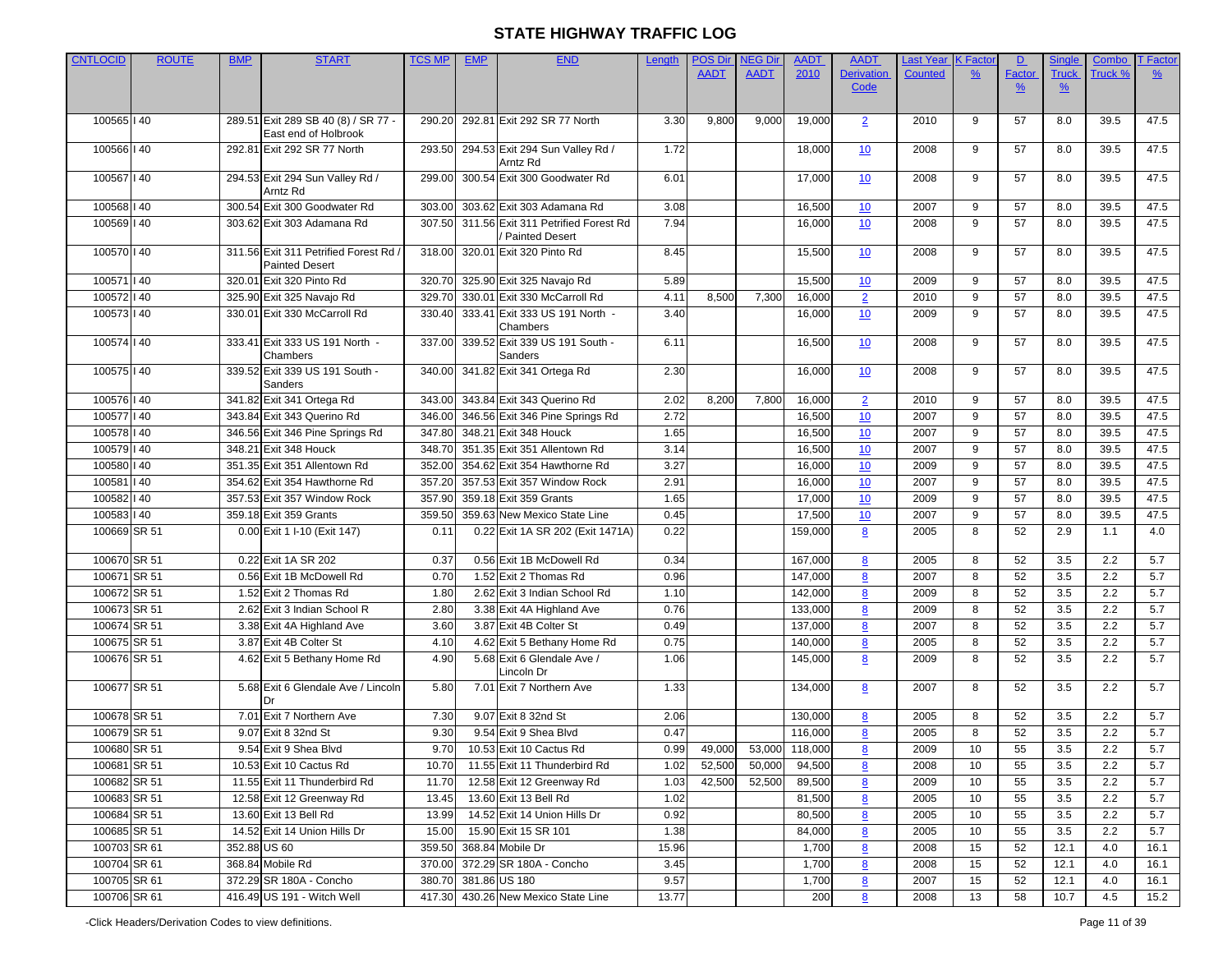| <b>CNTLOCID</b> | <b>ROUTE</b> | <b>BMP</b> | <b>START</b>                               | <b>TCS MP</b> | <b>EMP</b> | <b>END</b>                                           | Length | <b>POS Dir</b> | <b>NEG Dir</b> | <b>AADT</b> | <b>AADT</b>    | Last Yeaı      | <b>K</b> Facto | D             | Single        | Combo          | <b>T</b> Factor |
|-----------------|--------------|------------|--------------------------------------------|---------------|------------|------------------------------------------------------|--------|----------------|----------------|-------------|----------------|----------------|----------------|---------------|---------------|----------------|-----------------|
|                 |              |            |                                            |               |            |                                                      |        | <b>AADT</b>    | <b>AADT</b>    | 2010        | Derivation     | <b>Counted</b> | $\frac{9}{6}$  | <b>Factor</b> | <b>Truck</b>  | <b>Truck %</b> | $\frac{9}{6}$   |
|                 |              |            |                                            |               |            |                                                      |        |                |                |             | Code           |                |                | $\frac{9}{6}$ | $\frac{9}{6}$ |                |                 |
|                 |              |            |                                            |               |            |                                                      |        |                |                |             |                |                |                |               |               |                |                 |
| 100707 SR 64    |              |            | 185.46 I-40 (Exit 167) - East of           | 189.00        |            | 191.09 Spring Valley Rd                              | 5.63   |                |                | 5,200       | $\mathbf{Z}$   | 2009           | 14             | 50            | 5.9           | 10.4           | 16.3            |
| 100708 SR 64    |              |            | Williams<br>191.09 Spring Valley Rd        | 199.00        |            | 213.46 US 180 - Valle                                | 22.37  |                |                | 3,100       |                | 2009           | 14             | 50            | 5.9           | 10.4           | 16.3            |
| 100709 SR 64    |              |            | 213.46 US 180 East - Valle                 |               |            | 234.64 Grand Canyon Airport Rd                       | 21.18  |                |                |             | $\mathbf{Z}$   | 2010           | 14             | 50            | 5.9           | 10.4           | 16.3            |
|                 |              |            |                                            | 213.80        |            | (Old SS 64)                                          |        | 2,500          | 2,200          | 4,600       | $\mathbf{1}$   |                |                |               |               |                |                 |
| 100710 SR 64    |              |            | 234.64 Grand Canyon Airport Rd             | 236.68        |            | 237.08 Entrance Rd / Road to                         | 2.44   |                |                | 6,700       | $\mathbf{Z}$   | 2008           | 14             | 50            | 5.9           | 10.4           | 16.3            |
|                 |              |            | (Old SS 64)                                |               |            | Grand Canyon Park HQ                                 |        |                |                |             |                |                |                |               |               |                |                 |
| 100711 SR 64    |              |            | 267.98 Leave Grand Canyon NP,              | 275.00        |            | 295.83 US 89                                         | 27.85  |                |                | 2,500       | $\mathbf{Z}$   | 2009           | 14             | 50            | 5.9           | 10.4           | 16.3            |
|                 |              |            | Enter Kaibab NF                            |               |            |                                                      |        |                |                |             |                |                |                |               |               |                |                 |
| 100712 SR 66    |              |            | 56.44 I-40 (Exit 53) - Kingman             | 57.45         |            | 58.28 Castle Rock Rd                                 | 1.84   |                |                | 19,000      | $\mathbf{Z}$   | 2009           | 15             | 51            | 5.2           | 4.7            | 9.9             |
| 100713 SR 66    |              |            | 58.28 Castle Rock Rd                       | 59.00         |            | 61.15 Industrial Pkwy                                | 2.87   |                |                | 17,000      | $\overline{7}$ | 2008           | 15             | 51            | 5.2           | 4.7            | 9.9             |
| 100714 SR 66    |              |            | 61.15 Industrial Parkway                   | 61.30         |            | 61.68 Embarcadaro Way                                | 0.53   |                |                | 15,500      | $\overline{7}$ | 2009           | 15             | 51            | 5.2           | 4.7            | 9.9             |
| 100715 SR 66    |              |            | 61.68 Embarcadaro Way                      | 68.00         |            | 71.09 Concho Dr                                      | 9.41   |                |                | 2,800       | $\mathbf{Z}$   | 2008           | 15             | 51            | 5.2           | 4.7            | 9.9             |
| 100716 SR 66    |              |            | 71.09 Concho Dr                            | 73.00         |            | 74.77 Antares Rd                                     | 3.68   |                |                | 2,300       | $\mathbf{Z}$   | 2009           | 15             | 51            | 5.2           | 4.7            | 9.9             |
| 100717 SR 66    |              |            | 74.77 Antares Rd                           | 90.90         |            | 110.54 BIA Rte 18 (To Hualapai                       | 35.77  |                |                | 1,600       | $\mathbf{Z}$   | 2009           | 15             | 51            | 5.2           | 4.7            | 9.9             |
|                 |              |            |                                            |               |            | Hilltop)                                             |        |                |                |             |                |                |                |               |               |                |                 |
| 100718 SR 66    |              |            | 110.54 BIA Rte 18 (To Hualapai<br>Hilltop) | 117.00        |            | 123.17 Coconino / Yavapai County<br>Line / Old US 66 | 12.63  |                |                | 1,300       | $\mathbf{Z}$   | 2009           | 15             | 51            | 5.2           | 4.7            | 9.9             |
| 100722 SR 67    |              |            | 579.36 US 89A - Jacob Lake                 | 595.50        |            | 610.26 Grand Canyon National                         | 30.90  |                |                | 1,200       |                | 2008           | 12             | 65            | 8.3           | 7.4            | 15.7            |
|                 |              |            |                                            |               |            | Park - North Rim Entrance                            |        |                |                |             | 8              |                |                |               |               |                |                 |
| 100723 SR 68    |              |            | 0.00 SR 95 / Main St / Locust              | 1.00          |            | 1.36 Davis Dam Rd                                    | 1.36   |                |                | 10,500      | $\mathbf{Z}$   | 2009           | 11             | 52            | 6.2           | 8.0            | 14.2            |
|                 |              |            | Blvd - Bullhead City                       |               |            |                                                      |        |                |                |             |                |                |                |               |               |                |                 |
| 100724 SR 68    |              |            | 1.36 Davis Dam Rd                          | 2.00          |            | 2.49 Landon Dr                                       | 1.13   |                |                | 9,900       | $\overline{7}$ |                | 11             | 52            | 6.2           | 8.0            | 14.2            |
| 100725 SR 68    |              |            | 2.49 Landon Dr                             | 3.00          |            | 4.09 La Puerta Rd                                    | 1.60   |                |                | 9,900       | $\overline{7}$ | 2009           | 11             | 52            | 6.2           | 8.0            | 14.2            |
| 100726 SR 68    |              |            | 4.09 La Puerta Rd                          | 14.50         |            | 17.80 Estrella Rd                                    | 13.71  | 5,000          | 5,100          | 10,000      |                | 2010           | 11             | 52            | 6.2           | 8.0            | 14.2            |
| 100727 SR 68    |              |            | 17.80 Estrella Rd                          | 19.00         |            | 21.79 Verde Rd                                       | 3.99   |                |                | 10,500      | $\overline{7}$ | 2009           | 11             | 52            | 6.2           | 8.0            | 14.2            |
| 100728 SR 68    |              |            | 21.79 Verde Rd                             | 25.00         |            | 27.47 US 93                                          | 5.68   |                |                | 12,500      | $\overline{7}$ | 2009           | 11             | 52            | 6.2           | 8.0            | 14.2            |
| 100735 SR 69    |              |            | 262.58 I-17 (Exit 262) - Cordes            | 263.10        |            | 265.31 Spring Ln - Spring Valley                     | 2.73   | 6,400          | 6,500          | 13,000      | $\mathbf{1}$   | 2010           | 11             | 55            | 2.2           | 3.5            | 5.7             |
|                 |              |            | Junction                                   |               |            |                                                      |        |                |                |             |                |                |                |               |               |                |                 |
| 100736 SR 69    |              |            | 265.31 Spring Ln - Spring Valley           | 268.00        |            | 270.70 Central Ave                                   | 5.39   |                |                | 13,500      | $\mathbf{Z}$   | 2009           | 11             | 55            | 2.2           | 3.5            | 5.7             |
| 100737 SR 69    |              |            | 270.70 Central Ave                         | 271.24        |            | 279.10 Main St - Humboldt                            | 8.40   |                |                | 12,500      | $\overline{7}$ | 2009           | 11             | 55            | 2.2           | 3.5            | 5.7             |
| 100738 SR 69    |              |            | 279.10 Main St - Humboldt                  | 279.40        |            | 279.98 Rockey Hill Rd                                | 0.88   |                |                | 14,000      | $\overline{7}$ | 2009           | 10             | 55            | 5.4           | 3.0            | 8.4             |
| 100739 SR 69    |              |            | 281.07 SR 169 - Dewey                      | 283.00        |            | 283.51 Fain Rd / Western Way                         | 2.44   |                |                | 24,000      | $\overline{7}$ | 2009           | 11             | 70            | 5.1           | 1.0            | 6.1             |
| 100741 SR 69    |              |            | 283.51 Fain Rd / Western Way               | 285.00        |            | 286.27 Mendecino Dr                                  | 2.76   |                |                | 22,500      | $\mathbf{Z}$   | 2009           | 11             | 70            | 5.1           | 1.0            | 6.1             |
| 100743 SR 69    |              |            | 286.27 Mendecino Dr                        | 287.10        |            | 287.48 Robert Rd - Prescott Valley                   | 1.21   |                |                | 22,500      | $\mathbf{Z}$   | 2009           | 11             | 70            | 5.1           | 1.0            | 6.1             |
|                 |              |            |                                            |               |            |                                                      |        |                |                |             |                |                |                |               |               |                |                 |
| 100745 SR 69    |              |            | 287.48 Robert Rd - Prescott Valley         | 288.00        |            | 288.70 Glassford Hill Rd                             | 1.22   |                |                | 32,500      | $\mathbf{Z}$   | 2009           | 11             | 70            | 5.1           | 1.0            | 6.1             |
| 100747 SR 69    |              |            | 288.70 Glassford Hill Rd                   | 289.40        |            | 289.48 Prescott East Hwy                             | 0.78   |                |                | 34,000      | $\mathbf{Z}$   | 2009           | 11             | 70            | 5.1           | 1.0            | 6.1             |
| 100749 SR 69    |              |            | 289.48 Prescott East Hwy                   | 290.22        |            | 292.10 Sunrise Blvd                                  | 2.62   |                |                | 35,500      | $\overline{7}$ | 2009           | 11             | 70            | 5.1           | 1.0            | 6.1             |
| 100751 SR 69    |              |            | 292.10 Sunrise Blvd                        |               |            | 293.30 293.76 Prescott Lake Pkwy                     | 1.66   |                |                | 31,500      | $\mathbf{Z}$   | 2009           | 11             | 70            | 5.1           | 1.0            | 6.1             |
| 100754 SR 69    |              |            | 293.76 Prescott Lake Pkwy                  |               |            | 294.70 295.40 Frontier Village Center                | 1.64   |                |                | 30,000      |                | 2009           | 11             | 70            | 5.1           | 1.0            | 6.1             |
| 100755 SR 69    |              |            | 295.40 Frontier Village Center             | 295.84        |            | 296.04 SR 89 - Prescott                              | 0.64   |                |                | 38,000      | $\mathbf{Z}$   | 2007           | 11             | 70            | 5.1           | 1.0            | 6.1             |
| 100757 SR 69    |              |            | 279.98 Rockey Hill Rd                      | 280.40        |            | 281.07 SR 169 - Dewey                                | 1.09   | 7,800          | 7,900          | 15,500      | $\mathbf{Z}$   | 2010           | 10             | 55            | 5.4           | 3.0            | 8.4             |
|                 |              |            |                                            |               |            | 102.94 US 93                                         |        |                |                |             |                |                | 18             |               |               |                |                 |
| 100763 SR 71    |              |            | 85.81 US 60 - East of Auguila              | 88.50         |            |                                                      | 17.13  |                |                | 600         | 8              | 2009           |                | 51            | 10.9          | 4.2            | 15.1            |
| 100764 SR 71    |              |            | 102.94 US 93                               | 108.70        |            | 109.68 SR 89 - Congress                              | 6.74   |                |                | 700         | 8              | 2009           | 13             | 58            | 8.5           | 8.9            | 17.4            |
| 100765 SR 72    |              |            | 13.11 SR 95<br>23.56 Willamette Dr         | 17.00         |            | 23.56 Willamette Dr                                  | 10.45  |                |                | 2,400       | $\mathbf{Z}$   | 2009           | 12             | 55            | 8.7           | 21.0           | 29.7            |
| 100766 SR 72    |              |            |                                            | 26.60         |            | 27.04 Main St (Palamosa Rd) -<br><b>Bouse</b>        | 3.48   |                |                | 2,500       | $\mathbf{Z}$   |                | 12             | 55            | 8.7           | 21.0           | 29.7            |
| 100767 SR 72    |              |            | 27.04 Main St (Palamosa Rd) -              | 35.00         |            | 49.91 US 60                                          | 22.87  | 1,000          | 900            | 1,900       | $\mathbf{1}$   | 2010           | 12             | 55            | 8.7           | 21.0           | 29.7            |
|                 |              |            | Bouse                                      |               |            |                                                      |        |                |                |             |                |                |                |               |               |                |                 |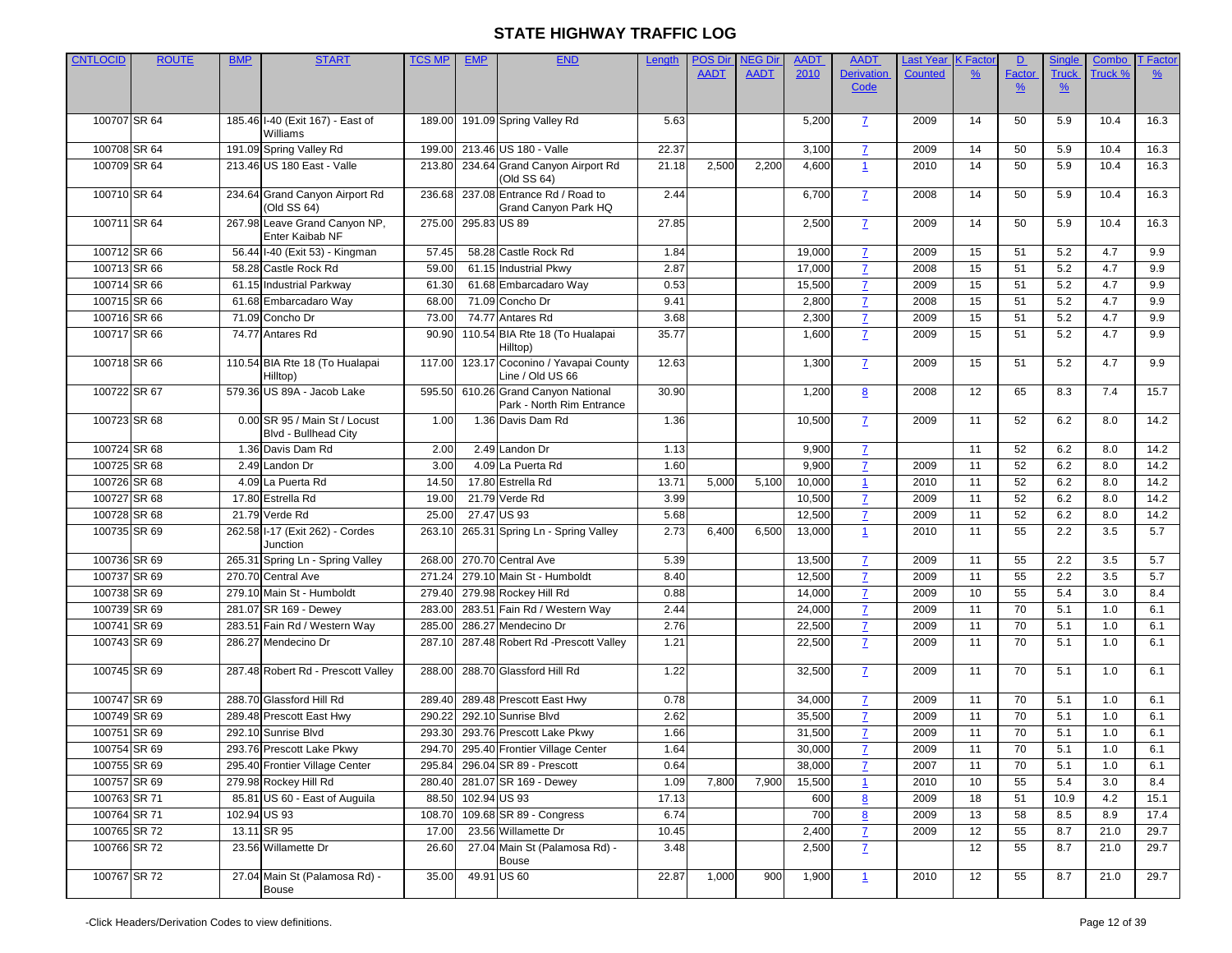| <b>CNTLOCID</b> | <b>ROUTE</b> | <b>BMP</b> | <b>START</b>                                      | <b>TCS MP</b> | <b>EMP</b> | <b>END</b>                                  | Length | <b>POS Dir</b> | <b>NEG Dir</b>       | <b>AADT</b> | <b>AADT</b>       | Last Year      | <b>K</b> Factc | D             | Single        | Combo   | <u>T Factor</u> |
|-----------------|--------------|------------|---------------------------------------------------|---------------|------------|---------------------------------------------|--------|----------------|----------------------|-------------|-------------------|----------------|----------------|---------------|---------------|---------|-----------------|
|                 |              |            |                                                   |               |            |                                             |        | <b>AADT</b>    | <b>AADT</b>          | 2010        | <b>Derivation</b> | <b>Counted</b> | $\frac{9}{6}$  | <b>Factor</b> | <b>Truck</b>  | Truck % | $\frac{9}{6}$   |
|                 |              |            |                                                   |               |            |                                             |        |                |                      |             | Code              |                |                | $\frac{9}{6}$ | $\frac{9}{6}$ |         |                 |
|                 |              |            |                                                   |               |            |                                             |        |                |                      |             |                   |                |                |               |               |         |                 |
| 100768 SR 73    |              |            | 310.38 US 60 - North of Carrizo                   | 314.80        |            | 319.77 Cedar Creek                          | 9.39   |                |                      | 600         | $\overline{2}$    | 2010           | 13             | 53            | 3.4           | 0.5     | 3.9             |
| 100769 SR 73    |              |            | 319.77 Cedar Creek                                | 327.10        |            | 332.31 Farm Rd                              | 12.54  |                |                      | 1,000       | 10                | 2009           | 13             | 53            | 3.4           | 0.5     | 3.9             |
| 100770 SR 73    |              |            | 332.31 Farm Rd                                    | 333.70        |            | 335.05 BIA Rte 46 (Road to Fort             | 2.74   |                |                      | 3,000       | $\overline{2}$    | 2010           | 13             | 53            | 3.4           | 0.5     | 3.9             |
|                 |              |            |                                                   |               |            | Apache Casino)                              |        |                |                      |             |                   |                |                |               |               |         |                 |
| 100771 SR 73    |              |            | 335.05 BIA Rte 46 (Road to Fort<br>Apache Casino) | 336.50        |            | 337.55 BIA Rte 44 / Fatco Rd                | 2.50   |                |                      | 3,400       | $\overline{2}$    | 2010           | 13             | 53            | 3.4           | 0.5     | 3.9             |
| 100772 SR 73    |              |            | 337.55 BIA Rte 44 / Fatco Rd                      | 338.00        |            | 338.25 White River High School<br>entrance  | 0.70   | 4,600          | 4,800                | 9,400       | $\overline{2}$    | 2010           | 13             | 53            | 3.4           | 0.5     | 3.9             |
| 100774 SR 73    |              |            | 338.25 White River High School<br>entrance        | 338.35        |            | 338.86 BIA Rte 55 / East Fork Rd            | 0.61   | 4,900          | 4,900                | 9,800       | $\overline{2}$    | 2010           | 13             | 53            | 3.4           | 0.5     | 3.9             |
| 100776 SR 73    |              |            | 338.86 BIA Rte 55 / East Fork Rd                  | 339.10        |            | 339.71 White River Hospital                 | 0.85   | 5,400          | $\overline{6}$ , 100 | 11,500      | $\overline{2}$    | 2010           | 13             | 53            | 3.4           | 0.5     | 3.9             |
|                 |              |            |                                                   |               |            | entrance                                    |        |                |                      |             |                   |                |                |               |               |         |                 |
| 100778 SR 73    |              |            | 339.71 White River Hospital<br>entrance           | 341.75        |            | 341.95 Potter St                            | 2.24   | 3,300          | 3,300                | 6,600       | $\overline{2}$    | 2010           | 13             | 53            | 3.4           | 0.5     | 3.9             |
| 100780 SR 73    |              |            | 341.95 Potter St                                  | 343.00        |            | 343.31 BIA Rte 473 / 34th St                | 1.36   |                |                      | 4,600       | $\overline{2}$    | 2010           | 13             | 53            | 3.4           | 0.5     | 3.9             |
| 100781 SR 73    |              |            | 343.31 BIA Rte 473 / 34th St                      | 349.80        |            | 357.72 SR 260 - Hondah                      | 14.41  | 1,800          | 1,800                | 3,600       | $\overline{2}$    | 2010           | 13             | 53            | 3.4           | 0.5     | 3.9             |
| 100782 SR 74    |              |            | 0.08 US 60 - Morristown                           | 0.30          |            | 6.98 211th Ave                              | 6.90   |                |                      | 4,700       | 10                | 2009           | 10             | 52            | 3.8           | 5.9     | 9.7             |
| 100783 SR 74    |              |            | 6.98 211th Ave                                    | 13.60         |            | 18.88 Castle Hot Springs Rd                 | 11.90  |                |                      | 5,100       | 10                | 2009           | 10             | 52            | 3.8           | 5.9     | 9.7             |
| 100784 SR 74    |              |            | 18.88 Castle Hot Springs Rd                       | 20.00         |            | 20.87 Old Lake Pleasant Rd                  | 1.99   | 3,000          | 3,100                | 6,100       | $\overline{1}$    | 2010           | 13             | 62            | 3.8           | 5.9     | 9.7             |
| 100785 SR 74    |              |            | 20.87 Old Lake Pleasant Rd                        | 21.60         |            | 22.32 Pleasant Harbor Rd                    | 1.45   |                |                      | 5,800       | 10                | 2009           | 10             | 52            | 3.8           | 5.9     | 9.7             |
| 100786 SR 74    |              |            | 22.32 Pleasant Harbor Rd                          | 23.00         |            | 23.99 New River Rd                          | 1.67   |                |                      | 6,500       | $\overline{21}$   | 2009           | 10             | 52            | 3.8           | 5.9     | 9.7             |
| 100787 SR 74    |              |            | 23.99 New River Rd                                | 28.99         |            | 28.99 Archery Rd (AZ Game &                 | 5.00   |                |                      | 9,200       | $\overline{L}$    | 2009           | 11             | 61            | 3.7           | 5.0     | 8.7             |
|                 |              |            |                                                   |               |            | Fish HQ)                                    |        |                |                      |             |                   |                |                |               |               |         |                 |
| 100788 SR 74    |              |            | 28.99 Archery Rd (AZ Game &                       | 30.00         |            | 31.00 I-17 (Exit 223) NB On/Off             | 2.01   | 4,900          | 4,900                | 9,700       | $\mathbf{1}$      | 2010           | 11             | 61            | 3.7           | 5.0     | 8.7             |
|                 |              |            | Fish HQ)                                          |               |            | Ramp                                        |        |                |                      |             |                   |                |                |               |               |         |                 |
| 100789 SR 74    |              |            | 31.00 I-17 (Exit 223) NB On/Off                   | 31.20         |            | 31.28 End of SR 74 (MP 31.28)               | 0.28   |                |                      | 12,000      | $\mathbf{Z}$      |                | 11             | 61            | 3.7           | 5.0     | 8.7             |
| 100790 SR 75    |              |            | Ramp<br>378.92 US 70 - Duncan                     | 379.00        |            | 379.46 Virden Rd                            | 0.54   |                |                      | 2,900       |                   | 2008           | 10             | 52            | 5.1           | 2.5     | 7.6             |
| 100791 SR 75    |              |            | 379.46 Virden Rd                                  | 389.00        |            | 391.85 Apache Grove Rd                      | 12.39  |                |                      | 1,500       | <u>19</u>         | 2007           | 10             | 52            | 5.1           | 2.5     | 7.6             |
| 100792 SR 75    |              |            | 391.85 Apache Grove Rd                            | 395.00        |            | 398.43 US 191 / SR 78                       | 6.58   |                |                      | 2,000       | <u>19</u>         | 2008           | 10             | 52            | 5.1           | 2.5     | 7.6             |
| 100793 SR 77    |              |            | 68.05 I-10 (Exit 255)                             | 68.70         |            | 69.54 Oracle Rd / Miracle Mile              | 1.49   |                |                      | 17,000      | 19                | 2009           | $\overline{9}$ | 55            | 3.1           | 0.3     | 3.4             |
| 100794 SR 77    |              |            | 69.54 Oracle Rd / Miracle Mile                    | 70.00         |            | 70.30 Prince Rd                             | 0.76   |                |                      | 42,500      | 19                | 2009           | 9              | 55            | 3.1           | 0.3     | 3.4             |
|                 |              |            |                                                   |               |            |                                             |        |                |                      |             | 19                | 2010           | 9              | 55            | 3.1           |         |                 |
| 100795 SR 77    |              |            | 70.30 Prince Rd                                   | 70.50         |            | 70.80 Roger Rd                              | 0.50   | 22,000         | 22,500               | 44,500      | $\overline{2}$    |                | 9              |               | 3.1           | 0.3     | 3.4             |
| 100796 SR 77    |              |            | 70.80 Roger Rd                                    | 71.20         |            | 71.30 Wetmore Rd                            | 0.50   |                |                      | 44,500      | 19                | 2008           |                | 55            |               | 0.3     | 3.4             |
| 100797 SR 77    |              |            | 71.30 Wetmore Rd                                  | 71.80         |            | 72.06 River Rd                              | 0.76   |                |                      | 42,500      | <u>19</u>         | 2009           | 9              | 55            | 3.1           | 0.3     | 3.4             |
| 100798 SR 77    |              |            | 72.06 River Rd                                    | 72.60         |            | 73.85 Orange Grove Rd                       | 1.79   |                |                      | 41,000      | <u>19</u>         | 2009           | 9              | 55            | 3.1           | 0.3     | 3.4             |
| 100799 SR 77    |              |            | 73.85 Orange Grove Rd                             | 74.40         |            | 74.85 Ina Rd                                | 1.00   |                |                      | 45,000      | $\overline{7}$    | 2009           | 9              | 55            | 3.1           | 0.3     | 3.4             |
| 100800 SR 77    |              |            | 74.85 Ina Rd                                      | 75.20         |            | 75.88 Magee Rd                              | 1.03   | 28,000         | 30,000               | 58,500      | $\mathbf{1}$      | 2010           | 9              | 55            | 3.1           | 0.3     | 3.4             |
| 100801 SR 77    |              |            | 75.88 Magee Rd                                    | 76.30         |            | 76.92 Hardy Rd                              | 1.04   |                |                      | 48,500      | $\mathbf{Z}$      | 2009           | 9              | 55            | 3.1           | 0.3     | 3.4             |
| 100802 SR 77    |              |            | 76.92 Hardy Rd                                    | 76.98         |            | 77.98 Linda Vista Rd                        | 1.06   |                |                      | 47,500      | <u>19</u>         |                | 9              | 55            | 3.1           | 0.3     | 3.4             |
| 100803 SR 77    |              |            | 77.98 Linda Vista Rd                              | 78.30         |            | 78.97 Greenock Dr                           | 0.99   |                |                      | 46,000      | 10                | 2008           | 9              | 55            | 3.1           | 0.3     | 3.4             |
| 100804 SR 77    |              |            | 78.97 Greenock Dr                                 | 79.80         |            | 81.81 Tangerine Rd                          | 2.84   |                |                      | 26,000      | <u>19</u>         | 2008           | 9              | 55            | 3.1           | 0.3     | 3.4             |
| 100805 SR 77    |              |            | 81.81 Tangerine Rd                                | 82.05         |            | 82.75 Rancho Vistoso Rd                     | 0.94   |                |                      | 35,000      | 19                | 2008           | 9              | 55            | 3.1           | 0.3     | 3.4             |
| 100806 SR 77    |              |            | 82.75 Rancho Vistoso Blvd                         | 83.50         |            | 84.00 Mountainaire Dr                       | 1.25   |                |                      | 29,000      | 8                 | 2009           | 9              | 55            | 3.1           | 0.3     | 3.4             |
| 100807 SR 77    |              |            | 84.00 Mountainaire Dr                             | 84.30         |            | 85.76 Golder Ranch Rd                       | 1.76   |                |                      | 21,500      | 8                 | 2009           | 9              | 55            | 3.1           | 0.3     | 3.4             |
| 100808 SR 77    |              |            | 85.76 Golder Ranch Rd                             | 89.60         |            | 91.14 SR 79 - Oracle Jct                    | 5.38   |                |                      | 10,500      | 8                 | 2009           | 14             | 57            | 5.4           | 1.1     | 6.5             |
| 100809 SR 77    |              |            | 91.14 SR 79 - Oracle Junction                     | 96.00         |            | 100.27 S Oracle Rd / Old Hwy 77 -<br>Oracle | 9.13   |                |                      | 7,900       | 8                 | 2009           | 14             | 57            | 5.4           | 1.1     | 6.5             |
| 100810 SR 77    |              |            | 100.27 S Oracle Rd / Old Hwy 77 -<br>Oracle       | 101.80        |            | 103.35 N Oracle Rd / Old Hwy 77 -<br>Oracle | 3.08   |                |                      | 4,600       | 8                 | 2009           | 14             | 57            | 5.4           | 1.1     | 6.5             |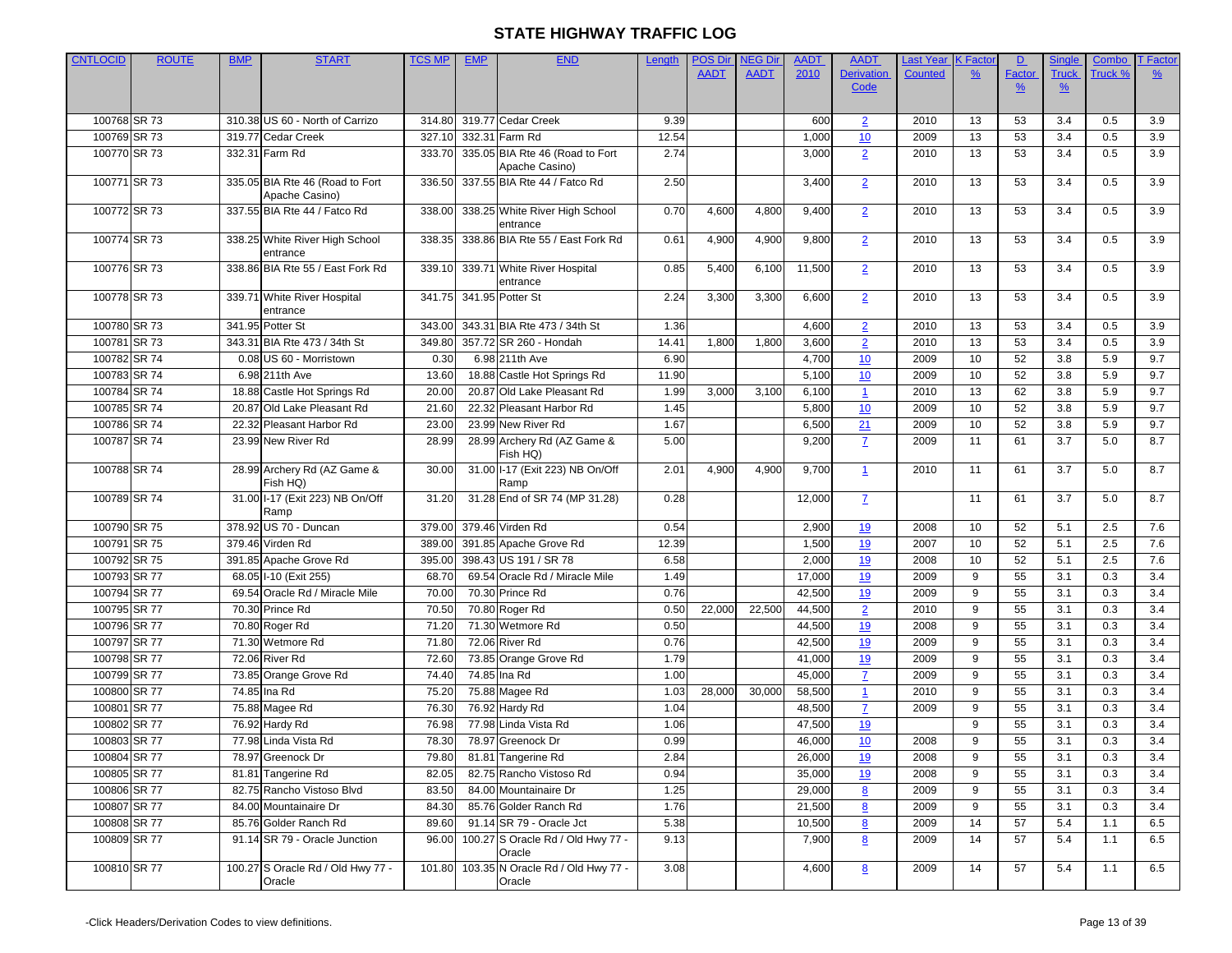| <b>CNTLOCID</b> | <b>ROUTE</b> | <b>BMP</b>   | <b>START</b>                                | <b>TCS MP</b> | <b>EMP</b>          | <b>END</b>                                     | Length | <b>POS Dir</b> | <b>JEG Dir</b> | <b>AADT</b> | <b>AADT</b>       | Last Year      | K Factc       | $\mathbf{D}$  | Singl         | Combo   | <b>T</b> Facto |
|-----------------|--------------|--------------|---------------------------------------------|---------------|---------------------|------------------------------------------------|--------|----------------|----------------|-------------|-------------------|----------------|---------------|---------------|---------------|---------|----------------|
|                 |              |              |                                             |               |                     |                                                |        | <b>AADT</b>    | <b>AADT</b>    | 2010        | <b>Derivation</b> | <b>Counted</b> | $\frac{9}{6}$ | <b>Factor</b> | <b>Truck</b>  | Truck 9 | $\frac{9}{6}$  |
|                 |              |              |                                             |               |                     |                                                |        |                |                |             | Code              |                |               | $\frac{9}{6}$ | $\frac{9}{6}$ |         |                |
|                 |              |              |                                             |               |                     |                                                |        |                |                |             |                   |                |               |               |               |         |                |
| 100811 SR 77    |              |              | 103.35 N Oracle Rd / Old Hwy 77 -           | 107.00        |                     | 109.14 Reddington Rd (to San                   | 5.79   |                |                | 5,400       | 8                 | 2009           | 14            | 57            | 5.4           | 1.1     | 6.5            |
|                 |              |              | Oracle<br>109.14 Reddington Rd (to San      |               |                     | Manuel)<br>113.61 S Main St / Old Tiger Rd (to | 4.47   |                |                |             |                   |                | 14            |               |               |         |                |
| 100812 SR 77    |              |              | Manuel)                                     | 112.00        |                     | Mammoth)                                       |        |                |                | 3,800       | 8                 | 2009           |               | 57            | 5.4           | 1.1     | 6.5            |
| 100813 SR 77    |              |              | 113.61 S Main St / Old Tiger Rd (to         | 114.40        |                     | 115.33 Owens PI                                | 1.72   |                |                | 4,500       | 8                 | 2009           | 14            | 57            | 5.4           | 1.1     | 6.5            |
|                 |              |              | Mammoth)                                    |               |                     |                                                |        |                |                |             |                   |                |               |               |               |         |                |
| 100814 SR 77    |              |              | 115.33 Owens PI                             | 121.00        |                     | 134.80 SR 177 - Winkleman                      | 19.47  |                |                | 2,500       | 8                 | 2009           | 14            | 57            | 5.4           | 1.1     | 6.5            |
| 100815 SR 77    |              |              | 134.80 SR 177 North - Winkleman             | 164.00        |                     | 170.93 US 70 - East of Globe                   | 36.13  |                |                | 2,700       | 8                 | 2008           | 10            | 51            | 6.2           | 3.5     | 9.7            |
| 100816 SR 77    |              |              | 342.20 US 60 - East of Show Low             | 345.90        |                     | 349.55 White Mountaiin Lakes Rd                | 7.35   | 4,100          | 4,100          | 8,200       | $\overline{2}$    | 2010           | 19            | 83            | 4.0           | 5.2     | 9.2            |
|                 |              |              |                                             |               |                     |                                                |        |                |                |             |                   |                |               |               |               |         |                |
| 100817 SR 77    |              |              | 349.55 White Mountain Lakes Rd              | 353.50        |                     | 357.25 Pinedale Rd                             | 7.70   |                |                | 7,300       | $\overline{2}$    | 2010           | 11            | 50            | 7.7           | 6.6     | 14.3           |
| 100818 SR 77    |              |              | 357.25 Pinedale Rd                          | 357.70        |                     | 357.87 100 North - Taylor                      | 0.62   |                |                | 12,500      | 19                | 2009           | 11            | 50            | 7.7           | 6.6     | 14.3           |
| 100820 SR 77    |              |              | 357.87 100 North - Taylor                   | 358.60        |                     | 359.55 Snowflake Jr High School                | 1.68   | 5,900          | 6,000          | 12,000      | $\overline{2}$    | 2010           | 11            | 50            | 7.7           | 6.6     | 14.3           |
|                 |              |              |                                             |               |                     | entrance                                       |        |                |                |             |                   |                |               |               |               |         |                |
| 100822 SR 77    |              |              | 359.55 Snowflake Jr High School<br>entrance | 360.30        |                     | 361.05 SR 277 / Snowflake Blvd                 | 1.50   |                |                | 13,500      | <u>19</u>         | 2009           | 11            | 50            | 7.7           | 6.6     | 14.3           |
| 100824 SR 77    |              |              | 361.05 SR 277 / Snowflake Blvd              | 363.60        |                     | 365.10 Despain Ave                             | 4.05   |                |                | 3,700       | $\overline{2}$    | 2010           | 11            | 50            | 7.7           | 6.6     | 14.3           |
| 100825 SR 77    |              |              | 365.10 Despain Ave                          | 370.55        |                     | 386.21 SR 377                                  | 21.11  | 1,600          | 1,600          | 3,200       | $\overline{1}$    | 2010           | 11            | 50            | 7.7           | 6.6     | 14.3           |
| 100826 SR 77    |              |              | 386.21 SR 377                               | 387.00        |                     | 387.80 US 180 East - South of                  | 1.59   |                |                | 5,800       | $\overline{2}$    | 2010           | 11            | 50            | 7.7           | 6.6     | 14.3           |
|                 |              |              |                                             |               |                     | Holbrook                                       |        |                |                |             |                   |                |               |               |               |         |                |
| 100827 SR 77    |              |              | 387.80 US 180 East - South of               | 388.00        |                     | 388.67 SB 40 (8) - Holbrook                    | 0.87   | 5,200          | 4,800          | 10,000      | $\overline{2}$    | 2010           | 16            | 53            | 8.6           | 6.6     | 15.2           |
|                 |              |              | Holbrook                                    |               |                     |                                                |        |                |                |             |                   |                |               |               |               |         |                |
| 100828 SR 77    |              |              | 395.05 I-40 (Exit 292) - Keams              | 402.00        |                     | 408.93 Navajo Reservation                      | 13.88  |                |                | 1,200       | $\overline{2}$    | 2010           | 11            | 65            | 4.4           | 0.8     | 5.2            |
|                 |              |              | Canyon                                      |               |                     | Boundary (MP 408.93)                           |        |                |                |             |                   |                |               |               |               |         |                |
| 100845 SR 78    |              |              | 154.55 US 191 / SR 75 - South of<br>Clifton | 158.00        |                     | 174.73 New Mexico State Line                   | 20.18  | 150            | 200            | 350         | $\mathbf{1}$      | 2010           | 21            | 81            | 9.7           | 3.2     | 12.9           |
| 100846 SR 79    |              |              | 91.14 SR 77 - North of Oro Valley           | 94.02         |                     | 119.01 96 Ranch Rd                             | 27.87  | 1,400          | 1,400          | 2,900       | $\overline{1}$    | 2010           | 14            | 57            | 5.4           | 1.1     | 6.5            |
|                 |              |              |                                             |               |                     |                                                |        |                |                |             |                   |                |               |               |               |         |                |
| 100847 SR 79    |              |              | 119.01 96 Ranch Road                        | 126.75        |                     | 127.64 Cactus Forest Rd                        | 8.63   |                |                | 2,800       | $\overline{7}$    | 2009           | 14            | 57            | 5.4           | 1.1     | 6.5            |
| 100848 SR 79    |              |              | 127.64 Cactus Forest Rd                     | 129.70        |                     | 132.21 SB 79                                   | 4.57   |                |                | 3,500       | $\mathbf{Z}$      | 2007           | 14            | 57            | 5.4           | 1.1     | 6.5            |
| 100849 SR 79    |              | 132.21 SB 79 |                                             | 132.78        |                     | 132.91 County Canal Rd                         | 0.70   |                |                | 3,200       | $\overline{7}$    | 2007           | 12            | 66            | 5.1           | 3.4     | 8.5            |
| 100850 SR 79    |              |              | 132.91 County Canal Rd                      | 133.00        |                     | 134.01 SR 79 B / Butte Ave                     | 1.10   |                |                | 4,000       | 10                | 2007           | 12            | 66            | 5.1           | 3.4     | 8.5            |
| 100851 SR 79    |              |              | 134.01 SR 79 B / Butte Ave                  | 134.20        |                     | 134.50 Diversion Dam Rd                        | 0.49   |                |                | 5,000       | 10                | 2007           | 12            | 66            | 5.1           | 3.4     | 8.5            |
| 100852 SR 79    |              |              | 134.50 Diversion Dam Rd                     | 135.00        |                     | 136.03 Hunt Hwy                                | 1.53   |                |                | 9,500       | $\overline{7}$    | 2007           | 12            | 66            | 5.1           | 3.4     | 8.5            |
| 100853 SR 79    |              |              | 136.03 Hunt Hwy                             | 136.60        |                     | 137.54 Gila Blvd                               | 1.51   |                |                | 7,500       | $\mathbf{Z}$      | 2009           | 12            | 66            | 5.1           | 3.4     | 8.5            |
| 100854 SR 79    |              |              | 137.54 Gila Blvd                            | 143.00        |                     | 150.28 US 60 - Florence Jct                    | 12.74  | 2,700          | 2,800          | 5,500       | $\mathbf{1}$      | 2010           | 12            | 66            | 5.1           | 3.4     | 8.5            |
| 100855 SR 80    |              |              | 293.27 SB 10 (3) - Benson                   | 294.00        |                     | 294.63 Country Club Dr                         | 1.36   |                |                | 10,500      | $\overline{7}$    | 2007           | 12            | 75            | 5.6           | 2.3     | 7.9            |
| 100856 SR 80    |              |              | 294.63 Country Club Dr                      | 294.80        |                     | 295.78 Post Ranch Rd                           | 1.15   |                |                | 7,500       | $\overline{7}$    | 2007           | 12            | 75            | 5.6           | 2.3     | 7.9            |
| 100857 SR 80    |              |              | 295.78 Post Ranch Rd                        | 297.00        |                     | 298.34 Apache Powder Rd (South)                | 2.56   |                |                | 7,100       | 10                | 2007           | 12            | 75            | 5.6           | 2.3     | 7.9            |
|                 |              |              |                                             |               |                     |                                                |        |                |                |             |                   |                |               |               |               |         |                |
| 100858 SR 80    |              |              | 298.34 Apache Powder Rd (South)             | 300.00        |                     | 300.70 ADOT Maintenance Yard                   | 2.36   |                |                | 6,900       | $\mathbf{Z}$      | 2007           | 12            | 75            | 5.6           | 2.3     | 7.9            |
|                 |              |              |                                             |               |                     | Entrance                                       |        |                |                |             |                   |                |               |               |               |         |                |
| 100859 SR 80    |              |              | 300.70 ADOT maintenance yard<br>entrance    |               |                     | 302.00 303.41 Judd St                          | 2.71   |                |                | 4,900       | $\mathbf{Z}$      | 2007           | 12            | 75            | 5.6           | 2.3     | 7.9            |
| 100860 SR 80    |              |              | 303.41 Judd St                              |               | 304.80 313.91 SR 82 |                                                | 10.50  | 1,800          | 1,900          | 3,700       | $\mathbf{1}$      | 2010           | 12            | 75            | 5.6           | 2.3     | 7.9            |
| 100861 SR 80    |              |              | 313.91 SR 82                                | 315.00        |                     | 317.04 Fremont St - Tombstone                  | 3.13   |                |                | 4,800       | $\mathbf{Z}$      | 2007           | 12            | 75            | 5.6           | 2.3     | 7.9            |
| 100862 SR 80    |              |              | 317.04 Fremont St - Tombstone               | 317.30        |                     | 318.03 Gleeson Rd                              | 0.99   |                |                | 5,500       | $\mathbf{Z}$      | 2007           | 12            | 75            | 5.6           | 2.3     | 7.9            |
| 100863 SR 80    |              |              | 318.03 Gleeson Rd                           | 320.00        |                     | 321.05 Davis Rd                                | 3.02   |                |                | 3,100       | $\mathbf{Z}$      | 2007           | 12            | 75            | 5.6           | 2.3     | 7.9            |
| 100864 SR 80    |              |              | 321.05 Davis Rd                             | 329.00        |                     | 332.89 SR 90                                   | 11.84  |                |                | 1,700       | $\mathbf{Z}$      | 2008           | 12            | 75            | 5.6           | 2.3     | 7.9            |
| 100865 SR 80    |              |              | 332.89 SR 90                                | 336.30        |                     | 339.81 West Blvd - Bisbee                      | 6.92   | 2,600          | 2,600          | 5,100       | $\overline{2}$    | 2010           | 10            | 71            | 2.9           | 1.1     | 4.0            |
| 100866 SR 80    |              |              | 339.81 West Blvd - Bisbee                   | 340.60        |                     | 341.49 Naco Rd                                 | 1.68   | 2,300          | 2,200          | 4,500       | $\overline{2}$    | 2010           | 10            | 71            | 2.9           | 1.1     | 4.0            |
|                 |              |              |                                             |               |                     |                                                |        |                |                |             |                   |                |               |               |               |         |                |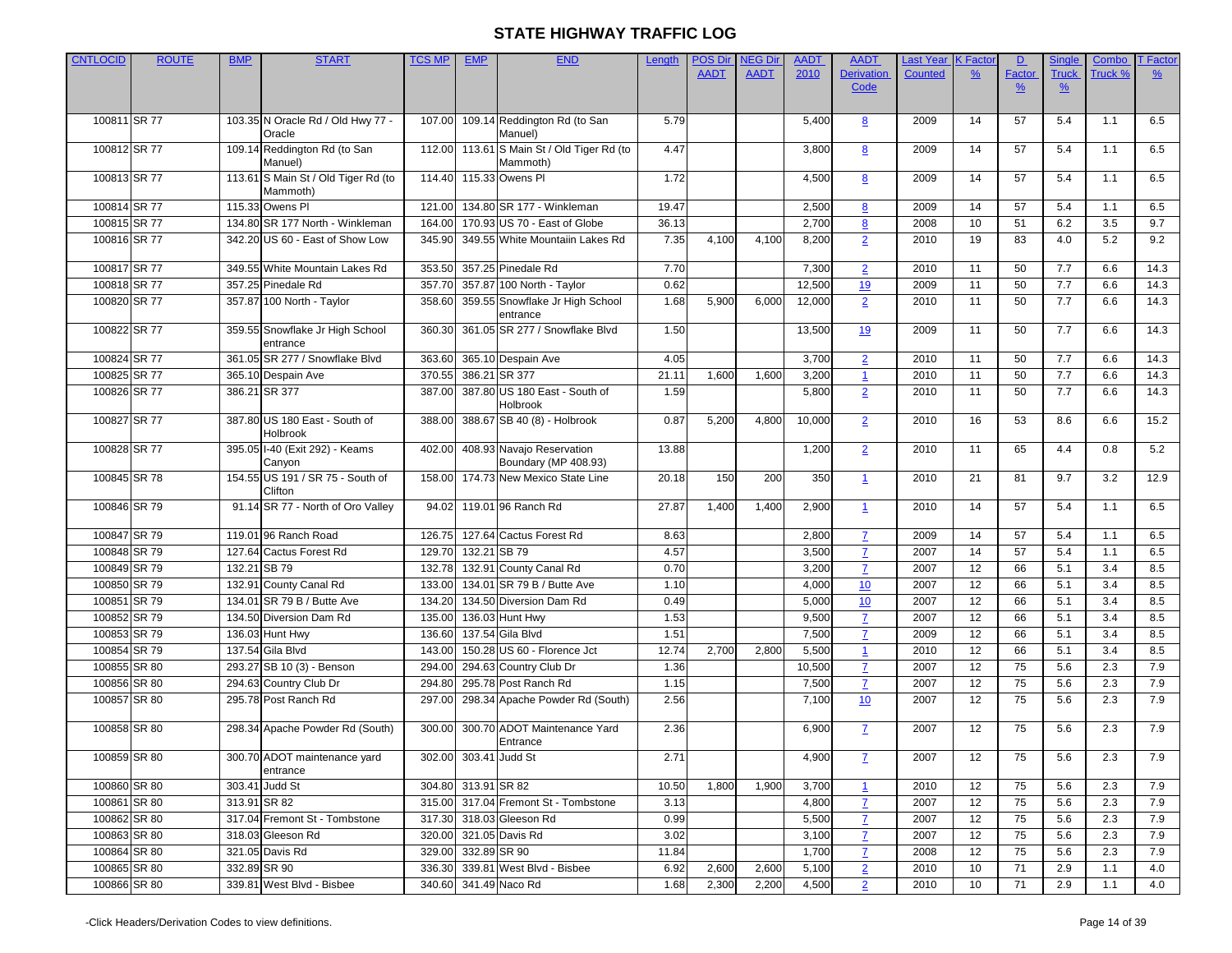| <b>CNTLOCID</b> | <b>ROUTE</b>     | <b>BMP</b> | <b>START</b>                        | <b>TCS MP</b> | <b>EMP</b> | <b>END</b>                                        | Length | <b>POS Dir</b> | <b>NEG Dir</b> | <b>AADT</b> | <b>AADT</b>             | Last Year      | K Factc         | $\mathbf{D}$  | Single        | Combo   | <u><b>Factor</b></u> |
|-----------------|------------------|------------|-------------------------------------|---------------|------------|---------------------------------------------------|--------|----------------|----------------|-------------|-------------------------|----------------|-----------------|---------------|---------------|---------|----------------------|
|                 |                  |            |                                     |               |            |                                                   |        | <b>AADT</b>    | <b>AADT</b>    | 2010        | <b>Derivation</b>       | <b>Counted</b> | $\frac{9}{6}$   | <b>Factor</b> | <b>Truck</b>  | Truck % | $\frac{9}{6}$        |
|                 |                  |            |                                     |               |            |                                                   |        |                |                |             | Code                    |                |                 | $\frac{9}{6}$ | $\frac{9}{6}$ |         |                      |
|                 |                  |            |                                     |               |            |                                                   |        |                |                |             |                         |                |                 |               |               |         |                      |
| 100867 SR 80    |                  |            | 341.49 Naco Rd                      | 343.10        |            | 343.30 SR 92 / Bisbee Rd                          | 1.81   |                |                | 8,500       | 10                      | 2007           | 10              | 71            | 2.9           | 1.1     | 4.0                  |
| 100868 SR 80    |                  |            | 343.30 SR 92 / Bisbee Rd            | 343.90        |            | 345.38 Warren Cutoff / Arizona St                 | 2.08   |                |                | 4,800       | $\overline{2}$          | 2010           | 10              | 71            | 2.9           | 1.1     | 4.0                  |
| 100869 SR 80    |                  |            | 345.38 Warren Cutoff / Arizona St   | 347.10        |            | 348.06 Double Adobe Rd                            | 2.68   |                |                | 5,100       | $\overline{2}$          | 2010           | 10              | 71            | 2.9           | 1.1     | 4.0                  |
|                 |                  |            |                                     |               |            |                                                   |        |                |                |             |                         |                |                 |               |               |         |                      |
| 100870 SR 80    |                  |            | 348.06 Double Adobe Rd              | 349.00        |            | 356.47 Paul Spur Rd                               | 8.41   | 2,100          | 2,000          | 4,100       | $\overline{2}$          | 2010           | 10              | 71            | 2.9           | 1.1     | 4.0                  |
| 100871 SR 80    |                  |            | 356.47 Paul Spur Rd                 | 359.50        |            | 364.67 US 191 - West of Douglas                   | 8.20   | 2,400          | 2,300          | 4,700       | $\mathbf 1$             | 2010           | 10 <sup>°</sup> | 71            | 2.9           | 1.1     | 4.0                  |
| 100872 SR 80    |                  |            | 364.67 US 191 - West of Douglas     | 365.00        |            | 365.10 Chino Rd                                   | 0.43   |                |                | 8,100       | $\overline{1}$          | 2007           | 10              | 71            | 2.9           | 1.1     | 4.0                  |
| 100873 SR 80    |                  |            | 365.10 Chino Rd                     | 365.40        |            | 365.58 Pirtleville Rd                             | 0.48   |                |                | 6,400       | 8                       | 2007           | 10              | 71            | 2.9           | 1.1     | 4.0                  |
| 100874 SR 80    |                  |            | 365.58 Pirtleville Rd               | 366.00        |            | 366.12 US 191B / G Ave - Douglas                  | 0.54   |                |                | 2,500       | 8                       | 2007           | 10              | 71            | 2.9           | 1.1     | 4.0                  |
|                 |                  |            |                                     |               |            |                                                   |        |                |                |             |                         |                |                 |               |               |         |                      |
| 100876 SR 80    |                  |            | 366.12 US 191B / G Ave - Douglas    | 366.30        |            | 367.11 A Ave / Leslie Canyon /                    | 0.99   |                |                | 2,200       | 8                       | 2008           | 10 <sup>°</sup> | 71            | 2.9           | 1.1     | 4.0                  |
|                 |                  |            | 367.11 A Ave / Leslie Canyon /      |               |            | Fairgrounds Rd<br>369.51 Washington Ave - East of |        |                |                |             |                         |                |                 | 71            |               |         |                      |
| 100878 SR 80    |                  |            | Fairgrounds Rd                      | 369.00        |            | Douglas                                           | 2.40   |                |                | 1,900       | 8                       | 2007           | 10              |               | 2.9           | 1.1     | 4.0                  |
| 100879 SR 80    |                  |            | 369.51 Washington Ave - East of     | 392.00        |            | 415.39 New Mexico State Line                      | 45.88  |                |                | 350         | $\underline{8}$         | 2009           | 10              | 71            | 2.9           | 1.1     | 4.0                  |
|                 |                  |            | Douglas                             |               |            |                                                   |        |                |                |             |                         |                |                 |               |               |         |                      |
| 100883 SR 82    |                  |            | 1.19 SB 19 - Nogales                | 1.60          |            | 1.66 Thelma St                                    | 0.47   |                |                | 7,700       | <u>19</u>               | 2009           | 10              | 54            | 3.9           | 4.9     | 8.8                  |
| 100884 SR 82    |                  |            | 1.66 Thelma St                      | 2.90          |            | 2.95 Old Patagonia Rd                             | 1.29   |                |                | 5,000       | 19                      | 2009           | 10              | 54            | 3.9           | 4.9     | 8.8                  |
| 100886 SR 82    |                  |            | 2.95 Old Patagonia Rd               | 4.90          |            | 5.87 South River Rd/Duquesne                      | 2.92   | 1,400          | 1,500          | 2,900       | $\mathbf{1}$            | 2010           | 10 <sup>°</sup> | 54            | 3.9           | 4.9     | 8.8                  |
|                 |                  |            |                                     |               |            | Rd.                                               |        |                |                |             |                         |                |                 |               |               |         |                      |
| 100887 SR 82    |                  |            | 5.87 South River Rd/Duquesne<br>Rd. | 9.00          |            | 12.14 Patagonia Lake Rd                           | 6.27   |                |                | 1,900       | <u>19</u>               | 2009           | 10              | 54            | 3.9           | 4.9     | 8.8                  |
| 100888 SR 82    |                  |            | 12.14 Patagonia Lake Rd             | 17.00         |            | 19.47 3rd Ave                                     | 7.33   |                |                | 1,900       | $\overline{7}$          | 2009           | 11              | 51            | 6.9           | 4.1     | 11.0                 |
| 100889 SR 82    |                  |            | 19.47 3rd Ave                       | 31.00         |            | 32.37 SR 83 - Sonoita                             | 12.90  | 1,100          | 1,100          | 2,100       | -1                      | 2010           | 11              | 51            | 6.9           | 4.1     | 11.0                 |
| 100890 SR 82    |                  |            | 32.37 SR 83 - Sonoita               | 46.00         |            | 49.90 Mustang Heights Rd                          | 17.53  |                |                | 2,100       | $\overline{7}$          | 2009           | 13              | 65            | 5.8           | 1.1     | 6.9                  |
| 100891 SR 82    |                  |            | 49.90 Mustang Heights Rd            | 51.00         |            | 51.60 SR 90                                       | 1.70   |                |                | 2,600       | <u>19</u>               | 2009           | 10              | 64            | 4.8           | 3.8     | 8.6                  |
| 100892 SR 82    |                  |            | 51.60 SR 90                         | 59.50         |            | 67.48 SR 80                                       | 15.88  |                |                | 650         | <u>19</u>               | 2009           | 12              | 64            | 5.6           | 2.3     | 7.9                  |
| 100894 SR 83    |                  |            | 3.19 Parker Canyon Lake             | 12.00         |            | 20.20 Vaughn Loop Rd                              | 17.01  |                |                | 100         | $\mathbf{Z}$            | 2007           | 13              | 65            | 5.8           | 1.1     | 6.9                  |
| 100895 SR 83    |                  |            | 20.20 Vaughn Loop Rd                | 25.00         |            | 27.46 South Elgin Rd                              | 7.26   |                |                | 500         | $\overline{7}$          | 2009           | 13              | 65            | 5.8           | 1.1     | 6.9                  |
| 100896 SR 83    |                  |            | 27.46 South Elgin Rd                | 29.40         |            | 35.81 SR 82 - Sonoita                             | 8.35   | 700            | 700            | 1,400       | $\overline{1}$          | 2010           | 13              | 65            | 5.8           | 1.1     | 6.9                  |
| 100897 SR 83    |                  | 35.81      | SR 82 - Sonoita                     | 50.30         |            | 55.36 Sahuarita Rd                                | 19.55  | 1,200          | 1,100          | 2,300       | $\overline{\mathbf{1}}$ | 2010           | 14              | 58            | 6.7           | 1.3     | 8.0                  |
| 100898 SR 83    |                  |            | 55.36 Sahuarita Rd                  | 58.10         |            | 58.76 I-10 (Exit 281)                             | 3.40   |                |                | 3,200       | 7                       | 2009           | 14              | 58            | 6.7           | 1.3     | 8.0                  |
| 100899 SR 84    |                  |            | 155.13 I-8 (Exit 151)               | 157.00        |            | 160.88 SR 347 / Maricopa Rd                       | 5.75   |                |                | 1,100       | 19                      | 2009           | 12              | 55            | 8.2           | 31.1    | 39.3                 |
| 100900 SR 84    |                  |            | 160.88 SR 347 / Maricopa Rd         | 162.00        |            | 165.90 Stanfield Rd                               | 5.02   |                |                | 3,500       | 19                      | 2009           | 12              | 55            | 8.2           | 31.1    | 39.3                 |
| 100901          | SR 84            |            | 165.90 Stanfield Rd                 | 171.00        |            | 173.14 Candlestick Rd                             | 7.24   |                |                | 3,800       | 19                      | 2009           | 12              | 55            | 8.2           | 31.1    | 39.3                 |
| 100902 SR 84    |                  |            | 173.14 Candlestick Rd               | 173.39        |            | 175.96 Burris Rd - Casa Grande                    | 2.82   |                |                | 6,500       | 19                      | 2009           | 12              | 55            | 8.2           | 31.1    | 39.3                 |
| 100903 SR 84    |                  |            | 175.96 Burris Rd - Casa Grande      | 176.00        |            | 176.95 Thornton Rd                                | 0.99   |                |                | 5,600       | 19                      | 2009           | 10              | 51            | 5.5           | 6.7     | 12.2                 |
| 100905 SR 84    |                  |            | 176.95 Thornton Rd                  | 177.30        |            | 177.97 SR 287 / SR 387                            | 1.02   |                |                | 10,500      | 19                      | 2008           | 10              | 51            | 5.5           | 6.7     | 12.2                 |
| 100907 SR 84    |                  |            | 195.22 SR 87 / County Control (MP   | 195.40        |            | 196.44 I-10 (Exit 211)                            | 1.22   |                |                | 2,700       | 19                      | 2006           | 10 <sup>°</sup> | 51            | 5.5           | 6.7     | 12.2                 |
|                 |                  |            | 195.20)                             |               |            |                                                   |        |                |                |             |                         |                |                 |               |               |         |                      |
|                 | 100908 SR 85 (1) |            | 0.00 SB 8 (3) - Gila Bend           | 0.34          |            | 0.58 I-8 (Exit 116)                               | 0.58   |                |                | 3,300       | 8                       | 2009           | 11              | 52            | 2.2           | 20.6    | 22.8                 |
|                 | 100909 SR 85 (1) |            | 0.58 I-8 (Exit 116)                 | 2.00          |            | 3.17 Gila Bend Air Base Access                    | 2.59   |                |                | 2,400       | 8                       | 2009           | 13              | 84            | 6.0           | 0.8     | 6.8                  |
|                 |                  |            |                                     |               |            | Rd                                                |        |                |                |             |                         |                |                 |               |               |         |                      |
|                 | 100910 SR 85 (1) |            | 3.17 Gila Bend Air Base access      | 35.18         |            | 38.11 Hayworth Rd                                 | 34.94  |                |                | 1,900       | 8                       | 2009           | 13              | 84            | 6.0           | 0.8     | 6.8                  |
|                 | 100911 SR 85 (1) |            | 38.11 Hayworth Rd                   | 40.00         |            | 40.59 Rasmussan Rd                                | 2.48   |                |                | 2,400       | 8                       | 2009           | 13              | 84            | 6.0           | 0.8     | 6.8                  |
|                 | 100912 SR 85 (1) |            | 40.59 Rasmussan Rd                  | 41.75         |            | 42.30 La Mina Ave / Plaza St (SE)                 | 1.71   |                |                | 4,200       | 8                       | 2009           | 13              | 84            | 6.0           | 0.8     | 6.8                  |
|                 |                  |            |                                     |               |            |                                                   |        |                |                |             |                         |                |                 |               |               |         |                      |
|                 | 100913 SR 85 (1) |            | 42.30 La Mina Ave / Plaza St (SE)   | 42.36         |            | 42.50 Ajo Well No. 1 Rd                           | 0.20   |                |                | 3,600       | $\mathbf{Z}$            | 2009           | 13              | 84            | 6.0           | 0.8     | 6.8                  |
|                 |                  |            |                                     |               |            |                                                   |        |                |                |             |                         |                |                 |               |               |         |                      |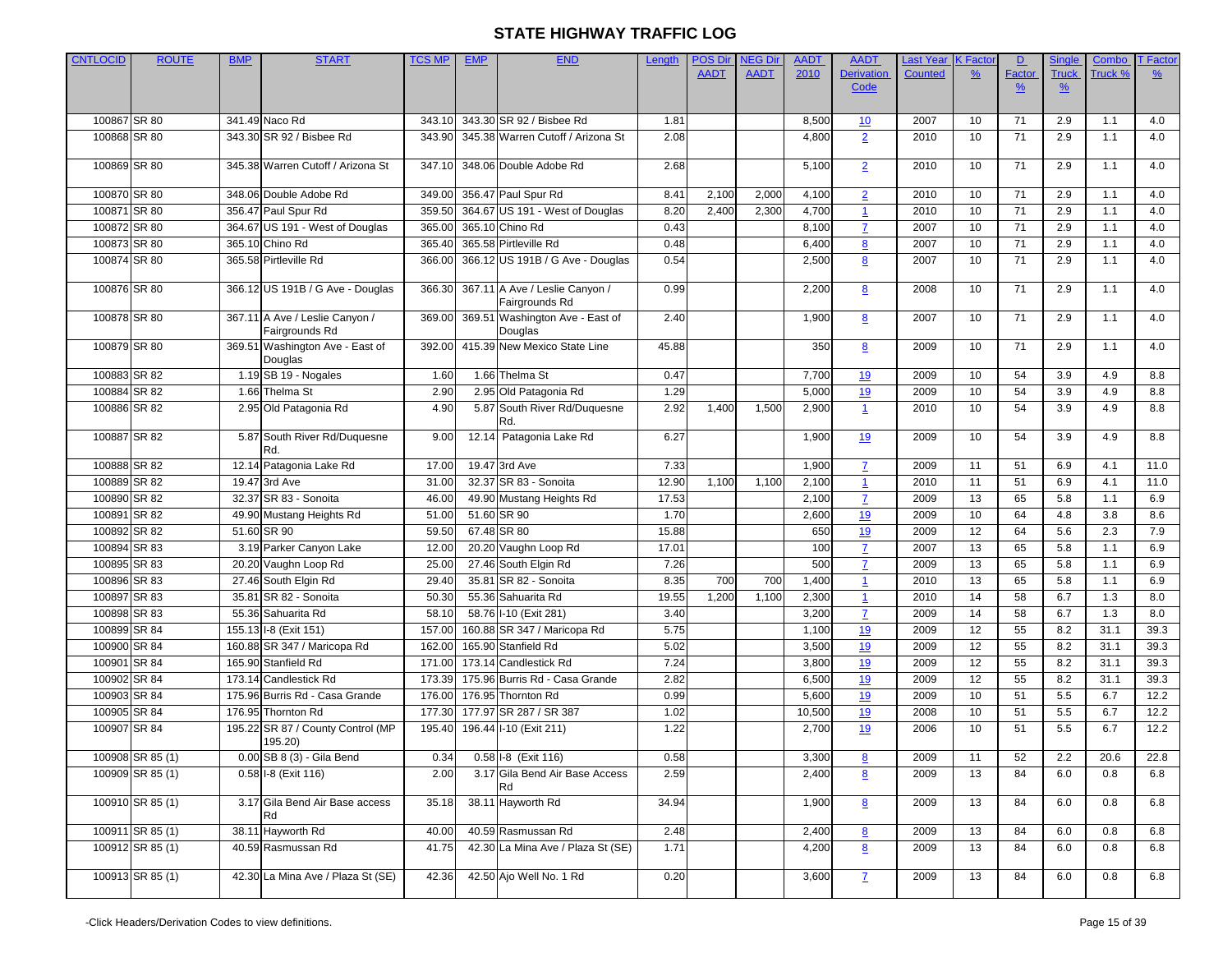| <b>CNTLOCID</b> | <b>ROUTE</b>     | <b>BMP</b> | <b>START</b>                                             | <b>TCS MP</b> | <b>EMP</b> | <b>END</b>                                            | Length | <b>POS Dir</b> | <b>JEG Dir</b> | <b>AADT</b> | <b>AADT</b>             | Last Year      | <b>K</b> Facto | $\mathbf{D}$  | <b>Single</b> | Combo   | <u>T Factor</u> |
|-----------------|------------------|------------|----------------------------------------------------------|---------------|------------|-------------------------------------------------------|--------|----------------|----------------|-------------|-------------------------|----------------|----------------|---------------|---------------|---------|-----------------|
|                 |                  |            |                                                          |               |            |                                                       |        | <b>AADT</b>    | <b>AADT</b>    | 2010        | <b>Derivation</b>       | <b>Counted</b> | $\frac{9}{6}$  | <b>Factor</b> | <b>Truck</b>  | Truck 9 | $\frac{9}{6}$   |
|                 |                  |            |                                                          |               |            |                                                       |        |                |                |             | <b>Code</b>             |                |                | $\frac{9}{6}$ | $\frac{9}{6}$ |         |                 |
|                 |                  |            |                                                          |               |            |                                                       |        |                |                |             |                         |                |                |               |               |         |                 |
|                 | 100914 SR 85 (1) |            | 42.50 Ajo Well No. 1 Rd                                  | 52.51         |            | 53.06 SR 86 - Why                                     | 10.56  | 1,100          | 1,100          | 2,200       | $\mathbf 1$             | 2010           | 13             | 84            | 6.0           | 0.8     | 6.8             |
|                 | 100915 SR 85 (1) |            | 53.06 SR 86 - Why                                        | 64.00         |            | 75.29 Puerto Blanco Dr / Organ<br>Pipe Nat'l Monument | 22.23  |                |                | 1,400       | $\mathbf{Z}$            | 2009           | 13             | 84            | 6.0           | 0.8     | 6.8             |
|                 | 100916 SR 85 (1) |            | 75.29 Puerto Blanco Rd / Organ<br>Pipe National Monument | 78.00         |            | 80.69 International Border & POE<br>ukeville          | 5.40   |                |                | 1,400       | 8                       | 2008           | 13             | 84            | 6.0           | 0.8     | 6.8             |
|                 | 100917 SR 85 (2) |            | 120.32 SB-8 (3) - Gila Bend                              | 120.65        |            | 120.67 Maricopa Rd                                    | 0.35   |                |                | 9,500       | 10                      |                | 11             | 52            | 2.2           | 20.6    | 22.8            |
|                 | 100918 SR 85 (2) |            | 120.67 Maricopa Rd                                       | 121.41        |            | 122.66 Gila Bend Municipal Airport                    | 1.99   |                |                | 8,500       | 10                      |                | 11             | 52            | 2.2           | 20.6    | 22.8            |
|                 | 100919 SR 85 (2) |            | 122.66 Gila Bend Municipal Airport                       | 130.00        |            | 130.85 S Woods Rd                                     | 8.19   |                |                | 8,600       | $\mathbf{Z}$            | 2009           | 11             | 52            | 2.2           | 20.6    | 22.8            |
|                 | 100920 SR 85 (2) |            | 130.85 S Woods Rd                                        | 137.87        |            | 138.36 Prison Rd                                      | 7.51   |                |                | 8,700       | 10                      |                | 11             | 52            | 2.2           | 20.6    | 22.8            |
|                 | 100921 SR 85 (2) |            | 138.36 Prison Rd                                         | 140.00        |            | 140.53 Komatke Rd                                     | 2.17   |                |                | 9,000       | 10                      |                | 11             | 52            | 2.2           | 20.6    | 22.8            |
|                 | 100922 SR 85 (2) |            | 140.53 Komatke Rd                                        | 143.00        |            | 150.49 Buckeye Rd - Buckeye                           | 9.96   | 5,400          | 5,300          | 10,500      | $\mathbf{1}$            | 2010           | 11             | 52            | 2.2           | 20.6    | 22.8            |
|                 | 100923 SR 85 (2) |            | 150.49 Buckeye Rd - Buckeye                              | 150.72        |            | 151.00 Baseline Rd                                    | 0.51   |                |                | 12,000      | 10                      |                | 11             | 52            | 2.2           | 20.6    | 22.8            |
|                 | 100924 SR 85 (2) |            | 151.00 Baseline Rd                                       | 151.49        |            | 152.00 Southern Ave                                   | 1.00   |                |                | 12,500      | $\mathbf{Z}$            | 2009           | 11             | 52            | 2.2           | 20.6    | 22.8            |
|                 | 100925 SR 85 (2) |            | 152.00 Southern Ave                                      | 152.12        |            | 153.00 Broadway Rd                                    | 1.00   |                |                | 11,500      | 10                      |                | 11             | 52            | 2.2           | 20.6    | 22.8            |
|                 | 100926 SR 85 (2) |            | 153.00 Broadway Rd                                       | 153.48        |            | 153.81 Lower Buckeye Rd                               | 0.81   |                |                | 11,000      | 10                      |                | 11             | 52            | 2.2           | 20.6    | 22.8            |
|                 | 100927 SR 85 (2) |            | 153.81 Lower Buckeye Rd                                  | 153.87        |            | 155.05 I-10 (Exit 112)                                | 1.24   |                |                | 10,000      | 10                      |                | 11             | 52            | 2.2           | 20.6    | 22.8            |
| 100931 SR 86    |                  |            | 53.16 SR 85 - Why                                        | 67.20         |            | 92.28 BIA Rte 15 - Quijotoa                           | 39.12  |                |                | 750         | $\mathbf{Z}$            | 2009           | 13             | 68            | 6.0           | 0.8     | 6.8             |
| 100932 SR 86    |                  |            | 92.28 BIA Rte 15 - Quijotoa                              | 103.00        |            | 114.06 Sells Rd South                                 | 21.78  |                |                | 1,800       | $\mathbf{Z}$            | 2009           | 11             | 68            | 5.6           | 1.0     | 6.6             |
| 100933 SR 86    |                  |            | 114.06 Sells Rd South                                    | 124.00        |            | 134.36 SR 386                                         | 20.30  |                |                | 2,500       | $\overline{1}$          | 2009           | 11             | 68            | 5.6           | 1.0     | 6.6             |
| 100934 SR 86    |                  |            | 134.36 SR 386                                            | 148.20        |            | 150.42 SR 286 - Robles Junction                       | 16.06  | 1,400          | 1,400          | 2,800       | $\overline{1}$          | 2010           | 11             | 68            | 5.6           | 1.0     | 6.6             |
| 100935 SR 86    |                  |            | 150.42 SR 286 - Robles Junction                          | 154.00        |            | 159.83 Valencia Rd                                    | 9.41   |                |                | 7,600       | $\overline{7}$          | 2009           | 9              | 52            | 2.2           | 3.1     | 5.3             |
| 100936 SR 86    |                  |            | 159.83 Valencia Rd                                       | 161.00        |            | 163.42 San Joquin Rd                                  | 3.59   |                |                | 7,200       | 7                       | 2009           | 9              | 52            | 2.2           | 3.1     | 5.3             |
| 100937 SR 86    |                  |            | 163.42 San Joaquin Rd                                    | 165.00        |            | 166.28 Kinney Rd                                      | 2.86   |                |                | 17,000      | $\overline{7}$          | 2009           | 9              | 52            | 2.2           | 3.1     | 5.3             |
| 100938 SR 86    |                  |            | 166.28 Kinney Rd                                         | 167.80        |            | 169.85 La Cholla Blvd                                 | 3.57   | 15,000         | 14,500         | 29,500      | $\overline{\mathbf{1}}$ | 2010           | 9              | 68            | 3.1           | 0.3     | 3.4             |
| 100939 SR 86    |                  |            | 169.85 La Cholla Blvd                                    | 170.00        |            | 170.35 Mission Rd                                     | 0.50   |                |                | 29,000      | $\mathbf{Z}$            | 2009           | 9              | 68            | 3.1           | 0.3     | 3.4             |
| 100941 SR 86    |                  |            | 170.35 Mission Rd                                        | 171.05        |            | 171.62 I-19 (Exit 99)                                 | 1.27   |                |                | 36,000      | $\mathbf{Z}$            | 2009           | 9              | 68            | 3.1           | 0.3     | 3.4             |
| 100944 SR 87    |                  |            | 115.77 SR 84 - Picacho                                   | 116.84        |            | 116.90 Alsdarf Rd                                     | 1.13   |                |                | 2,600       | 10                      | 2007           | 10             | 51            | 5.5           | 6.7     | 12.2            |
| 100945 SR 87    |                  |            | 116.90 Alsdarf Rd                                        | 117.84        |            | 117.90 Battaglia Dr                                   | 1.00   |                |                | 2,400       | $\overline{2}$          | 2010           | 10             | 51            | 5.5           | 6.7     | 12.2            |
| 100946 SR 87    |                  |            | 117.90 Battaglia Dr                                      | 119.50        |            | 120.90 Arica Rd                                       | 3.00   |                |                | 3,600       | $\overline{2}$          | 2010           | 10             | 51            | 5.5           | 6.7     | 12.2            |
| 100947 SR 87    |                  |            | 120.90 Arica Rd                                          | 121.00        |            | 123.90 Selma Hwy                                      | 3.00   |                |                | 4,000       | $\overline{2}$          | 2010           | 10             | 51            | 5.5           | 6.7     | 12.2            |
| 100948 SR 87    |                  |            | 123.90 Selma Hwy                                         | 125.70        |            | 125.92 SR 287 / Steele Rd                             | 2.02   |                |                | 4,500       | $\overline{2}$          | 2010           | 10             | 51            | 5.5           | 6.7     | 12.2            |
| 100949 SR 87    |                  |            | 125.92 SR 287 / Steele Rd                                | 127.00        |            | 127.90 Kleck Rd                                       | 1.98   |                |                | 5,700       | $\overline{2}$          | 2010           | 10             | 51            | 5.5           | 6.7     | 12.2            |
| 100950 SR 87    |                  |            | 127.90 Kleck Rd                                          | 128.00        |            | 128.90 Randolph Rd                                    | 1.00   |                |                | 6,100       | 10                      | 2007           | 10             | 51            | 5.5           | 6.7     | 12.2            |
| 100951 SR 87    |                  |            | 128.90 Randolph Rd                                       | 130.00        |            | 130.40 Barlett Rd                                     | 1.50   |                |                | 6,500       | $\overline{2}$          | 2010           | 10             | 51            | 5.5           | 6.7     | 12.2            |
| 100952 SR 87    |                  |            | 130.40 Barlett Rd                                        | 131.00        |            | 131.50 Martin Rd                                      | 1.10   |                |                | 6,500       | $\overline{2}$          | 2010           | 10             | 51            | 5.5           | 6.7     | 12.2            |
| 100953 SR 87    |                  |            | 131.50 Martin Rd                                         | 132.20        |            | 132.51 Coolidge Ave                                   | 1.01   |                |                | 7,400       | $\mathbf{Z}$            | 2007           | 10             | 51            | 5.5           | 6.7     | 12.2            |
| 100955 SR 87    |                  |            | 132.51 Coolidge Ave                                      | 133.00        |            | 133.05 Central Ave                                    | 0.54   |                |                | 14,500      | <u>19</u>               | 2009           | 10             | 51            | 5.5           | 6.7     | 12.2            |
| 100957 SR 87    |                  |            | 133.05 Central Ave                                       |               |            | 133.60 133.76 Vah Ki Inn Rd                           | 0.71   |                |                | 15,500      | 19                      | 2009           | 10             | 51            | 5.5           | 6.7     | 12.2            |
| 100959 SR 87    |                  |            | 133.76 Vah Ki Inn Rd                                     | 134.00        |            | 134.75 SR 287                                         | 0.99   |                |                | 14,000      | $\overline{2}$          | 2010           | 10             | 51            | 5.5           | 6.7     | 12.2            |
| 100961 SR 87    |                  |            | 134.75 SR 287                                            | 135.00        |            | 135.65 Kenworthy Rd                                   | 0.90   | 4,100          | 3,900          | 8,000       | $\overline{2}$          | 2010           | 10             | 51            | 5.5           | 6.7     | 12.2            |
| 100962 SR 87    |                  |            | 135.65 Kenworthy Rd                                      | 135.70        |            | 136.62 Skousen Rd                                     | 0.97   |                |                | 7,900       | $\overline{2}$          | 2010           | 10             | 51            | 5.5           | 6.7     | 12.2            |
| 100963 SR 87    |                  |            | 136.62 Skousen Rd                                        | 137.90        |            | 139.10 Curry Rd                                       | 2.48   |                |                | 7,900       | $\overline{2}$          | 2010           | 10             | 51            | 5.5           | 6.7     | 12.2            |
| 100964 SR 87    |                  |            | 139.10 Curry Rd                                          | 140.00        |            | 141.48 SR 387                                         | 2.38   | 3,500          | 3,300          | 6,800       | $\mathbf{\mathbf{1}}$   | 2010           | 10             | 51            | 5.5           | 6.7     | 12.2            |
| 100965 SR 87    |                  |            | 141.48 SR 387                                            | 145.00        |            | 146.06 SR 187                                         | 4.58   | 2,700          | 2,600          | 5,400       | $\overline{2}$          | 2010           | 9              | 53            | 5.8           | 11.6    | 17.4            |
| 100966 SR 87    |                  |            | 146.06 SR 187                                            | 148.50        |            | 151.29 Sacaton Rd / BIA Rte 7                         | 5.23   |                |                | 4,600       | 21                      | 2009           | 8              | 51            | 7.2           | 2.8     | 10.0            |
| 100967 SR 87    |                  |            | 151.29 BIA Rte 7 / Sacaton Rd                            | 155.60        |            | 159.70 SR 587                                         | 8.41   | 3,400          | 3,300          | 6,600       | $\overline{2}$          | 2010           | 8              | 51            | 7.2           | 2.8     | 10.0            |
| 100968 SR 87    |                  |            | 159.70 SR 587                                            | 160.00        |            | 160.67 Riggs Rd                                       | 0.97   |                |                | 9,900       | 8                       | 2009           | 9              | 55            | 3.6           | 0.8     | 4.4             |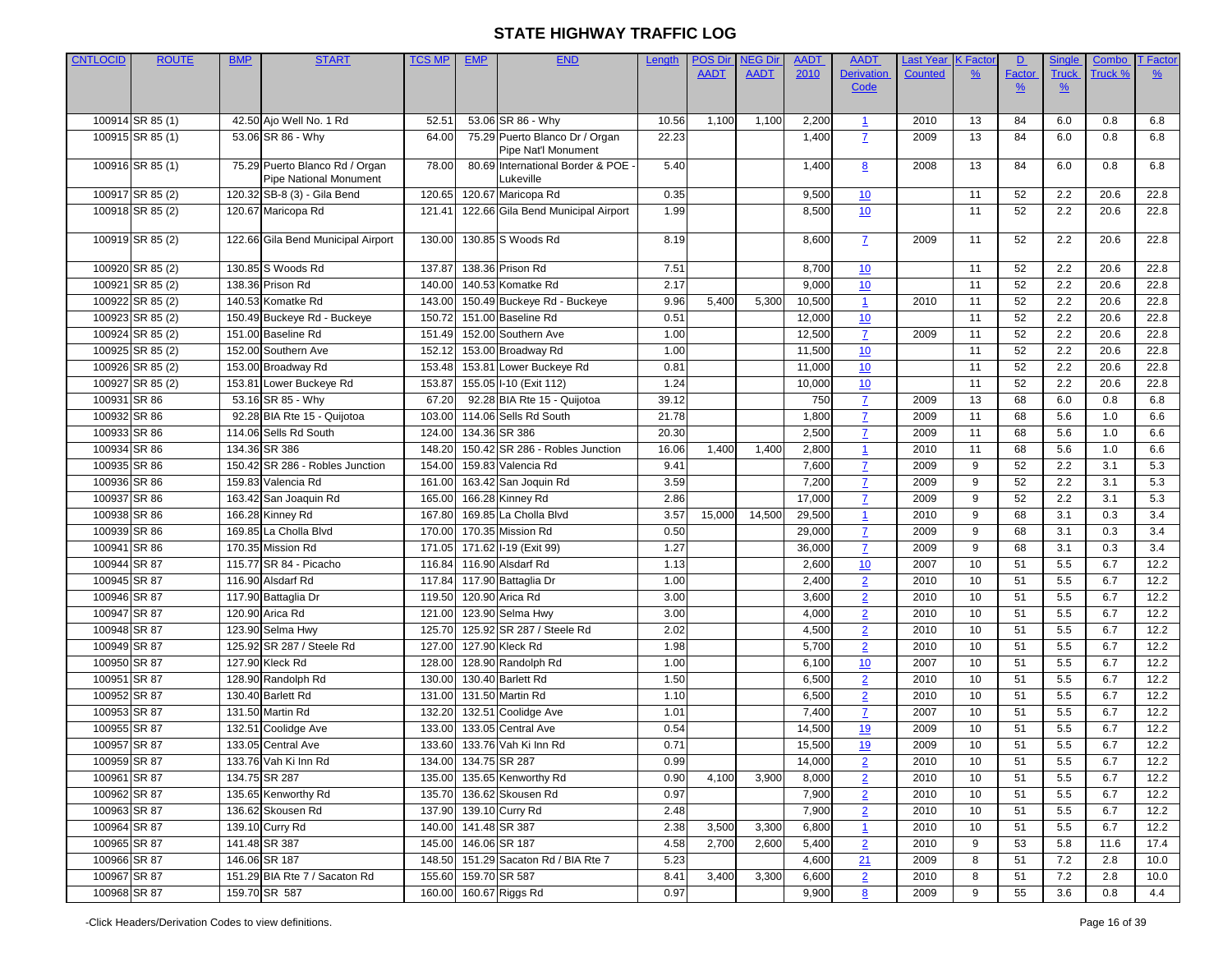| <b>CNTLOCID</b> | <b>ROUTE</b> | <b>BMP</b>   | <b>START</b>                              | <b>TCS MP</b> | <b>EMP</b> | <b>END</b>                        | Length | <b>POS Dir</b> | <b>NEG Dir</b> | <b>AADT</b> | <b>AADT</b>       | Last Year      | <b>K Facto</b> | $\mathbf{D}$  | Single        | Combo   | <b>T</b> Factor |
|-----------------|--------------|--------------|-------------------------------------------|---------------|------------|-----------------------------------|--------|----------------|----------------|-------------|-------------------|----------------|----------------|---------------|---------------|---------|-----------------|
|                 |              |              |                                           |               |            |                                   |        | <b>AADT</b>    | <b>AADT</b>    | 2010        | <b>Derivation</b> | <b>Counted</b> | $\frac{9}{6}$  | Factor        | <b>Truck</b>  | Truck % | $\frac{9}{6}$   |
|                 |              |              |                                           |               |            |                                   |        |                |                |             | Code              |                |                | $\frac{9}{6}$ | $\frac{9}{6}$ |         |                 |
|                 |              |              |                                           |               |            |                                   |        |                |                |             |                   |                |                |               |               |         |                 |
| 100969 SR 87    |              |              | 160.67 Riggs Rd                           | 161.00        |            | 161.68 Chandler Heights Rd        | 1.01   |                |                | 16,500      | 8                 | 2005           | 9              | 55            | 3.6           | 0.8     | 4.4             |
| 100970 SR 87    |              |              | 161.68 Chandler Heights Rd                | 162.10        |            | 162.67 Ocotillo Rd                | 0.99   |                |                | 28,500      | 8                 | 2005           | 9              | 55            | 3.6           | 0.8     | 4.4             |
| 100971 SR 87    |              |              | 170.20 Western Canal                      | 171.00        |            | 171.72 Baseline Rd                | 1.52   |                |                | 40,000      | 10                | 2005           | 8              | 53            | 3.5           | 2.2     | 5.7             |
| 100972 SR 87    |              |              | 172.33 Iron Ave (MP 172.33)               | 172.40        |            | 172.57 W Holmes Ave               | 0.24   |                |                | 24,500      | $\overline{7}$    |                | 8              | 53            | 3.5           | 2.2     | 5.7             |
| 100973 SR 87    |              |              | 176.74 McKellips Rd                       | 176.85        |            | 177.04 SR 202                     | 0.30   |                |                | 26,500      | $\mathbf{Z}$      | 2005           | 11             | 51            | 3.0           | 0.4     | 3.4             |
| 100974 SR 87    |              |              | 177.04 SR 202                             | 177.25        |            | 177.98 North of McDowell Rd       | 0.94   |                |                | 22,000      | $\mathbf{Z}$      | 2008           | 11             | 51            | 3.0           | 0.4     | 3.4             |
| 100976 SR 87    |              |              | 177.98 North of McDowell Rd               | 178.75        |            | 179.00 South of Center St.        | 1.02   |                |                | 17,000      | $\overline{7}$    | 2009           | 10             | 58            | 4.0           | 1.7     | 5.7             |
| 100977 SR 87    |              |              | 179.00 South of Center St.                | 179.00        |            | 179.80 Mesa Drive                 | 0.80   |                |                | 21,500      | $\mathbf{Z}$      | 2007           | 10             | 58            | 4.0           | 1.7     | 5.7             |
| 100978 SR 87    |              |              | 179.80 Mesa Drive                         | 180.70        |            | 182.10 N. Gilbert Rd.             | 2.30   |                |                | 23,500      | $\mathbf{Z}$      | 2007           | 10             | 58            | 4.0           | 1.7     | 5.7             |
| 100979 SR 87    |              |              | 182.10 N. Gilbert Rd.                     | 188.30        |            | 188.83 Shea Blvd                  | 6.73   | 11,500         | 12,000         | 24,000      | $\overline{1}$    | 2010           | 10             | 58            | 4.0           | 1.7     | 5.7             |
| 100980 SR 87    |              |              | 188.83 Shea Blvd                          | 189.20        |            | 190.84 Fort McDowell Rd           | 2.01   |                |                | 22,500      | $\underline{8}$   | 2009           | 5              | 50            | 4.0           | 1.7     | 5.7             |
| 100981 SR 87    |              |              | 190.84 Fort McDowell Rd                   | 191.40        |            | 199.14 Saguaro Lake Rd / Bush     | 8.30   | 4,000          | 3,500          | 12,000      | 8                 | 2009           | 5              | 50            | 4.0           | 1.7     | 5.7             |
|                 |              |              |                                           |               |            | Hwy (USFS Rte 206)                |        |                |                |             |                   |                |                |               |               |         |                 |
| 100982 SR 87    |              |              | 199.14 Saguaro Lake Rd / Bush             | 217.18        |            | 217.92 Sunflower Rd               | 18.78  |                |                | 9,000       | 19                | 2009           | 14             | 69            | 7.6           | 2.7     | 10.3            |
| 100983 SR 87    |              |              | Hwy (USFS Rte 206)<br>217.92 Sunflower Rd | 226.00        |            | 235.69 SR 188                     | 17.77  |                |                | 8,800       |                   | 2009           | 14             | 69            | 7.6           | 2.7     | 10.3            |
| 100984 SR 87    |              |              | 235.69 SR 188                             | 237.60        |            | 239.45 Gisela Rd                  | 3.76   |                |                | 9,400       | 19                | 2009           | 14             | 69            | 7.6           | 2.7     | 10.3            |
|                 |              |              |                                           |               |            |                                   |        |                |                |             | $\overline{7}$    |                |                |               |               |         |                 |
| 100985 SR 87    |              |              | 239.45 Gisela Rd                          | 248.90        |            | 251.28 Round Valley Rd / Ridge Ln | 11.83  | 5,900          | 5,600          | 11,500      | $\perp$           | 2010           | 14             | 69            | 7.6           | 2.7     | 10.3            |
| 100986 SR 87    |              |              | 251.28 Round Valley Rd / Ridge Ln         | 251.60        |            | 251.85 Main St - Payson           | 0.57   |                |                | 16,000      | <u>19</u>         | 2009           | 14             | 69            | 7.6           | 2.7     | 10.3            |
|                 |              |              |                                           |               |            |                                   |        |                |                |             |                   |                |                |               |               |         |                 |
| 100988 SR 87    |              |              | 251.85 Main St - Payson                   | 252.00        |            | 252.58 SR 260 / Longhorn Rd       | 0.73   |                |                | 20,000      | <u>19</u>         | 2009           | 14             | 69            | 7.6           | 2.7     | 10.3            |
| 100990 SR 87    |              |              | 252.58 SR 260 / Longhorn Rd               | 253.00        |            | 254.58 Houston Mesa Rd            | 2.00   |                |                | 21,000      | 19                | 2009           | 14             | 69            | 7.6           | 2.7     | 10.3            |
| 100992 SR 87    |              |              | 254.58 Houston Mesa Rd                    | 258.30        |            | 267.60 Hardscrabble Rd - Pine     | 13.02  |                |                | 5,100       | 19                | 2009           | 17             | 73            | 7.9           | 4.8     | 12.7            |
| 100993 SR 87    |              |              | 267.60 Hardscrabble Rd - Pine             | 267.76        |            | 268.08 Pine Creek Canyon Dr       | 0.48   |                |                | 6,000       | 19                | 2009           | 17             | 73            | 7.9           | 4.8     | 12.7            |
| 100994 SR 87    |              |              | 268.08 Pine Creek Canyon Dr               | 269.00        |            | 270.69 Strawberry Dr              | 2.61   |                |                | 4,200       | 19                | 2009           | 17             | 73            | 7.9           | 4.8     | 12.7            |
| 100995 SR 87    |              |              | 270.69 Strawberry Dr                      | 275.00        |            | 278.51 SR 260                     | 7.82   |                |                | 2,200       | <b>19</b>         | 2009           | 17             | 73            | 7.9           | 4.8     | 12.7            |
| 100996 SR 87    |              |              | 278.51 SR 260 West                        | 285.00        |            | 290.45 Lake Mary Rd / Clints Well | 11.94  |                |                | 1,900       | <b>19</b>         | 2008           | 17             | 73            | 7.9           | 4.8     | 12.7            |
|                 |              |              |                                           |               |            | Rd                                |        |                |                |             |                   |                |                |               |               |         |                 |
| 100997 SR 87    |              |              | 290.45 Lake Mary Rd / Clints Well         | 299.80        |            | 304.50 Enchanted Ln               | 14.05  |                |                | 1,100       | $\overline{2}$    | 2010           | 12             | 52            | 3.1           | 0.5     | 3.6             |
|                 |              |              |                                           |               |            |                                   |        |                |                |             |                   |                |                |               |               |         |                 |
| 100998 SR 87    |              |              | 304.50 Enchanted Ln                       | 316.80        |            | 340.94 SR 99                      | 36.44  |                |                | 600         | 21                | 2009           | 12             | 52            | 3.1           | 0.5     | 3.6             |
| 100999 SR 87    |              | 340.94 SR 99 |                                           | 341.50        |            | 342.23 SB 40                      | 1.29   |                |                | 1,800       | $\overline{2}$    | 2010           | 12             | 52            | 3.1           | 0.5     | 3.6             |
| 101000 SR 87    |              |              | 343.56 SB 40 (6) - East end of<br>Winlsow | 344.00        |            | 345.81 I-40 (Exit 257) Polaca TI  | 2.25   |                |                | 1,300       | $\overline{2}$    | 2010           | 12             | 52            | 3.1           | 0.5     | 3.6             |
| 101001 SR 87    |              |              | 345.81 I-40 (Exit 257) - Polaca TI        | 346.20        |            | 346.66 Winslow-Polacca Rd         | 0.85   |                |                | 1,400       | $\overline{2}$    | 2010           | 12             | 52            | 3.1           | 0.5     | 3.6             |
| 101002 SR 87    |              |              | 346.66 Winslow-Polacca Rd                 | 355.00        |            | 375.58 BIA Rte 15                 | 28.92  | 850            | 850            | 1,700       | $\overline{1}$    | 2010           | 12             | 52            | 3.1           | 0.5     | 3.6             |
| 101003 SR 87    |              |              | 375.58 BIA Rte 15                         | 391.00        |            | 406.04 SR 264 - Second Mesa       | 30.46  |                |                | 1,100       | $\mathbf{Z}$      | 2007           | 12             | 52            | 3.1           | 0.5     | 3.6             |
| 101019 SR 88    |              |              | 193.85 US 60 (Exit 196)                   | 194.20        |            | 194.37 Southern Ave               | 0.52   |                |                | 16,500      | 21                | 2009           | 11             | 51            | 3.0           | 0.4     | 3.4             |
| 101021 SR 88    |              |              | 194.37 Southern Ave                       | 194.60        |            | 195.36 Broadway Rd                | 0.99   |                |                | 15,500      | 10                | 2009           | 11             | 51            | 3.0           | 0.4     | 3.4             |
| 101023 SR 88    |              |              | 195.36 Broadway Rd                        |               |            | 195.50 195.70 Old West Hwy / West | 0.34   |                |                | 12,500      | 10                | 2009           | 11             | 51            | 3.0           | 0.4     | 3.4             |
|                 |              |              |                                           |               |            | Apache Trl                        |        |                |                |             |                   |                |                |               |               |         |                 |
| 101025 SR 88    |              |              | 195.70 Old West Hwy / West                |               |            | 195.90 196.13 Idaho Rd            | 0.43   | 5,200          | 4,900          | 10,000      | $\overline{2}$    | 2010           | 11             | 51            | 3.0           | 0.4     | 3.4             |
|                 |              |              | Apache Trail                              |               |            |                                   |        |                |                |             |                   |                |                |               |               |         |                 |
| 101027 SR 88    |              |              | 196.13 Idaho Rd                           | 196.30        |            | 196.48 Superstition Blvd          | 0.35   |                |                | 3,800       | 19                | 2009           | 11             | 51            | 3.0           | 0.4     | 3.4             |
| 101029 SR 88    |              |              | 196.48 Superstition Blvd                  | 197.00        |            | 197.46 Tomoahawk Rd               | 0.98   |                |                | 4,000       | $\overline{2}$    | 2010           | 11             | 51            | 3.0           | 0.4     | 3.4             |
| 101030 SR 88    |              |              | 197.46 Tomahawk Rd                        | 197.60        |            | 198.15 Cortez Rd                  | 0.69   |                |                | 3,900       | 10                | 2009           | 11             | 51            | 3.0           | 0.4     | 3.4             |
| 101031 SR 88    |              |              | 198.15 Cortez Rd                          | 198.80        |            | 199.31 Mountain View Rd           | 1.16   |                |                | 4,500       | $\overline{2}$    | 2010           | 11             | 51            | 3.0           | 0.4     | 3.4             |
| 101032 SR 88    |              |              | 199.31 Mountain View Rd                   | 201.00        |            | 211.04 Canyon Lake Trailhead      | 11.73  |                |                | 1,900       | $\overline{2}$    | 2010           | 12             | 66            | 5.1           | 3.4     | 8.5             |
|                 |              |              |                                           |               |            | Camp Access Rd                    |        |                |                |             |                   |                |                |               |               |         |                 |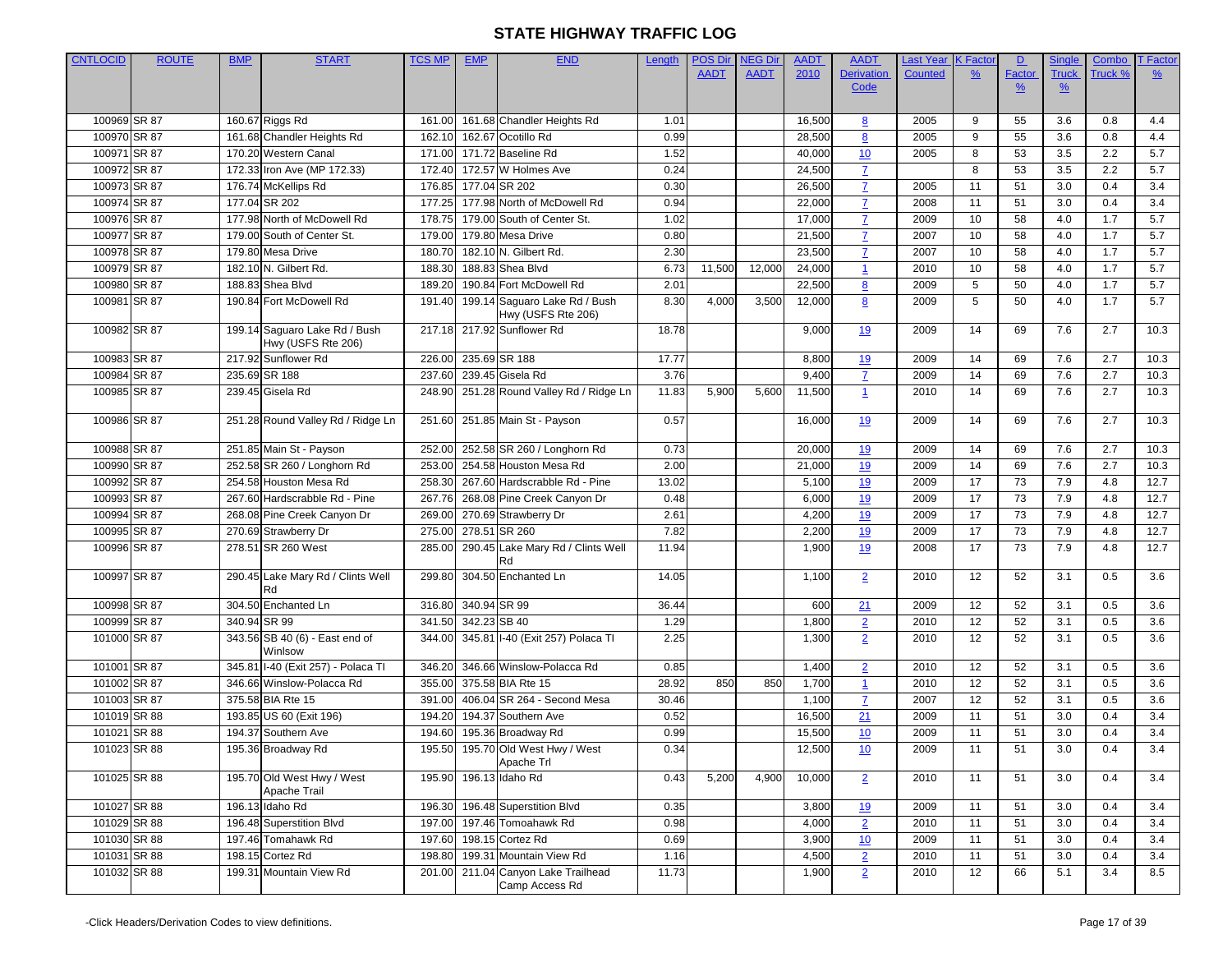| <b>CNTLOCID</b> | <b>ROUTE</b> | <b>BMP</b>    | <b>START</b>                             | <b>TCS MP</b> | <b>EMP</b>           | <b>END</b>                           | Length | <b>POS Dir</b> | <b>NEG Dir</b> | <b>AADT</b> | <b>AADT</b>       | Last Year      | <b>K</b> Facto  | D             | <b>Single</b> | Combo   | <b>T</b> Factor |
|-----------------|--------------|---------------|------------------------------------------|---------------|----------------------|--------------------------------------|--------|----------------|----------------|-------------|-------------------|----------------|-----------------|---------------|---------------|---------|-----------------|
|                 |              |               |                                          |               |                      |                                      |        | <b>AADT</b>    | <b>AADT</b>    | 2010        | <b>Derivation</b> | <b>Counted</b> | $\frac{9}{6}$   | <b>Factor</b> | <b>Truck</b>  | Truck 9 | $\frac{9}{6}$   |
|                 |              |               |                                          |               |                      |                                      |        |                |                |             | Code              |                |                 | $\frac{9}{6}$ | $\frac{9}{6}$ |         |                 |
|                 |              |               |                                          |               |                      |                                      |        |                |                |             |                   |                |                 |               |               |         |                 |
| 101033 SR 88    |              |               | 211.04 Canyon Lake Trailhead             | 212.00        |                      | 213.39 Tortilla Flat                 | 2.35   |                |                | 850         | $\overline{2}$    | 2010           | 12              | 66            | 5.1           | 3.4     | 8.5             |
|                 |              |               | Camp Access Rd                           |               |                      |                                      |        |                |                |             |                   |                |                 |               |               |         |                 |
| 101034 SR 88    |              |               | 213.39 Tortilla Flat                     | 228.00        |                      | 229.24 Apache Lake Access Rd         | 15.85  |                |                | 200         | $\overline{2}$    | 2010           | 12              | 66            | 5.1           | 3.4     | 8.5             |
| 101035 SR 88    |              |               | 229.24 Apache Lake Recreation            | 240.60        |                      | 242.23 SR 188 (Roosevelt Dam)        | 12.99  |                |                | 150         | $\overline{2}$    | 2010           | 12              | 66            | 5.1           | 3.4     | 8.5             |
|                 |              |               | Area access Rd                           |               |                      |                                      |        |                |                |             |                   |                |                 |               |               |         |                 |
| 101036 SR 89    |              |               | 258.09 US 93 - North of Wickenburg       | 267.36        | 268.01 SR 71         |                                      | 9.92   |                |                | 3,100       | $\mathbf{Z}$      | 2009           | 13              | 58            | 8.5           | 8.9     | 17.4            |
|                 |              |               |                                          |               |                      |                                      |        |                |                |             |                   |                |                 |               |               |         |                 |
| 101037 SR 89    |              | 268.01 SR 71  |                                          | 274.20        |                      | 277.31 Shrine Rd (St Joseph          | 9.30   |                |                | 2,800       | $\mathbf{Z}$      | 2009           | 13              | 58            | 8.5           | 8.9     | 17.4            |
|                 |              |               |                                          |               |                      | Shrine)                              |        |                |                |             |                   |                |                 |               |               |         |                 |
| 101038 SR 89    |              |               | 277.31 Shrine Rd (St Joseph<br>Shrine)   | 279.00        |                      | 280.98 Hays Ranch Rd                 | 3.67   |                |                | 1,700       | $\mathbf{Z}$      | 2008           | 13              | 58            | 8.5           | 8.9     | 17.4            |
| 101039 SR 89    |              |               | 280.98 Hays Ranch Rd                     | 288.90        |                      | 289.03 Kirkland Rd / Thompson        | 8.05   |                |                | 1,700       | $\mathbf{Z}$      | 2008           | 13              | 58            | 8.5           | 8.9     | 17.4            |
|                 |              |               |                                          |               |                      | Valley Rd                            |        |                |                |             |                   |                |                 |               |               |         |                 |
| 101040 SR 89    |              |               | 289.03 Kirkland Rd / Thompson            | 294.80        |                      | 295.02 Walden Blvd                   | 5.99   |                |                | 1,300       | $\mathbf{Z}$      | 2008           | 12              | 55            | 9.2           | 3.8     | 13.0            |
|                 |              |               | Valley Rd                                |               |                      |                                      |        |                |                |             |                   |                |                 |               |               |         |                 |
| 101041 SR 89    |              |               | 295.02 Walden Blvd                       | 296.00        |                      | 307.61 Ponderosa Park Rd             | 12.59  |                |                | 1,300       | $\mathbf{Z}$      | 2008           | 12              | 55            | 9.2           | 3.8     | 13.0            |
| 101042 SR 89    |              |               | 307.61 Ponderosa Park Rd                 | 308.00        |                      | 308.97 Hidden Valley Dr              | 1.36   |                |                | 2,400       | $\mathbf{Z}$      | 2008           | 12              | 55            | 9.2           | 3.8     | 13.0            |
| 101043 SR 89    |              |               | 308.97 Hidden Valley Dr                  | 309.30        |                      | 309.75 Club House Dr                 | 0.78   |                |                | 6,100       | 7                 | 2008           | 11              | 70            | 5.1           | 1.0     | 6.1             |
| 101044 SR 89    |              |               | 309.75 Club House Dr                     | 309.90        |                      | 310.31 Copper Basin Rd               | 0.56   |                |                | 6,100       | $\overline{7}$    | 2008           | 11              | 70            | 5.1           | 1.0     | 6.1             |
| 101045 SR 89    |              |               | 312.38 Aven Dr                           | 312.40        |                      | 312.49 Gurley St                     | 0.11   |                |                | 11,500      | $\overline{7}$    |                | 11              | 70            | 5.1           | 1.0     | 6.1             |
| 101047 SR 89    |              |               |                                          |               |                      | 312.77 SR 69 - Prescott              | 0.28   |                |                |             |                   |                | 11              | 70            | 5.1           |         |                 |
|                 |              |               | 312.49 Gurley St                         | 312.70        |                      |                                      |        |                |                | 25,000      | $\mathbf{Z}$      |                |                 |               |               | 1.0     | 6.1             |
| 101048 SR 89    |              |               | 312.77 SR 69 - Prescott                  | 312.90        |                      | 313.92 Sundog Ranch Rd               | 1.15   |                |                | 16,000      | $\mathbf{Z}$      | 2008           | $\overline{9}$  | 63            | 6.1           | 1.4     | 7.5             |
| 101049 SR 89    |              |               | 316.28 Hillsdale Rd                      | 318.00        |                      | 319.18 SR 89A                        | 2.90   |                |                | 14,000      | $\overline{7}$    | 2008           | $\overline{9}$  | 63            | 6.1           | 1.4     | 7.5             |
| 101050 SR 89    |              |               | 319.18 SR 89A                            | 319.60        |                      | 319.77 Perkins Dr.                   | 0.59   |                |                | 17,000      | $\overline{7}$    | 2008           | $\overline{9}$  | 63            | 6.1           | 1.4     | 7.5             |
| 101051 SR 89    |              |               | 319.77 Perkins Dr.                       | 319.90        |                      | 320.04 Willow Creek Rd /             | 0.27   |                |                | 14,000      | $\mathbf{Z}$      | 2008           | 9               | 63            | 6.1           | 1.4     | 7.5             |
|                 |              |               |                                          |               |                      | MacCurdy Dr Airport                  |        |                |                |             |                   |                |                 |               |               |         |                 |
| 101052 SR 89    |              |               | 320.04 Willow Creek Rd / MacCurdy        | 322.24        |                      | 325.18 Outer Loop Rd/Road 4          | 5.14   |                |                | 20,000      | $\mathbf{Z}$      |                | 9               | 63            | 6.1           | 1.4     | 7.5             |
|                 |              |               | Dr Airport                               |               |                      | South                                |        |                |                |             |                   |                |                 |               |               |         |                 |
| 101053 SR 89    |              |               | 325.18 Outer Loop Rd/Road 4 South        | 326.00        |                      | 326.19 Road 2 South                  | 1.01   | 10,000         | 10,000         | 20,000      | $\mathbf{1}$      | 2010           | 9               | 63            | 6.1           | 1.4     | 7.5             |
| 101054 SR 89    |              |               | 326.19 Road 2 South                      | 326.90        |                      | 327.19 Center St.                    | 1.00   |                |                | 23,000      | 10                | 2007           | $\overline{9}$  | 63            | 6.1           | 1.4     | 7.5             |
| 101055 SR 89    |              |               | 327.19 Center St.                        | 327.40        |                      | 327.69 Road 1 North                  | 0.50   |                |                | 25,000      | 10                | 2007           | 9               | 63            | 6.1           | 1.4     | 7.5             |
| 101057 SR 89    |              |               | 327.69 Road 1 North                      | 328.00        |                      | 328.20 Road 2 North                  | 0.51   |                |                | 22,500      |                   | 2007           | 9               | 63            | 6.1           | 1.4     | 7.5             |
|                 |              |               |                                          |               |                      |                                      |        |                |                |             | $\mathbf{Z}$      |                |                 |               |               |         |                 |
| 101059 SR 89    |              |               | 328.20 Road 2 North                      | 329.00        |                      | 329.20 Road 3 North                  | 1.00   |                |                | 20,000      | 10                | 2007           | 9               | 63            | 6.1           | 1.4     | 7.5             |
| 101061 SR 89    |              |               | 329.20 Road 3 North                      | 330.00        |                      | 330.20 Road 4 North                  | 1.00   |                |                | 11,500      | $\mathbf{Z}$      | 2008           | 9               | 63            | 6.1           | 1.4     | 7.5             |
| 101062 SR 89    |              |               | 330.20 Road 4 North                      | 334.00        |                      | 337.70 Big Chino Rd.                 | 7.50   |                |                | 9,600       | $\mathbf{Z}$      | 2008           | 9               | 63            | 6.1           | 1.4     | 7.5             |
| 101063 SR 89    |              |               | 337.70 Big Chino Rd.                     | 338.00        |                      | 338.80 San Francisco St              | 1.10   |                |                | 8,000       | 10                | 2008           | 12              | 55            | 9.2           | 3.8     | 13.0            |
| 101064 SR 89    |              |               | 338.80 San Francisco St                  | 342.00        |                      | 346.52 Drake Rd                      | 7.72   |                |                | 3,400       | $\mathbf{Z}$      | 2008           | 12              | 55            | 9.2           | 3.8     | 13.0            |
| 101065 SR 89    |              |               | 346.52 Drake Rd                          | 359.00        |                      | 363.89 I-40 (Exit 146) - East end of | 17.37  | 1,500          | 1,500          | 3,000       | $\mathbf{1}$      | 2010           | 12              | 55            | 9.2           | 3.8     | 13.0            |
|                 |              |               |                                          |               |                      | Ash Fork                             |        |                |                |             |                   |                |                 |               |               |         |                 |
| 101069 SR 90    |              |               | 289.54 I-10 (Exit 302)                   | 294.00        | 298.50               | Karthner Maverns main                | 8.96   | 5,400          | 5,300          | 10,500      | $\overline{2}$    | 2010           | 10 <sup>°</sup> | 64            | 4.8           | 3.8     | 8.6             |
|                 |              |               |                                          |               |                      | entrance                             |        |                |                |             |                   |                |                 |               |               |         |                 |
| 101070 SR 90    |              |               | 298.50 Kartchner Caverns main            |               |                      | 305.50 308.39 SR 82 - Huachuca City  | 9.89   | 5,200          | 5,100          | 10,500      | $\mathbf{1}$      | 2010           | 10              | 64            | 4.8           | 3.8     | 8.6             |
| 101071 SR 90    |              |               | entrance<br>308.39 SR 82 - Huachuca City |               |                      | 310.00 311.96 Yuma St                | 3.57   | 7,800          | 7,700          | 15,500      |                   | 2010           |                 |               |               |         |                 |
|                 |              |               |                                          |               |                      |                                      |        |                |                |             | $\overline{2}$    |                | 10              | 64            | 4.8           | 3.8     | 8.6             |
| 101072 SR 90    |              |               | 311.96 Yuma St                           | 313.00        |                      | 313.60 Fort Huachuca (North Gate)    | 1.64   | 7,700          | 8,000          | 15,500      | $\overline{2}$    | 2010           | 10              | 64            | 4.8           | 3.8     | 8.6             |
| 101074 SR 90    |              |               | 313.60 Fort Huachuca (North gate)        | 317.00        |                      | 317.20 Fort Huachuca (East Gate)     | 3.60   | 9,700          | 9,100          | 19,000      |                   | 2010           | 10              | 61            | 6.5           | $1.2$   | 7.7             |
|                 |              |               |                                          |               |                      |                                      |        |                |                |             | $\overline{2}$    |                |                 |               |               |         |                 |
| 101076 SR 90    |              |               | 317.20 Fort Huachuca (East gate)         |               | 318.00 318.60 7th St |                                      | 1.40   | 10,000         | 10,500         | 20,500      | $\overline{2}$    | 2010           | 10              | 61            | 6.5           | 1.2     | 7.7             |
| 101078 SR 90    |              | 318.60 7th St |                                          | 319.00        |                      | 319.60 Coronado Dr / San Xavier      | 1.00   | 9,300          | 9,900          | 19,500      | $\overline{2}$    | 2010           | 10              | 61            | 6.5           | 1.2     | 7.7             |
|                 |              |               |                                          |               |                      | Rd                                   |        |                |                |             |                   |                |                 |               |               |         |                 |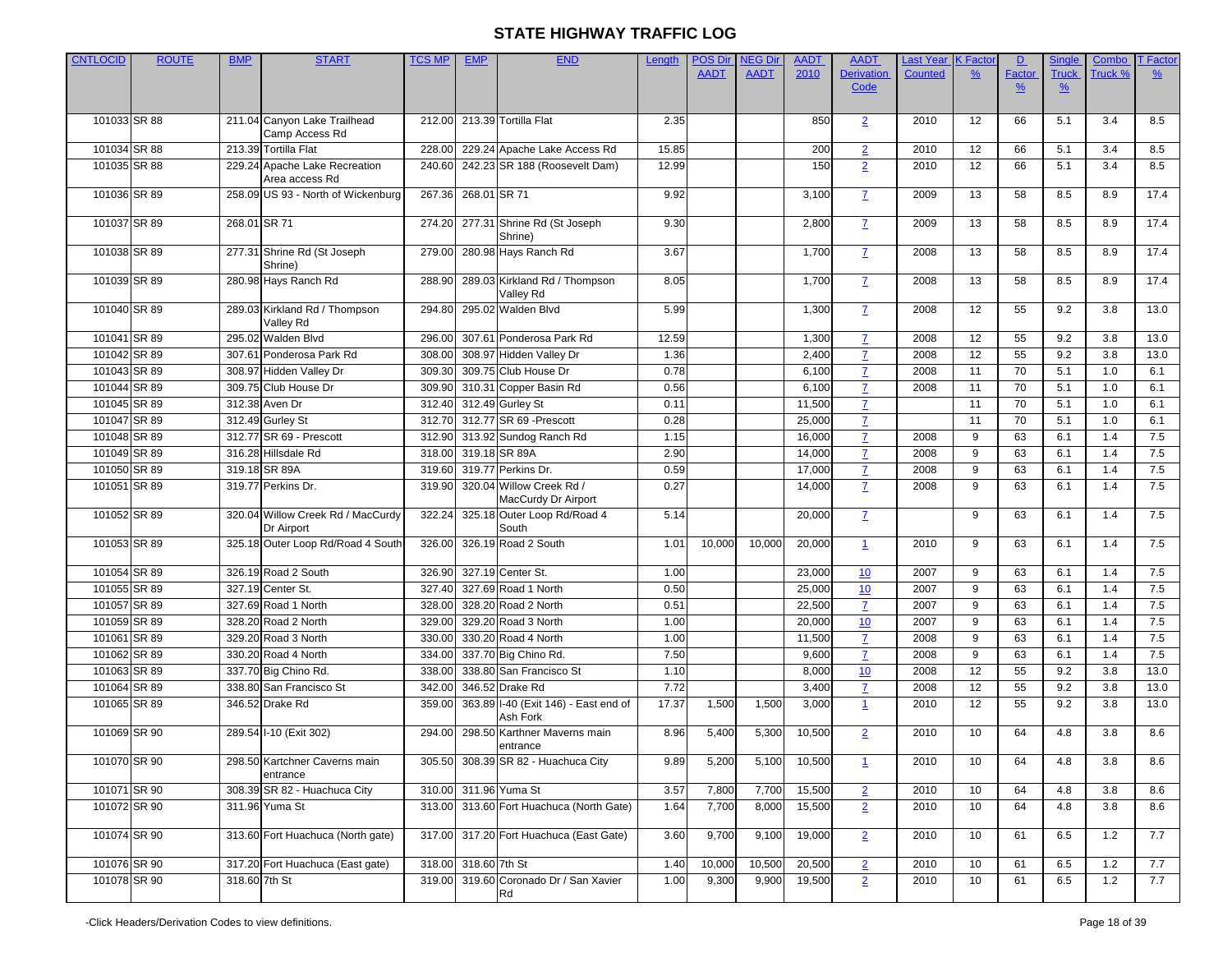| <b>CNTLOCID</b> | <b>ROUTE</b> | <b>BMP</b>   | <b>START</b>                                   | <b>TCS MP</b> | <b>EMP</b> | <b>END</b>                                           | Length | <b>POS Dir</b> | <b>NEG Direct</b> | <b>AADT</b> | <b>AADT</b>             | Last Year      | <b>K</b> Facto  | D             | <b>Single</b> | Combo   | <b>T</b> Factor |
|-----------------|--------------|--------------|------------------------------------------------|---------------|------------|------------------------------------------------------|--------|----------------|-------------------|-------------|-------------------------|----------------|-----------------|---------------|---------------|---------|-----------------|
|                 |              |              |                                                |               |            |                                                      |        | <b>AADT</b>    | <b>AADT</b>       | 2010        | <b>Derivation</b>       | <b>Counted</b> | $\frac{9}{6}$   | <b>Factor</b> | <b>Truck</b>  | Truck % | $\frac{9}{6}$   |
|                 |              |              |                                                |               |            |                                                      |        |                |                   |             | Code                    |                |                 | $\frac{9}{6}$ | $\frac{9}{6}$ |         |                 |
|                 |              |              |                                                |               |            |                                                      |        |                |                   |             |                         |                |                 |               |               |         |                 |
| 101080 SR 90    |              |              | 319.60 Coronado Dr / San Xavier<br>Rd          | 320.00        |            | 321.25 Charleston Rd / Martin<br>Luther King Pkwy    | 1.65   | 8,200          | 8,700             | 17,000      | $\overline{2}$          | 2010           | 10              | 61            | 6.5           | 1.2     | 7.7             |
| 101082 SR 90    |              |              | 321.25 Charleston Rd / Martin                  | 321.30        |            | 321.52 SR 92 / Frye Blvd                             | 0.27   | 12,000         | 12,000            | 24,000      | $\overline{2}$          | 2010           | 10 <sup>°</sup> | 61            | 6.5           | 1.2     | 7.7             |
|                 |              |              | Luther King Pkwy                               |               |            |                                                      |        |                |                   |             |                         |                |                 |               |               |         |                 |
| 101084 SR 90    |              |              | 321.52 SR 92 / Fry Blvd - Sierra               | 322.00        |            | 322.48 Giulio Cesare Ave / Avenida                   | 0.96   |                |                   | 19,000      | 19                      | 2009           | 10              | 61            | 6.5           | 1.2     | 7.7             |
|                 |              |              | Vista                                          |               |            | Del Sol                                              |        |                |                   |             |                         |                |                 |               |               |         |                 |
| 101086 SR 90    |              |              | 322.48 Giulio Cesare Ave / Avenida<br>Del Sol  | 324.00        |            | 325.51 Moson Rd                                      | 3.03   |                |                   | 9,800       | $\overline{2}$          | 2010           | 10              | 61            | 6.5           | 1.2     | 7.7             |
| 101087 SR 90    |              |              | 325.51 Moson Rd                                | 331.00        |            | 336.40 SR 80                                         | 10.89  |                |                   | 4,100       | $\overline{2}$          | 2010           | 10              | 61            | 6.5           | 1.2     | 7.7             |
| 101091 SR 92    |              |              | 321.21 SR 90 / Fry Blvd - Sierra<br>Vista      | 321.80        |            | 321.80 East Foothills Dr                             | 0.59   |                |                   | 30,000      | $\mathbf{Z}$            | 2009           | 10 <sup>°</sup> | 61            | 6.5           | 1.2     | 7.7             |
| 101093 SR 92    |              |              | 321.80 East Foothills Dr                       | 322.00        |            | 322.20 Snyder Rd                                     | 0.40   |                |                   | 31,500      | $\overline{7}$          | 2009           | 10              | 61            | 6.5           | 1.2     | 7.7             |
| 101095 SR 92    |              |              | 322.20 Snyder Blvd                             | 322.60        |            | 322.71 Avenida Cochise                               | 0.51   |                |                   | 27,000      | $\mathbf{Z}$            | 2007           | 10              | 61            | 6.5           | 1.2     | 7.7             |
| 101097 SR 92    |              |              | 322.71 Avenida Cochise                         | 324.00        |            | 324.23 Buffalo Soldier Trail                         | 1.52   |                |                   | 22,000      | $\mathbf{Z}$            | 2006           | 10 <sup>°</sup> | 61            | 6.5           | 1.2     | 7.7             |
| 101099 SR 92    |              |              | 324.23 Buffalo Soldier Trail                   | 325.00        |            | 325.22 Glenn Avenue/Kachina Trail                    | 0.99   |                |                   | 22,500      | $\mathbf{Z}$            | 2009           | 10              | 61            | 6.5           | $1.2$   | 7.7             |
|                 |              |              |                                                |               |            |                                                      |        |                |                   |             |                         |                |                 |               |               |         |                 |
| 101101 SR 92    |              |              | 325.22 Glenn Avenue/Kachina Trail              | 326.00        |            | 327.23 Ramsey Canyon / Ramsey<br>Rd                  | 2.01   |                |                   | 19,000      | $\mathbf{Z}$            | 2009           | 10              | 61            | 6.5           | 1.2     | 7.7             |
| 101103 SR 92    |              |              | 327.23 Ramsey Canyon / Ramsey                  | 328.00        |            | 329.44 Hereford Rd - Nicksville                      | 2.21   | 5,300          | 5,200             | 10,500      | $\mathbf{1}$            | 2010           | 10              | 61            | 6.5           | $1.2$   | 7.7             |
| 101105 SR 92    |              |              | 329.44 Hereford Rd - Nicksville                | 333.24        |            | 339.90 Palominas Rd                                  | 10.46  | 2,200          | 2,100             | 4,300       | $\mathbf{1}$            | 2010           | 11              | 55            | 5.2           | 1.1     | 6.3             |
| 101106 SR 92    |              |              | 339.90 Palominas Rd                            | 345.00        |            | 346.95 Rio Vista Rd                                  | 7.05   |                |                   | 3,800       | $\mathbf{Z}$            | 2009           | 11              | 55            | 5.2           | 1.1     | 6.3             |
| 101107 SR 92    |              |              | 346.95 Rio Vista Rd                            | 350.00        |            | 350.18 Willson Rd                                    | 3.23   |                |                   | 3,800       | $\mathbf{Z}$            | 2009           | 11              | 55            | 5.2           | 1.1     | 6.3             |
| 101108 SR 92    |              |              | 350.18 Willson Rd                              | 352.00        |            | 352.49 Naco Highway                                  | 2.31   |                |                   | 5,400       | $\mathbf{Z}$            | 2009           | 11              | 55            | 5.2           | 1.1     | 6.3             |
| 101109 SR 92    |              |              | 352.49 Naco Highway                            | 353.30        |            | 354.56 School Terrace Rd                             | 2.07   |                |                   | 10,500      | $\mathbf{Z}$            | 2009           | 10              | 71            | 2.9           | 1.1     | 4.0             |
| 101110 SR 92    |              |              | 354.56 School Terrace Rd                       | 354.90        |            | 355.11 SR 80 / Bisbee Rd - Bisbee                    | 0.55   |                |                   | 7,900       | $\mathbf{Z}$            | 2009           | 10              | 71            | 2.9           | 1.1     | 4.0             |
| 101111 SR 95    |              |              | 104.51 US 95 South / SB 10 -<br>Quartzsite     | 109.40        |            | 110.62 Tyson Dr                                      | 6.11   | 3,300          | 3,600             | 6,900       | $2 + 15$                | 2010           | 18              | 54            | 9.3           | 15.0    | 24.3            |
| 101113 SR 95    |              |              | 110.62 Tyson Dr                                | 115.40        |            | 131.69 SR 72                                         | 21.07  | 1,400          | 1,300             | 2,700       | $\overline{\mathbf{1}}$ | 2010           | 18              | 54            | 9.3           | 15.0    | 24.3            |
| 101114 SR 95    |              | 131.69 SR 72 |                                                | 137.00        |            | 139.78 Burns Rd                                      | 8.09   |                |                   | 4,800       | $\overline{2}$          | 2010           | 12              | 63            | 8.7           | 21.0    | 29.7            |
| 101115 SR 95    |              |              | 139.78 Burns Rd                                | 142.00        |            | 142.90 Poston Rd / Ehrenberg Rd -<br>Parker          | 3.12   |                |                   | 4,800       | $\overline{2}$          | 2010           | 12              | 63            | 8.7           | 21.0    | 29.7            |
| 101116 SR 95    |              |              | 142.90 Poston Rd / Ehrenberg Rd -<br>Parker    | 143.60        |            | 143.93 SR 95S (1) - Parker                           | 1.03   | 5,300          | 5,300             | 10,500      | $\overline{2}$          | 2010           | 11              | 51            | 7.2           | 2.5     | 9.7             |
| 101118 SR 95    |              |              | 143.93 SR 95S (1) - Parker                     | 144.09        |            | 144.48 Bronco Ave                                    | 0.55   |                |                   | 17,500      | $\mathbf{Z}$            | 2008           | 11              | 51            | 7.2           | 2.5     | 9.7             |
| 101120 SR 95    |              |              | 144.48 Bronco Ave                              | 145.00        |            | 145.58 Bluewater Dr                                  | 1.10   | 5,900          | 5,900             | 12,000      | $\mathbf{1}$            | 2010           | 11              | 51            | 7.2           | 2.5     | 9.7             |
| 101122 SR 95    |              |              | 145.58 Bluewater Dr                            | 148.00        |            | 148.34 Beacon Rd / Old Hwy 95<br>(South Leg)         | 2.76   |                |                   | 9,500       | $\overline{2}$          | 2010           | 11              | 51            | 7.2           | 2.5     | 9.7             |
| 101124 SR 95    |              |              | 148.34 Beacon Rd / Old Hwy 95<br>(South Leg)   | 150.00        |            | 151.52 Golf Course Dr                                | 3.18   | 2,800          | 2,700             | 5,500       | $\overline{2}$          | 2010           | 11              | 51            | 7.2           | 2.5     | 9.7             |
| 101126 SR 95    |              |              | 151.52 Golf Course Dr                          | 153.00        |            | 153.54 Resort Rd                                     | 2.02   |                |                   | 5,500       | 10                      | 2008           | 11              | 51            | 7.2           | 2.5     | 9.7             |
| 101127 SR 95    |              |              | 153.54 Resort Rd                               |               |            | 154.00 154.73 Old Hwy 95 (North Leg)                 | 1.19   |                |                   | 5,700       | <u>10</u>               | 2009           | 11              | 51            | $\frac{1}{2}$ | 2.5     | 9.7             |
| 101128 SR 95    |              |              | 154.73 Old Hwy 95 (North Leg)                  |               |            | 155.00 158.78 SR 95S (2) / Parker Dam                | 4.05   |                |                   | 5,900       | $\overline{2}$          | 2010           | 11              | 51            | 7.2           | 2.5     | 9.7             |
| 101129 SR 95    |              |              | 158.78 SR 95S (2) / Parker Dam                 |               |            | Access Rd<br>163.10 167.68 SB 95 (3) / Cat Tail Cove | 8.90   |                |                   | 5,500       |                         | 2010           | 11              | 51            | 7.2           | 2.5     | 9.7             |
|                 |              |              | Access Rd                                      |               |            | Access Rd                                            |        |                |                   |             | $\overline{2}$          |                |                 |               |               |         |                 |
| 101130 SR 95    |              |              | 167.68 SR 95S (3) / Cat Tail Cove<br>Access Rd |               |            | 171.00 171.38 MP 171.375                             | 3.70   |                |                   | 6,100       | 11                      | 2007           | 11              | 51            | 7.2           | 2.5     | 9.7             |
| 101131 SR 95    |              |              | 171.38 MP 171.375                              |               |            | 173.00 175.71 Sara Pkwy                              | 4.33   |                |                   | 6,100       | $\overline{2}$          | 2010           | 11              | 51            | 7.2           | 2.5     | 9.7             |
| 101132 SR 95    |              |              | 175.71 Sara Pkwy                               |               |            | 176.80 177.03 McCulloch Blvd                         | 1.32   | 3,200          | 2,900             | 6,100       | $\overline{2}$          | 2010           | 11              | 51            | 7.2           | 2.5     | 9.7             |
| 101133 SR 95    |              |              | 177.03 McCulloch Blvd                          |               |            | 177.60 177.95 Oro Grande Blvd                        | 0.92   | 4,600          | 4,200             | 8,800       | $\overline{2}$          | 2010           | 11              | 51            | 7.2           | 2.5     | 9.7             |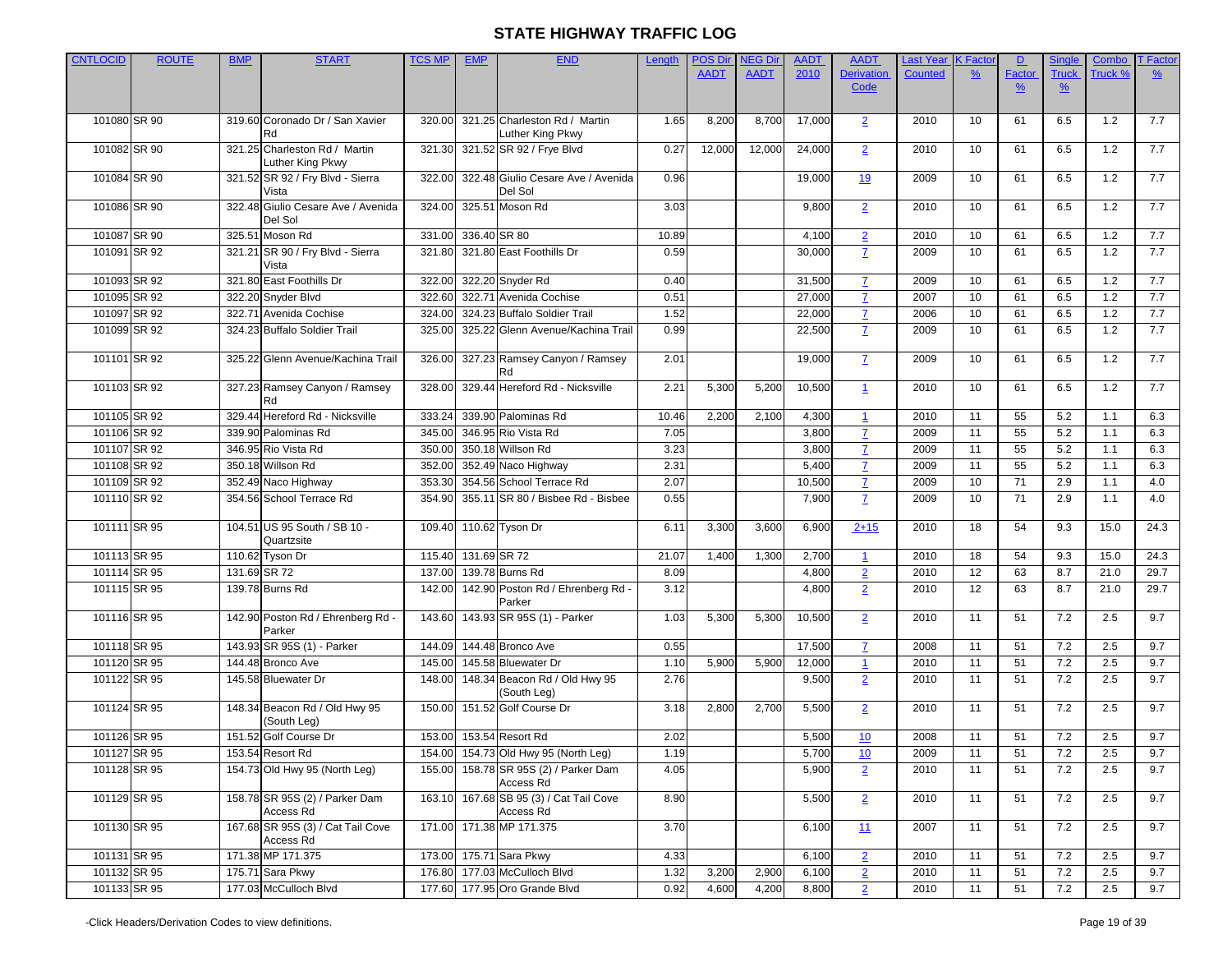| <b>CNTLOCID</b> | <b>ROUTE</b> | <b>BMP</b>    | <b>START</b>                                | <b>TCS MP</b> | <b>EMP</b>    | <b>END</b>                                   | Length | <b>POS Dir</b> | <b>NEG Dir</b> | <b>AADT</b> | <b>AADT</b>       | Last Year      | <b>K</b> Facto | D             | Single        | Combo   | T Factor      |
|-----------------|--------------|---------------|---------------------------------------------|---------------|---------------|----------------------------------------------|--------|----------------|----------------|-------------|-------------------|----------------|----------------|---------------|---------------|---------|---------------|
|                 |              |               |                                             |               |               |                                              |        | <b>AADT</b>    | <b>AADT</b>    | 2010        | <b>Derivation</b> | <b>Counted</b> | $\frac{9}{6}$  | Factor        | <b>Truck</b>  | Truck % | $\frac{9}{6}$ |
|                 |              |               |                                             |               |               |                                              |        |                |                |             | Code              |                |                | $\frac{9}{6}$ | $\frac{9}{6}$ |         |               |
|                 |              |               |                                             |               |               |                                              |        |                |                |             |                   |                |                |               |               |         |               |
| 101135 SR 95    |              |               | 177.95 Oro Grande Blvd                      | 178.50        |               | 178.99 Acoma Blvd                            | 1.04   |                |                | 13,500      | 8                 | 2009           | 11             | 51            | 7.2           | 2.5     | 9.7           |
| 101137 SR 95    |              |               | 178.99 Acoma Blvd                           | 180.00        |               | 180.76 Varden Dr                             | 1.77   |                |                | 18,500      | 8                 | 2008           | 11             | 51            | 7.2           | 2.5     | 9.7           |
| 101139 SR 95    |              |               | 180.76 Varden Dr                            | 181.46        |               | 182.26 Swanson Ave                           | 1.50   | 9,600          | 9,500          | 19,000      | 23                | 2010           | 11             | 51            | 7.2           | 2.5     | 9.7           |
| 101141 SR 95    |              |               | 182.26 Swanson Ave                          | 182.30        |               | 182.48 Mesquite Ave                          | 0.22   | 10,500         | 11,000         | 21,500      | $\overline{2}$    | 2010           | 11             | 51            | 7.2           | 2.5     | 9.7           |
| 101143 SR 95    |              |               | 182.48 Mesquite Ave                         | 183.00        |               | 183.09 Palo Verde Blvd (South)               | 0.61   |                |                | 25,500      | 8                 | 2008           | 11             | 51            | 7.2           | 2.5     | 9.7           |
| 101145 SR 95    |              |               | 183.09 Palo Verde Blvd (South)              | 183.80        |               | 183.84 Industrial Blvd                       | 0.75   | 12,500         | 13,500         | 26,000      | $\overline{2}$    | 2010           | 11             | 51            | 7.2           | 2.5     | 9.7           |
| 101147 SR 95    |              |               | 183.84 Industrial Blvd                      | 184.20        |               | 184.49 Kiowa Ave                             | 0.65   | 12,500         | 12,500         | 25,500      | $\overline{2}$    | 2010           | 11             | 51            | 7.2           | 2.5     | 9.7           |
| 101149 SR 95    |              |               | 184.49 Kiowa Ave                            | 185.00        |               | 185.46 Palo Verde Blvd (North)               | 0.97   | 11,000         | 11,500         | 22,000      | $\overline{2}$    | 2010           | 11             | 51            | 7.2           | 2.5     | 9.7           |
| 101151 SR 95    |              |               | 185.46 Palo Verde Blvd (North)              | 186.00        |               | 187.64 Chenoweth Dr                          | 2.18   | 11,000         | 10,500         | 21,500      | $\overline{2}$    | 2010           | 11             | 51            | 7.2           | 2.5     | 9.7           |
| 101153 SR 95    |              |               | 187.64 Chenoweth Dr                         | 187.70        |               | 189.87 London Bridge Rd                      | 2.23   | 8,600          | 8,500          | 17,000      | 23                | 2010           | 11             | 51            | 7.2           | 2.5     | 9.7           |
| 101154 SR 95    |              |               | 189.87 London Bridge Rd                     | 191.10        |               | 197.00 Lake Havasu Heights Rd                | 7.13   | 4,400          | 4,300          | 8,600       | $\overline{2}$    | 2010           | 11             | 51            | 7.2           | 2.5     | 9.7           |
| 101155 SR 95    |              |               | 197.00 Lake Havasu Heights Rd               | 201.90        | 202.01        | -40 (Exit 9)                                 | 5.01   |                |                | 8,300       | 8                 |                | 11             | 51            | 7.2           | 2.5     | 9.7           |
| 101156 SR 95    |              |               | 226.08 California State Line - East         | 226.70        |               | 226.82 Plantation Dr                         | 0.74   |                |                | 8,000       | 10                |                | 11             | 52            | 6.2           | 8.0     | 14.2          |
|                 |              |               | of Needles                                  |               |               |                                              |        |                |                |             |                   |                |                |               |               |         |               |
| 101157 SR 95    |              |               | 226.82 Plantation Dr                        | 227.00        |               | 227.33 Mohave Valley Rd (Ex SR-<br>95 South) | 0.51   |                |                | 9,100       | $\mathbf{Z}$      | 2009           | 11             | 52            | 6.2           | 8.0     | 14.2          |
| 101158 SR 95    |              |               | 227.33 Mohave Valley Rd (Ex SR-95<br>South) | 229.00        |               | 229.30 Laguna Rd                             | 1.97   |                |                | 14,000      | $\mathbf{Z}$      | 2009           | 11             | 52            | 6.2           | 8.0     | 14.2          |
| 101160 SR 95    |              |               | 229.30 Laguna Rd                            | 230.00        |               | 230.30 Willow Dr                             | 1.00   |                |                | 14,000      | 10                | 2008           | 11             | 52            | 6.2           | 8.0     | 14.2          |
| 101162 SR 95    |              |               | 230.30 Willow Dr                            | 231.00        |               | 231.30 King St                               | 1.00   |                |                | 15,000      | 10                |                | 11             | 52            | 6.2           | 8.0     | 14.2          |
| 101164 SR 95    |              |               | 231.30 King St                              | 234.00        |               | 234.37 Boundary Cone Rd                      | 3.07   |                |                | 15,500      | 10                |                | 11             | 52            | 6.2           | 8.0     | 14.2          |
| 101166 SR 95    |              |               | 234.37 Boundary Cone Rd                     | 235.00        |               | 236.96 Hammer Ln                             | 2.59   |                |                | 16,000      | 8                 | 2009           | 11             | 52            | 6.2           | 8.0     | 14.2          |
| 101168 SR 95    |              |               | 236.96 Hammer Ln                            | 238.00        |               | 238.90 Valencia Rd                           | 1.94   |                |                | 19,000      | 10                |                | 11             | 52            | 6.2           | 8.0     | 14.2          |
| 101170 SR 95    |              |               | 238.90 Valencia Rd                          | 240.00        |               | 240.70 Bullhead Pkwy                         | 1.80   |                |                | 24,000      | 10                |                | 11             | 52            | 6.2           | 8.0     | 14.2          |
| 101172 SR 95    |              |               | 240.70 Bullhead Pkwy                        | 241.30        |               | 241.45 Rainbow Dr                            | 0.75   |                |                | 25,000      | 10                |                | 11             | 52            | 6.2           | 8.0     | 14.2          |
| 101173 SR 95    |              |               | 241.45 Rainbow Dr                           | 242.00        |               | 242.80 Mohave Rd                             | 1.35   |                |                | 27,000      | $\mathbf{Z}$      | 2009           | 11             | 52            | 6.2           | 8.0     | 14.2          |
| 101174 SR 95    |              |               | 242.80 Mohave Rd                            | 243.00        |               | 243.43 Riverview Dr                          | 0.63   |                |                | 25,500      | $\mathbf{Z}$      | 2009           | 11             | 52            | 6.2           | 8.0     | 14.2          |
| 101176 SR 95    |              |               | 243.43 Riverview Dr                         | 243.50        |               | 243.92 Marina Blvd                           | 0.49   |                |                | 25,000      | $\mathbf{Z}$      | 2009           | 11             | 52            | 6.2           | 8.0     | 14.2          |
| 101178 SR 95    |              |               | 243.92 Marina Blvd                          | 244.00        |               | 244.44 Hancock Rd                            | 0.52   |                |                | 25,500      | $\mathbf{Z}$      | 2009           | 11             | 52            | 6.2           | 8.0     | 14.2          |
| 101180 SR 95    |              |               | 244.44 Hancock Rd                           | 244.80        |               | 244.89 Ramar Rd                              | 0.45   |                |                | 26,500      | 10                |                | 11             | 52            | 6.2           | 8.0     | 14.2          |
| 101182 SR 95    |              |               | 244.89 Ramar Rd                             | 245.00        |               | 246.10 Silver Creek Rd / Georgie             | 1.21   |                |                | 27,000      | $\mathbf{Z}$      | 2009           | 11             | 52            | 6.2           | 8.0     | 14.2          |
| 101184 SR 95    |              |               | 246.10 Silver Creek Rd / Georgie Ln         | 246.80        |               | 246.90 Pass Canyon Rd                        | 0.80   |                |                | 27,000      | 10                |                | 11             | 52            | 6.2           | 8.0     | 14.2          |
| 101186 SR 95    |              |               | 246.90 Pass Canyon Rd                       | 247.00        | 247.67 1st St |                                              | 0.77   |                |                | 27,000      | $\overline{7}$    | 2009           | 11             | 52            | 6.2           | 8.0     | 14.2          |
| 101188 SR 95    |              | 247.67 1st St |                                             | 248.10        | 248.48 7th St |                                              | 0.81   |                |                | 25,500      | $\mathbf{Z}$      | 2009           | 11             | 52            | 6.2           | 8.0     | 14.2          |
| 101190 SR 95    |              | 248.48 7th St |                                             | 249.00        |               | 249.75 SR 68 / Locust Blvd                   | 1.27   |                |                | 25,500      | $\mathbf{Z}$      | 2009           | 11             | 52            | 6.2           | 8.0     | 14.2          |
| 101192 SR 95    |              |               | 249.75 SR 68 / Locust Blvd                  | 249.90        |               | 250.00 Nevada State Line /<br>Colorado River | 0.25   |                |                | 28,500      | $\mathbf{Z}$      | 2009           | 11             | 52            | 6.2           | 8.0     | 14.2          |
| 101195 SR 96    |              |               | 0.00 Dick Peak Rd                           | 2.00          |               | 4.02 SR 97                                   | 4.02   |                |                | 500         | $\overline{2}$    | 2010           | 16             | 58            | 7.3           | 9.3     | 16.6          |
| 101196 SR 96    |              |               | 4.02 SR 97                                  | 13.10         |               | 22.09 Date Creek / Thompson                  | 18.07  |                |                | 350         | $\overline{2}$    | 2010           | 16             | 58            | 7.3           | 9.3     | 16.6          |
|                 |              |               |                                             |               |               | Valley Rd                                    |        |                |                |             |                   |                |                |               |               |         |               |
| 101197 SR 97    |              | 155.27 US 93  |                                             | 161.10        |               | 166.97 SR 96                                 | 11.70  |                |                | 650         | $\overline{2}$    | 2010           | 16             | 58            | 7.3           | 9.3     | 16.6          |
| 101198 SR 98    |              |               | 294.67 US 89 - Page                         | 296.00        |               | 297.25 BIA Rte 20 / Coppermine Rd            | 2.58   |                |                | 2,000       | $\overline{2}$    | 2010           | 12             | 65            | 8.3           | 7.4     | 15.7          |
| 101199 SR 98    |              |               | 297.25 BIA Rte 20 / Coppermine Rd           | 298.00        |               | 300.85 Navajo Generating Station<br>Rd       | 3.60   |                |                | 5,400       | $\overline{2}$    | 2010           | 11             | 57            | 6.8           | 3.9     | 10.7          |
| 101200 SR 98    |              |               | 300.85 Navajo Generating Station<br>Rd      | 325.00        |               | 349.25 Navajo Mountain Rd                    | 48.40  |                |                | 2,200       | $\overline{2}$    | 2010           | 11             | 57            | 6.8           | 3.9     | 10.7          |
| 101201 SR 98    |              |               | 349.25 Navajo Mountain Rd                   | 360.00        |               | 361.56 US 160                                | 12.31  |                |                | 2,100       | $\overline{2}$    | 2010           | 11             | 57            | 6.8           | 3.9     | 10.7          |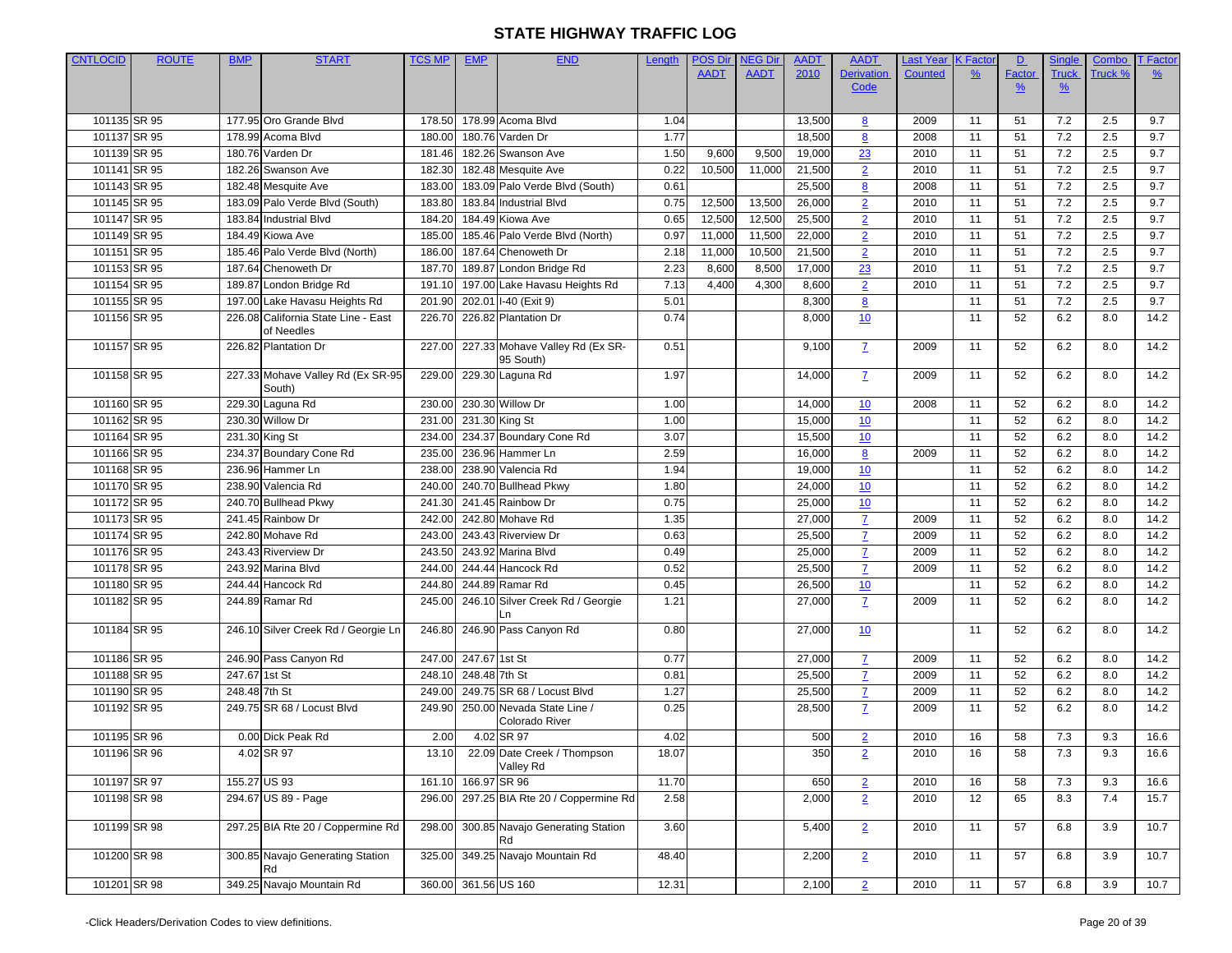| <b>CNTLOCID</b> | <b>ROUTE</b>  | <b>BMP</b> | <b>START</b>                           | <b>TCS MP</b> | <b>EMP</b> | <b>END</b>                                      | Length | <b>POS Dir</b> | <b>NEG Dir</b> | <b>AADT</b> | <b>AADT</b>             | Last Year      | <b>K</b> Facto | D             | <b>Single</b> | Combo   | <b>T</b> Factor |
|-----------------|---------------|------------|----------------------------------------|---------------|------------|-------------------------------------------------|--------|----------------|----------------|-------------|-------------------------|----------------|----------------|---------------|---------------|---------|-----------------|
|                 |               |            |                                        |               |            |                                                 |        | <b>AADT</b>    | <b>AADT</b>    | 2010        | <b>Derivation</b>       | <b>Counted</b> | $\frac{9}{6}$  | Factor        | <b>Truck</b>  | Truck % | $\frac{9}{6}$   |
|                 |               |            |                                        |               |            |                                                 |        |                |                |             | Code                    |                |                | $\frac{9}{6}$ | $\frac{9}{6}$ |         |                 |
|                 |               |            |                                        |               |            |                                                 |        |                |                |             |                         |                |                |               |               |         |                 |
| 101202 SR 99    |               |            | 27.50 15 Miles south of Winlsow        | 31.00         |            | 36.34 Territorial Rd                            | 8.84   |                |                | 250         | 11                      | 2008           | 12             | 52            | 3.1           | 0.5     | 3.6             |
| 101203 SR 99    |               |            | 36.34 Territorial Rd                   | 39.00         |            | 42.67 SR 87 - Winslow                           | 6.33   | 150            | 200            | 350         | $\overline{2}$          | 2010           | 12             | 52            | 3.1           | 0.5     | 3.6             |
| 101204 SR 99    |               |            | 52.56 I-40 (Exit 245)                  | 54.50         |            | 72.22 BIA Rte 15 - Sunrise                      | 19.66  | 300            | 300            | 650         | $\mathbf{1}$            | 2010           | 12             | 65            | 3.2           | 0.5     | 3.7             |
|                 | 101205 SR 101 |            | 1.21 Exit 1A, 1B I-10 / McDowell<br>Rd | 2.40          |            | 2.94 Exit 3 Thomas Rd                           | 1.73   |                |                | 131,000     | 25                      | 2009           | 9              | 55            | 3.0           | 1.4     | 4.4             |
|                 | 101206 SR 101 |            | 2.94 Exit 3 Thomas Rd                  | 3.40          |            | 3.94 Exit 4 Indian School Rd                    | 1.00   |                |                | 131,000     | 25                      | 2006           | 9              | 55            | 3.0           | 1.4     | 4.4             |
|                 | 101207 SR 101 |            | 3.94 Exit 4 Indian School Rd           | 4.40          |            | 5.00 Exit 5 Camelback Rd                        | 1.06   | 57,000         | 55,500         | 130,000     | 25                      | 2009           | 9              | 55            | 3.0           | 1.4     | 4.4             |
|                 | 101208 SR 101 |            | 5.00 Exit 5 Camelback Rd               | 5.80          |            | 6.00 Exit 6 Bethany Home Rd                     | 1.00   | 65,000         | 64,000         | 129,000     | $\mathbf{1}$            | 2010           | 9              | 53            | 2.8           | 1.3     | 4.1             |
|                 | 101209 SR 101 |            | 6.00 Exit 6 Bethany Home Rd            | 6.70          |            | 7.00 Exit 7 Glendale Ave                        | 1.00   |                |                | 120,000     | 25                      | 2009           | 9              | 53            | 2.8           | 1.3     | 4.1             |
| 101210 SR 101   |               |            | 7.00 Exit 7 Glendale Ave               | 7.80          |            | 8.09 Exit 8 Northern Ave                        | 1.09   | 57,500         | 56,500         | 114,000     | $\overline{1}$          | 2010           | 9              | 55            | 3.1           | 1.3     | 4.4             |
| 101211 SR 101   |               |            | 8.09 Exit 8 Northern Ave               | 9.00          |            | 9.18 Exit 9 Olive Ave                           | 1.09   |                |                | 105,000     | 25                      | 2009           | 9              | 55            | 3.1           | 1.3     | 4.4             |
|                 | 101212 SR 101 |            | 9.18 Exit9 Olive Ave                   | 9.70          |            | 10.30 Exit 10 Peoria Ave                        | 1.12   |                |                | 104,000     | 25                      | 2009           | 9              | 55            | 3.1           | 1.3     | 4.4             |
|                 | 101213 SR 101 |            | 10.30 Exit 10 Peoria Ave               | 10.90         |            | 11.22 Exit 11 US 60 (Grand Ave)                 | 0.92   |                |                | 104,000     | 25                      | 2009           | 9              | 55            | 3.1           | 1.3     | 4.4             |
| 101214 SR 101   |               |            | 11.22 Exit 11 US 60 (Grand Ave)        | 11.70         |            | 12.00 Exit 12 91st Avenue                       | 0.78   |                |                | 107,000     | 25                      |                | 9              | 50            | 1.9           | 1.0     | 2.9             |
|                 | 101215 SR 101 |            | 12.00 Exit 11 91st Avenue              | 12.10         |            | 12.68 Exit 12 Thunderbird Rd                    | 0.68   |                |                | 107,000     | 25                      | 2008           | 9              | 50            | 1.9           | 1.0     | 2.9             |
| 101216 SR 101   |               |            | 12.68 Exit 12 Thunderbird Rd           | 13.20         |            | 14.75 Exit 14 Bell Rd                           | 2.07   | 53,000         | 52,500         | 105,000     | $\overline{1}$          | 2010           | 9              | 50            | 1.9           | 1.0     | 2.9             |
|                 | 101217 SR 101 |            | 14.75 Exit 14 Bell Rd                  | 15.30         |            | 15.80 Exit 15 Union Hills Dr                    | 1.05   |                |                | 102,000     | 25                      | 2005           | 9              | 50            | 1.9           | 1.0     | 2.9             |
|                 | 101218 SR 101 |            | 15.80 Exit 15 Union Hills Rd           | 16.30         |            | 17.24 Exit 17 75th Ave                          | 1.44   |                |                | 102,000     | $\frac{25}{5}$          | 2009           | 8              | 55            | 3.5           | 2.2     | 5.7             |
|                 | 101219 SR 101 |            | 17.24 Exit 17 75th Ave                 | 17.70         |            | 18.24 Exit 18 67th Ave                          | 1.00   |                |                | 117,000     | 17                      | 2008           | 8              | 55            | 3.5           | 2.2     | 5.7             |
| 101220 SR 101   |               |            | 18.24 Exit 18 67th Ave                 | 18.70         |            | 19.19 Exit 19 59th Ave                          | 0.95   |                |                | 131,000     | 25                      | 2009           | 8              | 55            | 3.5           | 2.2     | 5.7             |
|                 | 101221 SR 101 |            | 19.19 Exit 19 59th Ave                 | 19.70         |            | 20.19 Exit 20 51st Ave                          | 1.00   |                |                | 131,000     | 25                      | 2009           | 8              | 55            | 3.5           | 2.2     | 5.7             |
|                 | 101222 SR 101 |            | 20.19 Exit 20 51st Ave                 | 21.20         |            | 22.20 Exit 22 35th Ave                          | 2.01   | 70,000         | 63,500         | 133,000     | $\mathbf{\overline{1}}$ | 2010           | 8              | 55            | 3.5           | 2.2     | 5.7             |
| 101223 SR 101   |               |            | 22.20 Exit 22 35th Ave                 | 22.90         |            | 23.41 Exit 23 I-17                              | 1.21   |                |                | 131,000     | 17                      | 2005           | 8              | 55            | 3.5           | 2.2     | 5.7             |
|                 | 101224 SR 101 |            | 23.41 Exit 23 I-17                     | 24.10         |            | 24.20 Exit 24 19th Ave                          | 0.79   |                |                | 129,000     | 8                       | 2007           | 8              | 55            | 3.5           | 2.2     | 5.7             |
|                 | 101225 SR 101 |            | 24.20 Exit 24 19th Ave                 | 24.70         |            | 25.18 Exit 25 7th Ave                           | 0.98   |                |                | 133,000     | 25                      | 2008           | 8              | 55            | 3.5           | 2.2     | 5.7             |
|                 | 101226 SR 101 |            | 25.18 Exit 25 7th Ave                  | 25.65         |            | 26.16 Exit 26 7th St                            | 0.98   |                |                | 132,000     | 25                      | 2008           | 8              | 55            | 3.5           | 2.2     | 5.7             |
|                 | 101227 SR 101 |            | 26.16 Exit 26 7th St                   | 26.90         |            | 27.15 Exit 27 16th St                           | 0.99   |                |                | 133,000     | 25                      | 2009           | 8              | 55            | 3.5           | 2.2     | 5.7             |
|                 | 101228 SR 101 |            | 27.15 Exit 27 16th St                  | 28.00         |            | 28.21 Exit 28 Cave Creek Rd                     | 1.06   |                |                | 133,000     | 25                      | 2008           | 8              | 55            | 3.5           | 2.2     | 5.7             |
|                 | 101229 SR 101 |            | 28.21 Exit 28 Cave Creek Rd            | 28.80         |            | 29.21 Exit 29 32nd St                           | 1.00   |                |                | 133,000     | 25                      | 2005           | 8              | 52            | 3.5           | 2.2     | 5.7             |
|                 | 101230 SR 101 |            | 29.21 Exit 29 32nd St                  | 29.60         |            | 30.10 Exit 30 SR 51                             | 0.89   |                |                | 145,000     | 25                      | 2005           | 8              | 52            | 3.5           | 2.2     | 5.7             |
| 101231 SR 101   |               |            | 30.10 Exit 30 SR 51                    | 30.68         |            | 31.30 Exit 31 Tatum Blvd                        | 1.20   |                |                | 155,000     | 8                       | 2005           | 8              | 52            | 3.5           | 2.2     | 5.7             |
|                 | 101232 SR 101 |            | 31.30 Exit 31 Tatam Blvd               | 31.90         |            | 32.39 Exit 32 56th St                           | 1.09   |                |                | 140,000     | 25                      | 2005           | 9              | 52            | 2.5           | 0.3     | 2.8             |
| 101262 SR 101   |               |            | 32.39 Exit 32 56th St                  | 33.10         |            | 34.51 Exit 34 Scottsdale Rd                     | 2.12   | 66,000         | 65,000         | 131,000     | $\mathbf{1}$            | 2010           | 9              | 52            | 2.5           | 0.3     | 2.8             |
|                 | 101234 SR 101 |            | 34.51 Exit 34 Scottsdale Rd            | 35.10         |            | 35.55 Exit 35 Hayden Rd                         | 1.04   |                |                | 140,000     | 17                      | 2005           | 9              | 52            | 2.5           | 0.3     | 2.8             |
| 101235 SR 101   |               |            | 35.55 Exit 35 Hayden Rd                | 36.10         |            | 36.59 Exit 36 Princess Dr - Pima<br>Rd          | 1.04   |                |                | 148,000     | 17                      |                | 9              | 52            | 2.5           | 0.3     | 2.8             |
|                 | 101236 SR 101 |            | 36.59 Exit 36 Princess Dr - Pima<br>Rd | 37.20         |            | 37.80 Exit 37 Frank Lloyd Wright<br><b>Blvd</b> | 1.21   |                |                | 157,000     | 17                      | 2005           | 9              | 52            | 2.5           | 0.3     | 2.8             |
|                 | 101237 SR 101 |            | 37.80 Exit 37 Frank Lloyd Wright       | 38.40         |            | 38.59 Exit 39 Raintree Dr                       | 0.79   |                |                | 165,000     | 17                      | 2005           | 9              | 52            | 2.5           | 0.3     | 2.8             |
|                 |               |            | <b>Blvd</b>                            |               |            |                                                 |        |                |                |             |                         |                |                |               |               |         |                 |
|                 | 101238 SR 101 |            | 38.59 Exit 39 Raintree Dr              | 39.60         |            | 40.08 Exit 40 Cactus Rd                         | 1.49   |                |                | 174,000     | 25                      | 2007           | 9              | 52            | 2.5           | 0.3     | 2.8             |
|                 | 101239 SR 101 |            | 40.08 Exit 40 Cactus Rd                | 40.50         |            | 41.06 Exit 41 Shea Blvd                         | 0.98   |                |                | 174,000     | 25                      | 2007           | 9              | 52            | 2.5           | 0.3     | 2.8             |
| 101240 SR 101   |               |            | 41.06 Exit 41 Shea Blvd                | 41.60         |            | 42.35 Exit 42 Pima Rd - 90th St                 | 1.29   |                |                | 175,000     | 25                      | 2005           | 9              | 52            | 2.5           | 0.3     | 2.8             |
|                 | 101241 SR 101 |            | 42.35 Exit 42 Pima Rd - 90th St        | 43.00         |            | 43.38 Exit 43 Via de Ventura                    | 1.03   |                |                | 175,000     | 25                      | 2005           | 9              | 52            | 2.5           | 0.3     | 2.8             |
| 101242 SR 101   |               |            | 43.38 Exit 43 Via De Ventura           | 44.00         |            | 44.46 Exit 44 Indian Bend Rd                    | 1.08   |                |                | 176,000     | 25                      | 2005           | 9              | 52            | 2.5           | 0.3     | 2.8             |
| 101243 SR 101   |               |            | 44.46 Exit 44 Indian Bend Rd           | 45.00         |            | 45.51 Exit 45 McDonald Dr                       | 1.05   |                |                | 175,000     | 25                      | 2005           | 9              | 52            | 2.5           | 0.3     | 2.8             |
| 101244 SR 101   |               |            | 45.51 Exit 45 McDonald Dr              | 46.00         |            | 46.51 Exit 46 Chaparral Rd                      | 1.00   |                |                | 180,000     | 25                      | 2007           | 9              | 52            | 2.5           | 0.3     | 2.8             |
| 101245 SR 101   |               |            | 46.51 Exit 46 Chaparral Rd             | 47.10         |            | 47.51 Exit 47 Indian School Rd                  | 1.00   |                |                | 181,000     | 25                      | 2007           | 9              | 52            | 2.5           | 0.3     | 2.8             |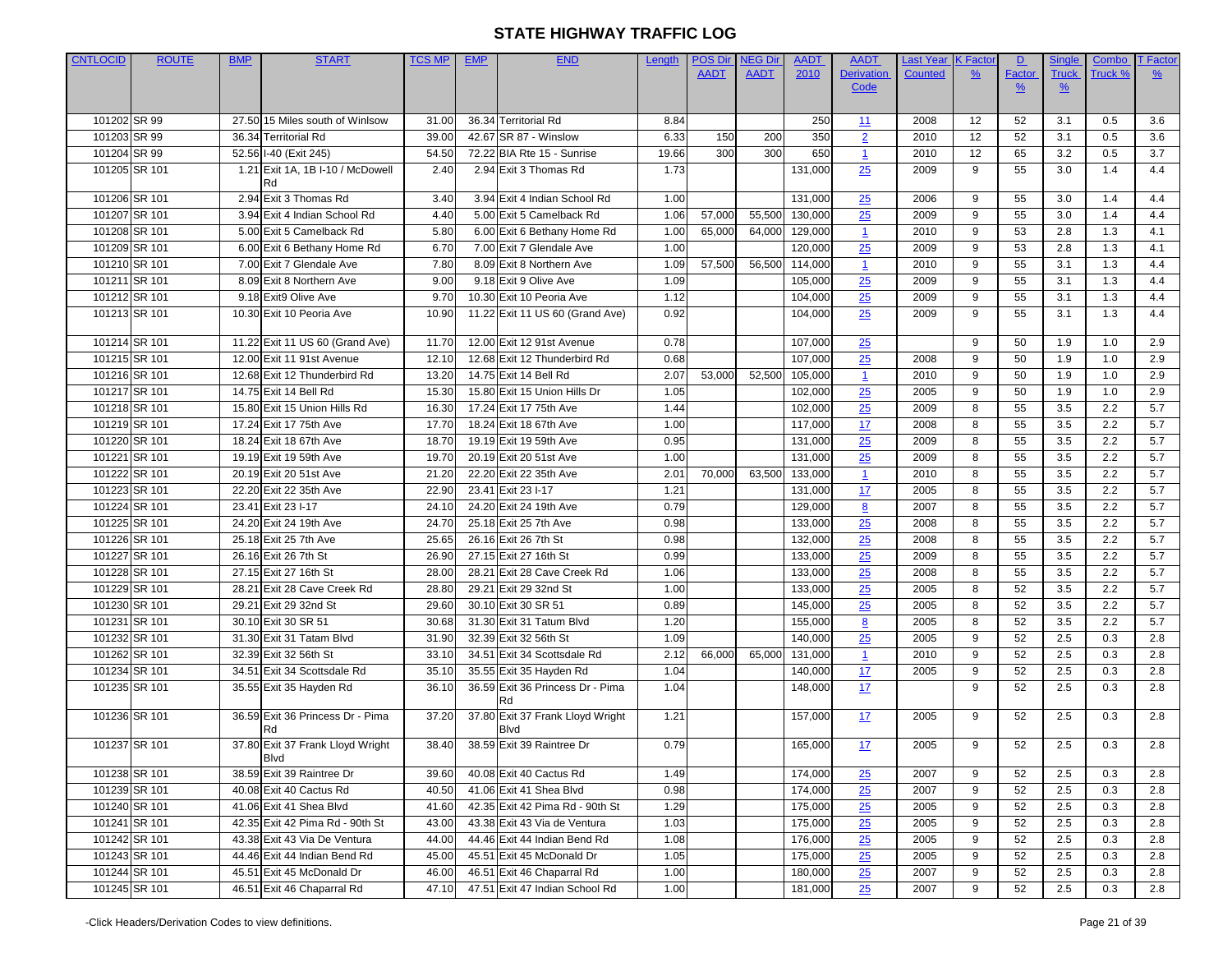| <b>CNTLOCID</b> | <b>ROUTE</b>  | <b>BMP</b> | <b>START</b>                                      | <b>TCS MP</b> | <b>EMP</b> | <b>END</b>                                        | Length | <b>POS Dir</b> | <b>NEG Direct</b> | <b>AADT</b> | <b>AADT</b>       | Last Yea       | <b>K</b> Facto  | D             | Single        | Combo   | <b>T Factor</b> |
|-----------------|---------------|------------|---------------------------------------------------|---------------|------------|---------------------------------------------------|--------|----------------|-------------------|-------------|-------------------|----------------|-----------------|---------------|---------------|---------|-----------------|
|                 |               |            |                                                   |               |            |                                                   |        | <b>AADT</b>    | <b>AADT</b>       | 2010        | <b>Derivation</b> | <b>Counted</b> | $\frac{9}{6}$   | <b>Factor</b> | <b>Truck</b>  | Truck % | $\frac{9}{6}$   |
|                 |               |            |                                                   |               |            |                                                   |        |                |                   |             | Code              |                |                 | $\frac{9}{6}$ | $\frac{9}{6}$ |         |                 |
|                 |               |            |                                                   |               |            |                                                   |        |                |                   |             |                   |                |                 |               |               |         |                 |
|                 | 101246 SR 101 |            | 47.51 Exit 47 Indian School Rd                    | 48.00         |            | 48.53 Exit 48 Thomas Rd                           | 1.02   |                |                   | 181,000     | 25                | 2005           | 9               | 52            | 2.5           | 0.3     | 2.8             |
|                 | 101247 SR 101 |            | 48.53 Exit 48 Thomas Rd                           | 49.10         |            | 49.51 Exit 49 McDowell Rd                         | 0.98   |                |                   | 176,000     | 25                | 2005           | 9               | 52            | 2.5           | 0.3     | 2.8             |
|                 | 101248 SR 101 |            | 49.51 Exit 49 McDowell Rd                         | 50.10         |            | 50.54 Exit 50 McKellips Rd                        | 1.03   | 87,000         | 89,500            | 177,000     | $\overline{1}$    | 2010           | 8               | 52            | 2.7           | 0.8     | 3.5             |
|                 | 101249 SR 101 |            | 50.54 Exit 50 McKellips Rd                        | 51.10         |            | 51.24 Exit 51 SR 202 (Exit 10)                    | 0.70   |                |                   | 178,000     | $\mathbf{Z}$      | 2007           | 8               | 52            | 2.7           | 0.8     | 3.5             |
|                 | 101250 SR 101 |            | 51.24 Exit 51 SR 202 (Exit 10)                    | 51.70         |            | 52.06 Rio Salado Pkwy / 8th St                    | 0.82   | 48,000         | 51,000            | 185,000     | 10                | 2008           | 9               | 52            | 3.5           | 2.2     | 5.7             |
|                 | 101251 SR 101 |            | 52.06 Rio Salado Pkwy / 8th St                    | 52.10         |            | 53.07 Apache Blvd / Main St                       | 1.01   |                |                   | 190,000     | 10                | 2008           | 9               | 52            | 3.5           | 2.2     | 5.7             |
|                 | 101252 SR 101 |            | 53.07 Apache Blvd / Main St                       | 53.30         |            | 53.50 Exit 53 Broadway Rd                         | 0.43   | 87,500         | 86,000            | 185,000     | 10                | 2008           | 8               | 54            | 8.3           | 7.4     | 15.7            |
|                 | 101253 SR 101 |            | 53.50 Exit 53 Broadway Rd                         | 53.60         |            | 54.62 Exit 54 Southern Ave /<br>Baseline Rd       | 1.12   | 30,500         | 30,500            | 190,000     | 10                | 2008           | 8               | 54            | 8.3           | 7.4     | 15.7            |
|                 | 101254 SR 101 |            | 54.62 Exit 54 Southern Ave /<br>Baseline Rd       | 54.90         |            | 56.59 Exit 56 Guadalupe Rd /<br>Baseline Rd       | 1.97   | 76,500         | 74,000            | 180,000     | 10                | 2008           | 8               | 53            | 3.5           | 2.2     | 5.7             |
|                 | 101255 SR 101 |            | 56.58 Exit 56 Guadalupe Rd /                      | 56.80         |            | 57.57 Exit 57 Elliot Rd                           | 0.99   |                |                   | 160,000     | 10                | 2008           | 8               | 53            | 3.5           | 2.2     | 5.7             |
|                 |               |            | Baseline Rd                                       |               |            |                                                   |        |                |                   |             |                   |                |                 |               |               |         |                 |
|                 | 101256 SR 101 |            | 57.57 Exit 57 Elliot Rd                           | 57.80         |            | 58.60 Exit 58 Warner Rd                           | 1.03   |                |                   | 155,000     | 10                | 2006           | 8               | 53            | 3.5           | 2.2     | 5.7             |
|                 | 101257 SR 101 |            | 58.60 Exit 58 Warner Rd                           | 58.90         |            | 59.61 Exit 59 Ray Rd                              | 1.01   |                |                   | 115,000     | 10                | 2005           | 8               | 53            | 3.5           | 2.2     | 5.7             |
|                 | 101258 SR 101 |            | 59.61 Exit 59 Ray Rd                              | 60.00         |            | 60.60 Exit 60 Chandler Blvd                       | 0.99   |                |                   | 110,000     | 10                | 2005           | 8               | 53            | 3.5           | 2.2     | 5.7             |
|                 | 101259 SR 101 |            | 60.60 Exit 60 Chandler Blvd                       | 60.70         |            | 61.10 Exit 61A Frye Rd                            | 0.50   |                |                   | 95,000      | 10                | 2005           | 8               | 51            | 3.5           | 2.2     | 5.7             |
|                 | 101260 SR 101 |            | 61.10 Exit 61A Frye Rd                            | 61.10         |            | 61.95 Exit 61B SR 202                             | 0.85   |                |                   | 90,000      | 10                | 2007           | 8               | 51            | 3.5           | 2.2     | 5.7             |
|                 | 101317 SR 143 |            | 0.00 Broadway Rd                                  | 0.60          |            | 0.77 Exit 2 University Dr                         | 0.77   | 24,500         | 35,500            | 60,000      | 20                | 2010           | 10              | 66            | 3.5           | 2.2     | 5.7             |
|                 | 101318 SR 143 |            | 0.77 Exit 2 University Dr                         | 0.80          |            | 1.71 Exit 3B Sky Harbor Blvd                      | 0.94   | 33,500         | 35,500            | 69,000      | 20                | 2010           | 10              | 52            | 3.5           | 2.2     | 5.7             |
|                 | 101319 SR 143 |            | 1.71 Exit 3B Sky Harbor Blvd                      | 1.95          |            | 2.57 Exit 4 Washington St                         | 0.86   | 18,500         | 28,000            | 46,500      | 20                | 2010           | 10              | 58            | 3.5           | 2.2     | 5.7             |
|                 | 101320 SR 143 |            | 2.57 Exit 4 Washington St                         | 2.60          |            | 3.26 Exit 5 SR 202 (Exit 3)                       | 0.69   |                |                   | 44,500      | 8                 | 2005           | $\overline{7}$  | 54            | 3.5           | 2.2     | 5.7             |
|                 | 101321 SR 143 |            | 3.26 Exit 5 SR 202 (Exit 3)                       | 3.40          |            | 3.81 McDowell Rd                                  | 0.55   | 11,500         | 12,000            | 23,500      | 20                | 2010           | 10              | 58            | 3.5           | 2.2     | 5.7             |
|                 | 101327 SR 169 |            | 0.00 SR 69 - Dewey                                | 0.99          |            | 2.38 Crystal Rock Rd                              | 2.38   |                |                   | 9,500       | 10                | 2008           | 11              | 55            | 2.2           | 3.5     | 5.7             |
|                 | 101328 SR 169 |            | 2.38 Crystal Rock Rd                              | 3.50          |            | 4.91 Orme Rd                                      | 2.53   |                |                   | 5,700       | 10                |                | 11              | 55            | 2.2           | 3.5     | 5.7             |
|                 | 101329 SR 169 |            | 4.91 Orme Rd                                      | 14.40         |            | 15.16 I-17 (Exit 278)                             | 10.25  |                |                   | 5,000       | 10                | 2008           | 11              | 55            | 2.2           | 3.5     | 5.7             |
|                 | 101330 SR 177 |            | 136.31 SR 77 - Winkleman                          | 137.00        | 137.72     | Velasco Ave                                       | 1.41   |                |                   | 4,800       | $\underline{8}$   | 2008           | 12              | 66            | 5.1           | 3.4     | 8.5             |
|                 | 101331 SR 177 |            | 137.72 Velasco Ave                                | 138.44        |            | 139.59 Copper Basin Railroad yard<br>access Rd    | 1.87   |                |                   | 3,300       | 8                 | 2008           | 12              | 66            | 5.1           | 3.4     | 8.5             |
|                 | 101332 SR 177 |            | 139.59 Copper Basin Railroad yard<br>access Rd    | 143.00        |            | 146.19 Tilbury Dr                                 | 6.60   |                |                   | 3,400       | 8                 | 2008           | 12              | 66            | 5.1           | 3.4     | 8.5             |
|                 | 101333 SR 177 |            | 146.19 Tilbury Dr                                 | 149.22        |            | 152.18 Florence - Kelvin Hwy                      | 5.99   |                |                   | 3,100       | 8                 | 2008           | 12              | 66            | 5.1           | 3.4     | 8.5             |
|                 | 101334 SR 177 |            | 152.18 Florence - Kelvin Highway                  | 156.00        |            | 167.11 Ray St                                     | 14.93  |                |                   | 2,300       | 8                 | 2008           | 12              | 66            | 5.1           | 3.4     | 8.5             |
|                 | 101335 SR 177 |            | 167.11 Ray St                                     | 167.30        |            | 167.72 Heiner Dr                                  | 0.61   |                |                   | 4,100       | 8                 | 2008           | 10              | 51            | 6.2           | 3.5     | 9.7             |
|                 | 101336 SR 179 |            | 298.87 I-17 (Exit 298)                            | 302.00        |            | 303.02 Beaver Flat Rd                             | 4.15   |                |                   | 6,000       | 19                | 2008           | 10              | 58            | 3.0           | 0.9     | 3.9             |
|                 | 101337 SR 179 |            | 303.02 Beaver Flat Rd                             | 305.20        |            | 305.66 Rojo Dr                                    | 2.64   |                |                   | 7,000       | 10                |                | 10              | 58            | 3.0           | 0.9     | 3.9             |
|                 | 101338 SR 179 |            | 305.66 Rojo Dr                                    | 306.00        |            | 306.23 Verde Valley School Rd /<br>Jack Canyon Rd | 0.57   |                |                   | 8,000       | 10                |                | 10              | 58            | 3.0           | 0.9     | 3.9             |
|                 | 101339 SR 179 |            | 306.23 Verde Valley School Rd /<br>Jack Canyon Rd | 306.40        |            | 306.55 Cortes Dr                                  | 0.32   |                |                   | 9,500       | 10                |                | 10              | 58            | 3.0           | 0.9     | 3.9             |
|                 | 101340 SR 179 |            | 306.55 Cortes Dr                                  |               |            | 306.70 306.95 Bell Rock Blvd                      | 0.40   |                |                   | 10,500      | <u>19</u>         | 2008           | 10 <sup>°</sup> | 58            | 3.0           | 0.9     | 3.9             |
|                 | 101341 SR 179 |            | 306.95 Bell Rock Blvd                             | 307.30        |            | 310.09 Indian Cliffs Rd                           | 3.14   | 5,700          | 5,300             | 11,000      | $\mathbf{1}$      | 2010           | 11              | 59            | 1.8           | 1.0     | 2.8             |
|                 | 101342 SR 179 |            | 310.09 Indian Cliffs Rd                           |               |            | 310.30 310.55 Chapel Rd                           | 0.46   |                |                   | 11,500      | 19                |                | 10              | 58            | 3.0           | 0.9     | 3.9             |
|                 | 101343 SR 179 |            | 310.55 Chapel Rd                                  |               |            | 311.50 312.10 Morgan Rd                           | 1.55   |                |                   | 11,500      | <u>19</u>         | 2008           | 10              | 58            | 3.0           | 0.9     | 3.9             |
|                 | 101344 SR 179 |            | 312.10 Morgain                                    | 313.00        |            | 313.09 Schnebly Hill Rd                           | 0.99   |                |                   | 15,000      | 10                |                | 10              | 58            | 3.0           | 0.9     | 3.9             |
|                 | 101345 SR 179 |            | 313.09 Schnebly Hill Rd                           | 313.40        |            | 313.44 SR 89A - Sedona                            | 0.35   |                |                   | 18,500      | <u>19</u>         | 2007           | 10              | 58            | 3.0           | 0.9     | 3.9             |
|                 | 101347 SR 181 |            | 38.25 US 191 - Sunizona                           | 39.00         |            | 40.25 Dos Cabezas Rd                              | 2.00   |                |                   | 950         | <u> 19</u>        | 2009           | 13              | 69            | 7.9           | 11.1    | 19.0            |
|                 | 101348 SR 181 |            | 40.25 Dos Cabezas Rd                              | 41.50         |            | 44.32 Feather Pine Rd                             | 4.07   |                |                   | 750         | <u>19</u>         | 2009           | 13              | 69            | 7.9           | 11.1    | 19.0            |
|                 | 101349 SR 181 |            | 44.32 Feather Pine Rd                             | 46.00         |            | 61.03 SR 186                                      | 16.71  |                |                   | 100         | 19                | 2009           | 13              | 69            | 7.9           | 11.1    | 19.0            |
|                 |               |            |                                                   |               |            |                                                   |        |                |                   |             |                   |                |                 |               |               |         |                 |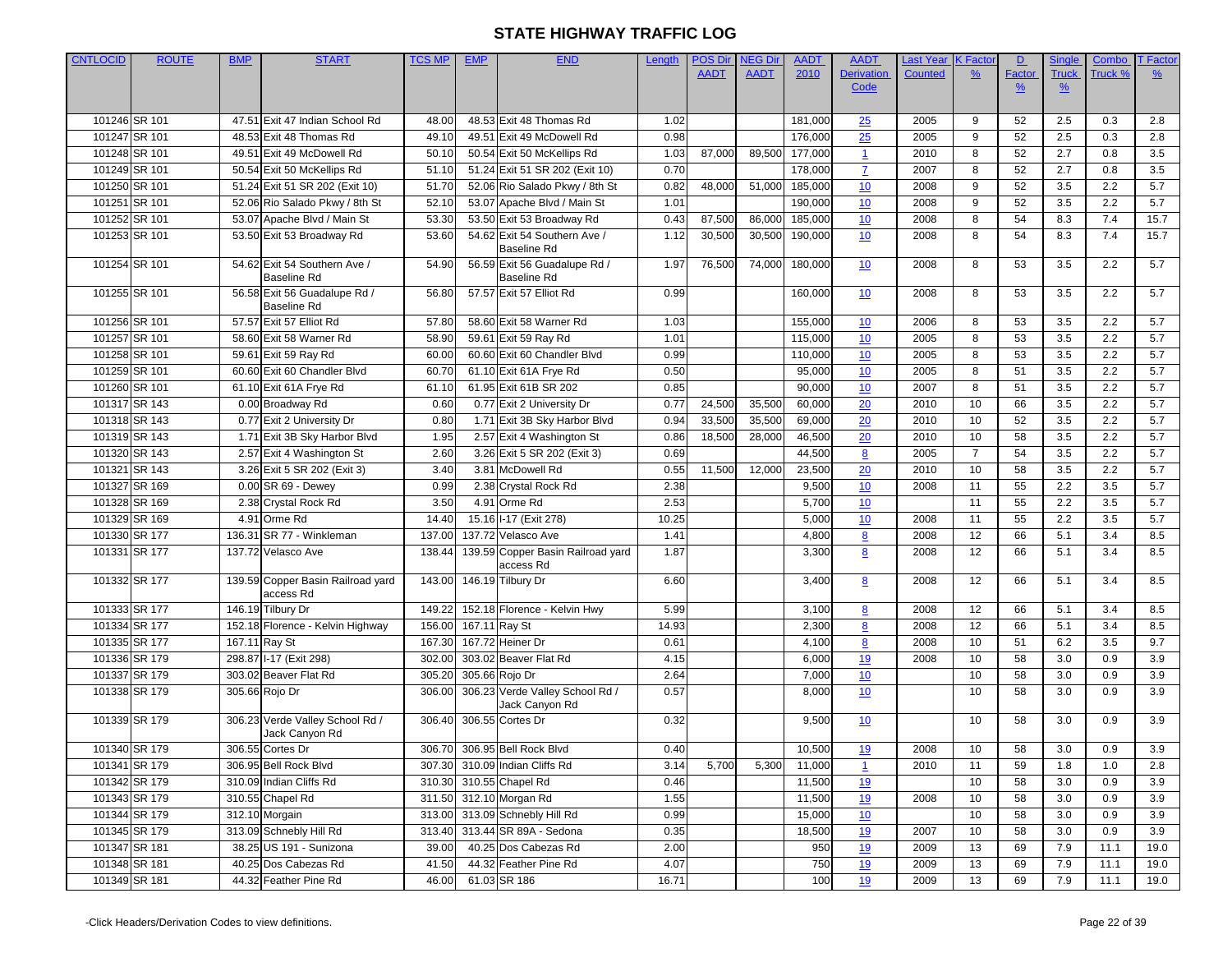| <b>CNTLOCID</b> | <b>ROUTE</b>  | <b>BMP</b> | <b>START</b>                       | <b>TCS MP</b> | <b>EMP</b>          | <b>END</b>                        | Length | <b>POS Dir</b> | <b>NEG Direct</b> | <b>AADT</b> | <b>AADT</b>       | <b>Last Year</b> | <b>K</b> Facto | $\mathbf{D}$  | Single        | Combo   | <b>T</b> Factor |
|-----------------|---------------|------------|------------------------------------|---------------|---------------------|-----------------------------------|--------|----------------|-------------------|-------------|-------------------|------------------|----------------|---------------|---------------|---------|-----------------|
|                 |               |            |                                    |               |                     |                                   |        | <b>AADT</b>    | <b>AADT</b>       | 2010        | <b>Derivation</b> | <b>Counted</b>   | $\frac{9}{6}$  | <b>Factor</b> | <b>Truck</b>  | Truck % | $\frac{9}{6}$   |
|                 |               |            |                                    |               |                     |                                   |        |                |                   |             | Code              |                  |                | $\frac{9}{6}$ | $\frac{9}{6}$ |         |                 |
|                 |               |            |                                    |               |                     |                                   |        |                |                   |             |                   |                  |                |               |               |         |                 |
|                 | 101350 SR 181 |            | 61.03 SR 186                       | 63.00         |                     | 65.02 Chiricahua National         | 3.99   |                |                   | 200         | <u>19</u>         | 2009             | 13             | 69            | 7.9           | 11.1    | 19.0            |
|                 |               |            |                                    |               |                     | Monument entrance                 |        |                |                   |             |                   |                  |                |               |               |         |                 |
|                 | 101351 SR 186 |            | 326.19 Grant Rd / Virginia Ave     | 327.00        |                     | 327.49 SB 10 (4) / Haskell Ave    | 1.30   |                |                   | 6,200       | <u>19</u>         | 2009             | 13             | 69            | 7.9           | 11.1    | 19.0            |
|                 | 101353 SR 186 |            | 328.20 SB 10 (4) / Haskell Ave     | 331.00        |                     | 334.23 Kansas Settlement Rd       | 6.03   |                |                   | 1,600       | 19                | 2009             | 13             | 69            | 7.9           | 11.1    | 19.0            |
|                 | 101354 SR 186 |            | 334.23 Kansas Settlement Rd        | 335.60        |                     | 340.00 Rocky Rd                   | 5.77   |                |                   | 400         | 19                | 2009             | 13             | 69            | 7.9           | 11.1    | 19.0            |
|                 | 101355 SR 186 |            | 340.00 Rocky Rd                    | 348.00        |                     | 359.42 SR 181                     | 19.42  |                |                   | 250         | 19                | 2009             | 13             | 69            | 7.9           | 11.1    | 19.0            |
|                 | 101356 SR 187 |            | 186.77 SR 387 (East of I-10)       | 189.20        | 192.19 SR 87        |                                   | 5.42   |                |                   | 1,400       | 10                | 2009             | $\overline{9}$ | 53            | 5.8           | 11.6    | 17.4            |
|                 | 101357 SR 188 |            | 214.92 US 60 - Claypool            | 216.10        |                     | 216.82 Bixby Rd                   | 1.90   | 1,600          | 1,700             | 3,300       | $\overline{2}$    | 2010             | 10             | 51            | 6.2           | 3.5     | 9.7             |
|                 | 101359 SR 188 |            | 216.82 Bixby Rd                    | 219.00        |                     | 220.18 Gerald Wash Rd             | 3.36   |                |                   | 3,000       | 10                | 2008             | 10             | 51            | 6.2           | 3.5     | 9.7             |
|                 | 101360 SR 188 |            | 220.18 Gerald Wash Rd              | 222.00        |                     | 222.66 Hicks Wash Rd / Horseshoe  | 2.48   |                |                   | 1,100       | $\overline{2}$    | 2010             | 10             | 51            | 6.2           | 3.5     | 9.7             |
|                 |               |            |                                    |               |                     | Bend Wash Rd                      |        |                |                   |             |                   |                  |                |               |               |         |                 |
|                 |               |            |                                    |               |                     |                                   |        |                |                   |             |                   |                  |                |               |               |         |                 |
|                 | 101361 SR 188 |            | 222.66 Hicks Wash Rd / Horseshoe   | 229.00        |                     | 229.59 SR 288                     | 6.93   |                |                   | 1,100       | 8                 | 2008             | 10             | 51            | 6.2           | 3.5     | 9.7             |
|                 |               |            | Bend Wash Rd                       |               |                     |                                   |        |                |                   |             |                   |                  |                |               |               |         |                 |
|                 | 101362 SR 188 |            | 229.59 SR 288                      | 230.00        |                     | 235.51 School House Point Rd      | 5.92   |                |                   | 1,000       | 8                 | 2008             | 12             | 66            | 5.1           | 3.4     | 8.5             |
|                 | 101363 SR 188 |            | 235.51 School House Point Rd       | 236.00        |                     | 244.15 SR 88 (Roosevelt Dam)      | 8.64   | 400            | 400               | 800         | $\overline{2}$    | 2010             | 12             | 66            | 5.1           | 3.4     | 8.5             |
|                 | 101364 SR 188 |            | 244.15 SR 88 - Roosevelt Dam       | 250.00        |                     | 260.30 Riverside Acres access Rd  | 16.15  |                |                   | 650         | $\overline{2}$    | 2010             | 14             | 69            | 7.6           | 2.7     | 10.3            |
|                 |               |            |                                    |               |                     | (retired) / Dryer Rd              |        |                |                   |             |                   |                  |                |               |               |         |                 |
|                 | 101365 SR 188 |            | 260.30 Riverside Acres access Rd / |               | 263.00 276.69 SR 87 |                                   | 16.39  |                |                   | 2,000       | <u>19</u>         | 2008             | 14             | 69            | 7.6           | 2.7     | 10.3            |
|                 |               |            | Dryer Rd                           |               |                     |                                   |        |                |                   |             |                   |                  |                |               |               |         |                 |
|                 | 101366 SR 189 |            | 0.00 International Border and      | 0.60          |                     | 1.10 Target Range / Arbo          | 1.10   | 4,900          | 5,300             | 10,000      | $\overline{2}$    | 2010             | 10             | 54            | 3.9           | 4.9     | 8.8             |
|                 |               |            | POE - Nogales                      |               |                     | National Pit Rd                   |        |                |                   |             |                   |                  |                |               |               |         |                 |
|                 | 101368 SR 189 |            | 1.10 Target Range / Arbo           | 1.38          |                     | 1.88 Industrial Park Dr (South)   | 0.78   |                |                   | 10,000      | 19                | 2009             | 10             | 54            | 3.9           | 4.9     | 8.8             |
|                 |               |            | National Pit Rd                    |               |                     |                                   |        |                |                   |             |                   |                  |                |               |               |         |                 |
|                 | 101370 SR 189 |            | 1.88 Industrial Park Dr (South)    | 2.00          |                     | 2.64 Frank Reed Rd                | 0.76   |                |                   | 15,500      | <u>19</u>         | 2007             | 10             | 54            | 3.9           | 4.9     | 8.8             |
|                 | 101372 SR 189 |            | 2.64 Frank Reed Rd                 | 2.70          |                     | 2.95 I-19 (Exit 4) / Mariposa Rd  | 0.31   |                |                   | 24,000      | $\overline{2}$    | 2010             | 10             | 54            | 3.9           | 4.9     | 8.8             |
|                 | 101374 SR 189 |            | 2.95 I-19 (Exit 4) / Mariposa Rd   | 3.40          |                     | 3.75 SB 19 - Nogales              | 0.80   | 10,500         | 10,500            | 20,500      | $\overline{2}$    | 2010             | 10             | 54            | 3.9           | 4.9     | 8.8             |
|                 | 101376 SR 195 |            | 5.98 Avenue E                      | 7.50          |                     | 9.09 Avenue B                     | 3.11   |                |                   | 7,500       | $\overline{1}$    | 2008             | 10             | 54            | 3.2           | $1.2$   | 4.4             |
|                 | 102288 SR 195 |            | 9.09 Avenue B                      | 16.00         |                     | 23.95 County 14th St              | 14.86  | 1,500          | 1,200             | 2,700       | $\overline{1}$    | 2010             | 10             | 54            | 3.2           | 1.2     | 4.4             |
|                 | 101377 SR 195 |            | 23.95 County 14th St               | 22.80         |                     | 26.94 32nd St                     | 3.00   |                |                   | 3,500       | $\overline{1}$    | 2008             | 10             | 54            | 3.2           | 1.2     | 4.4             |
|                 | 101379 SR 195 |            | 26.94 32nd St                      | 24.00         |                     | 27.61 MP 27.61 (north of I-8 Exit | 0.67   |                |                   | 9,900       | $\mathbf{Z}$      | 2008             | 10             | 54            | 3.2           | 1.2     | 4.4             |
|                 |               |            |                                    |               |                     |                                   |        |                |                   |             |                   |                  |                |               |               |         |                 |
|                 | 101381 SR 202 |            | 0.00 Exit 1A I-10 / SR 51          | 0.60          |                     | 0.74 Exit 1B 24th St              | 0.74   |                |                   | 108,000     | 10                | 2005             | 8              | 52            | 3.5           | 2.2     | 5.7             |
|                 | 101382 SR 202 |            | 0.74 Exit 1B 24th St               | 0.90          |                     | 1.75 Exit 1C 32nd St              | 1.01   |                |                   | 157,000     | 10                | 2008             | 8              | 52            | 3.5           | 2.2     | 5.7             |
|                 | 101383 SR 202 |            | 1.75 Exit 1C 32nd St               | 2.10          |                     | 2.70 Exit 2 40th St / 44th St     | 0.95   |                |                   | 158,000     | 10                | 2008             | 10             | 52            | 3.5           | 2.2     | 5.7             |
|                 | 101384 SR 202 |            | 2.70 Exit 2 40th St / 44th St      | 2.70          |                     | 3.50 Exit 3 SR 143 / McDowell     | 0.80   |                |                   |             |                   | 2008             | 10             | 52            | 3.5           | 2.2     | 5.7             |
|                 |               |            |                                    |               |                     |                                   |        |                |                   | 150,000     | 10                |                  |                |               |               |         |                 |
|                 | 101385 SR 202 |            | 3.50 Exit 3 SR 143 / McDowell Rd   | 3.60          |                     | 4.50 Exit 4 52nd St / Van Buren   | 1.00   | 53,000         | 45,000            | 155,000     | 10                | 2008             | $\overline{7}$ | 54            | 3.5           | 2.2     | 5.7             |
|                 |               |            |                                    |               |                     |                                   |        |                |                   |             |                   |                  |                |               |               |         |                 |
|                 | 101386 SR 202 |            | 4.50 Exit 4 52nd St / Van Buren    | 4.80          |                     | 5.70 Exit 6 Priest Dr / Center    | 1.20   |                |                   | 164,000     | 10                | 2008             | 8              | 54            | 3.5           | 2.2     | 5.7             |
|                 |               |            | St                                 |               |                     | Pkwy                              |        |                |                   |             |                   |                  |                |               |               |         |                 |
|                 | 101387 SR 202 |            | 5.70 Exit 6 Priest Dr / Center     | 5.90          |                     | 6.40 Exit 7 Rural Rd / Scottsdale | 0.70   |                |                   | 160,000     | 10                | 2008             | 10             | 54            | 3.5           | 2.2     | 5.7             |
|                 |               |            | Pkwy                               |               |                     | Rd                                |        |                |                   |             |                   |                  |                |               |               |         |                 |
|                 | 101388 SR 202 |            | 6.40 Exit 6 Priest Dr / Center     | 6.80          |                     | 7.80 Exit 7 Rural Rd / Scottsdale | 1.40   |                |                   | 153,000     | 10                |                  | 10             | 54            | 3.5           | 2.2     | 5.7             |
|                 |               |            | Pkwy                               |               |                     | Rd                                |        |                |                   |             |                   |                  |                |               |               |         |                 |
|                 | 101389 SR 202 |            | 7.80 Exit 7 Rural Rd / Scottsdale  | 8.00          |                     | 8.80 Exit 8 McClintock Dr /       | 1.00   |                |                   | 145,000     | 10                | 2008             | 10             | 54            | 3.5           | 2.2     | 5.7             |
|                 |               |            | Rd                                 |               |                     | Hayden Rd                         |        |                |                   |             |                   |                  |                |               |               |         |                 |
|                 | 101390 SR 202 |            | 8.80 Exit 8 McClintock Dr /        | 8.90          |                     | 9.80 Exit 10 SL 101 (Exit 51)     | 1.00   |                |                   | 150,000     | 10                | 2005             | 10             | 54            | 3.5           | 2.2     | 5.7             |
|                 |               |            | Hayden Rd                          |               |                     |                                   |        |                |                   |             |                   |                  |                |               |               |         |                 |
|                 | 101391 SR 202 |            | 9.80 Exit 10 SL 101 (Exit 51)      | 10.40         |                     | 11.07 Exit 10 Dobson Rd           | 1.27   |                |                   | 113,000     | 10                | 2005             | 10             | 54            | 3.5           | 2.2     | 5.7             |
|                 | 101392 SR 202 |            | 11.07 Exit 10 Dobson Rd            | 11.50         |                     | 12.04 Exit 11 Alma School Rd      | 0.97   |                |                   | 109,000     | 10                | 2005             | 11             | 51            | 3.0           | 0.4     | 3.4             |
|                 | 101393 SR 202 |            | 12.04 Exit 11 Alma School Rd       | 12.30         |                     | 12.73 Exit 12 McKellips Rd        | 0.69   |                |                   | 102,000     | 10                | 2005             | 11             | 51            | 3.0           | 0.4     | 3.4             |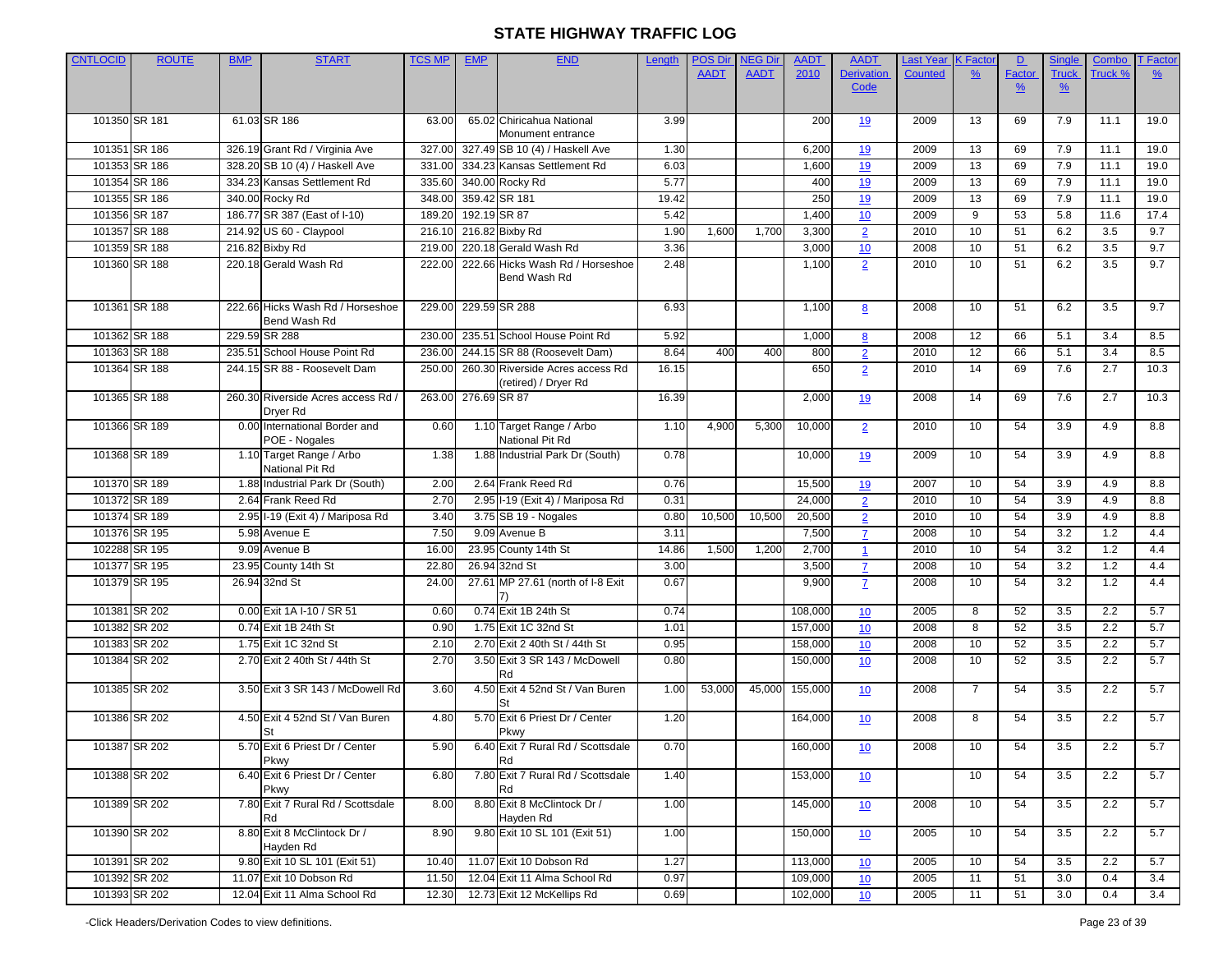| <b>CNTLOCID</b> | <b>ROUTE</b> | <b>BMP</b> | <b>START</b>                                  | <b>TCS MP</b> | <b>EMP</b> | <b>END</b>                               | Length | <b>POS Dir</b> | <b>NEG Dir</b> | <b>AADT</b> | <b>AADT</b>                             | Last Year      | <b>K</b> Facto | D             | <b>Single</b> | Combo   | <b>T</b> Factor |
|-----------------|--------------|------------|-----------------------------------------------|---------------|------------|------------------------------------------|--------|----------------|----------------|-------------|-----------------------------------------|----------------|----------------|---------------|---------------|---------|-----------------|
|                 |              |            |                                               |               |            |                                          |        | <b>AADT</b>    | <b>AADT</b>    | 2010        | <b>Derivation</b>                       | <b>Counted</b> | $\frac{9}{6}$  | <b>Factor</b> | <b>Truck</b>  | Truck % | $\frac{9}{6}$   |
|                 |              |            |                                               |               |            |                                          |        |                |                |             | Code                                    |                |                | $\frac{9}{6}$ | $\frac{9}{6}$ |         |                 |
|                 |              |            |                                               |               |            |                                          |        |                |                |             |                                         |                |                |               |               |         |                 |
| 101394 SR 202   |              |            | 12.73 Exit 12 McKellips Rd                    | 12.80         |            | 13.23 Exit 13 SR 87 / Country Club       | 0.50   |                |                | 90,500      | $\mathbf{Z}$                            | 2005           | 11             | 51            | 3.0           | 0.4     | 3.4             |
| 101395 SR 202   |              |            | 13.23 Exit 13 SR 87 / Country                 | 14.20         |            | 16.56 Exit 16 Gilbert Rd                 | 3.33   | 35,500         | 34,000         | 69,500      | $\mathbf{1}$                            | 2010           | 11             | 51            | 3.0           | 0.4     | 3.4             |
|                 |              |            | Club Dr                                       |               |            |                                          |        |                |                |             |                                         |                |                |               |               |         |                 |
| 101396 SR 202   |              |            | 16.56 Exit 16 Gilbert Rd                      | 16.70         |            | 16.90 Exit 17 McDowell Rd                | 0.34   |                |                | 70,000      | 25                                      | 2004           | 11             | 51            | 3.0           | 0.4     | 3.4             |
| 101397 SR 202   |              |            | 16.90 Exit 17 McDowell Rd                     | 18.10         |            | 19.02 Exit 19 Val Vista Dr               | 2.12   |                |                | 69,500      | 25                                      | 2007           | 11             | 51            | 3.0           | 0.4     | 3.4             |
| 101398 SR 202   |              |            | 19.02 Exit 19 Val Vista Dr                    | 19.50         |            | 20.11 Exit 20 Greenfield Rd              | 1.09   |                |                | 69,000      | 25                                      | 2005           | 11             | 51            | 3.0           | 0.4     | 3.4             |
| 101399 SR 202   |              |            | 20.11 Exit 20 Greenfield Rd                   | 20.50         |            | 21.11 Exit 21 Higley Rd                  | 1.00   |                |                | 73,000      | $\mathbf{Z}$                            | 2005           | 11             | 51            | 3.0           | 0.4     | 3.4             |
| 101400 SR 202   |              |            | 21.11 Exit 21 Higley Rd                       | 21.60         |            | 22.20 Exit 22 Recker Rd                  | 1.09   |                |                | 71,000      | $\mathbf{Z}$                            | 2007           | 11             | 51            | 3.0           | 0.4     | 3.4             |
| 101401 SR 202   |              |            | 22.20 Exit 22 Recker Rd                       | 22.60         |            | 22.70 Exit 23 Power Rd /                 | 0.50   |                |                | 62,500      | $\mathbf{Z}$                            | 2007           | 11             | 51            | 3.0           | 0.4     | 3.4             |
|                 |              |            |                                               |               |            | McDowell Rd                              |        |                |                |             |                                         |                |                |               |               |         |                 |
| 101425 SR 202   |              |            | 22.70 Exit 23 Power Rd / McDowell             |               |            | 24.96 Exit 24 McKellips Rd               | 1.26   |                |                | 60,000      | $\mathbf{Z}$                            |                | 11             | 51            | 3.0           | 0.4     | 3.4             |
| 101426 SR 202   |              |            | 24.96 Exit 24 McKellips Rd                    |               |            | 26.40 Exit 26 Brown Rd                   | 1.44   |                |                | 58,500      |                                         |                | 11             | 51            | 3.0           | 0.4     | 3.4             |
| 101427 SR 202   |              |            | 26.40 Exit 26 Brown Rd                        |               |            | 27.88 Exit 27 Univeristy Dr              | 1.44   |                |                | 54,000      |                                         |                | 11             | 51            | 3.0           | 0.4     | 3.4             |
| 101402 SR 202   |              |            | 27.88 Exit 27 University Dr                   | 28.60         |            | 28.96 Exit 29 Broadway Rd                | 0.68   |                |                | 52,500      | $\mathbf{Z}$<br>$\overline{7}$          | 2007           | 11             | 51            | 3.0           | 0.4     | 3.4             |
| 101403 SR 202   |              |            | 28.96 Exit 29 Broadway Rd                     | 29.20         |            | 30.60 Exit 30A/B US 60                   | 1.64   |                |                | 42,500      | $\overline{7}$                          | 2007           | 11             | 51            | 3.0           | 0.4     | 3.4             |
| 101404 SR 202   |              |            | 30.60 Exit 30A/B US 60                        | 30.80         |            | 31.10 Exit 31 Baseline Rd                | 0.50   |                |                | 25,500      | $\overline{7}$                          | 2007           | 9              | 55            | 3.6           | 0.8     | 4.4             |
| 101405 SR 202   |              |            | 31.10 Exit 31 Baseline Rd                     | 31.40         |            | 32.13 Exit 32 Guadalupe Rd               | 1.03   |                |                | 28,500      | $\mathbf{Z}$                            | 2007           | 9              | 55            | 3.6           | 0.8     | 4.4             |
| 101406 SR 202   |              |            | 32.13 Exit 32 Guadalupe Rd                    | 32.30         |            | 33.10 Exit 33 Elliot Rd                  | 0.97   |                |                | 32,500      | $\mathbf{Z}$                            | 2007           | 9              | 55            | 3.6           | 0.8     | 4.4             |
| 101407 SR 202   |              |            | 33.10 Exit 33 Elliot Rd                       | 33.40         |            | 34.70 Exit 34 Hawes Rd                   | 1.60   |                |                | 34,500      | $\mathbf{Z}$                            | 2007           | 9              | 55            | 3.6           | 0.8     | 4.4             |
| 101408 SR 202   |              |            | 34.70 Exit 34 Hawes Rd                        | 35.40         |            | 36.60 Exit 36 Power Rd                   | 1.90   |                |                | 27,500      | $\mathbf{Z}$                            | 2007           | 9              | 55            | 3.6           | 0.8     | 4.4             |
| 101409 SR 202   |              |            | 36.60 Exit 36 Power Rd                        | 37.40         |            | 38.67 Exit 38 Higley Rd                  | 2.07   |                |                | 35,500      |                                         | 2007           | 9              | 55            | 3.6           | 0.8     | 4.4             |
| 101410 SR 202   |              |            | 38.67 Exit 38 Higley Rd                       | 39.90         |            | 40.75 Exit 40 Williams Field Rd          | 2.08   | 21,500         | 22,500         | 44,500      | $\mathbf{Z}$                            | 2010           | 9              | 55            | 3.6           | 0.8     | 4.4             |
| 101411 SR 202   |              |            | 40.75 Exit 40 Williams Field Rd               | 41.05         |            | 41.45 Exit 41 Santan Village Pkwy        | 0.70   |                |                | 50,500      | $\mathbf{\overline{1}}$<br>$\mathbf{Z}$ | 2007           | 9              | 55            | 3.6           | 0.8     | 4.4             |
|                 |              |            |                                               |               |            |                                          |        |                |                |             |                                         |                |                |               |               |         |                 |
| 101412 SR 202   |              |            | 41.45 Exit 41 Santan Village Pkwy             | 42.10         |            | 42.50 Exit 42 Val Vista Dr               | 1.05   |                |                | 76,500      | 17                                      | 2007           | 9              | 55            | 3.6           | 0.8     | 4.4             |
| 101413 SR 202   |              |            | 42.50 Exit 42 Val Vista Dr                    | 43.05         |            | 44.55 Exit 44 Gilbert Rd                 | 2.05   |                |                | 102,000     | $\overline{7}$                          | 2007           | 9              | 55            | 3.6           | 0.8     | 4.4             |
| 101414 SR 202   |              |            | 44.55 Exit 44 Gilbert Rd                      | 45.06         |            | 45.55 Exit 45 Cooper Rd                  | 1.00   |                |                | 83,000      | $\overline{7}$                          | 2007           | $\overline{9}$ | 55            | 3.6           | 0.8     | 4.4             |
| 101415 SR 202   |              |            | 45.55 Exit 45 Cooper Rd                       | 46.10         |            | 46.60 Exit 46 McQueen Rd                 | 1.05   |                |                | 87,500      | $\overline{7}$                          | 2007           | 9              | 55            | 3.6           | 0.8     | 4.4             |
| 101416 SR 202   |              |            | 46.60 Exit 46 McQueen Rd                      | 47.10         |            | 47.70 Exit 47 Arizona Ave                | 1.10   |                |                | 90,000      | $\overline{1}$                          | 2007           | 9              | 55            | 3.6           | 0.8     | 4.4             |
| 101417 SR 202   |              |            | 47.70 Exit 47 Arizona Ave                     | 48.20         |            | 48.63 Exit 48 Alma School Rd             | 0.93   |                |                | 98,000      | $\overline{7}$                          | 2007           | 9              | 55            | 3.6           | 0.8     | 4.4             |
| 101418 SR 202   |              |            | 48.63 Exit 48 Alma School Rd                  | 48.90         |            | 49.65 Exit 49 Dobson Rd                  | 1.02   |                |                | 106,000     | $\mathbf{Z}$                            | 2007           | 9              | 55            | 3.6           | 0.8     | 4.4             |
| 101419 SR 202   |              |            | 49.65 Exit 49 Dobson Rd                       | 49.80         |            | 50.10 Exit 50A SR 101                    | 0.45   |                |                | 101,000     | $\mathbf{Z}$                            | 2007           | 8              | 51            | 3.5           | 2.2     | 5.7             |
| 101420 SR 202   |              |            | 50.10 Exit 50A SR 101                         | 50.45         |            | 50.40 Exit 50B Price Rd                  | 0.30   |                |                | 104,000     | $\mathbf{Z}$                            | 2006           | 8              | 51            | 3.5           | 2.2     | 5.7             |
| 101421 SR 202   |              |            | 50.40 Exit 50B Price Rd                       | 50.90         |            | 51.30 Exit 51 Chandler Village Dr /      | 0.90   |                |                | 94,500      | $\mathbf{Z}$                            | 2006           | 8              | 51            | 3.5           | 2.2     | 5.7             |
| 101422 SR 202   |              |            | 51.30 Exit 51 Chandler Village Dr /           | 51.60         |            | McClintock Rd<br>53.75 Exit 52 Kyrene Rd | 2.45   |                |                | 107,000     | $\mathbf{Z}$                            | 2005           | 8              | 51            | 3.5           | 2.2     | 5.7             |
|                 |              |            | McClintock Rd                                 |               |            |                                          |        |                |                |             |                                         |                |                |               |               |         |                 |
| 101423 SR 202   |              |            | 53.75 Exit 52 Kyrene Rd                       | 54.30         |            | 55.30 Exit 53 I-10                       | 1.55   |                |                | 87,000      | $\overline{7}$                          | 2007           | 8              | 51            | 3.5           | 2.2     | 5.7             |
| 101424 SR 202   |              |            | 55.30 Exit 53 I-10                            | 56.20         |            | 57.24 End of ADOT<br>Ownership/Control   | 1.94   |                |                | 29,500      | $\mathbf{Z}$                            | 2007           | 8              | 51            | 3.5           | 2.2     | 5.7             |
| 101469 SR 210   |              |            | 1.00 Broadway Blvd                            | 1.10          |            | 2.36 Kino Pkwy                           | 1.36   |                |                | 20,500      | 19                                      | 2009           | 9              | 52            | 2.2           | 3.1     | 5.3             |
| 101470 SR 210   |              |            | 2.36 Kino Pkwy                                | 2.60          |            | 2.88 22nd St                             | 0.52   |                |                | 25,500      | 19                                      | 2009           | 9              | 52            | 2.2           | 3.1     | 5.3             |
| 101471 SR 210   |              |            | 2.88 22nd St                                  | 3.40          |            | 3.95 Country Club Rd                     | 1.07   |                |                | 21,000      | 19                                      | 2009           | 9              | 52            | 2.2           | 3.1     | 5.3             |
| 101472 SR 210   |              |            | 3.95 Country Club Dr                          | 4.20          |            | 4.46 34th St                             | 0.51   |                |                | 22,500      | <u>19</u>                               | 2009           | 9              | 52            | 2.2           | 3.1     | 5.3             |
| 101473 SR 210   |              |            | 4.46 34th St                                  | 4.60          |            | 4.73 S Palo Verde Rd                     | 0.27   |                |                | 23,000      | <u>19</u>                               | 2009           | 9              | 52            | 2.2           | 3.1     | 5.3             |
| 101479 SR 238   |              |            | 24.00 Maricopa Rd (7 miles west of<br>Mobile) | 31.30         |            | 38.01 Hidden Valley Rd                   | 14.01  |                |                | 1,700       | 21                                      | 2009           | 12             | 55            | 8.2           | 31.1    | 39.3            |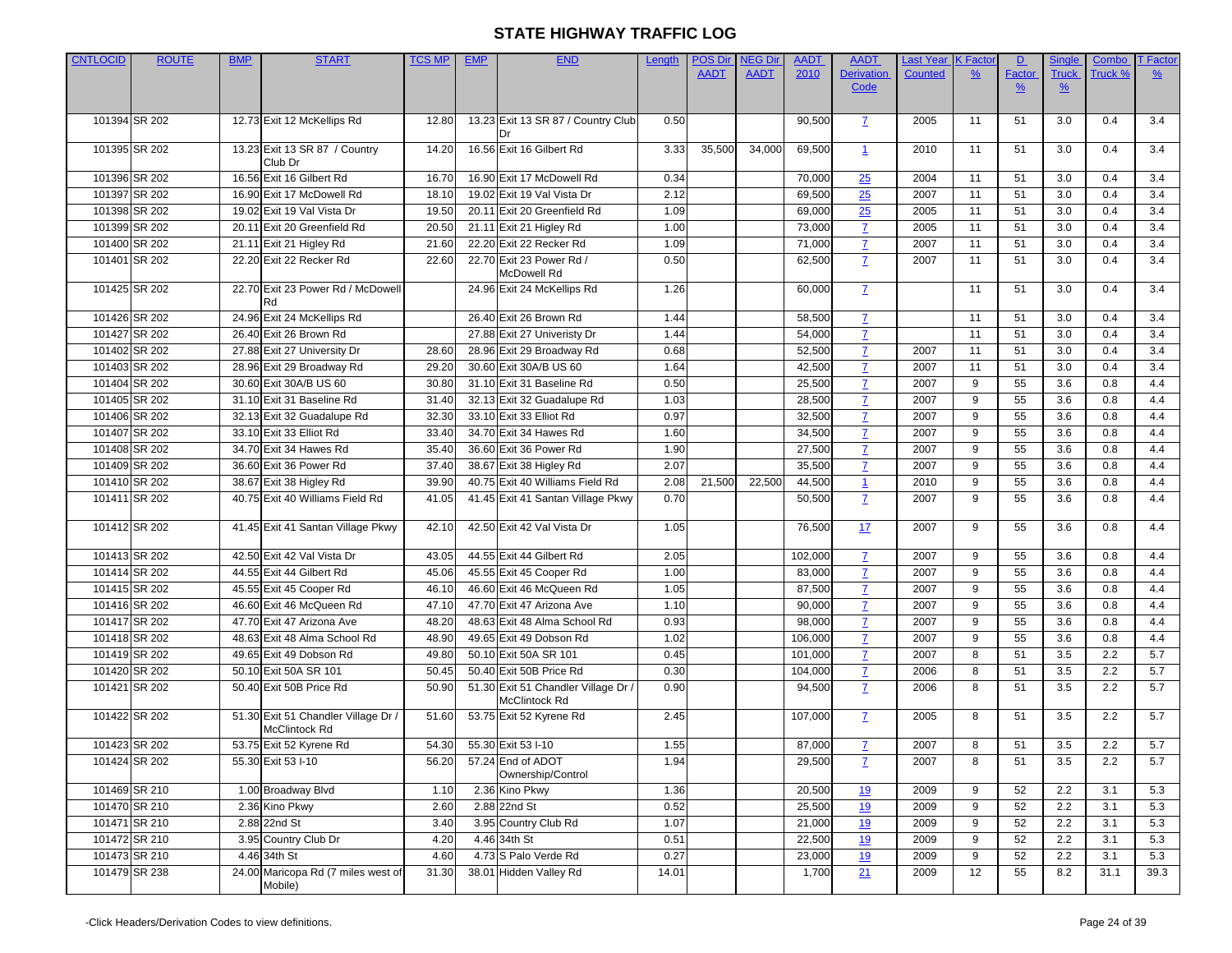| <b>CNTLOCID</b> | <b>ROUTE</b>                   | <b>BMP</b> | <b>START</b>                                            | <b>TCS MP</b>    | <b>EMP</b>   | <b>END</b>                                     | Length       | <b>POS Dir</b> | <b>JEG Dir</b> | <b>AADT</b>      | <b>AADT</b>                      | Last Year      | <b>K</b> Facto | D             | <b>Single</b> | Combo      | <b>T</b> Factor |
|-----------------|--------------------------------|------------|---------------------------------------------------------|------------------|--------------|------------------------------------------------|--------------|----------------|----------------|------------------|----------------------------------|----------------|----------------|---------------|---------------|------------|-----------------|
|                 |                                |            |                                                         |                  |              |                                                |              | <b>AADT</b>    | <b>AADT</b>    | 2010             | <b>Derivation</b>                | <b>Counted</b> | $\frac{9}{6}$  | <b>Factor</b> | <b>Truck</b>  | Truck 9    | $\frac{9}{6}$   |
|                 |                                |            |                                                         |                  |              |                                                |              |                |                |                  | <b>Code</b>                      |                |                | $\frac{9}{6}$ | $\frac{9}{6}$ |            |                 |
|                 |                                |            |                                                         |                  |              |                                                |              |                |                |                  |                                  |                |                |               |               |            |                 |
|                 | 101480 SR 238                  |            | 38.01 Hidden Valley Rd                                  | 39.00            |              | 39.94 Ralston Rd                               | 1.93         |                |                | 4,600            | 21                               | 2009           | 9              | 73            | 2.6           | 2.6        | 5.2             |
|                 | 101481 SR 238                  |            | 39.94 Ralston Rd                                        | 41.00            |              | 43.00 N Green Rd                               | 3.06         |                |                | 6,300            | 21                               | 2009           | 9              | 73            | 2.6           | 2.6        | 5.2             |
|                 | 101482 SR 238                  |            | 43.00 N Green Rd                                        | 44.00            |              | 44.25 SR 347 / Smith Enke Rd                   | 1.25         |                |                | 9,100            | 21                               | 2009           | 9              | 73            | 2.6           | 2.6        | 5.2             |
|                 | 101483 SR 260                  |            | 206.48 SR 89A - Cottonwood                              | 207.00           |              | 208.00 Godard Rd                               | 1.52         |                |                | 21,500           | $\overline{7}$                   | 2008           | 9              | 56            | 4.6           | 1.2        | 5.8             |
|                 | 101485 SR 260                  |            | 208.00 Godard Rd                                        | 207.50           |              | 209.06 Praire Ln                               | 1.06         | 12,000         | 12,000         | 23,500           | $\overline{1}$                   | 2010           | 9              | 56            | 4.6           | 1.2        | 5.8             |
|                 | 101487 SR 260                  |            | 209.06 Praire Ln                                        | 213.00           |              | 215.96 Cherry Rd                               | 6.90         |                |                | 10,000           | 7                                | 2008           | 9              | 56            | 4.6           | 1.2        | 5.8             |
|                 | 101488 SR 260                  |            | 215.96 Cherry Rd                                        | 218.00           |              | 218.69 I-17 (Exit 287)                         | 2.73         |                |                | 14,000           | 8                                | 2008           | $\overline{9}$ | 56            | 4.6           | 1.2        | 5.8             |
|                 | 101489 SR 260                  |            | 218.69 I-17 (Exit 287)                                  | 218.90           |              | 219.32 Finnie Flat                             | 0.63         | 5,300          | 5,500          | 11,000           | $\overline{2}$                   | 2010           | 11             | 55            | 2.2           | 3.5        | 5.7             |
|                 | 101490 SR 260                  |            | 219.32 Finnie Flat                                      | 219.60           |              | 219.90 General Crook Trail (to I-17)           | 0.58         | 2,600          | 2,600          | 5,300            | $\overline{2}$                   | 2010           | 11             | 55            | 2.2           | 3.5        | 5.7             |
|                 |                                |            |                                                         |                  |              |                                                |              |                |                |                  |                                  |                |                |               |               |            |                 |
|                 | 101491 SR 260                  |            | 219.90 General Crook Trail (to I-17)                    | 220.60           |              | 221.15 Main St                                 | 1.25         | 2,600          | 3,600          | 6,100            | $\overline{2}$                   | 2010           | 11             | 55            | 2.2           | 3.5        | 5.7             |
|                 | 101493 SR 260                  |            | 221.15 Main St                                          | 221.30           |              | 221.80 Quarter Horse Ln/                       | 0.65         | 4,500          | 5,200          | 9,700            | $\overline{2}$                   | 2010           | 11             | 55            | 2.2           | 3.5        | 5.7             |
|                 |                                |            |                                                         |                  |              | McCracken                                      |              |                |                |                  |                                  |                |                |               |               |            |                 |
|                 | 101495 SR 260                  |            | 221.80 Quarter Horse Ln/                                | 223.70           |              | 224.06 Sierra Verde Rd                         | 2.26         | 2,900          | 2,900          | 5,800            | $\overline{2}$                   | 2010           | 11             | 55            | 2.2           | 3.5        | 5.7             |
|                 |                                |            | McCracken                                               |                  |              |                                                |              |                |                |                  |                                  |                |                |               |               |            |                 |
|                 | 101496 SR 260                  |            | 224.06 Sierra Verde Rd                                  | 225.00           |              | 225.52 Verde Lakes Dr                          | 1.46         |                |                | 5,100            | $\overline{2}$                   | 2010           | 11             | 55            | 2.2           | 3.5        | 5.7             |
|                 | 101497 SR 260                  |            | 225.52 Verde Lakes Dr                                   | 225.80           |              | 226.15 Aspen Way                               | 0.63         | 1,400          | 1,400          | 2,800            | $\overline{2}$                   | 2010           | 11             | 55            | 2.2           | 3.5        | 5.7             |
|                 | 101498 SR 260                  |            | 226.15 Aspen Way                                        | 227.00           |              | 227.78 Lazar Rd                                | 1.63         |                |                | 2,400            | 10                               |                | 11             | 55            | 2.2           | 3.5        | 5.7             |
|                 | 101499 SR 260                  |            | 227.78 Lazar Rd                                         | 241.00           | 251.94 SR 87 |                                                | 24.16        |                |                | 1,600            | $\mathbf{Z}$                     | 2008           | 11             | 55            | 2.2           | 3.5        | 5.7             |
|                 | 101500 SR 260                  |            | 251.95 SR 87 - Payson                                   | 252.00           |              | 252.29 Granite Dells Rd                        | 0.34         | 9,200          | 8,600          | 18,000           | $\overline{2}$                   | 2010           | 14             | 69            | 7.6           | 2.7        | 10.3            |
|                 | 101501 SR 260                  |            | 252.29 Granite Dells Rd                                 | 252.40           |              | 252.88 Payson Ranger Station Rd                | 0.59         |                |                | 16,000           | $\overline{2}$                   | 2010           | 14             | 69            | 7.6           | 2.7        | 10.3            |
|                 | 101503 SR 260                  |            | 252.88 Payson Ranger Station Rd                         | 254.50           |              | 255.86 Star Valley Landfill Rd                 | 2.98         | 6,700          | 6,200          | 13,000           | $\overline{2}$                   | 2010           | 14             | 69            | 7.6           | 2.7        | 10.3            |
|                 | 101505 SR 260                  |            | 255.86 Star Valley Landfill Rd                          | 258.00           |              | 258.58 Lion Springs Rd                         | 2.72         |                |                | 9,000            | 10                               | 2009           | 17             | 73            | 7.9           | 4.8        | 12.7            |
|                 | 101506 SR 260                  |            | 258.58 Lion Springs Rd                                  | 259.70           |              | 263.19 NI-405A                                 | 4.61         | 4,300          | 3,800          | 8,100            | $\mathbf{1}$                     | 2010           | 17             | 73            | 7.9           | 4.8        | 12.7            |
|                 | 101507 SR 260                  |            | 263.19 NI-405A                                          | 265.30           |              | 266.87 Control Rd                              | 3.68         | 3,800          | 3,800          | 7,600            | $\overline{\mathbf{1}}$          | 2010           | 19             | 78            | 10.1          | 4.1        | 14.2            |
|                 | 101508 SR 260                  |            | 266.87 Control Rd                                       | 279.00           |              | 282.24 Rim Rd / Woods Canyon                   | 15.37        | 2,900          | 2,600          | 5,500            | $\overline{2}$                   | 2010           | 19             | 78            | 10.1          | 4.1        | 14.2            |
|                 |                                |            |                                                         |                  |              | Lake Rd                                        |              |                |                |                  |                                  |                |                |               |               |            |                 |
|                 | 101510 SR 260                  |            | 282.24 Rim Rd / Woods Canyon<br>Lake Rd                 | 286.00           |              | 290.00 Mule Springs Trail                      | 7.76         | 2,800          | 2,500          | 5,400            | $\overline{2}$                   | 2010           | 18             | 70            | 7.1           | 2.2        | 9.3             |
|                 | 101511 SR 260                  |            | 290.00 Mule Springs Trail                               | 303.00           |              | 303.72 Gibson Dr                               | 13.72        |                |                | 6,000            | $\overline{2}$                   | 2010           | 18             | 70            | 7.1           | 2.2        | 9.3             |
|                 | 101512 SR 260                  |            | 303.72 Gibson Dr                                        | 305.00           |              | 305.75 SR 277 North - Heber                    | 2.03         |                |                | 8,500            |                                  | 2010           | 18             | 70            | 7.1           | 2.2        | 9.3             |
|                 | 101514 SR 260                  |            | 305.75 SR 277 - Heber                                   | 306.00           |              | 307.98 Mogollon Dr - Overgaard                 | 2.23         |                |                | 6,400            | $\overline{2}$<br>$\overline{2}$ | 2010           | 18             | 70            | 7.1           | 2.2        | 9.3             |
|                 | 101516 SR 260                  |            | 307.98 Mogollon Dr - Overgaard                          | 309.00           |              | 309.49 FH 144                                  | 1.51         | 2,000          | 2,000          | 3,900            | $\mathbf{1}$                     | 2010           | 18             | 70            | 7.1           | 2.2        | 9.3             |
|                 | 101518 SR 260                  |            | 309.49 FH 144                                           | 314.40           |              | 322.09 Sawmill Rd                              | 12.60        |                |                | 3,200            | $\overline{2}$                   | 2010           | 18             | 70            | 7.1           | 2.2        | 9.3             |
|                 | 101519 SR 260                  |            | 322.09 Sawmill Rd                                       | 332.00           |              | 332.94 Burton Rd - Linden                      | 10.85        |                |                | 4,200            |                                  | 2010           | 18             | 70            | 7.1           | 2.2        | 9.3             |
|                 | 101520 SR 260                  |            | 332.94 Burton Rd - Linden                               | 337.00           |              | 337.17 Willis Rd                               | 4.23         | 6,500          | 4,200          | 10,500           | $\overline{2}$<br>$\overline{2}$ | 2010           | 18             | 70            | 7.1           | 2.2        | 9.3             |
|                 | 101521 SR 260                  |            | 337.17 Willis Rd                                        | 339.00           |              | 340.07 US 60 - Show Low                        | 2.90         | 5,200          | 5,000          | 10,000           | $\overline{2}$                   | 2010           | 19             | 83            | 4.0           | 5.2        | 9.2             |
|                 | 101522 SR 260                  |            | 341.68 US 60 - Show Low                                 | 342.02           |              | 342.60 Meadow View Dr                          | 0.92         | 8,100          | 8,400          | 16,500           | $\overline{2}$                   | 2010           | 19             | 83            | 4.0           | 5.2        | 9.2             |
|                 | 101524 SR 260                  |            | 342.60 Meadow View Dr                                   | 344.20           |              | 345.73 Show Low Lake Rd                        | 3.13         | 8,500          | 8,300          | 17,000           |                                  | 2010           | 19             | 83            | 4.0           | 5.2        | 9.2             |
|                 |                                |            |                                                         |                  |              |                                                |              |                |                |                  | $\overline{2}$                   |                |                |               |               |            |                 |
|                 | 101526 SR 260<br>101528 SR 260 |            | 345.73 Show Low Lake Rd<br>350.67 Woodland Rd           | 352.00           |              | 348.70 350.67 Woodland Rd<br>353.54 Penrod Ln  | 4.94<br>2.87 | 9,900          | 9,900          | 18,000<br>20,000 | <u> 10</u>                       | 2009<br>2010   | 13<br>13       | 53<br>53      | 3.4<br>3.4    | 0.5<br>0.5 | 3.9<br>3.9      |
|                 | 101530 SR 260                  |            | 353.54 Penrod Ln                                        | 357.04           |              | 357.62 SR 73 South - Hon Dah                   | 4.08         | 4,000          | 4,000          | 8,000            | $\overline{2}$                   | 2010           | 13             | 53            | 3.4           | 0.5        | 3.9             |
|                 | 101531 SR 260                  |            |                                                         |                  |              |                                                |              |                |                |                  | $\overline{\mathbf{1}}$          |                |                |               |               |            |                 |
|                 |                                |            | 357.62 SR 73 - Hon Dah<br>360.79 Cady Ave / Mcguffy Ave | 360.00           |              | 360.72 Cady Ave / Mcguffy Ave<br>368.60 SR 473 | 3.10         | 1,400          | 1,400          | 2,800            | $\overline{2}$                   | 2010           | 13             | 53            | 3.4           | 0.5        | 3.9             |
|                 | 101532 SR 260                  |            |                                                         | 368.00           |              |                                                | 7.81         |                |                | 1,400            | $\overline{2}$                   | 2010           | 21             | 50            | 7.6<br>7.6    | 1.4        | 9.0             |
|                 | 101533 SR 260<br>101534 SR 260 |            | 368.60 SR 473<br>377.45 SR 273                          | 373.00<br>383.71 |              | 377.45 SR 273<br>385.57 SR 373                 | 8.85<br>8.12 | 550            | 550            | 1,200            | $\overline{2}$                   | 2010           | 21             | 50            | 7.6           | 1.4        | 9.0             |
|                 | 101535 SR 260                  |            | 385.57 SR 373                                           | 391.00           |              | 393.01 SR 261                                  | 7.44         |                |                | 1,100            | $\mathbf{\mathbf{1}}$            | 2010<br>2010   | 21             | 50<br>50      |               | 1.4        | 9.0             |
|                 |                                |            |                                                         |                  |              |                                                |              |                |                | 1,300            | $\overline{2}$                   |                | 21             |               | 7.6           | 1.4        | 9.0             |
|                 | 101536 SR 260                  |            | 393.01 SR 261                                           | 395.00           |              | 395.38 River Rd - Eagar                        | 2.37         |                |                | 2,200            | $\overline{2}$                   | 2010           | 21             | 50            | 7.6           | 1.4        | 9.0             |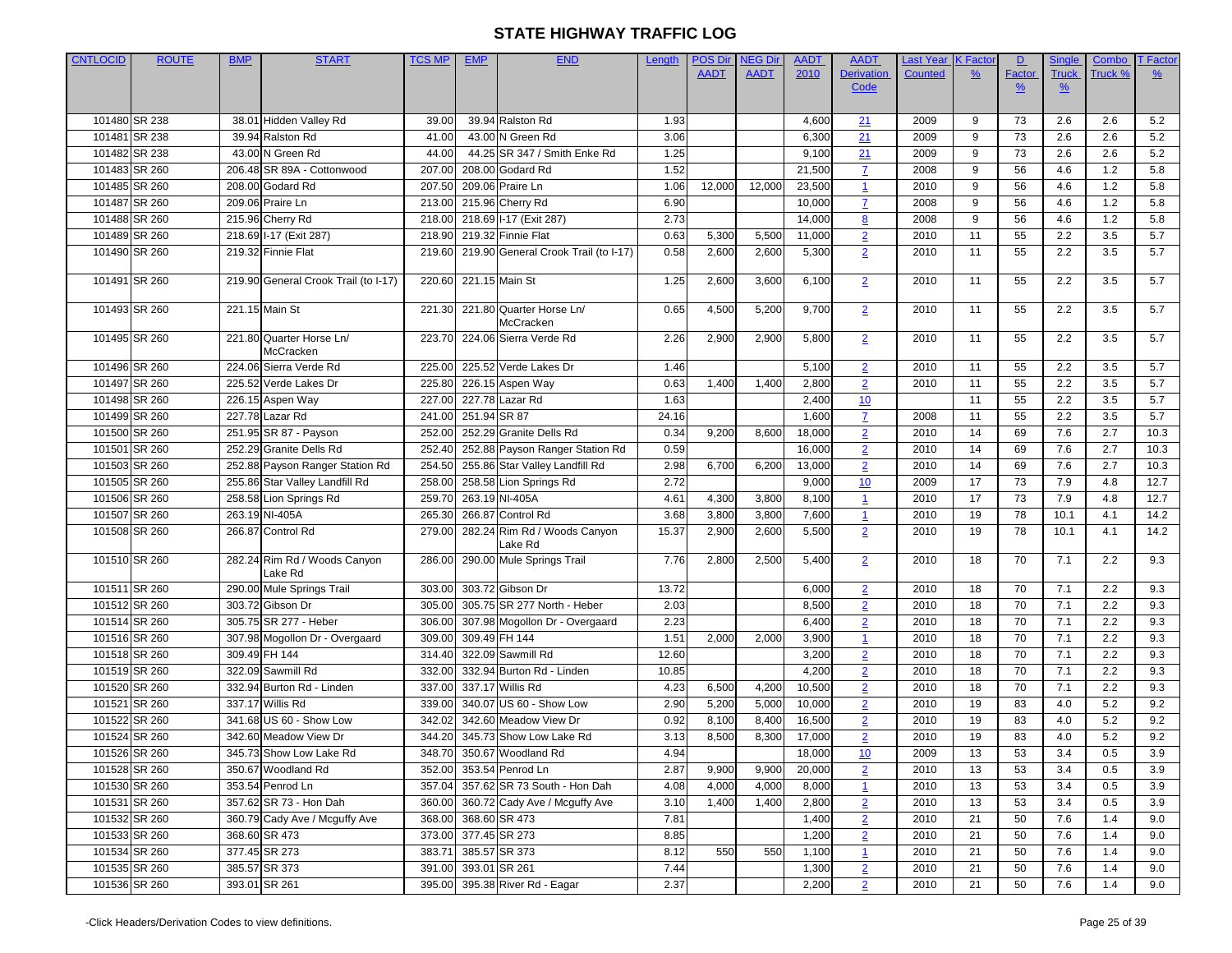| <b>CNTLOCID</b> | <b>ROUTE</b>  | <b>BMP</b> | <b>START</b>                                                 | <b>TCS MP</b> | <b>EMP</b>           | <b>END</b>                               | Length | <b>POS Dir</b> | <b>NEG Dir</b> | <b>AADT</b> | <b>AADT</b>       | Last Year      | <b>K</b> Facto  | D             | <b>Single</b> | Combo   | <b>T</b> Factor |
|-----------------|---------------|------------|--------------------------------------------------------------|---------------|----------------------|------------------------------------------|--------|----------------|----------------|-------------|-------------------|----------------|-----------------|---------------|---------------|---------|-----------------|
|                 |               |            |                                                              |               |                      |                                          |        | <b>AADT</b>    | <b>AADT</b>    | 2010        | <b>Derivation</b> | <b>Counted</b> | $\frac{9}{6}$   | <b>Factor</b> | <b>Truck</b>  | Truck % | $\frac{9}{6}$   |
|                 |               |            |                                                              |               |                      |                                          |        |                |                |             | Code              |                |                 | $\frac{9}{6}$ | $\frac{9}{6}$ |         |                 |
|                 |               |            |                                                              |               |                      |                                          |        |                |                |             |                   |                |                 |               |               |         |                 |
|                 | 101537 SR 260 |            | 395.38 River Rd - Eagar                                      | 396.95        |                      | 396.18 Main St - Eagar                   | 0.80   | 1,200          | 1,400          | 2,600       | $\overline{2}$    | 2010           | 21              | 50            | 7.6           | 1.4     | 9.0             |
|                 | 101538 SR 260 |            | 396.18 Main St - Eagar                                       | 397.00        |                      | 398.52 US 180                            | 2.34   | 1,400          | 1,400          | 2,700       | $\overline{2}$    | 2010           | 21              | 50            | 7.6           | 1.4     | 9.0             |
|                 | 101543 SR 261 |            | 394.37 SR 273                                                | 403.00        |                      | 411.00 MP 411                            | 16.63  |                |                | 250         | $\overline{2}$    | 2010           | 21              | 50            | 7.6           | 1.4     | 9.0             |
| 101544 SR 261   |               |            | 411.00 MP 411                                                | 412.50        |                      | 412.50 SR 260                            | 1.50   |                |                | 350         | $\overline{2}$    | 2010           | 21              | 50            | 7.6           | 1.4     | 9.0             |
|                 | 101545 SR 264 |            | 321.97 US 160 - Tuba City                                    | 322.50        |                      | 323.79 Moenkopi Wash                     | 1.82   |                |                | 2,200       | $\mathbf{Z}$      | 2008           | 11              | 57            | 6.8           | 3.9     | 10.7            |
|                 | 101546 SR 264 |            | 323.79 Moenkopi Wash                                         | 347.00        |                      | 367.09 BIA Rte 500 (2) Road to           | 43.30  |                |                | 800         | $\mathbf{Z}$      | 2008           | 11              | 57            | 6.8           | 3.9     | 10.7            |
|                 |               |            |                                                              |               |                      | Hotevilla School                         |        |                |                |             |                   |                |                 |               |               |         |                 |
|                 | 101547 SR 264 |            | 367.09 BIA Rte 500 (2) Road to                               | 370.00        |                      | 372.98 BIA Rte 22 (To New Oraibi)        | 5.89   |                |                | 1,800       | $\mathbf{Z}$      | 2008           | 11              | 57            | 6.8           | 3.9     | 10.7            |
|                 | 101548 SR 264 |            | <b>Hotevilla School</b><br>372.98 BIA Rte 22 (To New Oraibi) |               |                      | 384.23 SR 87 - Second Mesa               |        |                |                |             |                   | 2008           |                 | 57            |               |         | 10.7            |
|                 |               |            |                                                              | 378.00        |                      |                                          | 11.25  |                |                | 2,800       | $\mathbf{Z}$      |                | 11              |               | 6.8           | 3.9     |                 |
| 101549 SR 264   |               |            | 384.23 SR 87 - Second Mesa                                   | 388.00        |                      | 391.92 BIA Rte 508 - Polacca             | 7.69   |                |                | 2,700       | $\overline{7}$    | 2008           | 11              | 65            | 4.4           | 0.8     | 5.2             |
|                 | 101550 SR 264 |            | 391.92 BIA Rte 508 - Polacca                                 | 394.00        |                      | 395.96 BIA Rte 60                        | 4.04   |                |                | 1,900       | 10                |                | 11              | 65            | 4.4           | 0.8     | 5.2             |
|                 | 101551 SR 264 |            | 395.96 BIA Rte 60                                            | 397.00        |                      | 411.18 BIA Rte 6                         | 15.22  |                |                | 1,800       | $\mathbf{Z}$      | 2008           | 11              | 65            | 4.4           | 0.8     | 5.2             |
|                 | 101552 SR 264 |            | 411.18 BIA Rte 6                                             | 438.03        |                      | 441.02 US 191 North / BIA Rte 15         | 29.84  | 900            | 900            | 1,800       | $\mathbf{1}$      | 2010           | 11              | 65            | 4.4           | 0.8     | 5.2             |
|                 |               |            |                                                              |               |                      | South - West of Ganado                   |        |                |                |             |                   |                |                 |               |               |         |                 |
|                 | 101553 SR 264 |            | 441.02 US 191 North / BIA Rte 15                             | 444.00        |                      | 446.18 Rd to Ganado (Hubble)             | 5.16   |                |                | 5,000       | $\mathbf{Z}$      | 2008           | 11              | 65            | 4.4           | 0.8     | 5.2             |
|                 |               |            | South - West of Ganado                                       |               |                      | <b>Trading Post</b>                      |        |                |                |             |                   |                |                 |               |               |         |                 |
|                 | 101554 SR 264 |            | 446.18 Rd to Ganado (Hubble)                                 | 446.50        |                      | 446.91 US 191 South - Ganado             | 0.73   |                |                | 6,400       | $\mathbf{Z}$      | 2008           | 11              | 65            | 4.4           | 0.8     | 5.2             |
|                 |               |            | <b>Trading Post</b>                                          |               |                      |                                          |        |                |                |             |                   |                |                 |               |               |         |                 |
|                 | 101555 SR 264 |            | 446.91 US 191 South - Ganado                                 | 447.50        |                      | 448.37 BIA Rte 27                        | 1.46   |                |                | 5,200       | $\mathbf{Z}$      | 2008           | 11              | 65            | 4.4           | 0.8     | 5.2             |
|                 | 101556 SR 264 |            | 448.37 BIA Rte 27                                            | 462.00        |                      | 475.50 BIA Rte 12 (North) / Window       | 27.13  |                |                | 4,100       | $\mathbf{Z}$      | 2008           | 11              | 65            | 4.4           | 0.8     | 5.2             |
|                 | 101557 SR 264 |            | 475.50 BIA Rte 12 (North) / Window                           | 476.10        |                      | Rock Jct<br>476.12 New Mexico State Line | 0.62   |                |                | 16,000      |                   | 2008           | 11              | 65            | 4.4           | 0.8     | 5.2             |
|                 |               |            | Rock Jct                                                     |               |                      |                                          |        |                |                |             | 19                |                |                 |               |               |         |                 |
|                 | 101559 SR 266 |            | 104.60 US 191                                                | 114.00        |                      | 123.78 SS 266 (Fort Grant Rd) -          | 19.18  |                |                | 250         | 19                | 2008           | 10              | 52            | 5.1           | 2.5     | 7.6             |
|                 |               |            |                                                              |               |                      | Bonita                                   |        |                |                |             |                   |                |                 |               |               |         |                 |
|                 | 101560 SR 273 |            | 377.46 SR 260                                                | 379.00        |                      | 383.03 Apache Railroad Multi-Use         | 5.57   |                |                | 400         | 10                | 2006           | 21              | 50            | 7.6           | 1.4     | 9.0             |
|                 |               |            |                                                              |               |                      | Trail                                    |        |                |                |             |                   |                |                 |               |               |         |                 |
|                 | 101561 SR 273 |            | 394.30 Apache Railroad Multi-Use                             | 395.50        |                      | 396.90 USFS Rte 248 (Southeast of        | 2.60   |                |                | 400         | $\overline{2}$    | 2010           | 16              | 51            | 9.1           | 8.1     | 17.2            |
|                 |               |            | Trail                                                        |               |                      | Big Lake)                                |        |                |                |             |                   |                |                 |               |               |         |                 |
|                 | 101562 SR 277 |            | 305.67 SR 260 - Heber                                        |               | 306.06 312.62 SR 377 |                                          | 6.95   |                |                | 2,600       | $\overline{7}$    | 2008           | 16              | 53            | 8.6           | 6.6     | 15.2            |
|                 | 101563 SR 277 |            | 312.62 SR 377                                                | 317.20        |                      | 321.21 SS 277 (Paper Mill Rd)            | 8.59   |                |                | 1,400       | $\overline{2}$    | 2010           | 11              | 58            | 9.7           | 6.1     | 15.8            |
|                 | 101564 SR 277 |            | 321.21 SR 277S (Paper Mill Rd)                               | 322.00        |                      | 324.66 Pulp Mill Rd                      | 3.45   |                |                | 2,000       | $\overline{2}$    | 2010           | 11              | 58            | 9.7           | 6.1     | 15.8            |
|                 | 101565 SR 277 |            | 324.66 Pulp Mill Rd                                          | 330.00        |                      | 335.70 Red Hill Rd                       | 11.04  | 500            | 500            | 1,000       | $\overline{1}$    | 2010           | 11              | 58            | 9.7           | 6.1     | 15.8            |
|                 | 101566 SR 277 |            | 335.70 Red Hill Rd                                           | 336.00        |                      | 336.45 SR 77 - Snowflake                 | 0.75   |                |                | 4,300       | $\overline{2}$    | 2010           | 11              | 50            | 7.7           | 6.6     | 14.3            |
|                 | 101567 SR 286 |            | 0.00 International Border                                    | 6.00          |                      | 12.06 Arivaca-Sasabe Rd.                 | 12.06  |                |                | 300         | $\overline{7}$    | 2009           | 10              | 64            | 5.4           | 0.5     | 5.9             |
|                 | 101568 SR 286 |            | 12.06 Arivaca-Sasabe Rd.                                     | 27.00         |                      | 42.20 Diamond Bell Ranch Rd.             | 30.14  |                |                | 300         | $\overline{7}$    | 2009           | 10              | 64            | 5.4           | 0.5     | 5.9             |
|                 | 101569 SR 286 |            | 42.20 Diamond Bell Ranch Rd.                                 | 44.00         |                      | 45.48 SR-86                              | 3.28   | 650            | 650            | 1,300       | $\mathbf{1}$      | 2010           | 10 <sup>°</sup> | 64            | 5.4           | 0.5     | 5.9             |
|                 | 101570 SR 287 |            | 111.72 SR 84 / SR 387 - Casa                                 | 111.80        |                      | 112.08 Florence St                       | 0.36   |                |                | 12,000      | 19                | 2009           | 10              | 51            | 5.5           | 6.7     | 12.2            |
|                 | 101572 SR 287 |            | Grande<br>112.08 Florence St                                 |               |                      | 112.50 112.77 Trekell Ave                | 0.69   |                |                | 17,000      | 19                | 2009           | 10              | 51            | 5.5           | 6.7     | 12.2            |
| 101574 SR 287   |               |            | 112.77 Trekell Ave                                           |               |                      | 113.20 113.73 Peart Rd                   | 0.96   |                |                | 19,500      |                   | 2009           | 10              | 51            | 5.5           | 6.7     | 12.2            |
| 101576 SR 287   |               |            | 113.73 Peart Rd                                              |               |                      | 114.23 Arizola Rd                        | 0.50   |                |                | 20,000      | <u>19</u>         | 2009           | 10              | 51            | 5.5           | 6.7     | 12.2            |
|                 | 101578 SR 287 |            |                                                              | 114.00        |                      |                                          |        |                |                |             | 19                |                |                 |               |               |         |                 |
|                 |               |            | 114.23 Arizola Rd                                            | 115.00        |                      | 115.80 I-10 (Exit 194)                   | 1.57   |                |                | 17,000      | 19                | 2009           | 10              | 51            | 5.5           | 6.7     | 12.2            |
|                 | 101580 SR 287 |            | 115.80 I-10 (Exit 194)                                       | 116.10        |                      | 117.73 Overfield Rd / Central Ave        | 1.93   |                |                | 6,800       | 19                | 2009           | 10              | 51            | 5.5           | 6.7     | 12.2            |
|                 | 101581 SR 287 |            | 117.73 Overfield Rd / Central Rd                             | 120.00        |                      | 122.78 11 Mile Corner Rd                 | 5.05   |                |                | 4,100       | <u>19</u>         | 2009           | 10              | 51            | 5.5           | 6.7     | 12.2            |
|                 | 101582 SR 287 |            | 122.78 11 Mile Corner Rd                                     | 124.00        |                      | 125.81 SR 87 - La Palma                  | 3.03   |                |                | 2,400       | <u>19</u>         | 2009           | 10              | 51            | 5.5           | 6.7     | 12.2            |
|                 | 101583 SR 287 |            | 134.75 SR 87 - Coolidge                                      | 136.00        |                      | 137.55 Attaway Rd                        | 2.80   |                |                | 8,100       | 21                | 2009           | 10 <sup>°</sup> | 51            | 5.5           | 6.7     | 12.2            |
|                 | 101584 SR 287 |            | 137.55 Attaway Rd                                            | 140.00        |                      | 142.76 SR 79B - Florence                 | 5.21   |                |                | 11,000      | 21                | 2009           | 10              | 51            | 5.5           | 6.7     | 12.2            |
|                 | 101585 SR 288 |            | 258.10 SR 188                                                | 285.00        |                      | 304.50 Transfer Station                  | 46.40  |                |                | 100         | $\overline{2}$    | 2010           | 18              | 70            | 7.1           | 2.2     | 9.3             |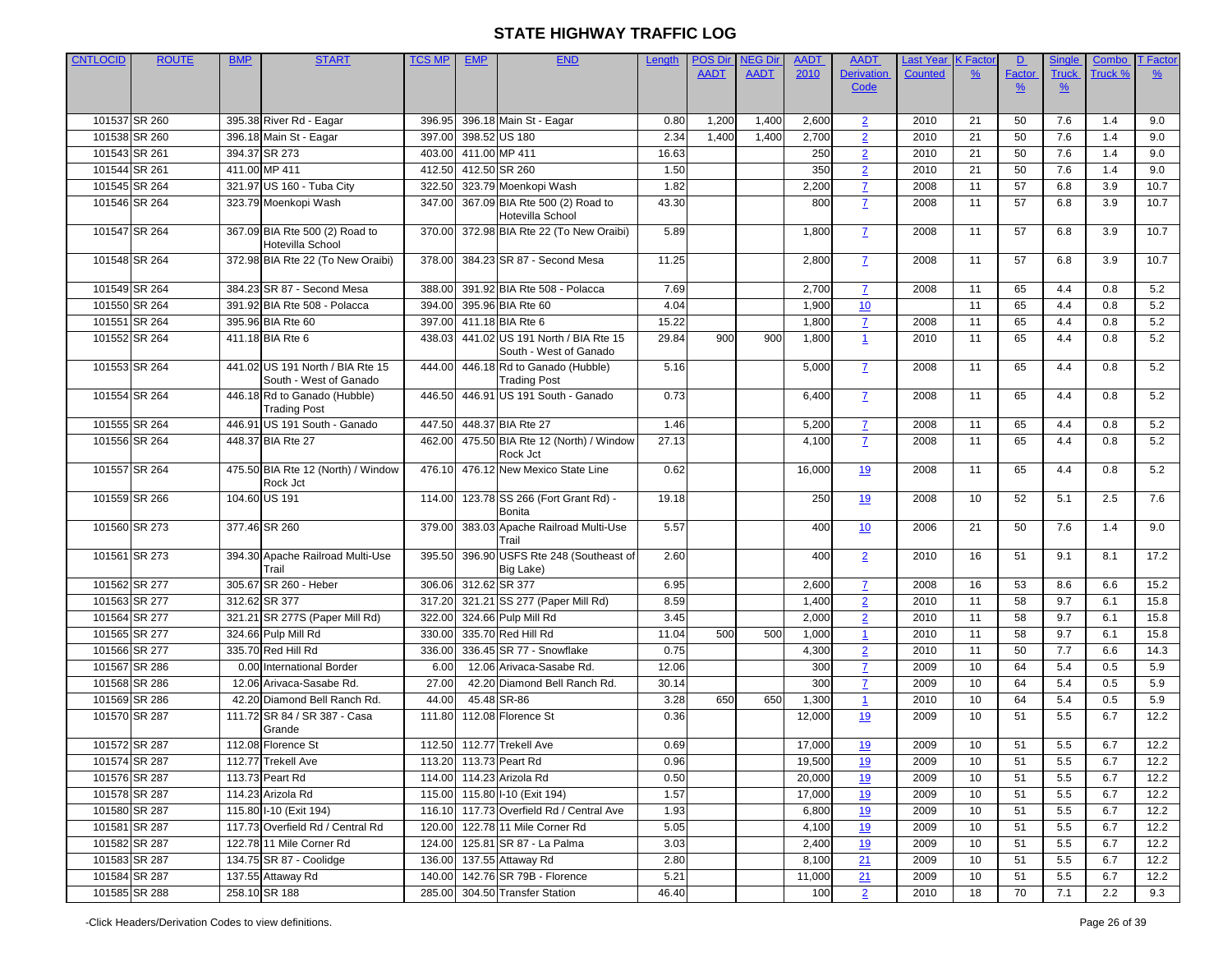| <b>CNTLOCID</b> | <b>ROUTE</b>  | <b>BMP</b>   | <b>START</b>                                    | <b>TCS MP</b> | <b>EMP</b> | <b>END</b>                                             | Length | <u>POS Dir</u> | <b>NEG Dir</b> | <b>AADT</b> | <b>AADT</b>       | <b>Last Year</b> | <b>K</b> Facto  | $\mathbf{D}$  | <b>Single</b> | Combo   | T Factor      |
|-----------------|---------------|--------------|-------------------------------------------------|---------------|------------|--------------------------------------------------------|--------|----------------|----------------|-------------|-------------------|------------------|-----------------|---------------|---------------|---------|---------------|
|                 |               |              |                                                 |               |            |                                                        |        | <b>AADT</b>    | <b>AADT</b>    | 2010        | <b>Derivation</b> | <b>Counted</b>   | $\frac{9}{6}$   | Factor        | <b>Truck</b>  | Truck % | $\frac{9}{6}$ |
|                 |               |              |                                                 |               |            |                                                        |        |                |                |             | Code              |                  |                 | $\frac{9}{6}$ | $\frac{9}{6}$ |         |               |
|                 |               |              |                                                 |               |            |                                                        |        |                |                |             |                   |                  |                 |               |               |         |               |
|                 | 101586 SR 288 |              | 304.50 Transfer Station                         | 307.30        |            | 311.90 At Chamberlain Trl                              | 7.40   |                |                | 750         | $\overline{2}$    | 2010             | 18              | 70            | 7.1           | 2.2     | 9.3           |
|                 | 101587 SR 289 |              | $0.00$ I-19 (Exit 12)                           | 101.60        |            | 2.90 Coronado National Forest<br>Entrance              | 2.90   |                |                | 1,100       | $\overline{2}$    | 2010             | 10              | 54            | 3.9           | 4.9     | 8.8           |
|                 | 101588 SR 289 |              | 2.90 Coronado National Forest<br>Entrance       | 105.00        |            | 10.83 Pena Blanca Dam                                  | 7.93   |                |                | 200         | $\overline{2}$    | 2010             | 10              | 54            | 3.9           | 4.9     | 8.8           |
| 101589 SR 303   |               |              | 103.87 I-10 Exit 124                            | 104.00        |            | 104.19.07 miles north of McDowell<br>Rd                | 0.32   |                |                | 21,000      | 19                | 2009             | 9               | 53            | 2.8           | 1.3     | 4.1           |
|                 | 101591 SR 303 |              | 104.19.07 miles north of McDowell<br>Rd         | 105.00        |            | 105.16 Thomas Rd                                       | 0.97   |                |                | 28,000      | 19                |                  | 9               | 54            | 4.4           | 4.7     | 9.1           |
| 101592 SR 303   |               |              | 105.16 Thomas Rd                                | 106.00        |            | 106.18 Indian School Rd                                | 1.02   |                |                | 18,500      | 19                | 2009             | 9               | 54            | 4.4           | 4.7     | 9.1           |
| 101593 SR 303   |               |              | 106.18 Indian School Rd                         | 107.00        |            | 107.18 Camelback Rd                                    | 1.00   |                |                | 17,500      | 19                | 2009             | 9               | 54            | 4.4           | 4.7     | 9.1           |
|                 | 101594 SR 303 |              | 107.18 Camelback Rd                             | 108.00        |            | 108.19 Bethany Home Rd                                 | 1.01   |                |                | 14,500      | 19                | 2008             | 9               | 54            | 4.4           | 4.7     | 9.1           |
|                 | 101595 SR 303 |              | 108.19 Bethany Home Rd                          | 109.00        |            | 109.17 Glendale Ave                                    | 0.98   |                |                | 13,500      | 19                | 2009             | 9               | 54            | 4.4           | 4.7     | 9.1           |
|                 | 101596 SR 303 |              | 109.17 Glendale Ave                             | 110.00        |            | 110.19 Northern Ave                                    | 1.02   |                |                | 16,000      | 19                | 2009             | 9               | 54            | 4.4           | 4.7     | 9.1           |
|                 | 101597 SR 303 |              | 110.19 Northern Ave                             | 111.00        |            | 111.20 Olive Ave                                       | 1.01   |                |                | 17,000      | <u>19</u>         | 2009             | 9               | 54            | 4.4           | 4.7     | 9.1           |
|                 | 101598 SR 303 |              | 111.20 Olive Ave                                | 112.00        |            | 112.19 Peoria Ave                                      | 0.99   |                |                | 18,000      | 19                | 2009             | 9               | 54            | 4.4           | 4.7     | 9.1           |
|                 | 101599 SR 303 |              | 112.19 Peoria Ave                               | 113.00        |            | 113.19 Cactus Rd                                       | 1.00   |                |                | 18,000      | 19                | 2009             | 9               | 54            | 4.4           | 4.7     | 9.1           |
|                 | 101600 SR 303 |              | 113.19 Cactus Rd                                | 114.00        |            | 114.18 Waddell Rd                                      | 0.99   |                |                | 18,500      | 19                | 2009             | 9               | 54            | 4.4           | 4.7     | 9.1           |
|                 | 101601 SR 303 |              | 114.18 Waddell Rd                               | 115.00        |            | 115.19 Greenway Rd                                     | 1.01   |                |                | 18,000      | 19                | 2009             | 9               | 54            | 4.4           | 4.7     | 9.1           |
|                 | 101602 SR 303 |              | 115.19 Greenway Rd                              | 116.00        |            | 116.19 Bell Rd                                         | 1.00   |                |                | 14,000      | <u>19</u>         | 2009             | 9               | 54            | 4.4           | 4.7     | 9.1           |
|                 | 101603 SR 303 |              | 116.19 Bell Rd                                  | 117.00        |            | 117.40 Clearview Blvd                                  | 1.21   |                |                | 8,200       | <u>19</u>         |                  | 9               | 54            | 4.4           | 4.7     | 9.1           |
|                 | 101604 SR 303 |              | 117.40 Clearview Blvd                           | 118.00        |            | 118.53 Mountain View Blvd                              | 1.13   |                |                | 8,200       | <u>19</u>         | 2008             | 9               | 54            | 4.4           | 4.7     | 9.1           |
|                 | 101605 SR 303 |              | 118.53 Mountain View Blvd                       | 118.80        |            | 118.93 US 60 (Grand Ave)                               | 0.40   |                |                | 8,200       | 19                | 2009             | 9               | 54            | 4.4           | 4.7     | 9.1           |
|                 |               |              |                                                 |               |            | Connector Rd                                           |        |                |                |             |                   |                  |                 |               |               |         |               |
|                 | 101606 SR 303 |              | 118.93 US 60 (Grand Ave)<br>Connector Rd        | 119.12        |            | 119.55 .27 miles north of US 60<br>(Grand Ave)         | 0.62   |                |                | 8,200       | 19                |                  | 10              | 52            | 7.2           | 5.0     | 12.2          |
|                 | 101607 SR 303 |              | 119.55 .27 miles north of US 60<br>(Grand Ave)  | 123.00        |            | 123.70 MP 23.70                                        | 4.15   |                |                | 8,200       | 19                | 2009             | 10              | 52            | 7.2           | 5.0     | 12.2          |
|                 | 101608 SR 303 |              | 123.70 MP 23.70                                 | 125.00        |            | 125.16 Hatfield Rd                                     | 1.46   |                |                | 9,400       | <u>19</u>         | 2009             | 10              | 52            | 7.2           | 5.0     | 12.2          |
|                 | 101609 SR 303 |              | 125.16 Hatfield Rd                              | 125.50        |            | 125.73 Happy Valley Pkwy /<br>Vistancia Pkwy           | 0.57   |                |                | 9,400       | 19                |                  | 10              | 52            | 7.2           | 5.0     | 12.2          |
| 101614 SR 347   |               | 160.89 SR 84 |                                                 | 163.00        |            | 164.18 Barnes Rd                                       | 3.29   |                |                | 4,400       | $\overline{7}$    | 2009             | 12              | 55            | 8.2           | 31.1    | 39.3          |
| 101615 SR 347   |               |              | 164.18 Barnes Rd                                | 167.00        |            | 168.51 Papago Rd                                       | 4.33   |                |                | 3,100       | $\overline{1}$    | 2009             | 12              | 55            | 8.2           | 31.1    | 39.3          |
|                 | 101616 SR 347 |              | 168.51 Papago Rd                                | 169.00        |            | 171.50 Farrell Rd / Casino entrance                    | 2.99   |                |                | 6,000       | $\mathbf{Z}$      | 2009             | 9               | 73            | 2.6           | 2.6     | 5.2           |
|                 | 101617 SR 347 |              | 171.50 Farrell Rd / Casino entrance             |               |            | 171.70 173.46 Maricopa - Casa Grande<br>Hwy - Maricopa | 1.96   |                |                | 9,300       | $\mathbf{Z}$      | 2007             | 9               | 73            | 2.6           | 2.6     | 5.2           |
|                 | 101618 SR 347 |              | 173.46 Maricopa - Casa Grande<br>Hwy - Maricopa |               |            | 173.76 174.00 Edison Rd                                | 0.54   |                |                | 17,500      | $\mathbf{Z}$      | 2009             | 9               | 73            | 2.6           | 2.6     | 5.2           |
| 101620 SR 347   |               |              | 174.00 Edison Rd                                | 174.40        |            | 174.56 SR 238 / Smith Enke Rd                          | 0.56   |                |                | 17,500      | $\mathbf{Z}$      |                  | 9               | 73            | 2.6           | 2.6     | 5.2           |
| 101621 SR 347   |               |              | 174.56 SR 238 / Smith Enke Rd                   |               |            | 175.00 175.65 MP 175.65                                | 1.09   |                |                | 27,500      | $\overline{L}$    | 2009             | 9               | 73            | 2.6           | 2.6     | 5.2           |
|                 | 101622 SR 347 |              | 175.65 MP 175.65                                |               |            | 176.00 185.28 Riggs Rd                                 | 9.63   |                | 19,000 19,500  | 38,500      | $\overline{1}$    | 2010             | $\overline{9}$  | 73            | 2.6           | 2.6     | 5.2           |
|                 | 101623 SR 347 |              | 185.28 Riggs Rd                                 | 187.00        |            | 187.51 Maricopa Rd North                               | 2.23   |                |                | 39,000      | 10                |                  | 9               | 73            | 2.6           | 2.6     | 5.2           |
|                 | 101624 SR 347 |              | 187.51 Maricopa Rd North                        | 188.00        |            | 189.38 I-10 (Exit 164) / Ocotillo Rd                   | 1.87   |                |                | 32,500      | $\mathbf{Z}$      | 2009             | 9               | 73            | 2.6           | 2.6     | 5.2           |
|                 | 101634 SR 366 |              | 113.69 US 191 / Swift Trail                     | 114.50        |            | 115.80 Federal Prison Camp Rd                          | 2.11   |                |                | 650         | $\mathbf{Z}$      | 2008             | 10              | 52            | 5.1           | 2.5     | 7.6           |
|                 | 101635 SR 366 |              | 115.80 Federal Prison Camp Rd                   | 129.00        |            | 143.20 Columbine Ranger Station                        | 27.40  |                |                | 150         | Z                 | 2008             | 10 <sup>1</sup> | 52            | 5.1           | 2.5     | 7.6           |
|                 | 101636 SR 373 |              | 385.65 SR 260                                   | 387.00        |            | 390.20 Apache Co Rte 120 / 121 -<br>Greer              | 4.55   |                |                | 800         | $\overline{2}$    | 2010             | 21              | 50            | 7.6           | 1.4     | 9.0           |
|                 | 101637 SR 377 |              | 0.00 SR 277                                     | 30.00         |            | 33.83 SR 77                                            | 33.83  | 1,000          | 1,000          | 2,000       |                   | 2010             | 16              | 53            | 8.6           | 6.6     | 15.2          |
|                 | 101638 SR 386 |              | 0.00 SR 86                                      | 0.50          |            | 12.22 Kitt Peak Observatory                            | 12.22  |                |                | 250         | 19                | 2008             | 11              | 68            | 5.6           | 1.0     | 6.6           |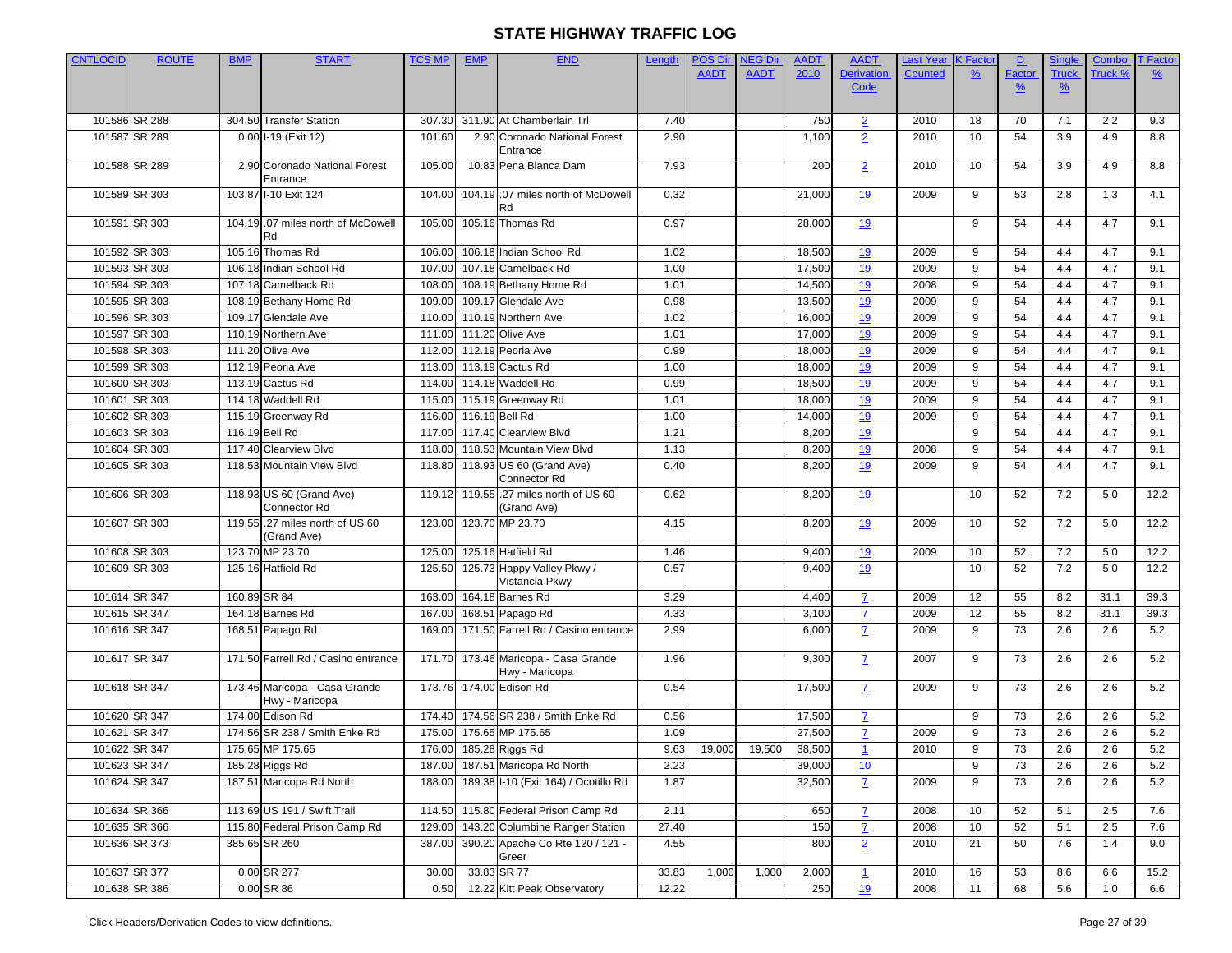| <b>CNTLOCID</b> | <b>ROUTE</b>  | <b>BMP</b>    | <b>START</b>                                              | <b>TCS MP</b> | <b>EMP</b>           | <b>END</b>                                                | Length | <u>POS Dir</u> | <b>NEG Dir</b> | <b>AADT</b> | <b>AADT</b>       | <b>Last Year</b> | <b>K</b> Facto  | D             | Single        | Combo   | <b>T</b> Factor |
|-----------------|---------------|---------------|-----------------------------------------------------------|---------------|----------------------|-----------------------------------------------------------|--------|----------------|----------------|-------------|-------------------|------------------|-----------------|---------------|---------------|---------|-----------------|
|                 |               |               |                                                           |               |                      |                                                           |        | <b>AADT</b>    | <b>AADT</b>    | 2010        | <b>Derivation</b> | <b>Counted</b>   | $\frac{9}{6}$   | <b>Factor</b> | <b>Truck</b>  | Truck % | $\frac{9}{6}$   |
|                 |               |               |                                                           |               |                      |                                                           |        |                |                |             | Code              |                  |                 | $\frac{9}{6}$ | $\frac{9}{6}$ |         |                 |
|                 |               |               |                                                           |               |                      |                                                           |        |                |                |             |                   |                  |                 |               |               |         |                 |
|                 | 101639 SR 387 |               | 0.00 SR 84 / SR 287 - Casa                                | 0.60          |                      | 1.02 Cottonwood Ln                                        | 1.02   |                |                | 16,000      | <u>19</u>         | 2009             | 10 <sup>°</sup> | 51            | 5.5           | 6.7     | 12.2            |
|                 |               |               | Grande                                                    |               |                      |                                                           |        |                |                |             |                   |                  |                 |               |               |         |                 |
|                 | 101641 SR 387 |               | 1.02 Cottonwood Ln                                        | 1.60          |                      | 2.02 Kortsen Rd                                           | 1.00   |                |                | 18,000      | 19                | 2009             | 10              | 51            | 5.5           | 6.7     | 12.2            |
|                 | 101643 SR 387 |               | 2.02 Kortsen Rd                                           | 2.10          |                      | 3.03 Rodeo Rd                                             | 1.01   |                |                | 19,000      | <u>19</u>         | 2009             | 10              | 51            | 5.5           | 6.7     | 12.2            |
|                 | 101645 SR 387 |               | 3.03 Rodeo Rd                                             | 3.40          |                      | 6.60 Hopi Dr                                              | 3.57   |                |                | 20,500      | $\overline{7}$    | 2008             | 9               | 53            | 5.8           | 11.6    | 17.4            |
|                 | 101646 SR 387 |               | 6.60 Hopi Dr                                              | 7.00          |                      | 8.58 I-10 (Exit 185)                                      | 1.98   |                |                | 17,500      | $\overline{7}$    | 2009             | $\overline{9}$  | 53            | 5.8           | 11.6    | 17.4            |
|                 | 101647 SR 387 |               | 8.58 I-10 (Exit 185)                                      | 8.70          |                      | 8.81 SR 187                                               | 0.23   |                |                | 9,300       | $\mathbf{Z}$      | 2009             | 9               | 53            | 5.8           | 11.6    | 17.4            |
|                 | 101648 SR 387 |               | 8.81 SR 187                                               | 13.40         |                      | 15.72 SR 87                                               | 6.91   |                |                | 3,000       | $\mathbf{Z}$      | 2009             | 9               | 53            | 5.8           | 11.6    | 17.4            |
|                 | 101651 SR 389 |               | 0.00 Utah State Line - Colorado<br>City                   | 2.00          |                      | 2.52 Central Rd                                           | 2.52   |                |                | 3,700       | 8                 | 2008             | 12              | 65            | 8.3           | 7.4     | 15.7            |
|                 | 101652 SR 389 |               | 2.52 Central Rd                                           | 3.50          |                      | 4.78 Cane Beds Rd                                         | 2.26   |                |                | 3,000       | 10                |                  | 12              | 65            | 8.3           | 7.4     | 15.7            |
|                 | 101653 SR 389 |               | 4.78 Cane Beds Rd                                         | 12.00         |                      | 19.19 Pipe Springs National<br>Monument Rd                | 14.41  |                |                | 1,900       | 8                 | 2008             | 12              | 65            | 8.3           | 7.4     | 15.7            |
|                 | 101654 SR 389 |               | 19.19 Pipe Sprigs National<br>Monument Rd                 | 23.00         |                      | 30.40 BIA 50 / Pratt St                                   | 11.21  |                |                | 2,300       | $\underline{8}$   | 2008             | 12              | 65            | 8.3           | 7.4     | 15.7            |
|                 | 101655 SR 389 |               | 30.40 BIA 50 / Pratt St                                   | 31.00         |                      | 32.59 US 89A - Fredonia                                   | 2.19   |                |                | 2,600       | 8                 | 2008             | 12              | 65            | 8.3           | 7.4     | 15.7            |
|                 | 101656 SR 473 |               | 0.00 SR 260                                               | 5.00          |                      | 9.97 Hawley Lake Dam                                      | 9.97   |                |                | 300         | 8                 | 2008             | 21              | 50            | 7.6           | 1.4     | 9.0             |
|                 | 101657 SR 564 |               | 374.28 US 160 (Near Marsh Pass)                           | 379.00        |                      | 383.46 Navajo National Monument                           | 9.18   |                |                | 400         | 19                | 2008             | 11              | 57            | 6.8           | 3.9     | 10.7            |
|                 |               |               |                                                           |               |                      |                                                           |        |                |                |             |                   |                  |                 |               |               |         |                 |
|                 | 101658 SR 587 |               | 218.76 SR 87 - South of Chandler                          | 224.20        |                      | 225.31 I-10 (Exit 175)                                    | 6.55   |                |                | 7,200       | 8                 | 2009             | 8               | 51            | 7.2           | 2.8     | 10.0            |
|                 | 101659 SR 989 |               | 34.01 Mandarin RD                                         | 35.00         |                      | 36.00 Tangerine Rd/ Oracle Rd in<br>Oro Valley            | 1.99   |                |                | 10,000      | 8                 | 2008             | $\overline{9}$  | 52            | 2.2           | 3.1     | 5.3             |
|                 | 101661 SR 89A |               | 317.73 SA089 at S 089                                     | 318.05        |                      | 318.45 Exit 318 a New Caldwell Dr                         | 0.72   |                |                | 28,000      | $\mathbf{Z}$      | 2007             | 11              | 70            | 5.1           | 1.0     | 6.1             |
|                 | 101662 SR 89A |               | 318.45 Exit xxx Larry Caldwell Dr                         | 320.80        |                      | 322.14 Exit xxx Glassford Hill Rd                         | 3.69   | 11,500         | 11,500         | 23,000      | $\mathbf{1}$      | 2010             | 11              | 70            | 5.1           | 1.0     | 6.1             |
|                 | 101663 SR 89A |               | 322.14 Exit xxx Glassford Hill Rd                         | 322.70        |                      | 323.41 Exit 323 Viewpoint Dr                              | 1.27   |                |                | 24,000      | $\mathbf{Z}$      | 2008             | 11              | 70            | 5.1           | 1.0     | 6.1             |
|                 | 101664 SR 89A |               | 323.41 Exit 323 Viewpoint Dr                              | 324.34        |                      | 324.47 Robert Rd / SR 89S (A) -<br><b>Prescott Valley</b> | 1.06   |                |                | 12,500      | $\mathbf{Z}$      | 2008             | 11              | 70            | 5.1           | 1.0     | 6.1             |
|                 | 101665 SR 89A |               | 324.47 Robert Rd / SR 89S (A) -<br><b>Prescott Valley</b> | 330.00        |                      | 330.10 Old Fain Rd                                        | 5.63   |                |                | 1,800       | $\mathbf{Z}$      | 2008             | 11              | 70            | 5.1           | 1.0     | 6.1             |
|                 | 101666 SR 89A |               | 330.10 Old Fain Rd                                        | 343.20        |                      | 343.83 Hull Rd                                            | 13.73  |                |                | 1,700       | $\mathbf{Z}$      | 2008             | 11              | 70            | 5.1           | 1.0     | 6.1             |
|                 | 101667 SR 89A |               | 343.83 Hull Rd                                            | 344.20        |                      | 344.32 County Rd                                          | 0.49   |                |                | 2,000       | 10                |                  | 10              | 58            | 3.0           | 0.9     | 3.9             |
|                 | 101668 SR 89A |               | 344.32 County Rd                                          | 345.00        |                      | 345.32 Dundee Ave                                         | 1.00   |                |                | 3,200       | 8                 | 2008             | 10              | 58            | 3.0           | 0.9     | 3.9             |
|                 | 101669 SR 89A |               | 345.32 Dundee Ave                                         | 348.00        |                      | 348.40 Turquoise Way                                      | 3.08   |                |                | 3,400       | 8                 | 2008             | 10              | 58            | 3.0           | 0.9     | 3.9             |
|                 | 101670 SR 89A |               | 348.40 Turquoise Way                                      | 348.75        |                      | 348.98 Old Hwy 89A                                        | 0.58   |                |                | 5,400       | 8                 | 2008             | 10              | 58            | 3.0           | 0.9     | 3.9             |
|                 | 101671 SR 89A |               | 348.98 Old Hwy 89A                                        | 349.30        |                      | 349.98 Pine Shadows Blvd                                  | 1.00   |                |                | 8,000       | 10                |                  | 10              | 58            | 3.0           | 0.9     | 3.9             |
|                 | 101672 SR 89A |               | 349.98 Pine Shadows Blvd                                  | 351.00        |                      | 351.17 Verde Heights Dr / Black<br>Hills Dr               | 1.19   |                |                | 12,000      | 8                 | 2007             | 10              | 58            | 3.0           | 0.9     | 3.9             |
|                 | 101673 SR 89A |               | 351.17 Verde Heights Dr / Black<br>Hills Dr               | 351.50        | 352.27 6th St        |                                                           | 1.10   |                |                | 18,500      | 8                 | 2008             | 10 <sup>°</sup> | 58            | 3.0           | 0.9     | 3.9             |
|                 | 101675 SR 89A | 352.54 8th St |                                                           |               |                      | 353.00 353.07 Main St / Cottonwood St                     | 0.53   |                |                | 23,000      | 8                 | 2008             | 10              | 58            | 3.0           | 0.9     | 3.9             |
|                 | 101676 SR 89A |               | 352.27 6th St                                             |               | 352.47 352.54 8th St |                                                           | 0.27   |                |                | 20,000      | 10                |                  | 10              | 58            | 3.0           | 0.9     | 3.9             |
|                 | 101678 SR 89A |               | 353.07 Main St / Cottonwood St                            | 355.00        |                      | 355.20 SR 260 - Cottonwood                                | 2.13   |                |                | 28,000      | 8                 | 2008             | 10              | 58            | 3.0           | 0.9     | 3.9             |
|                 | 101681 SR 89A |               | 355.20 SR 260 - Cottonwood                                | 355.30        |                      | 356.11 Zelesky Rd                                         | 0.91   |                |                | 19,500      | 8                 | 2008             | 10              | 58            | 3.0           | 0.9     | 3.9             |
|                 | 101683 SR 89A |               | 356.11 Zelesky Rd                                         |               |                      | 357.00 357.13 Cornville Rd                                | 1.02   |                |                | 15,000      | 10                |                  | 10              | 58            | 3.0           | 0.9     | 3.9             |
|                 | 101684 SR 89A |               | 357.13 Cornville Rd                                       | 357.60        |                      | 362.57 Page Springs Rd                                    | 5.44   |                |                | 12,500      | $\mathbf{Z}$      | 2008             | 10              | 58            | 3.0           | 0.9     | 3.9             |
|                 | 101685 SR 89A |               | 362.57 Page Springs Rd                                    | 367.50        |                      | 369.64 Upper Red Rock Loop Rd                             | 7.07   | 6,200          | 6,200          | 12,500      | $\mathbf{1}$      | 2010             | 10              | 58            | 3.0           | 0.9     | 3.9             |
|                 | 101686 SR 89A |               | 369.64 Upper Red Rock Loop Rd                             | 370.00        |                      | 370.98 Dry Creek Rd                                       | 1.34   |                |                | 12,500      | $\mathbf{Z}$      |                  | 10              | 58            | 3.0           | 0.9     | 3.9             |
|                 | 101687 SR 89A |               | 370.98 Dry Creek Rd                                       |               |                      | 371.00 371.62 Andante Dr                                  | 0.64   |                |                | 23,000      | $\mathbf{Z}$      | 2008             | 10              | 58            | 3.0           | 0.9     | 3.9             |
|                 | 101689 SR 89A |               | 371.62 Andante Dr                                         | 372.00        |                      | 372.18 Coffee Pot Rd / Sunset Dr                          | 0.56   |                |                | 14,000      | $\mathbf{Z}$      |                  | 10              | 58            | 3.0           | 0.9     | 3.9             |
|                 | 101691 SR 89A |               | 372.18 Coffee Pot Rd / Sunset Dr                          |               |                      | 373.00 373.07 Airport Rd                                  | 0.89   |                |                | 18,000      | 10                |                  | 10 <sup>°</sup> | 58            | 3.0           | 0.9     | 3.9             |
|                 |               |               |                                                           |               |                      |                                                           |        |                |                |             |                   |                  |                 |               |               |         |                 |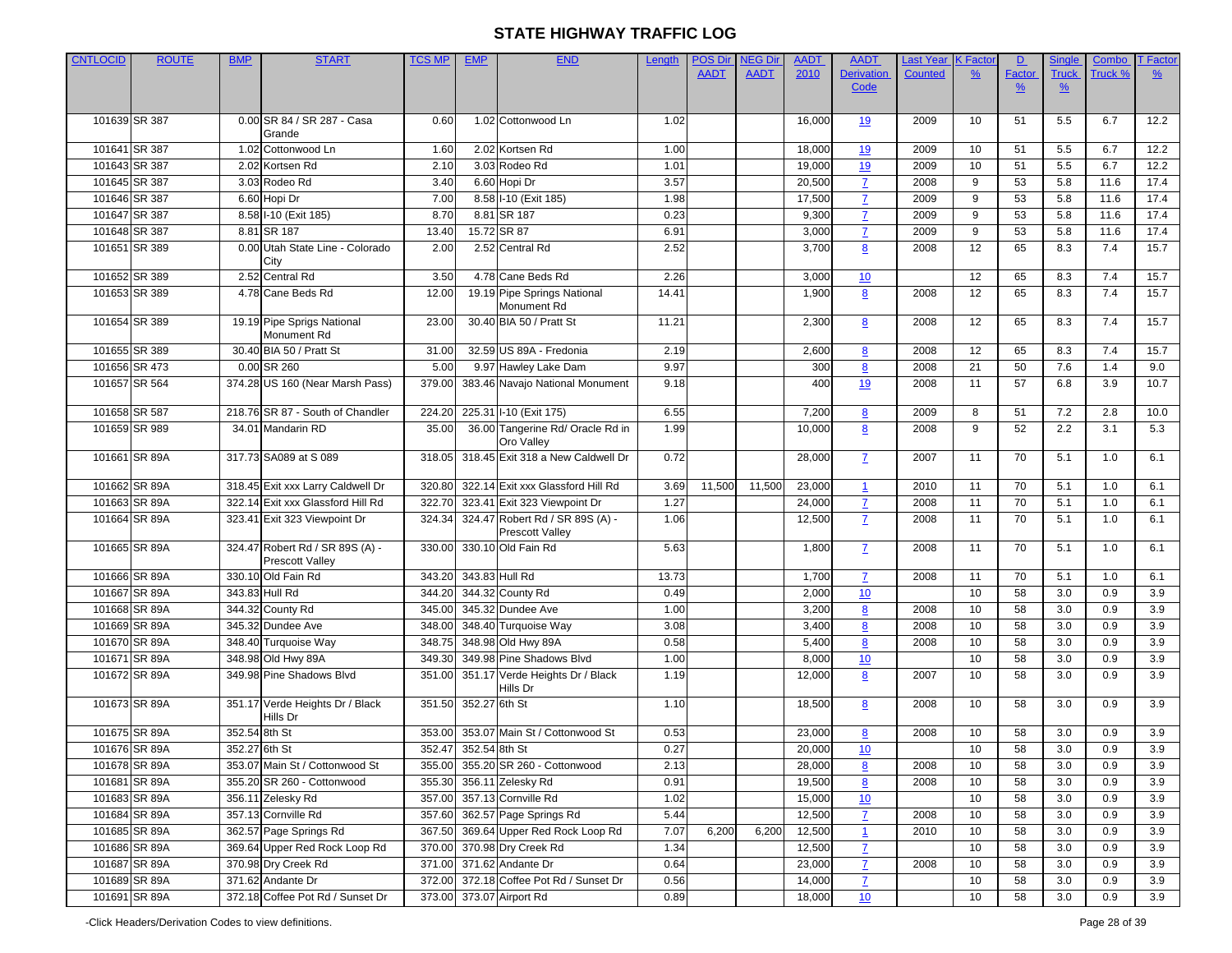| <b>CNTLOCID</b> | <b>ROUTE</b>      | <b>BMP</b> | <b>START</b>                                     | <b>TCS MP</b> | <b>EMP</b> | <b>END</b>                                      | Length | <u>POS Dir</u> | <b>JEG Dir</b> | <b>AADT</b> | <b>AADT</b>       | <b>Last Year</b> | <b>K</b> Facto  | D             | <b>Single</b> | Combo   | <b>T</b> Factor |
|-----------------|-------------------|------------|--------------------------------------------------|---------------|------------|-------------------------------------------------|--------|----------------|----------------|-------------|-------------------|------------------|-----------------|---------------|---------------|---------|-----------------|
|                 |                   |            |                                                  |               |            |                                                 |        | <b>AADT</b>    | <b>AADT</b>    | 2010        | <b>Derivation</b> | <b>Counted</b>   | $\frac{9}{6}$   | Factor        | <b>Truck</b>  | Truck % | $\frac{9}{6}$   |
|                 |                   |            |                                                  |               |            |                                                 |        |                |                |             | Code              |                  |                 | $\frac{9}{6}$ | $\frac{9}{6}$ |         |                 |
|                 |                   |            |                                                  |               |            |                                                 |        |                |                |             |                   |                  |                 |               |               |         |                 |
|                 | 101693 SR 89A     |            | 373.07 Airport Rd                                | 373.10        |            | 373.55 Rolling Hills Rd                         | 0.48   |                |                | 22,500      | $\mathbf{Z}$      | 2008             | 10              | 58            | 3.0           | 0.9     | 3.9             |
|                 | 101695 SR 89A     |            | 373.55 Rolling Hills Rd                          | 374.15        |            | 374.17 SR 179 South - Sedona                    | 0.62   |                |                | 24,000      | 10                |                  | 10              | 58            | 3.0           | 0.9     | 3.9             |
|                 | 101697 SR 89A     |            | 374.17 SR 179 - Sedona                           | 374.19        |            | 374.20 Hart Rd                                  | 0.03   |                |                | 6,200       | $\overline{7}$    | 2008             | 10              | 58            | 3.0           | 0.9     | 3.9             |
|                 | 101699 SR 89A     |            | 374.84 Hart Rd                                   | 375.00        |            | 375.24 Purtymun Ln                              | 0.40   |                |                | 5,700       | $\overline{7}$    |                  | 10              | 58            | 3.0           | 0.9     | 3.9             |
|                 | 101700 SR 89A     |            | 375.24 Purtymun Ln                               | 380.90        |            | 397.20 Forest Highlands Dr                      | 21.96  |                |                | 5,500       | $\mathbf{Z}$      | 2008             | 10              | 58            | 3.0           | 0.9     | 3.9             |
|                 | 101701 SR 89A     |            | 397.20 Forest Highlands Dr                       | 398.00        |            | 399.10 I-17 (Exit 337) / Shateral               | 1.90   |                |                | 8,000       | 10                |                  | 10 <sup>°</sup> | 58            | 3.0           | 0.9     | 3.9             |
|                 |                   |            |                                                  |               |            | <b>Blvd</b>                                     |        |                |                |             |                   |                  |                 |               |               |         |                 |
|                 | 101702 SR 89A     |            | 401.95 I-17 - Flagstaff                          | 402.10        |            | 402.16 Forest Meadow St                         | 0.21   |                |                | 22,000      | 10                | 2007             | 10              | 56            | 7.5           | 4.2     | 11.7            |
|                 | 101704 SR 89A     |            | 402.16 Forest Meadow St                          | 402.37        |            | 402.52 University Ave                           | 0.36   |                |                | 30,000      | 10                |                  | 10 <sup>°</sup> | 56            | 7.5           | 4.2     | 11.7            |
|                 | 101706 SR 89A     |            | 402.52 University Ave                            | 403.00        |            | 403.18 SB 40 (4) / Old Rte 66                   | 0.66   |                |                | 36,000      | 19                | 2007             | 10              | 56            | 7.5           | 4.2     | 11.7            |
|                 | 101715 SR 180A    |            | 343.10 US 180                                    | 348.00        |            | 354.27 SR 61 - Concho                           | 11.17  |                |                | 150         | 8                 | 2008             | 15              | 52            | 12.1          | 4.0     | 16.1            |
|                 | 101716 SR 8B (1)  |            | 0.00 California State Line - Yuma                | 0.08          |            | 0.54 Giss Pkwy / 3rd St                         | 0.54   | 7,700          | 8,200          | 16,000      | $\overline{1}$    | 2010             | 10              | 54            | 3.2           | $1.2$   | 4.4             |
|                 |                   |            |                                                  |               |            |                                                 |        |                |                |             |                   |                  |                 |               |               |         |                 |
|                 | 101717 SR 8B (1)  |            | 0.54 Giss Parkway / 3rd St                       | 1.00          |            | 1.12 8th St                                     | 0.58   |                |                | 16,500      | $\overline{2}$    | 2010             | 10 <sup>°</sup> | 54            | 3.2           | 1.2     | 4.4             |
|                 | 101719 SR 8B (1)  |            | 1.12 8th St                                      | 2.00          |            | 2.12 US 95 / 16th St                            | 1.00   | 9,500          | 9,000          | 18,500      | $\overline{2}$    | 2010             | 10              | 54            | 3.2           | 1.2     | 4.4             |
|                 | 101721 SR 8B (1)  |            | 2.12 US 95 / 16th St                             | 3.00          |            | 3.12 24th St                                    | 1.00   | 16,000         | 12,500         | 29,000      | 24                | 2010             | 10              | 54            | 3.2           | 1.2     | 4.4             |
|                 | 101723 SR 8B (1)  |            | 3.12 24th St                                     | 4.00          |            | 4.25 Catalina Dr (32nd St)                      | 1.13   | 11,000         | 11,500         | 23,000      | 24                | 2010             | 10              | 54            | 3.2           | 1.2     | 4.4             |
|                 | 101724 SR 8B (1)  |            | 4.25 Catalina Dr (32nd St)                       | 5.00          |            | 5.51 Avenue 2E / Pacific Avenue                 | 1.26   | 15,500         | 16,500         | 32,500      | 24                | 2010             | 10              | 54            | 3.2           | 1.2     | 4.4             |
|                 |                   |            |                                                  |               |            |                                                 |        |                |                |             |                   |                  |                 |               |               |         |                 |
|                 | 101725 SR 8B (1)  |            | 5.51 Avenue 2E / Pacific Avenue                  | 6.00          |            | 6.58 Avenue 3E / SR 280<br>(Retired)            | 1.07   | 14,500         | 14,000         | 28,500      | 24                | 2010             | 10 <sup>°</sup> | 54            | 3.2           | $1.2$   | 4.4             |
|                 | 101726 SR 8B (1)  |            | 6.58 Avenue 3E / SR 280                          | 6.90          |            | 10.48 Araby Rd                                  | 3.90   | 9,400          | 9,300          | 18,500      | $\overline{2}$    | 2010             | 10              | 54            | 3.2           | 1.2     | 4.4             |
|                 |                   |            | (Retired)                                        |               |            |                                                 |        |                |                |             |                   |                  |                 |               |               |         |                 |
|                 | 101727 SR 8B (1)  |            | 10.48 Araby Rd                                   | 11.40         |            | 12.38 MP 11.50 (Near I-8 (Exit 9) -             | 1.90   | 9,400          | 9,000          | 18,500      | $\overline{2}$    | 2010             | 12              | 58            | 5.5           | 9.3     | 14.8            |
|                 |                   |            |                                                  |               |            | East Yuma)                                      |        |                |                |             |                   |                  |                 |               |               |         |                 |
|                 | 101729 SR 8B (3)  |            | 117.79 I-8 (Exit 115) - West of Gila             | 118.30        |            | 118.37 SR 85 South                              | 0.58   |                |                | 7,000       | $\overline{2}$    | 2010             | 14              | 67            | 7.6           | 15.9    | 23.5            |
|                 |                   |            | Bend                                             |               |            |                                                 |        |                |                |             |                   |                  |                 |               |               |         |                 |
|                 | 101730 SR 8B (3)  |            | 118.37 SR 85 South                               | 120.20        |            | 120.34 SR 85 North                              | 1.97   | 4,400          | 4,700          | 9,100       | $\overline{2}$    | 2010             | 14              | 67            | 7.6           | 15.9    | 23.5            |
|                 | 101733 SR 8B (3)  |            | 120.34 SR 85 North                               | 121.50        |            | 122.83 I-8 (Exit 119) - East of Gila            | 2.49   | 1,600          | 1,400          | 3,000       | $\overline{2}$    | 2010             | 14              | 67            | 7.6           | 15.9    | 23.5            |
|                 |                   |            |                                                  |               |            | Bend                                            |        |                |                |             |                   |                  |                 |               |               |         |                 |
|                 | 101739 SR 10B (1) |            | 17.45 I-10 (Exit 17) - West end of<br>Quartzsite | 18.80         |            | 18.96 SR 95                                     | 1.51   | 5,000          | 4,800          | 7,700       | $9 + 15$          | 2010             | 13              | 61            | 7.6           | 30.3    | 37.9            |
|                 | 101741 SR 10B (1) |            | 18.96 SR 95                                      | 20.00         |            | 20.42 I-10 (Exit 19) - East end of              | 1.46   |                |                | 8,400       | $2 + 15$          | 2010             | 13              | 61            | 7.6           | 30.3    | 37.9            |
|                 |                   |            |                                                  |               |            | Quartzsite                                      |        |                |                |             |                   |                  |                 |               |               |         |                 |
|                 | 101743 SR 10B (3) |            | 303.47 I-10 (Exit 303) - West end of             | 304.00        |            | 304.80 SR 10S (retired) / Ocotillo              | 1.33   | 3,600          | 3,400          | 7,000       | $\overline{2}$    | 2010             | 10              | 56            | 8.3           | 35.0    | 43.3            |
|                 |                   |            | Benson                                           |               |            | Rd                                              |        |                |                |             |                   |                  |                 |               |               |         |                 |
|                 | 101745 SR 10B (3) |            | 304.80 SR 10S (retired) / Ocotillo Rd            | 305.30        |            | 305.36 Patagonia St                             | 0.56   | 5,900          | 5,600          | 11,500      | $\overline{2}$    | 2010             | 10              | 56            | 8.3           | 35.0    | 43.3            |
|                 |                   |            |                                                  |               |            |                                                 |        |                |                |             |                   |                  |                 |               |               |         |                 |
|                 | 101746 SR 10B (3) |            | 305.36 Patagonia St                              | 305.60        |            | 305.79 SR 80 South                              | 0.43   | 5,100          | 5,800          | 11,000      | $\overline{2}$    | 2010             | 10              | 56            | 8.3           | 35.0    | 43.3            |
|                 | 101747 SR 10B (3) |            | 305.79 SR 80 South                               | 306.40        |            | 306.92 I-10 (Exit 306)                          | 1.13   |                |                | 2,700       | $\overline{2}$    | 2010             | 10              | 56            | 8.3           | 35.0    | 43.3            |
|                 | 101748 SR 10B (4) |            | 336.49 I-10 (Exit 336) - West end of             | 338.00        |            | 339.54 Arizona Ave                              | 3.05   |                |                | 1,400       | <u>19</u>         | 2009             | 10 <sup>°</sup> | 56            | 8.3           | 35.0    | 43.3            |
|                 |                   |            | Willcox                                          |               |            |                                                 |        |                |                |             |                   |                  |                 |               |               |         |                 |
|                 | 101749 SR 10B (4) |            | 339.54 Arizona Ave                               |               |            | 340.00 340.04 SR 186 South                      | 0.50   |                |                | 2,200       | <u>19</u>         | 2009             | 10              | 56            | 8.3           | 35.0    | 43.3            |
|                 | 101750 SR 10B (4) |            | 340.04 SR 186 South                              | 340.20        |            | 340.75 SR 186 North                             | 0.71   |                |                | 4,500       | 19                | 2009             | 10              | 56            | 8.3           | 35.0    | 43.3            |
|                 | 101751 SR 10B (4) |            | 340.75 SR 186 North                              | 342.60        |            | 344.45 I-10 (Exit 344) - East end of<br>Willcox | 3.70   |                |                | 1,200       | 19                | 2009             | 10              | 56            | 8.3           | 35.0    | 43.3            |
|                 | 101752 SR 10B (5) |            | 362.68 I-10 (Exit 362) - West end of             | 363.90        |            | 364.53 Apache Pass Rd                           | 1.85   |                |                | 500         | <u>19</u>         | 2009             | 11              | 55            | 3.7           | 42.7    | 46.4            |
|                 |                   |            | <b>Bowie</b>                                     |               |            |                                                 |        |                |                |             |                   |                  |                 |               |               |         |                 |
|                 | 101753 SR 10B (5) |            | 364.53 Apache Pass Rd                            | 364.80        |            | 366.64 I-10 (Exit 366) - East end of            | 2.11   |                |                | 350         | 19                | 2008             | 11              | 55            | 3.7           | 42.7    | 46.4            |
|                 |                   |            |                                                  |               |            | <b>Bowie</b>                                    |        |                |                |             |                   |                  |                 |               |               |         |                 |
|                 | 101754 SR 10B (6) |            | 378.92 I-10 (Exit 378) - West end of             | 380.00        |            | 380.33 Cochise Ave                              | 1.41   |                |                | 450         | 19                | 2009             | 11              | 55            | 3.7           | 42.7    | 46.4            |
|                 |                   |            | San Simon                                        |               |            |                                                 |        |                |                |             |                   |                  |                 |               |               |         |                 |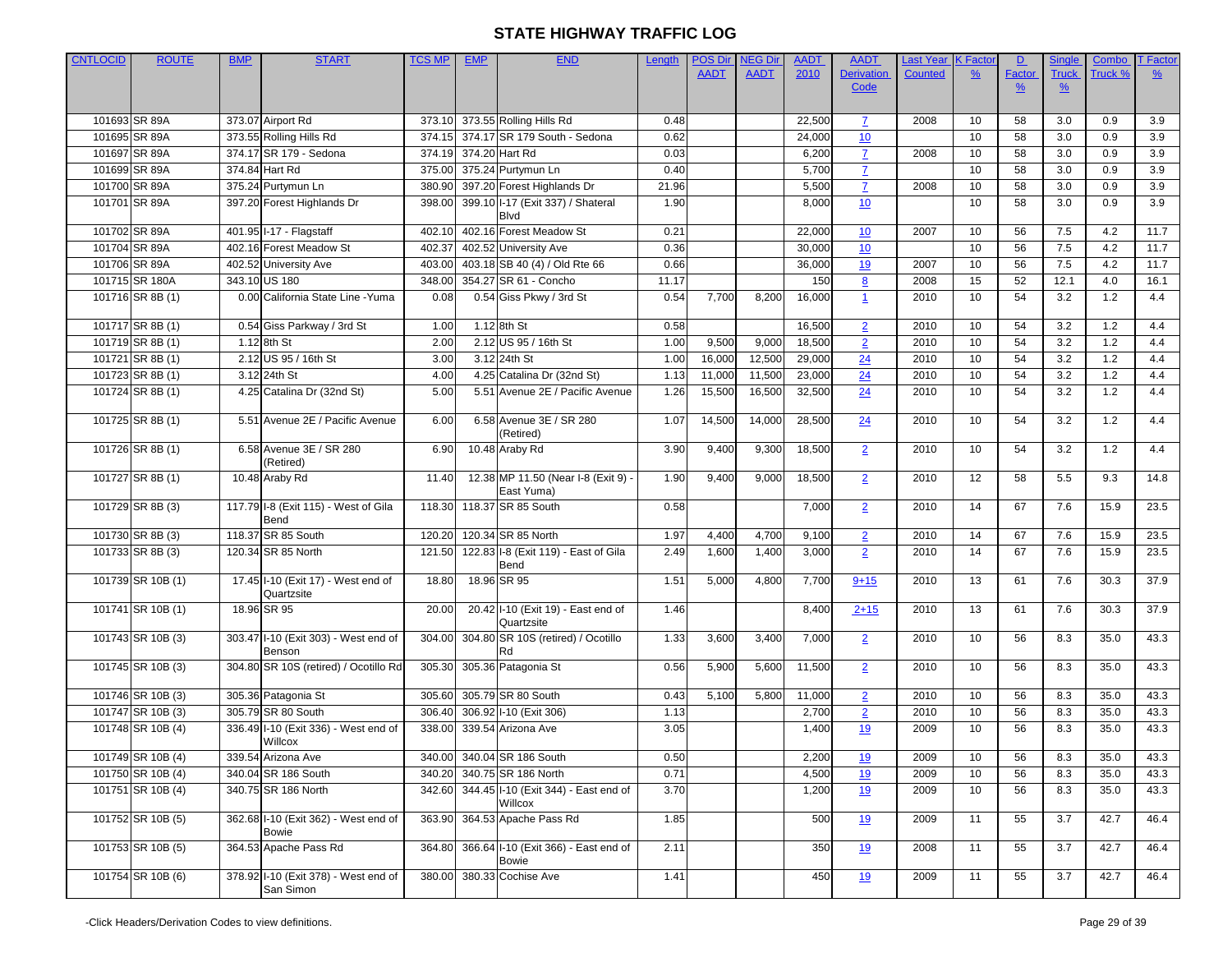| <b>CNTLOCID</b> | <b>ROUTE</b>      | <b>BMP</b>    | <b>START</b>                                       | <b>TCS MP</b> | <b>EMP</b>           | <b>END</b>                                          | Length | <b>POS Dir</b> | <b>JEG Dir</b> | <b>AADT</b> | <b>AADT</b>       | Last Year      | K Factc         | D             | Single        | Combo            | T Factor      |
|-----------------|-------------------|---------------|----------------------------------------------------|---------------|----------------------|-----------------------------------------------------|--------|----------------|----------------|-------------|-------------------|----------------|-----------------|---------------|---------------|------------------|---------------|
|                 |                   |               |                                                    |               |                      |                                                     |        | <b>AADT</b>    | <b>AADT</b>    | 2010        | <b>Derivation</b> | <b>Counted</b> | $\frac{9}{6}$   | <b>Factor</b> | Truck         | Truck %          | $\frac{9}{6}$ |
|                 |                   |               |                                                    |               |                      |                                                     |        |                |                |             | Code              |                |                 | $\frac{9}{6}$ | $\frac{9}{6}$ |                  |               |
|                 |                   |               |                                                    |               |                      |                                                     |        |                |                |             |                   |                |                 |               |               |                  |               |
|                 | 101756 SR 19B (1) |               | 0.00 International Border and                      | 0.30          |                      | 0.73 Arroyo Blvd                                    | 0.73   |                |                | 21,000      | 10                |                | 11              | 59            | 2.9           | 2.6              | 5.5           |
|                 | 101757 SR 19B (1) |               | POE - Nogales<br>0.73 Arroyo Blvd                  | 0.90          |                      | 1.66 SR 82                                          | 0.93   | 10,500         | 10,000         | 21,000      |                   | 2010           | 11              | 59            | 2.9           | 2.6              | 5.5           |
|                 | 101759 SR 19B (1) |               | 1.66 SR 82                                         | 2.10          |                      | 2.78 SR 189 (Mariposa Rd)                           | 1.12   |                |                | 28,000      | $\overline{2}$    | 2009           | 11              | 59            | 2.9           | 2.6              | 5.5           |
|                 |                   |               |                                                    |               |                      |                                                     |        |                |                |             | 19                |                |                 |               |               |                  |               |
|                 | 101761 SR 19B (1) |               | 2.78 SR 189 (Mariposa Rd)                          | 3.50          |                      | 3.84 Frank Reed Rd                                  | 1.06   |                |                | 21,500      | 19                | 2009           | 11              | 59            | 2.9           | 2.6              | 5.5           |
|                 | 101763 SR 19B (1) |               | 3.84 Frank Reed Rd                                 | 4.00          |                      | 4.58 Old Tucson Rd                                  | 0.74   | 9,700          | 8,200          | 18,000      | $\mathbf{1}$      | 2010           | 11              | 59            | 2.9           | 2.6              | 5.5           |
|                 | 101764 SR 19B (1) |               | 4.58 Old Tucson Rd                                 | 5.00          |                      | 5.88 Frank Reed Rd                                  | 1.30   | 7,000          | 6,900          | 14,000      | $\overline{2}$    | 2010           | 11              | 59            | 2.9           | 2.6              | 5.5           |
|                 | 101768 SR 40B (1) |               | 138.81 I-40 (Exit 121) - West end of<br>Seligman   | 139.00        |                      | 139.94 Old US 66                                    | 1.13   | 650            | 600            | 1,300       | $\overline{2}$    | 2010           | 10              | 51            | 7.8           | 38.1             | 45.9          |
|                 | 101769 SR 40B (1) |               | 139.94 Old US 66                                   | 140.00        |                      | 140.55 Main St - Seligman                           | 0.61   |                |                | 2,300       | $\mathbf{Z}$      | 2009           | 10              | 51            | 7.8           | 38.1             | 45.9          |
|                 | 101771 SR 40B (1) |               | 140.55 Main St - Seligman                          | 142.00        |                      | 143.04 I-40 (Exit 123) - East end of<br>Seligman    | 2.49   | 600            | 550            | 1,200       | $\overline{2}$    | 2010           | 10              | 51            | 7.8           | 38.1             | 45.9          |
|                 | 101772 SR 40B (2) |               | 144.82 I-40 (Exit 145) - West end of               | 145.00        |                      | 145.28 Ash Fork Landfill Rd                         | 0.46   |                |                | 850         | $\overline{2}$    | 2010           | 10              | 51            | 7.8           | 38.1             | 45.9          |
|                 | 101755 SR 10B (6) |               | Ash Fork<br>380.33 Cochise Ave                     | 380.50        |                      | 382.44 I-10 (Exit 382) - East end of                | 2.11   | 150            | 150            | 300         |                   | 2010           | 11              | 55            | 3.7           | 42.7             | 46.4          |
|                 |                   |               |                                                    |               |                      | San Simon                                           |        |                |                |             | $\overline{2}$    |                |                 |               |               |                  |               |
|                 | 101773 SR 40B (2) |               | 145.28 Ash Fork Landfill Rd                        | 145.60        |                      | 146.22 MP 146.22                                    | 0.94   | 1,800          | 2,000          | 3,800       | $\overline{2}$    | 2010           | 10              | 51            | 7.8           | 38.1             | 45.9          |
|                 | 101774 SR 40B (2) |               | 146.22 MP 146.22                                   | 146.30        |                      | 146.44 I-40 (Exit 146) - SR 89                      | 0.22   | 900            | 1,100          | 2,000       | $\overline{2}$    | 2010           | 10              | 51            | 7.8           | 38.1             | 45.9          |
|                 | 101775 SR 40B (4) |               | 191.44 I-40 (Exit 191) - West end of               | 191.80        |                      | 191.84 W Saskan Ranch Cir                           | 0.40   |                |                | 1,200       | $\overline{2}$    | 2010           | 11              | 59            | 2.7           | 1.3              | 4.0           |
|                 |                   |               | Flagstaff                                          |               |                      |                                                     |        |                |                |             |                   |                |                 |               |               |                  |               |
|                 | 101776 SR 40B (4) |               | 193.17 W Saskan Ranch Cir                          | 193.50        |                      | 193.59 Woody Mountain Rd                            | 0.42   |                |                | 3,600       | $\overline{2}$    | 2010           | 11              | 59            | 2.7           | 1.3              | 4.0           |
|                 | 101777 SR 40B (4) |               | 193.59 Woody Mountain Rd                           | 194.27        |                      | 194.84 Woodlands Village Blvd                       | 1.25   | 5,400          | 5,300          | 10,500      | $\overline{1}$    | 2010           | 11              | 59            | 2.7           | 1.3              | 4.0           |
|                 | 101778 SR 40B (4) |               | 194.84 Woodlands Village Blvd                      | 195.19        |                      | 195.49 SR 89A South / Milton Rd                     | 0.65   |                |                | 18,500      | $\overline{2}$    | 2010           | 11              | 59            | 2.7           | 1.3              | 4.0           |
|                 | 101779 SR 40B (4) |               | 195.49 SR 89A South / Milton Rd                    | 195.70        |                      | 196.14 US 180 North /Humphrey                       | 0.65   |                |                | 36,000      | $\overline{2}$    | 2010           | 9               | 50            | 4.8           | 17.7             | 22.5          |
|                 | 101781 SR 40B (4) |               | 196.14 US 180 North /Humphrey                      | 196.60        |                      | 197.16 Switzer Canyon Dr                            | 1.02   | 10,500         | 12,000         | 22,500      | $\overline{2}$    | 2010           | 9               | 50            | 4.8           | 17.7             | 22.5          |
|                 | 101783 SR 40B (4) |               | 197.16 Switzer Canyon Dr                           | 198.00        | 198.72 4th St        |                                                     | 1.56   |                |                | 21,500      | $\overline{2}$    | 2010           | $\overline{9}$  | 50            | 4.8           | 17.7             | 22.5          |
|                 | 101785 SR 40B (4) | 198.72 4th St |                                                    | 199.60        |                      | 200.49 US 89 North                                  | 1.77   |                |                | 22,000      | $\overline{2}$    | 2010           | 9               | 50            | 4.8           | 17.7             | 22.5          |
|                 | 101787 SR 40B (4) |               | 200.49 US 89 North                                 | 200.90        |                      | 200.99 I-40 (Exit 201) - East end of                | 0.50   |                |                | 31,000      | 19                | 2006           | $\overline{9}$  | 50            | 4.8           | 17.7             | 22.5          |
|                 |                   |               |                                                    |               |                      | Flagstaff                                           |        |                |                |             |                   |                |                 |               |               |                  |               |
|                 | 101790 SR 40B (7) |               | 274.48 I-40 (Exit 274) - West endof<br>Joseph City | 275.00        |                      | 275.87 Westover Ave                                 | 1.39   |                |                | 750         | 19                | 2009           | 9               | 57            | 8.0           | 39.5             | 47.5          |
|                 | 101791 SR 40B (7) |               | 275.87 Westover Ave                                | 276.00        |                      | 277.35 I-10 (Exit 277) - East end of<br>Joseph City | 1.48   |                |                | 1,700       | $\overline{2}$    | 2010           | 9               | 57            | 8.0           | 39.5             | 47.5          |
|                 | 101792 SR 40B (8) |               | 285.00 I-40 (Exit 285) - West end of               | 286.00        |                      | 286.69 SR 77 / US 180 / Navajo                      | 1.69   |                |                | 3,900       | $\overline{2}$    | 2010           | 9               | 57            | 8.0           | 39.5             | 47.5          |
|                 |                   |               | Holbrook                                           |               |                      | Blvd - Holbrook                                     |        |                |                |             |                   |                |                 |               |               |                  |               |
|                 | 101794 SR 40B (8) |               | 286.69 SR 77 / US 180 / Navajo<br>Blvd - Holbrook  | 287.00        |                      | 287.04 Florida St                                   | 0.35   |                |                | 10,000      | $\overline{2}$    | 2010           | 9               | 57            | 8.0           | 39.5             | 47.5          |
|                 | 101796 SR 40B (8) |               | 287.04 Florida St                                  | 287.10        |                      | 287.41 I-10 (Exit 286) - Holbrook                   | 0.37   |                |                | 13,500      | $\overline{2}$    | 2010           | 9               | 57            | 8.0           | 39.5             | 47.5          |
|                 | 101798 SR 40B (8) |               | 287.41 I-40 (Exit 286) - Holbrook                  | 288.00        |                      | 288.37 Hermosa Dr                                   | 0.96   | 5,000          | 5,100          | 10,000      | $\overline{2}$    | 2010           | 9               | 57            | 8.0           | 39.5             | 47.5          |
|                 | 101800 SR 40B (8) |               | 288.37 Hermosa Dr                                  | 289.00        |                      | 289.90 I-40 (Exit 289) - Holbrook                   | 1.53   |                |                | 5,200       | $\overline{2}$    | 2010           | 9               | 57            | 8.0           | 39.5             | 47.5          |
|                 | 101803 SR 79B     |               | 132.18 SR 79 - Florence                            |               | 132.50 132.75 SR 287 |                                                     | 0.57   |                |                | 1,900       | $\mathbf{Z}$      | 2009           | 12              | 66            | 5.1           | 3.4              | 8.5           |
|                 | 101804 SR 79B     |               | 132.75 SR 287                                      |               |                      | 133.10 133.56 Butte St                              | 0.81   |                |                | 7,700       | $\overline{I}$    | 2009           | $\overline{12}$ | 66            | 5.1           | $\overline{3.4}$ | 8.5           |
|                 | 101805 SR 79B     |               | 133.56 Butte St                                    | 133.80        |                      | 134.02 SR 79 - Florence                             | 0.46   |                |                | 6,100       | $\mathbf{Z}$      | 2009           | 12              | 66            | 5.1           | 3.4              | 8.5           |
|                 | 101806 SR 40S     |               | 0.21 SB 40 (6) - Winslow                           | 1.00          |                      | 1.41 Navajo / Coconino County<br>Line               | 1.20   |                |                | 900         | 8                 | 2007           | 12              | 52            | 3.1           | 0.5              | 3.6           |
|                 | 101807 SS 89A     |               | 324.47 Robert Rd / SR 89A                          | 325.00        |                      | 326.24 MP 326.24 (End Prescott<br>Valley)           | 1.77   |                |                | 10,000      | 8                 |                | 11              | 70            | 5.1           | 1.0              | 6.1           |
|                 | 101808 SR 95S (1) |               | 143.93 SR 95 - Parker                              | 144.10        |                      | 144.83 California State Line                        | 0.90   |                |                | 7,700       | <u>19</u>         | 2009           | 11              | 51            | 7.2           | 2.5              | 9.7           |
|                 | 101810 SR 95S (2) |               | 158.75 SR 95                                       | 159.00        |                      | 159.61 Parker Dam                                   | 0.86   |                |                | 650         | $2 + 15$          | 2010           | 11              | 51            | 7.2           | 2.5              | 9.7           |
|                 | 101812 SR 202S    |               | 5.00 SR 153 / Sky Harbor Blvd                      | 5.80          |                      | 6.62 Exit 6 SL 202 / Priest Dr                      | 1.62   |                |                | 37,500      | 8                 | 2005           | 8               | 54            | 3.5           | 2.2              | 5.7           |
|                 | 101814 SR 266S    |               | 123.14 SR 266 - Bonita                             | 124.00        |                      | 126.17 Fort Grant                                   | 3.03   |                |                | 200         | 19                | 2008           | 10 <sup>°</sup> | 52            | 5.1           | 2.5              | 7.6           |
|                 |                   |               |                                                    |               |                      |                                                     |        |                |                |             |                   |                |                 |               |               |                  |               |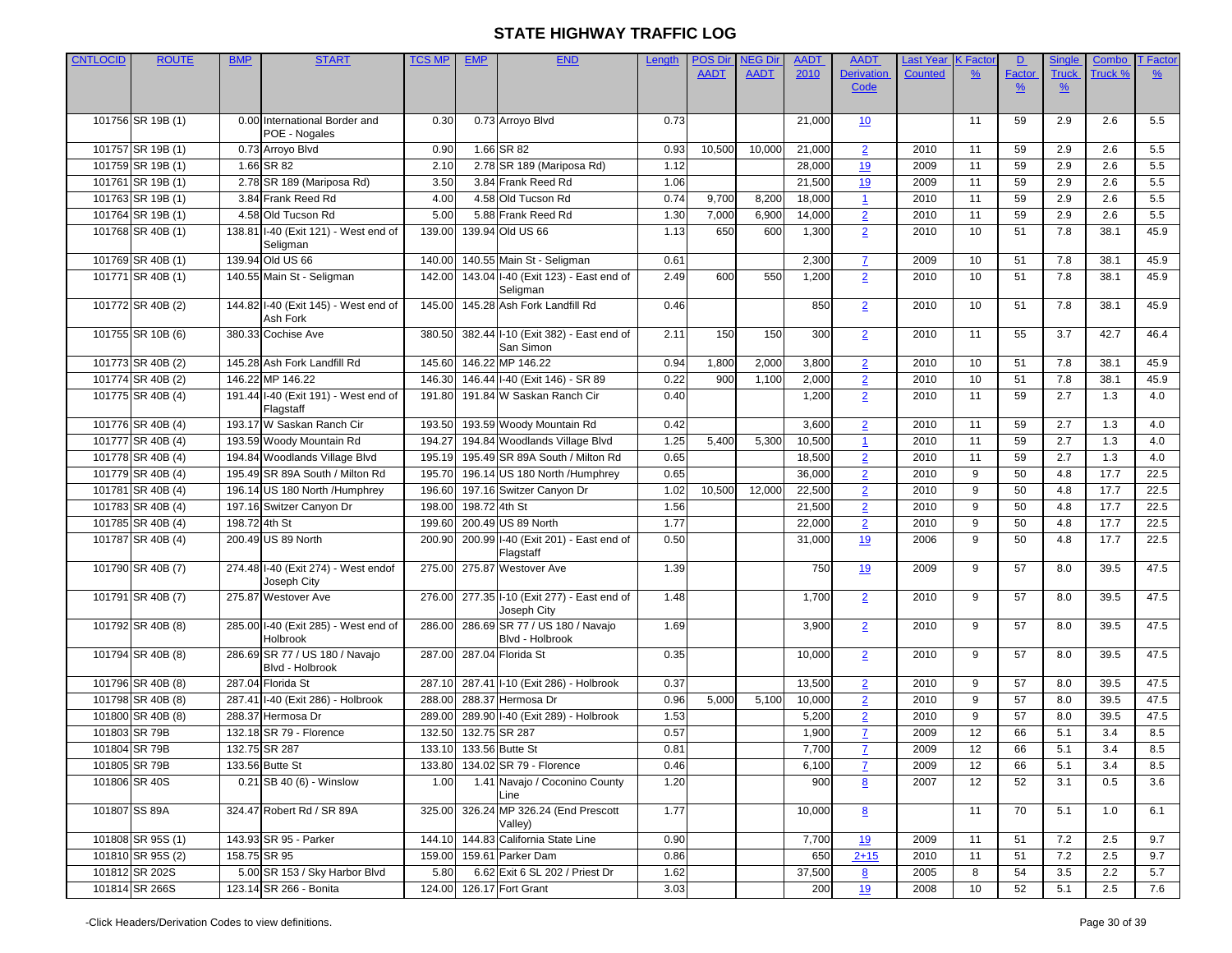| <b>CNTLOCID</b> | <b>ROUTE</b>   | <b>BMP</b> | <b>START</b>                                         | <b>TCS MP</b> | <b>EMP</b> | <b>END</b>                                   | Length | <b>POS Dir</b> | <b>JEG Dir</b> | <b>AADT</b> | <b>AADT</b>             | Last Year      | <b>K</b> Facto | D             | <b>Single</b> | Combo   | <b>T</b> Factor |
|-----------------|----------------|------------|------------------------------------------------------|---------------|------------|----------------------------------------------|--------|----------------|----------------|-------------|-------------------------|----------------|----------------|---------------|---------------|---------|-----------------|
|                 |                |            |                                                      |               |            |                                              |        | <b>AADT</b>    | <b>AADT</b>    | 2010        | Derivation              | <b>Counted</b> | $\frac{9}{6}$  | <b>Factor</b> | <b>Truck</b>  | Truck % | $\frac{9}{6}$   |
|                 |                |            |                                                      |               |            |                                              |        |                |                |             | Code                    |                |                | $\frac{9}{6}$ | $\frac{9}{6}$ |         |                 |
|                 |                |            |                                                      |               |            |                                              |        |                |                |             |                         |                |                |               |               |         |                 |
|                 | 101815 SR 277S |            | 321.18 SR 277                                        | 321.20        |            | 322.40 Paper Mill entrance                   | 1.22   |                |                | 750         | $\overline{2}$          | 2010           | 11             | 58            | 9.7           | 6.1     | 15.8            |
| 101816 US 60    |                |            | 30.66 I-10 (exit 31)                                 | 31.00         | 31.26 1-10 |                                              | 0.60   |                |                | 1,500       | 10                      |                | 18             | 54            | 9.3           | 15.0    | 24.3            |
| 101817 US 60    |                | 31.26 1-10 |                                                      | 31.53         |            | 36.60 Flying Crown Ranch Rd                  | 5.34   |                |                | 1,600       | 10                      |                | 23             | 95            | 8.3           | 9.1     | 17.4            |
| 101818 US 60    |                |            | 36.60 Flying Crown Ranch Rd                          | 38.00         |            | 42.78 Avenue 4e                              | 6.18   | 700            | 950            | 1,600       | $\overline{1}$          | 2010           | 23             | 95            | 8.3           | 9.1     | 17.4            |
| 101819 US 60    |                |            | 42.78 Avenue 4e                                      | 44.00         |            | 45.84 Vicksburg Rd                           | 3.06   |                |                | 1,700       | 8                       |                | 23             | 95            | 8.3           | 9.1     | 17.4            |
| 101820 US 60    |                |            | 45.84 Vicksburg Rd                                   | 48.00         |            | 49.56 SR 72                                  | 3.72   |                |                | 1,100       | 7                       | 2009           | 23             | 95            | 8.3           | 9.1     | 17.4            |
| 101821 US 60    |                |            | 49.56 SR 72                                          | 54.00         |            | 56.53 Salome Rd                              | 6.97   |                |                | 2,100       | $\mathbf{Z}$            | 2009           | 18             | 51            | 10.9          | 4.2     | 15.1            |
| 101822 US 60    |                |            | 56.53 Salome Rd                                      | 59.00         |            | 61.49 2nd St - Wenden                        | 4.96   |                |                | 1,900       | $\mathbf{Z}$            | 2009           | 18             | 51            | 10.9          | 4.2     | 15.1            |
| 101823 US 60    |                |            | 61.49 2nd St - Wenden                                | 82.57         |            | 84.17 Eagle Eye Rd                           | 22.68  | 800            | 800            | 1,600       | $\mathbf{1}$            | 2010           | 18             | 51            | 10.9          | 4.2     | 15.1            |
| 101824 US 60    |                |            | 84.17 Eagle Eye Rd                                   | 84.64         |            | 85.81 SR 71 North - East of Aquila           | 1.64   |                |                | 1,600       | 10                      |                | 18             | 51            | 10.9          | 4.2     | 15.1            |
|                 |                |            |                                                      |               |            |                                              |        |                |                |             |                         |                |                |               |               |         |                 |
| 101825 US 60    |                |            | 85.81 SR 71 North - East of Aguila                   | 87.00         |            | 105.66 Wickenburg Airport Rd                 | 19.85  |                |                | 1,500       | 19                      | 2009           | 18             | 51            | 10.9          | 4.2     | 15.1            |
| 101826 US 60    |                |            | 105.66 Wickenburg Airport Rd                         | 107.00        |            | 107.71 Vulture Mine Rd                       | 2.05   |                |                | 4,000       | 19                      | 2009           | 13             | 58            | 8.5           | 8.9     | 17.4            |
| 101827 US 60    |                |            | 107.71 Vulture Mine Rd                               | 108.00        |            | 108.45 Country Club Dr / Saguaro             | 0.74   |                |                | 12,500      | 19                      | 2009           | 13             | 51            | 10.8          | 9.0     | 19.8            |
|                 |                |            |                                                      |               |            |                                              |        |                |                |             |                         |                |                |               |               |         |                 |
| 101829 US 60    |                |            | 108.45 Country Club Dr / Saguaro                     | 109.00        |            | 109.25 Mariposa Dr                           | 0.80   |                |                | 13,000      | 19                      | 2007           | 13             | 51            | 10.8          | 9.0     | 19.8            |
|                 |                |            | Dr                                                   |               |            |                                              |        |                |                |             |                         |                |                |               |               |         |                 |
| 101831 US 60    |                |            | 109.25 Mariposa Dr                                   | 110.06        |            | 110.33 US 93 (Tegner St) / Center            | 1.08   |                |                | 13,000      | 19                      | 2009           | 13             | 51            | 10.8          | 9.0     | 19.8            |
|                 |                |            |                                                      |               |            | St - Wickenburg                              |        |                |                |             |                         |                |                |               |               |         |                 |
| 101833 US 60    |                |            | 110.33 US 93 (Tegner St) / Center<br>St - Wickenburg | 110.41        |            | 110.70 Jack Burden Rd                        | 0.37   |                |                | 15,500      | $\mathbf{Z}$            | 2007           | 11             | 51            | 6.4           | 6.4     | 12.8            |
| 101835 US 60    |                |            | 110.70 Jack Burden Rd                                | 111.00        |            | 112.94 Mockingbird Rd                        | 2.24   | 7,500          | 7,400          | 15,000      | $\overline{\mathbf{1}}$ | 2010           | 11             | 51            | 6.4           | 6.4     | 12.8            |
| 101837 US 60    |                |            | 112.94 Mockingbird Rd                                | 115.00        |            | 115.60 Rocking Horse Ln                      | 2.66   |                |                | 13,000      | 10                      | 2009           | 11             | 51            | 6.4           | 6.4     | 12.8            |
| 101838 US 60    |                |            | 115.60 Rocking Horse Ln                              | 116.12        |            | 117.86 San Domingo Peak Trl                  | 2.26   |                |                | 12,000      | 10                      |                | 11             | 51            | 6.4           | 6.4     | 12.8            |
| 101839 US 60    |                |            | 117.86 San Domingo Peak Trl                          | 118.16        |            | 118.50 McCarrall Rd                          | 0.64   |                |                | 11,000      | 10                      |                | 11             | 51            | 6.4           | 6.4     | 12.8            |
| 101840 US 60    |                |            | 118.50 McCarrall Rd                                  | 119.22        |            | 120.13 SR 74 East - Morristown               | 1.63   |                |                | 10,500      | 10                      |                | 11             | 51            | 6.4           | 6.4     | 12.8            |
| 101841 US 60    |                |            | 120.13 SR 74 East - Morristown                       | 120.69        |            | 121.00 Gales Rd / Rockaway Hills             | 0.87   |                |                | 9,600       | $\mathbf{Z}$            |                | 10             | 52            | 7.2           | 5.0     | 12.2            |
|                 |                |            |                                                      |               |            |                                              |        |                |                |             |                         |                |                |               |               |         |                 |
| 101842 US 60    |                |            | 121.00 Gales Rd / Rockaway Hills                     | 124.22        |            | 124.50 London Rd                             | 3.50   |                |                | 8,100       | $\mathbf{Z}$            |                | 10             | 52            | 7.2           | 5.0     | 12.2            |
|                 |                |            |                                                      |               |            |                                              |        |                |                |             |                         |                |                |               |               |         |                 |
| 101843 US 60    |                |            | 124.50 London Rd                                     | 128.48        |            | 128.70 Center St - Wittman                   | 4.20   |                |                | 7,200       | $\overline{7}$          | 2009           | 10             | 52            | 7.2           | 5.0     | 12.2            |
| 101844 US 60    |                |            | 128.70 Center St - Wittman                           | 130.56        |            | 130.92 203rd Ave                             | 2.22   |                |                | 8,400       | 7                       | 2009           | 10             | 52            | 7.2           | 5.0     | 12.2            |
| 101845 US 60    |                |            | 130.92 203rd Ave                                     | 131.26        |            | 132.40 Patton Rd                             | 1.48   |                |                | 8,400       | $\mathbf{Z}$            |                | 10             | 52            | 7.2           | 5.0     | 12.2            |
| 101846 US 60    |                |            | 132.40 Patton Rd                                     | 133.00        |            | 133.90 Jomax Rd                              | 1.50   |                |                | 12,500      | $\mathbf{Z}$            | 2009           | 10             | 52            | 7.2           | 5.0     | 12.2            |
| 101847 US 60    |                |            | 133.90 Jomax Rd                                      | 134.55        |            | 135.20 Happy Valley Rd                       | 1.30   |                |                | 15,000      | 10                      |                | 10             | 52            | 7.2           | 5.0     | 12.2            |
| 101848 US 60    |                |            | 135.20 Happy Valley Rd                               | 136.00        |            | 136.95 Deer Valley Rd                        | 1.75   |                |                | 18,500      | 10                      | 2007           | 10             | 52            | 7.2           | 5.0     | 12.2            |
| 101849 US 60    |                |            | 136.95 Deer Valley Rd                                | 137.63        |            | 137.80 163rd Ave                             | 0.85   | 9,200          | 9,200          | 18,500      | $\overline{1}$          | 2010           | 10             | 52            | 7.2           | 5.0     | 12.2            |
| 101850 US 60    |                |            | 137.80 163rd Ave                                     | 138.30        |            | 138.60 SR 303 Connector Rd                   | 0.80   |                |                | 27,500      | $\mathbf{Z}$            | 2008           | 10             | 52            | 7.2           | 5.0     | 12.2            |
| 101851 US 60    |                |            | 138.60 SR 303 Connector Rd                           | 139.00        |            | 139.61 Sunrise Blvd / RH Johnson             | 1.01   |                |                | 26,500      | 8                       | 2008           | 9              | 55            | 3.1           | 1.3     | 4.4             |
|                 |                |            |                                                      |               |            | <b>Blvd</b>                                  |        |                |                |             |                         |                |                |               |               |         |                 |
| 101852 US 60    |                |            | 139.61 Sunrise Blvd / RH Johnson                     |               |            | 140.29 140.93 Meeker Blvd / Reems Rd         | 1.32   |                |                | 26,000      | 8                       | 2009           | 9              | 55            | 3.1           | 1.3     | 4.4             |
| 101853 US 60    |                |            | <b>Blvd</b><br>140.93 Meeker Blvd / Reems Rd         | 141.90        |            | 142.76 Bell Rd                               | 1.83   |                |                | 30,500      | 8                       | 2006           | 9              | 55            | 3.1           | 1.3     | 4.4             |
| 101854 US 60    |                |            | 142.76 Bell Rd                                       | 143.00        |            | 143.41 Dysart Rd (Surprise Ave)              | 0.65   |                |                | 28,500      | 8                       | 2006           | 9              | 55            | 3.1           | 1.3     | 4.4             |
| 101855 US 60    |                |            | 143.41 Dysart Rd (Surprise Ave)                      | 144.00        |            | 144.30 Greenway Rd                           | 0.89   |                |                | 27,500      |                         |                | 9              | 55            | 3.1           | 1.3     | 4.4             |
|                 |                |            |                                                      |               |            |                                              |        |                |                |             | 8                       | 2009           | 9              |               |               |         |                 |
| 101856 US 60    |                |            | 144.30 Greenway Rd<br>145.76 Thompson Ranch Rd /     | 145.30        |            | 145.76 Thompson Ranch Rd<br>146.60 111th Ave | 1.46   |                |                | 25,000      | 8                       |                | 9              | 55            | 3.1           | 1.3     | 4.4             |
| 101857 US 60    |                |            | Thunderbird Rd                                       | 146.00        |            |                                              | 0.84   |                |                | 24,000      | $\mathbf{Z}$            |                |                | 55            | 3.1           | 1.3     | 4.4             |
| 101858 US 60    |                |            | 146.60 111th Ave                                     | 146.95        |            | 147.10 Del Webb Blvd / 107th Ave             | 0.50   |                |                | 25,000      | $\mathbf{Z}$            | 2006           | 9              | 55            | 3.1           | 1.3     | 4.4             |
|                 |                |            |                                                      |               |            |                                              |        |                |                |             |                         |                |                |               |               |         |                 |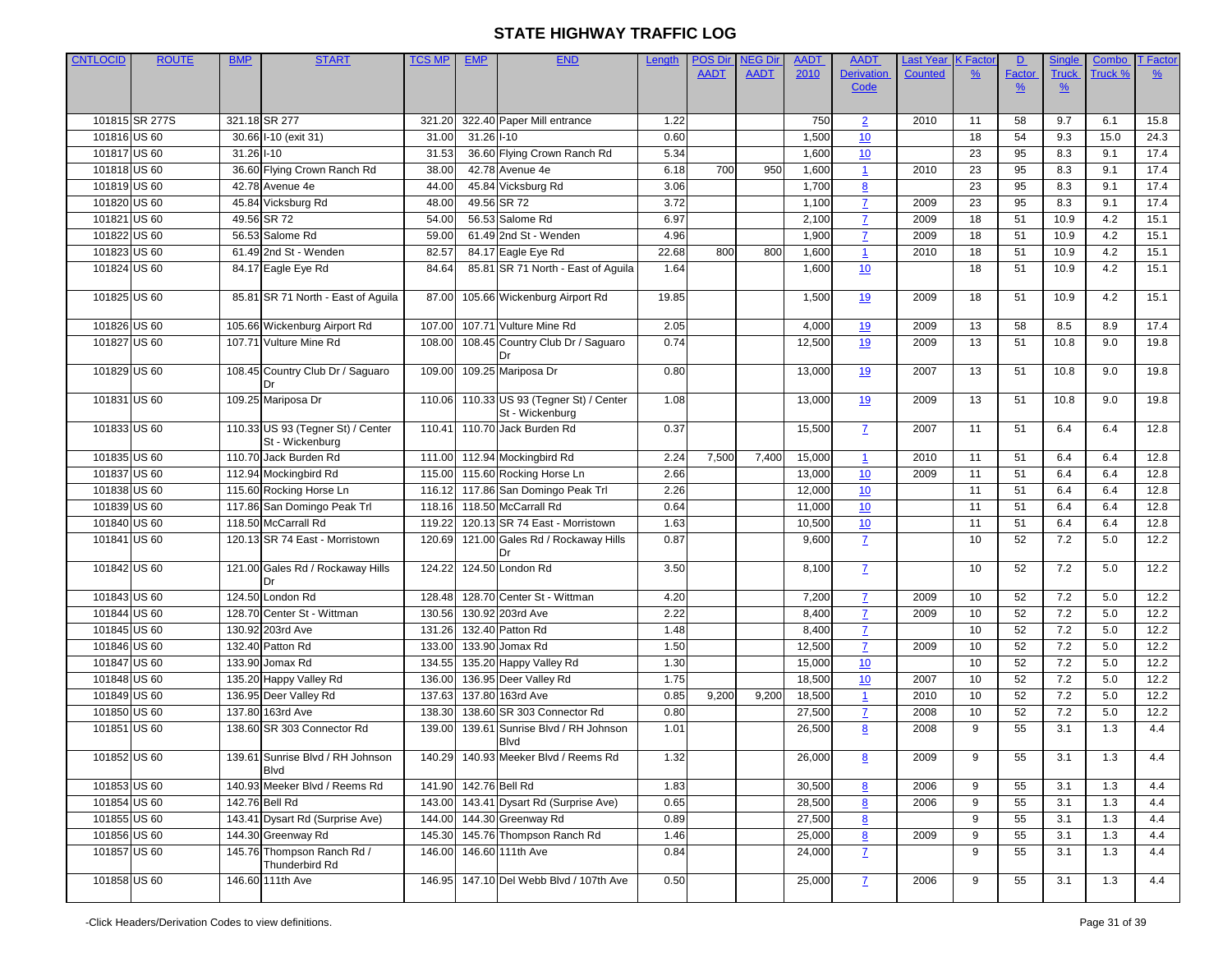| <b>CNTLOCID</b> | <b>ROUTE</b> | <b>BMP</b> | <b>START</b>                                | <b>TCS MP</b> | <b>EMP</b> | <b>END</b>                            | Length | <b>POS Dir</b> | <b>JEG Dir</b> | <b>AADT</b> | <b>AADT</b>       | <b>Last Year</b> | <b>K</b> Facto | $\mathbf{D}$  | <b>Single</b> | Combo   | <u>T Factor</u> |
|-----------------|--------------|------------|---------------------------------------------|---------------|------------|---------------------------------------|--------|----------------|----------------|-------------|-------------------|------------------|----------------|---------------|---------------|---------|-----------------|
|                 |              |            |                                             |               |            |                                       |        | <b>AADT</b>    | <b>AADT</b>    | 2010        | <b>Derivation</b> | <b>Counted</b>   | $\frac{9}{6}$  | <b>Factor</b> | <b>Truck</b>  | Truck 9 | $\frac{9}{6}$   |
|                 |              |            |                                             |               |            |                                       |        |                |                |             | Code              |                  |                | $\frac{9}{6}$ | $\frac{9}{6}$ |         |                 |
|                 |              |            |                                             |               |            |                                       |        |                |                |             |                   |                  |                |               |               |         |                 |
| 101859 US 60    |              |            | 147.10 Del Webb Blvd / 107th Ave            | 147.39        |            | 147.60 103rd Ave                      | 0.50   |                |                | 27,000      | $\mathbf{Z}$      | 2006             | 9              | 55            | 3.1           | 1.3     | 4.4             |
|                 |              |            |                                             |               |            |                                       |        |                |                |             |                   |                  |                |               |               |         |                 |
| 101860 US 60    |              |            | 147.60 103rd Ave                            | 148.00        |            | 148.20 99th Ave                       | 0.60   |                |                | 27,000      | $\mathbf{Z}$      |                  | 9              | 55            | 3.1           | 1.3     | 4.4             |
| 101861 US 60    |              |            | 148.20 99th Ave                             | 148.44        |            | 148.92 SR 101 South (Exit 11)         | 0.72   |                |                | 29,000      | $\overline{1}$    | 2006             | 9              | 55            | 3.1           | 1.3     | 4.4             |
| 101862 US 60    |              |            | 148.92 SR 101 South (Exit 11)               | 149.15        |            | 149.20 91st Ave / SR 101 North        | 0.28   |                |                | 27,000      | $\mathbf{Z}$      | 2006             | 9              | 55            | 3.1           | 1.3     | 4.4             |
|                 |              |            |                                             |               |            | (Exit xx)                             |        |                |                |             |                   |                  |                |               |               |         |                 |
| 101863 US 60    |              |            | 149.20 91st Ave / SR 101 North<br>(Exit xx) | 149.53        |            | 149.92 87th Ave                       | 0.72   |                |                | 29,000      | $\mathbf{Z}$      | 2006             | 9              | 50            | 1.9           | 1.0     | 2.9             |
| 101864 US 60    |              |            | 149.92 87th Ave                             | 150.16        |            | 150.60 83rd Ave / Peoria Ave          | 0.68   |                |                | 30,000      | $\mathbf{Z}$      | 2008             | 9              | 50            | 1.9           | 1.0     | 2.9             |
| 101865 US 60    |              |            | 150.60 83rd Ave / Peoria Ave                | 151.00        |            | 151.97 74th Ave / Olive Ave           | 1.37   |                |                | 28,000      | $\overline{7}$    | 2008             | $\overline{9}$ | 50            | 1.9           | 1.0     | 2.9             |
| 101866 US 60    |              |            | 151.97 75th Ave / Olive Ave                 | 152.65        |            | 153.36 67th Ave / Northern Ave        | 1.39   |                |                | 26,500      | $\overline{7}$    | 2009             | 11             | 82            | 3.0           | 0.9     | 3.9             |
| 101867 US 60    |              |            | 153.36 67th Ave / Northern Ave              | 153.60        |            | 154.75 59th Ave / Glendale Ave        | 1.39   |                |                | 29,500      | $\mathbf{Z}$      | 2009             | 11             | 82            | 3.0           | 0.9     | 3.9             |
|                 |              |            | 154.75 59th Ave / Glendale Ave              | 155.48        |            |                                       | 1.46   |                |                |             |                   | 2006             | 11             |               | 3.0           | 0.9     | 3.9             |
| 101868 US 60    |              |            |                                             |               |            | 156.21 51st Ave / Bethany Home<br>Rd  |        |                |                | 31,500      | $\mathbf{Z}$      |                  |                | 82            |               |         |                 |
| 101869 US 60    |              |            | 156.21 51st Ave / Bethany Home Rd           | 156.89        |            | 157.60 43rd Ave / Camelback Rd        | 1.39   | 16,500         | 16,500         | 33,500      | $\mathbf{1}$      | 2010             | 11             | 82            | 3.0           | 0.9     | 3.9             |
|                 |              |            |                                             |               |            |                                       |        |                |                |             |                   |                  |                |               |               |         |                 |
| 101870 US 60    |              |            | 157.60 43rd Ave / Camelback Rd              | 158.28        |            | 159.01 35th Ave / Indian School Rd    | 1.41   |                |                | 38,000      | 8                 | 2009             | 8              | 72            | 3.5           | 2.2     | 5.7             |
|                 |              |            |                                             |               |            |                                       |        |                |                |             |                   |                  |                |               |               |         |                 |
| 101871 US 60    |              |            | 159.01 35th Ave / Indian School Rd          | 159.41        |            | 160.41 27th Ave / Thomas Rd           | 1.40   |                |                | 33,000      | 8                 | 2009             | 8              | 72            | 3.5           | 2.2     | 5.7             |
|                 |              |            |                                             |               |            |                                       |        |                |                |             |                   |                  |                |               |               |         |                 |
| 101872 US 60    |              |            | 171.63 Exit 172 I-10 (Exit 154)             | 172.43        |            | 172.50 Exit xxx Priest Dr             | 0.87   |                |                | 222,000     | 8                 | 2005             | 8              | 60            | 3.5           | 2.2     | 5.7             |
| 101873 US 60    |              |            | 172.50 Exit xxx Priest Dr                   | 172.91        |            | 173.68 Exit 173 Mill Ave              | 1.18   |                |                | 202,000     | 8                 | 2005             | 8              | 60            | 3.5           | 2.2     | 5.7             |
| 101874 US 60    |              |            | 173.68 Exit 173 Mill Ave                    | 173.90        |            | 174.42 Exit 174 Rural Rd              | 0.74   |                |                | 197,000     | 8                 | 2005             | 8              | 60            | 3.5           | 2.2     | 5.7             |
| 101875 US 60    |              |            | 174.42 Exit 174 Rural Rd                    | 174.68        |            | 175.42 Exit 175 McClintock Dr         | 1.00   |                |                | 192,000     | 8                 | 2007             | 8              | 60            | 3.5           | 2.2     | 5.7             |
| 101876 US 60    |              |            | 175.42 Exit 175 McClintock Dr               | 175.92        |            | 176.45 Exit 176 SL 101 (Exit 55)      | 1.03   |                |                | 176,000     | 8                 | 2005             | 8              | 53            | 3.5           | 2.2     | 5.7             |
|                 |              |            |                                             |               |            | Price Rd                              |        |                |                |             |                   |                  |                |               |               |         |                 |
| 101877 US 60    |              |            | 176.45 Exit176 Price Rd / SL 101            | 176.71        |            | 177.41 Exit 177 Dobson Rd             | 0.96   |                |                | 224,000     | 8                 | 2005             | 8              | 53            | 3.5           | 2.2     | 5.7             |
|                 |              |            | (Exit 55)                                   |               |            |                                       |        |                |                |             |                   |                  |                |               |               |         |                 |
| 101878 US 60    |              |            | 177.41 Exit 177 Dobson Rd                   | 177.67        |            | 178.41 Exit 178 Alma School Rd        | 1.00   |                |                | 225,000     | 8                 | 2009             | 8              | 53            | 3.5           | 2.2     | 5.7             |
| 101879 US 60    |              |            | 178.41 Exit 178 Alma School Rd              | 178.75        |            | 179.41 Exit 179 Country Club Dr       | 1.00   |                |                | 228,000     | 8                 | 2005             | 8              | 53            | 3.5           | 2.2     | 5.7             |
| 101880 US 60    |              |            | 179.41 Exit 179 Country Club Dr (Ex)        | 179.68        |            | (Ex SR 87)<br>180.40 Exit 180 Mesa Dr | 0.99   |                |                |             |                   | 2009             | 8              | 53            | 3.5           | 2.2     | 5.7             |
|                 |              |            | SR 87)                                      |               |            |                                       |        |                |                | 227,000     | 8                 |                  |                |               |               |         |                 |
| 101881 US 60    |              |            | 180.40 Exit 180 Mesa Dr                     | 180.62        |            | 181.41 Exit 181 Stapley Dr            | 1.01   |                |                | 202,000     | 8                 | 2007             | 8              | 53            | 3.5           | 2.2     | 5.7             |
| 101882 US 60    |              |            | 181.41 Exit 181 Stapley Dr                  | 181.65        |            | 182.41 Exit 182 Gilbert Rd            | 1.00   |                |                | 177,000     | 8                 | 2009             | 8              | 53            | 3.5           | 2.2     | 5.7             |
| 101883 US 60    |              |            | 182.41 Exit 182 Gilbert Rd                  | 183.00        |            | 184.40 Exit 184 Val Vista Dr          | 1.99   |                |                | 174,000     | 8                 | 2005             | 8              | 53            | 3.5           | 2.2     | 5.7             |
| 101884 US 60    |              |            | 184.40 Exit 184 Val Vista Dr                | 185.00        |            | 185.40 Exit 185 Greenfield Rd         | 1.00   |                |                | 155,000     | 8                 | 2005             | 8              | 53            | 3.5           | 2.2     | 5.7             |
| 101885 US 60    |              |            | 185.40 Exit 185 Greenfield Rd               | 186.00        |            | 186.39 Exit 186 Higley Rd             | 0.99   |                |                | 157,000     |                   | 2005             | 9              | 55            | 3.6           | 0.8     | 4.4             |
|                 |              |            |                                             |               |            | 187.87 Exit 187 Superstition          |        |                |                |             | 8                 |                  | 9              |               |               |         |                 |
| 101886 US 60    |              |            | 186.39 Exit 186 Higley Rd                   | 186.99        |            | Springs Blvd                          | 1.48   |                |                | 153,000     | 8                 | 2005             |                | 55            | 3.6           | 0.8     | 4.4             |
| 101887 US 60    |              |            | 187.87 Exit 187 Superstition Springs        | 188.00        |            | 188.39 Exit 188 Power Rd              | 0.52   |                |                | 140,000     | 8                 | 2005             | 9              | 55            | 3.6           | 0.8     | 4.4             |
|                 |              |            | <b>Blvd</b>                                 |               |            |                                       |        |                |                |             |                   |                  |                |               |               |         |                 |
| 101888 US 60    |              |            | 188.39 Exit 188 Power Rd                    | 189.00        |            | 189.39 Exit 189 Sossaman Rd           | 1.00   |                |                | 119,000     | 8                 | 2005             | 9              | 55            | 3.6           | 0.8     | 4.4             |
| 101889 US 60    |              |            | 189.39 Exit 189 Sossaman Rd                 | 189.70        |            | 190.54 SR 202                         | 1.15   |                |                | 93,000      | 8                 |                  | 9              | 55            | 3.6           | 0.8     | 4.4             |
| 101890 US 60    |              |            | 190.54 SR 202                               | 190.88        |            | 191.40 Exit 191 Ellsworth Rd          | 0.86   |                |                | 88,000      | 8                 | 2005             | 9              | 55            | 3.6           | 0.8     | 4.4             |
| 101891 US 60    |              |            | 191.40 Exit 191 Ellsworth Rd                | 191.68        |            | 192.39 Exit 192 Crismon Rd            | 0.99   |                |                | 82,500      | 8                 | 2005             | 9              | 55            | 3.6           | 0.8     | 4.4             |
| 101892 US 60    |              |            | 192.39 Exit 192 Crismon Rd                  | 193.00        |            | 193.41 Exit 193 Signal Butte Rd       | 1.02   |                |                | 68,500      | 8                 | 2008             | 9              | 55            | 3.6           | 0.8     | 4.4             |
| 101893 US 60    |              |            | 193.41 Exit 193 Signal Butte Rd             | 194.07        |            | 195.41 Exit 195 Ironwood Dr           | 2.00   | 34,000         | 35,500         | 70,000      | $\mathbf{1}$      | 2010             | 9              | 55            | 4.1           | 1.7     | 5.8             |
| 101894 US 60    |              |            | 195.41 Exit 195 Ironwood Dr                 | 195.98        |            | 196.41 Exit196 SR 88 / Idaho Rd       | 1.00   |                |                | 54,000      | 10                | 2008             | 9              | 55            | 4.1           | 1.7     | 5.8             |
| 101895 US 60    |              |            | 196.41 Exit196 SR 88 / Idaho Rd             | 196.94        |            | 197.41 Exit 197 Tomahawk Rd           | 1.00   |                |                |             |                   | 2008             | 9              | 55            | 4.1           | 1.7     | 5.8             |
|                 |              |            |                                             |               |            |                                       |        |                |                | 39,000      | 10                |                  |                |               |               |         |                 |
| 101896 US 60    |              |            | 197.41 Exit 197 Tomahawk Rd                 | 197.86        |            | 198.42 Exit 198 Goldfield Rd          | 1.01   |                |                | 28,000      | 10                | 2009             | 9              | 55            | 4.1           | 1.7     | 5.8             |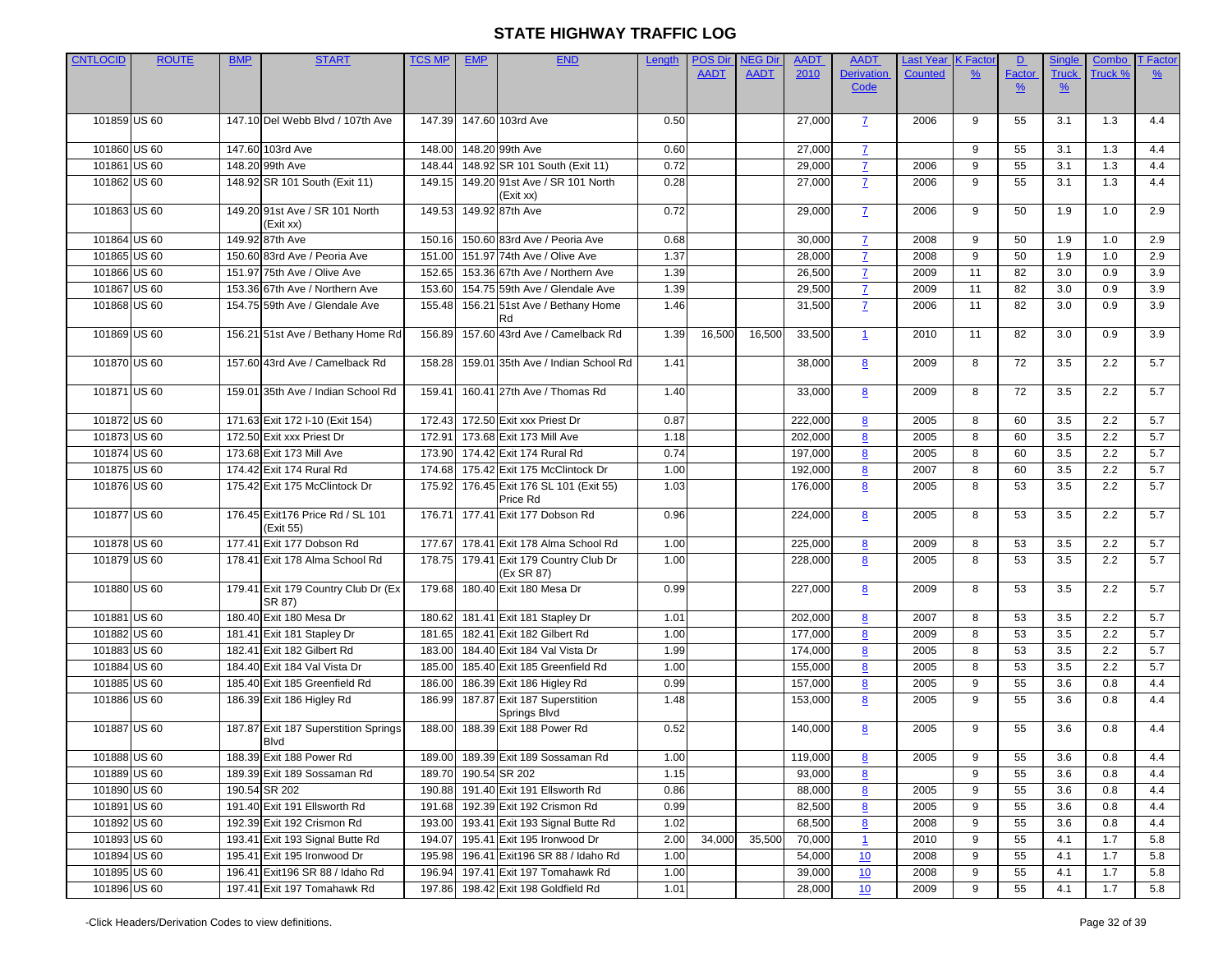| <b>CNTLOCID</b> | <b>ROUTE</b> | <b>BMP</b>   | <b>START</b>                               | <b>TCS MP</b> | <b>EMP</b>   | <b>END</b>                                    | Length | <b>POS Dir</b> | <b>JEG Dir</b> | <b>AADT</b> | <b>AADT</b>       | Last Year      | <b>K</b> Facto | D             | <b>Single</b> | Combo   | <b>T</b> Factor |
|-----------------|--------------|--------------|--------------------------------------------|---------------|--------------|-----------------------------------------------|--------|----------------|----------------|-------------|-------------------|----------------|----------------|---------------|---------------|---------|-----------------|
|                 |              |              |                                            |               |              |                                               |        | <b>AADT</b>    | <b>AADT</b>    | 2010        | <b>Derivation</b> | <b>Counted</b> | $\frac{9}{6}$  | <b>Factor</b> | <b>Truck</b>  | Truck % | $\frac{9}{6}$   |
|                 |              |              |                                            |               |              |                                               |        |                |                |             | <b>Code</b>       |                |                | $\frac{9}{6}$ | $\frac{9}{6}$ |         |                 |
|                 |              |              |                                            |               |              |                                               |        |                |                |             |                   |                |                |               |               |         |                 |
| 101897 US 60    |              |              | 198.42 Exit 198 Goldfield Rd               | 198.82        |              | 199.05 Gold Canyon Rd                         | 0.63   |                |                | 29,000      | $\overline{2}$    | 2010           | 9              | 55            | 4.1           | 1.7     | 5.8             |
| 101898 US 60    |              |              | 199.05 Gold Canyon Rd                      | 199.21        |              | 201.17 Superstition Mountain Dr               | 2.12   | 15,500         | 15,500         | 31,000      | $\overline{2}$    | 2010           | 9              | 55            | 4.1           | 1.7     | 5.8             |
| 101899 US 60    |              |              | 201.17 Superstition Mountain Dr            | 201.34        |              | 202.05 Mountain Brook Dr                      | 0.88   | 15,500         | 13,500         | 29,000      | $\overline{2}$    | 2010           | 9              | 55            | 4.1           | 1.7     | 5.8             |
| 101900 US 60    |              |              | 202.05 Mountain Brook Dr                   | 202.39        |              | 202.70 Kings Ranch Rd                         | 0.65   | 12,000         | 11,500         | 23,000      | $\overline{2}$    | 2010           | 9              | 55            | 4.1           | 1.7     | 5.8             |
| 101901 US 60    |              |              | 202.70 Kings Ranch Rd                      | 203.57        |              | 204.18 Peralta Dr                             | 1.48   | 8,300          | 8,200          | 16,500      | $\overline{2}$    | 2010           | 9              | 55            | 4.1           | 1.7     | 5.8             |
| 101902 US 60    |              |              | 204.18 Peralta Dr                          | 207.00        |              | 208.25 El Camino Viejo Rd                     | 4.07   | 7,700          | 7,700          | 15,500      | $\overline{2}$    | 2010           | 12             | 66            | 5.1           | 3.4     | 8.5             |
| 101903 US 60    |              |              | 208.25 El Camino Viejo Rd                  | 209.85        |              | 212.23 SR 79 - Florence Jct                   | 3.98   | 7,500          | 6,800          | 14,500      | $\overline{2}$    | 2010           | 12             | 66            | 5.1           | 3.4     | 8.5             |
| 101904 US 60    |              |              | 212.23 SR 79 - Florence Junction           | 213.00        |              | 213.50 Queen Valley Rd                        | 1.27   | 5,400          | 5,400          | 10,500      | $\overline{2}$    | 2010           | 12             | 66            | 5.1           | 3.4     | 8.5             |
| 101905 US 60    |              |              | 213.50 Queen Valley Rd                     | 224.48        |              | 225.82 Mary Drive                             | 12.32  | 4,500          | 4,500          | 9,000       | $\overline{2}$    | 2010           | 12             | 66            | 5.1           | 3.4     | 8.5             |
| 101906 US 60    |              |              | 225.82 Mary Drive                          | 226.61        |              | 226.89 SR 177 South                           | 1.07   |                |                | 10,500      | $\overline{2}$    | 2010           | 12             | 66            | 5.1           | 3.4     | 8.5             |
| 101907 US 60    |              |              | 226.89 SR 177 South                        | 234.59        |              | 242.70 Meckey Camp Rd                         | 15.81  | 3,200          | 3,200          | 6,400       | $\overline{2}$    | 2010           | 10             | 57            | 7.6           | 4.7     | 12.3            |
| 101908 US 60    |              |              | 242.70 Meckey Camp Rd                      | 243.15        |              | 244.34 Miami Ave                              | 1.64   |                |                | 9,700       | 19                | 2008           | 10             | 57            | 7.6           | 4.7     | 12.3            |
| 101909 US 60    |              |              | 244.34 Miami Ave                           | 244.49        |              | 245.60 New St                                 | 1.26   | 4,100          | 4,600          | 8,700       | $\mathbf{1}$      | 2010           | 10             | 57            | 7.6           | 4.7     | 12.3            |
| 101911 US 60    |              |              | 245.60 New St                              | 246.05        |              | 247.05 SR 188 / Golden Hill Rd -              | 1.45   | 7,100          | 6,900          | 14,000      | $\overline{2}$    | 2010           | 10             | 57            | 7.6           | 4.7     | 12.3            |
|                 |              |              |                                            |               |              | Claypool                                      |        |                |                |             |                   |                |                |               |               |         |                 |
| 101912 US 60    |              |              | 247.05 SR 188 / Golden Hill Rd -           | 247.52        |              | 248.12 Escodilla Dr                           | 1.07   |                |                | 23,000      | 21                | 2008           | 10             | 51            | 6.2           | 3.5     | 9.7             |
|                 |              |              | Claypool                                   |               |              |                                               |        |                |                |             |                   |                |                |               |               |         |                 |
| 101914 US 60    |              |              | 248.12 Escodilla Dr                        | 249.00        |              | 249.46 Evans St                               | 1.34   |                |                | 24,500      | 21                | 2008           | 10             | 51            | 6.2           | 3.5     | 9.7             |
| 101916 US 60    |              |              | 249.46 Evans St                            | 249.90        |              | 250.06 Broad St / Silver St                   | 0.60   | 11,500         | 11,500         | 23,000      | $\overline{2}$    | 2010           | 10             | 51            | 6.2           | 3.5     | 9.7             |
| 101918 US 60    |              |              | 250.06 Silver St / Broad St                | 250.43        |              | 250.46 Cedar St                               | 0.40   |                |                | 19,500      | $\mathbf{Z}$      | 2008           | 10             | 51            | 6.2           | 3.5     | 9.7             |
| 101920 US 60    |              |              | 250.46 Cedar St                            | 250.72        |              | 251.03 Broad St - Globe                       | 0.57   |                |                | 19,500      | $\mathbf{Z}$      | 2008           | 10             | 51            | 6.2           | 3.5     | 9.7             |
| 101922 US 60    |              |              | 251.03 Broad St - Globe                    | 251.85        | 252.14 US 70 |                                               | 1.11   | 8,200          | 8,300          | 16,500      | $\mathbf{1}$      | 2010           | 10             | 51            | 6.2           | 3.5     | 9.7             |
| 101924 US 60    |              | 252.14 US 70 |                                            | 252.64        |              | 255.56 Fairgrounds Access Rd -                | 3.42   |                |                | 5,400       | $\mathbf{Z}$      | 2008           | 10             | 51            | 6.2           | 3.5     | 9.7             |
|                 |              |              |                                            |               |              | East of Globe                                 |        |                |                |             |                   |                |                |               |               |         |                 |
| 101926 US 60    |              |              | 255.56 Fairgrounds Access Rd -             | 283.48        | 318.15 SR 73 |                                               | 62.59  |                |                | 2,500       | $\overline{2}$    | 2010           | 19             | 83            | 4.0           | 5.2     | 9.2             |
|                 |              |              | East of Globe                              | 328.47        |              |                                               | 18.85  |                |                |             |                   | 2010           | 19             | 83            |               | 5.2     | 9.2             |
| 101927 US 60    |              | 318.15 SR 73 |                                            | 337.22        |              | 337.00 Stardust Dr                            |        |                |                | 2,500       | $\overline{2}$    |                | 19             |               | 4.0<br>4.0    |         | 9.2             |
| 101928 US 60    |              |              | 337.00 Stardust Dr                         |               |              | 338.68 Summit Trail                           | 1.68   | 1,400          | 1,300          | 2,700       | $\mathbf{1}$      | 2010           |                | 83            |               | 5.2     |                 |
| 101929 US 60    |              |              | 338.68 Summit Trail                        | 339.51        |              | 339.72 SR 260 West - South end of<br>Show Low | 1.04   |                |                | 6,500       | $\mathbf{Z}$      | 2009           | 19             | 83            | 4.0           | 5.2     | 9.2             |
| 101930 US 60    |              |              | 339.72 SR-260 West                         | 340.12        |              | 340.87 Central Ave - Show Low                 | 1.15   | 9,100          | 8,400          | 17,500      | $\overline{2}$    | 2010           | 19             | 83            | 4.0           | 5.2     | 9.2             |
| 101932 US 60    |              |              | 340.87 Central Ave - Show Low              | 341.22        |              | 341.69 SR 260 East                            | 0.82   | 9,800          | 9,800          | 19,500      | $\overline{2}$    | 2010           | 19             | 83            | 4.0           | 5.2     | 9.2             |
| 101934 US 60    |              |              | 341.69 SR 260 East                         | 341.90        |              | 342.26 SR 77 - East end of Show               | 0.57   | 10,000         | 9,600          | 19,500      | $\overline{2}$    | 2010           | 19             | 83            | 4.0           | 5.2     | 9.2             |
|                 |              |              |                                            |               |              | LOW.                                          |        |                |                |             |                   |                |                |               |               |         |                 |
| 101936 US 60    |              |              | 342.26 SR 77 - East end of Show            | 342.56        |              | 343.35 Show Low Airport Rd                    | 1.09   | 4,700          | 4,600          | 9,200       | $\overline{2}$    | 2010           | 19             | 83            | 4.0           | 5.2     | 9.2             |
|                 |              |              | Low                                        |               |              |                                               |        |                |                |             |                   |                |                |               |               |         |                 |
| 101937 US 60    |              |              | 343.35 Show Low Airport Rd                 | 344.00        |              | 345.00 Little Morman Lake Rd                  | 1.65   |                |                | 8,100       | $\overline{2}$    | 2010           | 19             | 83            | 4.0           | 5.2     | 9.2             |
| 101938 US 60    |              |              | 345.00 Little Morman Lake Rd               | 346.28        |              | 347.15 Boundon Ranch Rd                       | 2.15   |                |                | 6,800       | $\overline{2}$    | 2010           | 19             | 83            | 4.0           | 5.2     | 9.2             |
| 101939 US 60    |              |              | 347.15 Boundon Ranch Rd                    | 348.00        | 353.16 SR 61 |                                               | 6.01   | 2,900          | 2,700          | 5,600       | $\overline{2}$    | 2010           | 19             | 83            | 4.0           | 5.2     | 9.2             |
| 101940 US 60    |              | 353.16 SR 61 |                                            | 354.77        |              | 356.37 County Rte 148                         | 3.21   |                |                | 2,700       | $\overline{2}$    | 2010           | 21             | 50            | 7.6           | 1.4     | 9.0             |
| 101941 US 60    |              |              | 356.37 County Rte 148                      |               |              | 358.76 361.31 Vernon McNary Rd                | 4.94   |                |                | 2,200       | $\overline{2}$    | 2010           | 21             | 50            | 7.6           | 1.4     | 9.0             |
| 101942 US 60    |              |              | 361.31 Vernon McNary Rd                    | 363.00        |              | 363.30 Concho Lakeland Hwy                    | 1.99   |                |                | 1,700       | $\overline{2}$    | 2010           | 21             | 50            | 7.6           | 1.4     | 9.0             |
| 101943 US 60    |              |              | 363.30 Concho Lakeland Hwy                 | 373.00        |              | 384.45 US 180 / US 191 North                  | 21.15  | 800            | 750            | 1,600       | $\overline{2}$    | 2010           | 21             | 50            | 7.6           | 1.4     | 9.0             |
| 101944 US 60    |              |              | 384.45 US 180 / US 191 North               | 385.43        |              | 387.83 South Mountain Ave (Old                | 3.38   |                |                | 2,900       | 21                | 2008           | 21             | 50            | 7.6           | 1.4     | 9.0             |
|                 |              |              |                                            |               |              | SS 260) - Springerville                       |        |                |                |             |                   |                |                |               |               |         |                 |
| 101945 US 60    |              |              | 387.83 South Mountain Ave (Old SS          |               |              | 388.19 388.70 US 180 / US 191 South           | 0.87   | 2,400          | 2,600          | 5,700       | 8                 | 2009           | 21             | 50            | 7.6           | 1.4     | 9.0             |
|                 |              |              | 260) - Springerville                       |               |              |                                               |        |                |                |             |                   |                |                |               |               |         |                 |
| 101947 US 60    |              |              | 388.70 US 180 / US-191 South               | 389.00        |              | 389.20 B St - East of Springerville           | 0.50   | 800            | 750            | 1,600       | $\overline{2}$    | 2010           | 16             | 51            | 9.1           | 8.1     | 17.2            |
| 101948 US 60    |              |              | 389.20 B St - East end of<br>Springerville | 396.00        |              | 401.97 New Mexico State Line                  | 12.77  | 300            | 300            | 650         | $\overline{2}$    | 2010           | 16             | 51            | 9.1           | 8.1     | 17.2            |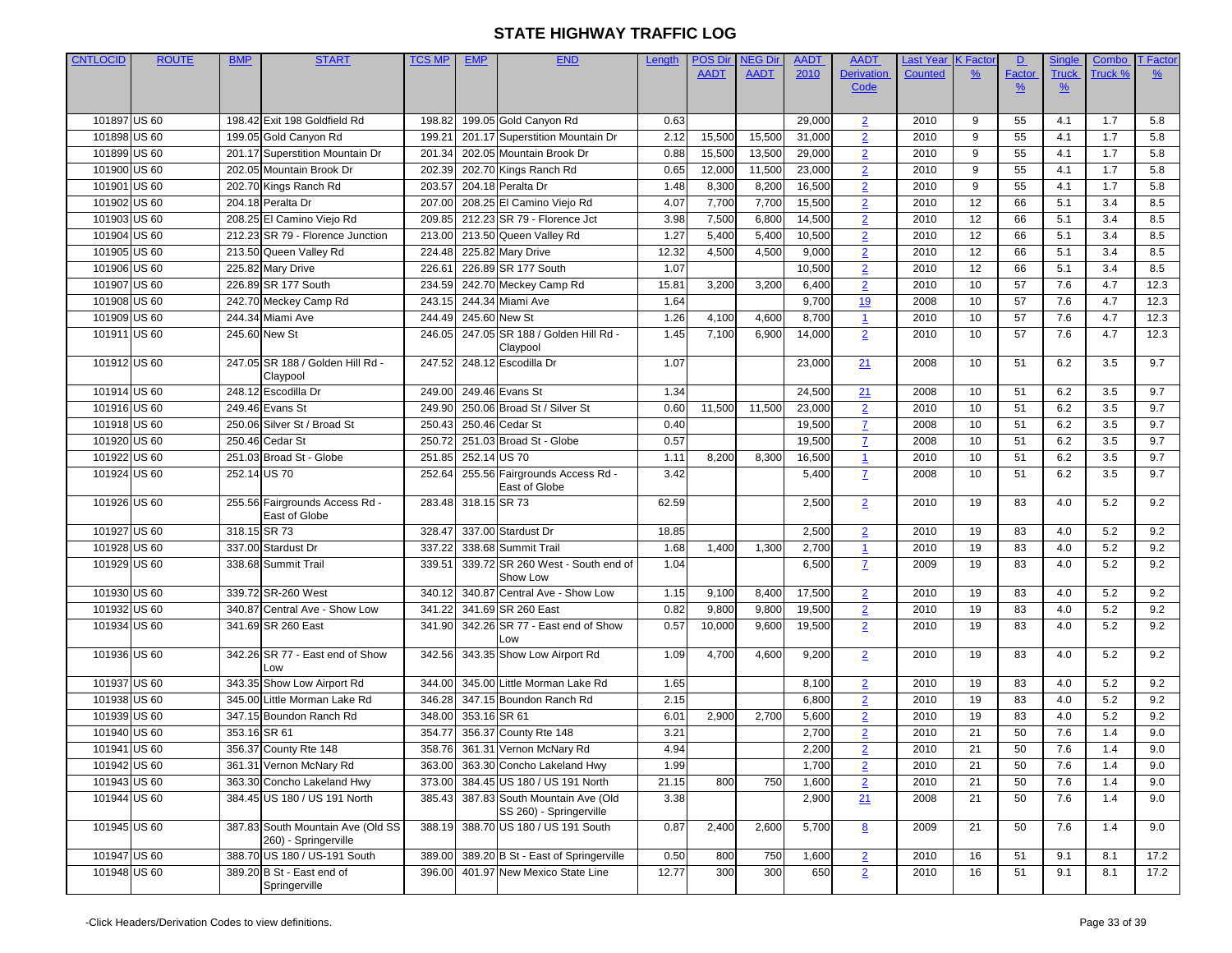| <b>CNTLOCID</b> | <b>ROUTE</b> | <b>BMP</b>    | <b>START</b>                            | <b>TCS MP</b> | <b>EMP</b>          | <b>END</b>                              | Length | <b>POS Dir</b> | <b>NEG Dir</b> | <b>AADT</b> | <b>AADT</b>             | Last Year      | <b>K</b> Facto | $\mathbf{D}$  | Singl         | Combo   | <b>T</b> Factor |
|-----------------|--------------|---------------|-----------------------------------------|---------------|---------------------|-----------------------------------------|--------|----------------|----------------|-------------|-------------------------|----------------|----------------|---------------|---------------|---------|-----------------|
|                 |              |               |                                         |               |                     |                                         |        | <b>AADT</b>    | <b>AADT</b>    | 2010        | <b>Derivation</b>       | <b>Counted</b> | $\frac{9}{6}$  | <b>Factor</b> | <b>Truck</b>  | Truck 9 | $\frac{9}{6}$   |
|                 |              |               |                                         |               |                     |                                         |        |                |                |             | Code                    |                |                | $\frac{9}{6}$ | $\frac{9}{6}$ |         |                 |
|                 |              |               |                                         |               |                     |                                         |        |                |                |             |                         |                |                |               |               |         |                 |
| 102018 US 64    |              |               | 465.40 US 160 - Teec Nos Pos            | 468.00        |                     | 469.57 New Mexico State Line            | 4.17   |                |                | 2,800       | <u>19</u>               | 2009           | 11             | 65            | 4.4           | 0.8     | 5.2             |
| 102019 US 70    |              |               | 252.14 US 60 North - Globe              | 252.63        |                     | 252.79 Saguaro Dr                       | 0.65   | 5,800          | 5,700          | 11,500      | $\overline{2}$          | 2010           | 10             | 51            | 6.2           | 3.5     | 9.7             |
| 102021 US 70    |              |               | 252.79 Saguaro Dr                       | 253.00        |                     | 253.38 Montecito Dr                     | 0.59   | 5,000          | 4,900          | 9,900       | $\overline{2}$          | 2010           | 10             | 51            | 6.2           | 3.5     | 9.7             |
| 102023 US 70    |              |               | 253.38 Montecito Dr                     | 253.88        |                     | 254.10 SR 77 - East of Globe            | 0.72   | 3,900          | 3,800          | 7,700       | $\overline{2}$          | 2010           | 10             | 51            | 6.2           | 3.5     | 9.7             |
| 102024 US 70    |              |               | 254.10 SR 77 South - East of Globe      | 259.00        |                     | 259.46 BIA Rte 6 - Cutter               | 5.36   | 3,600          | 3,600          | 7,100       | $\mathbf{1}$            | 2010           | 10             | 50            | 4.8           | 2.6     | 7.4             |
|                 |              |               |                                         |               |                     |                                         |        |                |                |             |                         |                |                |               |               |         |                 |
| 102025 US 70    |              |               | 259.46 BIA Rte 6 - Cutter               | 262.00        |                     | 271.27 SR 170 (retired) - Peridot       | 11.81  |                |                | 4,200       | $\overline{2}$          | 2010           | 10             | 50            | 4.8           | 2.6     | 7.4             |
| 102026 US 70    |              |               | 272.01 BIA 103                          | 272.30        |                     | 272.55 Geronimo Dr                      | 0.54   |                |                | 8,100       | $\overline{2}$          | 2010           | 10             | 50            | 4.8           | 2.6     | 7.4             |
| 102027 US 70    |              |               | 271.27 SR 170 (retired) - Peridot       | 271.80        |                     | 272.01 BIA 103                          | 0.74   |                |                | 5,900       | $\mathbf{Z}$            | 2008           | 10             | 50            | 4.8           | 2.6     | 7.4             |
| 102028 US 70    |              |               | 272.55 Geronimo Dr                      | 287.00        |                     | 301.52 Wilson Rd / Geronimo Ln          | 28.97  | 1,300          | 1,300          | 2,600       | $\overline{2}$          | 2010           | 10             | 50            | 4.8           | 2.6     | 7.4             |
| 102029 US 70    |              |               | 301.52 Wilson Rd / Geronimo Ln          | 308.00        |                     | 313.45 Klondyke Rd                      | 11.93  | 1,400          | 1,400          | 2,800       | $\overline{2}$          | 2010           | 10             | 50            | 4.8           | 2.6     | 7.4             |
| 102030 US 70    |              |               | 313.45 Klondyke Rd                      | 328.00        |                     | 328.90 C 645 / Patterson Rd             | 15.45  |                |                | 3,500       | $\overline{2}$          | 2010           | 10             | 52            | 5.1           | 2.5     | 7.6             |
| 102031 US 70    |              |               | 328.90 C 645 / Patterson Rd             | 329.92        |                     | 330.32 3rd St (West)                    | 1.42   |                |                | 4,700       | $\overline{2}$          | 2010           | 10             | 52            | 5.1           | 2.5     | 7.6             |
| 102032 US 70    |              |               | 330.32 3rd St (West)                    | 330.52        |                     | 330.75 Main St - Pima                   | 0.43   | 2,600          | 2,600          | 5,100       | $\overline{2}$          | 2010           | 10             | 52            | 5.1           | 2.5     | 7.6             |
| 102034 US 70    |              |               | 330.75 Main St - Pima                   | 331.00        |                     | 331.30 2nd St (South)                   | 0.55   |                |                | 8,500       | 21                      | 2008           | 10             | 52            | 5.1           | 2.5     | 7.6             |
| 102036 US 70    |              |               | 331.30 2nd St (South)                   | 331.65        |                     | 331.80 Alder Ln                         | 0.50   |                |                | 8,600       | 8                       |                | 10             | 52            | 5.1           | 2.5     | 7.6             |
| 102038 US 70    |              |               | 331.80 Alder Ln                         | 333.78        |                     | 335.50 Palmer Ln                        | 3.70   |                |                | 9,000       | 21                      | 2008           | 10             | 52            | 5.1           | 2.5     | 7.6             |
| 102040 US 70    |              |               | 335.50 Palmer Ln                        | 335.77        |                     | 335.98 College Ave                      | 0.48   |                |                | 13,500      | 8                       | 2008           | 10             | 52            | 5.1           | 2.5     | 7.6             |
| 102042 US 70    |              |               | 335.98 College Ave                      | 336.03        |                     | 336.62 1st Ave                          | 0.64   |                |                | 14,000      | 10                      | 2008           | 10             | 52            | 5.1           | 2.5     | 7.6             |
| 102044 US 70    |              |               | 336.62 1st Ave                          | 337.30        |                     | 337.94 20th Ave                         | 1.32   | 8,300          | 8,000          | 16,500      | $\overline{1}$          | 2010           | 10             | 52            | 5.1           | 2.5     | 7.6             |
| 102046 US 70    |              |               | 337.94 20th Ave                         | 338.15        |                     | 338.32 14th Ave                         | 0.38   |                |                | 19,000      | 10                      |                | 10             | 52            | 5.1           | 2.5     | 7.6             |
| 102048 US 70    |              |               | 338.32 14th Ave                         | 338.68        |                     | 338.97 8th Ave - Safford                | 0.65   |                |                | 21,500      | 8                       | 2008           | 10             | 52            | 5.1           | 2.5     | 7.6             |
| 102050 US 70    |              |               | 338.97 8th Ave - Safford                | 339.29        |                     | 339.46 US 191 South                     | 0.49   |                |                | 17,000      | $\overline{7}$          | 2008           | 10             | 52            | 5.1           | 2.5     | 7.6             |
| 102052 US 70    |              |               | 339.46 US 191 South                     | 339.62        |                     | 339.75 Main St                          | 0.29   |                |                | 12,000      | 10                      | 2008           | 10             | 52            | 5.1           | 2.5     | 7.6             |
| 102054 US 70    |              |               | 339.75 Main St                          | 339.95        |                     | 340.05 Hollywood Rd                     | 0.30   |                |                | 9,900       | $\mathbf{Z}$            | 2008           | 10             | 52            | 5.1           | 2.5     | 7.6             |
| 102056 US 70    |              |               | 340.05 Hollywood Rd                     | 340.90        |                     | 341.71 Lone Star Rd                     | 1.66   |                |                | 7,500       | $\overline{2}$          | 2010           | 10             | 52            | 5.1           | 2.5     | 7.6             |
| 102057 US 70    |              |               | 341.71 Lone Star Rd                     | 343.22        |                     | 344.37 Bowie Ave / Sanchez Rd           | 2.66   |                |                | 6,600       | 10                      | 2008           | 10             | 52            | 5.1           | 2.5     | 7.6             |
| 102058 US 70    |              |               | 344.37 Bowie Ave / Sanchez Rd           | 345.20        |                     | 346.43 San Jose Rd                      | 2.06   |                |                | 6,000       | 10                      | 2008           | 10             | 52            | 5.1           | 2.5     | 7.6             |
| 102059 US 70    |              |               | 346.43 San Jose Rd                      | 346.90        |                     | 349.48 US 191 North                     | 3.05   |                |                | 4,600       | $\mathbf{Z}$            | 2008           | 10             | 52            | 5.1           | 2.5     | 7.6             |
| 102060 US 70    |              |               | 349.48 US 191 North                     | 373.00        |                     | 378.48 Wilson St                        | 29.00  |                |                | 1,000       | $\mathbf{Z}$            | 2008           | 10             | 52            | 5.1           | 2.5     | 7.6             |
| 102061 US 70    |              |               | 378.48 Wilson St                        | 378.60        |                     | 378.91 SR 75 - Duncan                   | 0.43   |                |                | 1,400       | $\mathbf{Z}$            | 2008           | 10             | 52            | 5.1           | 2.5     | 7.6             |
| 102062 US 70    |              | 379.48 2nd St |                                         | 379.60        | 379.80 7th St       |                                         | 0.32   |                |                | 3,100       | $\mathbf{Z}$            | 2008           | 10             | 52            | 5.1           | 2.5     | 7.6             |
| 102063 US 70    |              |               | 378.91 SR 75 - Duncan                   | 379.15        |                     | 379.48 2nd St                           | 0.57   |                |                | 3,200       | 10                      | 2008           | 10             | 52            | 5.1           | 2.5     | 7.6             |
| 102064 US 70    |              | 379.80 7th St |                                         | 382.65        |                     | 385.25 New Mexico State Line            | 5.45   |                |                | 1,400       | $\mathbf{Z}$            | 2008           | 10             | 52            | 5.1           | 2.5     | 7.6             |
| 102065 US 89    |              |               | 418.74 SB 40 (4) / Country Club Dr      | 419.00        |                     | 419.11 East Flagstaff Mall Entrance     | 0.37   |                |                | 26,000      | $\overline{I}$          | 2007           | 10             | 56            | 7.5           | 4.2     | 11.7            |
|                 |              |               |                                         |               |                     |                                         |        |                |                |             |                         |                |                |               |               |         |                 |
| 102066 US 89    |              |               | 420.38 MP 420.38 (Beg Seg N Flag<br>CL) | 420.69        |                     | 420.88 Townsend - Winona Rd             | 0.50   |                |                | 30,000      | $\mathbf{Z}$            | 2009           | 10             | 56            | 7.5           | 4.2     | 11.7            |
| 102068 US 89    |              |               | 420.88 Townsend - Winona Rd             |               |                     | 421.98 422.77 Silver Saddle Rd          | 1.89   | 8,100          | 8,300          | 16,500      | $\mathbf{\overline{1}}$ | 2010           | 10             | 56            | 7.5           | 4.2     | 11.7            |
| 102070 US 89    |              |               | 422.77 Silver Saddle Rd                 |               |                     | 426.00 426.80 Brandis Way               | 4.03   |                |                | 10,500      | $\mathbf{Z}$            | 2009           | 10             | 56            | 7.5           | 4.2     | 11.7            |
| 102072 US 89    |              |               | 426.80 Brandis Way                      |               |                     | 438.89 444.79 Sunset Crater Wupatki NF- | 17.99  | 2,900          | 3,500          | 6,400       | $\overline{2}$          | 2010           | 12             | 65            | 8.3           | 7.4     | 15.7            |
|                 |              |               |                                         |               |                     | 545                                     |        |                |                |             |                         |                |                |               |               |         |                 |
| 102073 US 89    |              |               | 444.79 Sunset Crater Wupatki NF-<br>545 | 447.00        |                     | 457.11 Grey Mountain Trading Post       | 12.32  | 3,200          | 3,200          | 6,400       | $\mathbf{1}$            | 2010           | 12             | 65            | 8.3           | 7.4     | 15.7            |
| 102074 US 89    |              |               | 457.11 Gray Mountain Trading Post       |               | 464.60 465.21 SR 64 |                                         | 8.10   |                |                | 6,700       | $\overline{2}$          | 2010           | 12             | 65            | 8.3           | 7.4     | 15.7            |
|                 |              |               |                                         |               |                     |                                         |        |                |                |             |                         |                |                |               |               |         |                 |
| 102075 US 89    |              | 465.21 SR 64  |                                         |               |                     | 467.05 480.80 US 160 East               | 15.59  | 3,200          | 3,400          | 6,600       | $\overline{2}$          | 2010           | 12             | 65            | 8.3           | 7.4     | 15.7            |
| 102076 US 89    |              |               | 480.80 US 160 East                      |               |                     | 489.28 523.92 US 89A - Bitter Springs   | 43.12  |                |                | 4,000       | $\mathbf{Z}$            | 2009           | 11             | 57            | 6.8           | 3.9     | 10.7            |
| 102077 US 89    |              |               | 523.92 US 89A - Bitter Springs          |               |                     | 531.00 546.19 SR 98 - Page              | 22.27  |                |                | 3,100       | $\overline{2}$          | 2010           | 12             | 65            | 8.3           | 7.4     | 15.7            |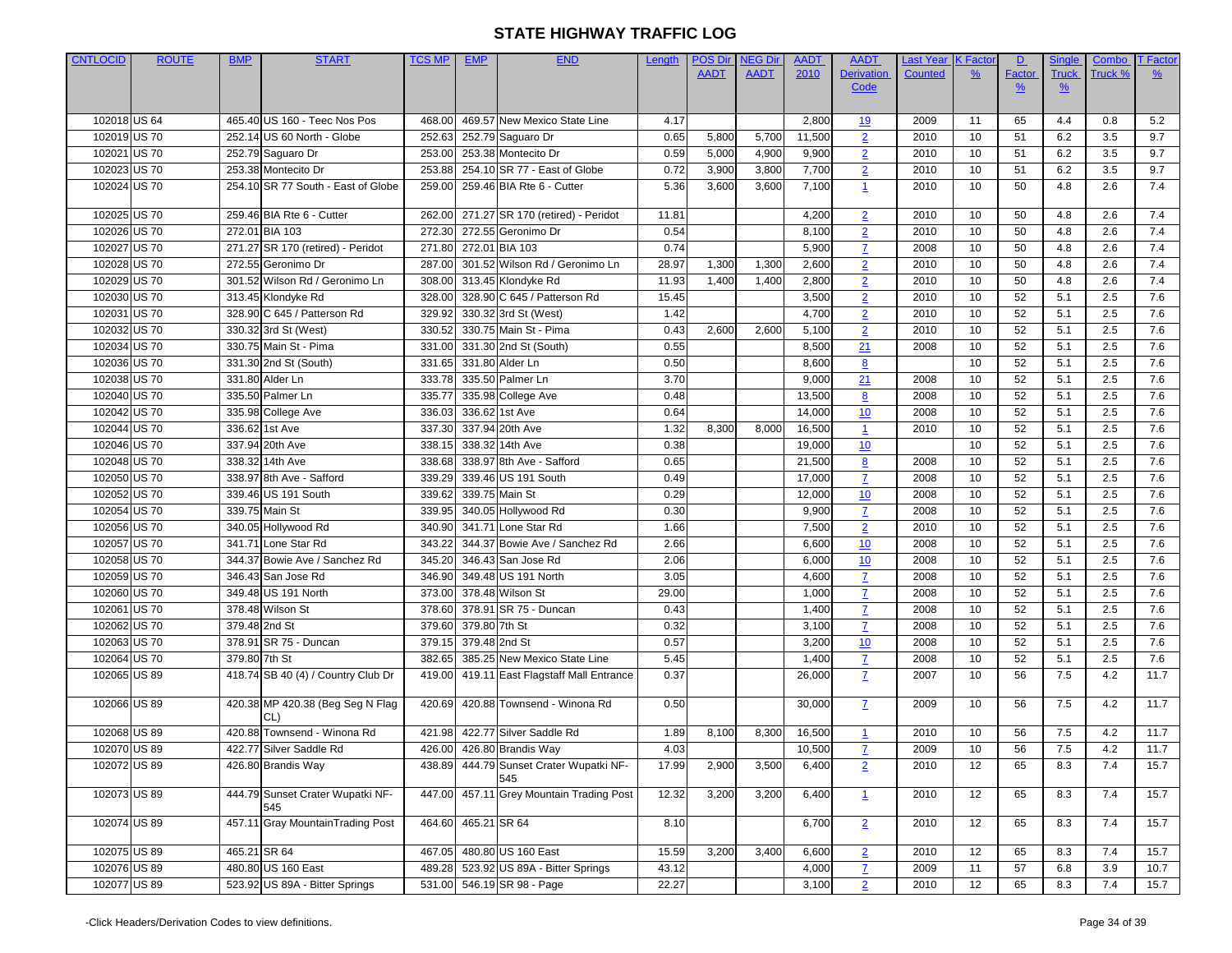| <b>CNTLOCID</b> | <b>ROUTE</b> | <b>BMP</b>   | <b>START</b>                                     | <b>TCS MP</b> | <b>EMP</b>   | <b>END</b>                                    | Length | <b>POS Dir</b> | <b>NEG Dir</b> | <b>AADT</b> | <b>AADT</b>             | Last Year      | <b>K</b> Facto  | D             | <b>Single</b> | Combo   | T Factor      |
|-----------------|--------------|--------------|--------------------------------------------------|---------------|--------------|-----------------------------------------------|--------|----------------|----------------|-------------|-------------------------|----------------|-----------------|---------------|---------------|---------|---------------|
|                 |              |              |                                                  |               |              |                                               |        | <b>AADT</b>    | <b>AADT</b>    | 2010        | <b>Derivation</b>       | <b>Counted</b> | $\frac{9}{6}$   | Factor        | <b>Truck</b>  | Truck % | $\frac{9}{6}$ |
|                 |              |              |                                                  |               |              |                                               |        |                |                |             | Code                    |                |                 | $\frac{9}{6}$ | $\frac{9}{6}$ |         |               |
|                 |              |              |                                                  |               |              |                                               |        |                |                |             |                         |                |                 |               |               |         |               |
| 102078 US 89    |              |              | 546.19 SR 98 - Page                              | 546.67        |              | 546.94 Haul Rd                                | 0.75   |                |                | 4,900       | $\overline{2}$          | 2010           | 12              | 65            | 8.3           | 7.4     | 15.7          |
| 102079 US 89    |              |              | 546.94 Haul Rd                                   | 547.11        |              | 547.23 Lake Powell Blvd (South<br>Leg) - Page | 0.29   |                |                | 8,400       | $\overline{2}$          | 2010           | 12              | 65            | 8.3           | 7.4     | 15.7          |
| 102080 US 89    |              |              | 547.23 Lake Powell Blvd (South<br>Leg) - Page    | 548.13        |              | 548.51 Lake Powell Blvd (North<br>Leg) - Page | 1.28   |                |                | 6,000       | $\overline{2}$          | 2010           | 12              | 65            | 8.3           | 7.4     | 15.7          |
| 102081 US 89    |              |              | 548.51 Lake Powell Blvd (North                   | 549.00        |              | 549.84 Wahweap Rd and Visitor                 | 1.33   | 3,200          | 3,200          | 6,300       | $\overline{2}$          | 2010           | 12              | 65            | 8.3           | 7.4     | 15.7          |
|                 |              |              | Leg) - Page                                      |               |              | Center entrance                               |        |                |                |             |                         |                |                 |               |               |         |               |
| 102082 US 89    |              |              | 549.84 Wahweap Rd and Visitor<br>Center entrance | 553.00        |              | 556.99 Utah State Line                        | 7.15   |                |                | 3,900       | $\overline{2}$          | 2010           | 12              | 65            | 8.3           | 7.4     | 15.7          |
| 102096 US 93    |              |              | 0.67 Nevada State Line / Hoover<br>Dam           |               |              | 2.05 Kingman Wash Rd                          | 1.38   | 6,600          | 6,900          | 13,500      | $\mathbf{1}$            |                | 10              | 55            | 0.0           | 0.0     | 0.0           |
| 102084 US 93    |              |              | 2.05 Kingman Wash Rd                             | 18.00         |              | 41.84 Pierce Ferry Rd                         | 39.20  | 4,400          | 4,500          | 8,900       | $\mathbf{1}$            | 2010           | 14              | 55            | 4.4           | 4.5     | 8.9           |
| 102085 US 93    |              |              | 41.84 Pierce Ferry Rd                            | 47.50         |              | 52.76 Chloride Rd / Old Highway               | 10.92  |                |                | 8,000       | $\overline{2}$          | 2010           | 15              | 51            | 5.2           | 4.7     | 9.9           |
| 102086 US 93    |              |              | 52.76 Chloride Rd / Old Highway                  | 57.10         |              | 62.05 Cerbat Rd                               | 9.29   | 4,400          | 4,300          | 8,700       | $\mathbf{1}$            | 2010           | 15              | 51            | 5.2           | 4.7     | 9.9           |
| 102087 US 93    |              |              | 62.05 Cerbat Rd                                  | 65.00         |              | 67.03 SR 68                                   | 4.98   |                |                | 9,000       | 10                      |                | 15              | 51            | 5.2           | 4.7     | 9.9           |
| 102088 US 93    |              |              | 67.03 SR 68                                      | 69.00         |              | 71.04 I-40 (Exit 48) / SB 40 (0)              | 4.01   | 13,500         | 18,000         | 31,500      | $\overline{2}$          | 2010           | 15              | 51            | 5.2           | 4.7     | 9.9           |
| 102089 US 93    |              |              | 91.73 I-40 (Exit 71) - Round Valley              | 108.50        |              | 123.67 Chicken Springs Rd -                   | 31.94  | 2,300          | 2,200          | 4,600       | $\overline{2}$          | 2010           | 16              | 58            | 7.3           | 9.3     | 16.6          |
|                 |              |              |                                                  |               |              | Wickieup                                      |        |                |                |             |                         |                |                 |               |               |         |               |
| 102090 US 93    |              |              | 123.67 Chicken Springs Rd -<br>Wickieup          | 129.99        |              | 154.84 SR 97                                  | 31.17  | 3,300          | 3,300          | 6,600       | $\mathbf{1}$            | 2010           | 16              | 58            | 7.3           | 9.3     | 16.6          |
| 102091 US 93    |              | 154.84 SR 97 |                                                  | 169.00        | 182.91 SR 71 |                                               | 28.07  | 2,800          | 2,900          | 5,700       | $\overline{2}$          | 2010           | 16              | 58            | 7.3           | 9.3     | 16.6          |
| 102092 US 93    |              | 182.91 SR 71 |                                                  | 188.00        |              | 192.07 Caballero Dr                           | 9.16   |                |                | 6,200       | $\overline{2}$          | 2010           | 13              | 58            | 8.5           | 8.9     | 17.4          |
| 102093 US 93    |              |              | 192.07 Caballero Dr                              | 193.00        |              | 193.62 SR 89                                  | 1.55   |                |                | 9,800       | $\overline{2}$          | 2010           | 13              | 58            | 8.5           | 8.9     | 17.4          |
| 102094 US 93    |              | 193.62 SR 89 |                                                  | 194.89        |              | 196.16 Vulture Mine Rd                        | 2.54   | 5,200          | 5,100          | 10,500      | $\mathbf{1}$            | 2010           | 13              | 58            | 8.5           | 8.9     | 17.4          |
| 102095 US 93    |              |              | 196.16 Vulture Mine Rd                           | 196.17        |              | 199.67 US 60 - Wickenburg                     | 3.51   | 4,400          | 5,000          | 9,400       | $\mathbf{\overline{1}}$ | 2010           | 13              | 51            | 10.8          | 9.0     | 19.8          |
| 102102 US 95    |              |              | 0.00 International Border and<br>POE - San Luis  | 0.33          |              | 0.46 US 95T / D St - San Luis                 | 0.46   | 9,000          | 9,600          | 18,500      | $\overline{2}$          | 2010           | 10              | 54            | 3.2           | $1.2$   | 4.4           |
| 102104 US 95    |              |              | 0.46 US 95T / D St - San Luis                    | 0.54          |              | 0.62 Juan Sanchez Blvd / G<br><b>Street</b>   | 0.16   | 7,800          | 8,100          | 16,000      | $\overline{2}$          | 2010           | 10              | 54            | 3.2           | 1.2     | 4.4           |
| 102106 US 95    |              |              | 0.62 Juan Sanchez Blvd / G<br><b>Street</b>      | 1.60          |              | 1.67 County 22nd St                           | 1.05   | 5,200          | 5,300          | 10,500      | $\overline{2}$          | 2010           | 10              | 54            | 3.2           | 1.2     | 4.4           |
| 102108 US 95    |              |              | 1.67 County 22nd St                              | 2.48          |              | 2.68 County 21st St                           | 1.01   | 7,300          | 7,200          | 14,500      | $\overline{2}$          | 2010           | 10              | 54            | 3.2           | $1.2$   | 4.4           |
| 102110 US 95    |              |              | 2.68 County 21st St                              | 4.64          |              | 4.72 County 19th St                           | 2.04   | 7,000          | 6,800          | 13,500      | $\overline{2}$          | 2010           | 10              | 54            | 3.2           | 1.2     | 4.4           |
| 102112 US 95    |              |              | 4.72 County 19th St                              | 5.00          |              | 7.54 County 17th St                           | 2.82   | 4,400          | 4,400          | 8,700       | $\overline{2}$          | 2010           | 10              | 54            | 3.2           | 1.2     | 4.4           |
| 102114 US 95    |              |              | 7.54 County 17th St                              | 8.0C          |              | 10.54 Avenue G                                | 3.00   | 4,500          | 4,500          | 9,100       | $\overline{2}$          | 2010           | 10              | 54            | 3.2           | 1.2     | 4.4           |
| 102116 US 95    |              |              | 10.54 Avenue G                                   | 11.04         |              | 11.54 Avenue F                                | 1.00   | 4,000          | 3,800          | 7,800       | $\overline{2}$          | 2010           | 10              | 54            | 3.2           | 1.2     | 4.4           |
| 102118 US 95    |              |              | 11.54 Avenue F - Somerton                        | 11.70         |              | 11.80 4th Ave -Somerton                       | 0.26   | 5,000          | 4,800          | 9,800       | $\overline{2}$          | 2010           | 10              | 54            | 3.2           | 1.2     | 4.4           |
| 102120 US 95    |              |              | 11.80 4th Ave -Somerton                          | 11.90         |              | 11.99 Somerton Ave -Somerton                  | 0.19   |                |                | 12,500      | $\overline{2}$          | 2010           | 10              | 54            | 3.2           | $1.2$   | 4.4           |
| 102122 US 95    |              |              | 11.99 Somerton Ave - Somerton                    | 12.24         |              | 12.49 Avenue E                                | 0.50   | 7,200          | 7,900          | 15,000      | $\overline{2}$          | 2010           | 10              | 54            | 3.2           | 1.2     | 4.4           |
| 102124 US 95    |              |              | 12.49 Avenue E                                   | 14.21         |              | 14.33 County 16th St                          | 1.84   | 6,000          | 5,800          | 12,000      | 24                      | 2010           | 10              | 54            | 3.2           | 1.2     | 4.4           |
| 102126 US 95    |              |              | 14.33 County 16th St                             | 15.68         |              | 15.93 County 15th St                          | 1.60   |                |                | 11,500      | Z                       | 2009           | 10              | 54            | 3.2           | 1.2     | 4.4           |
| 102128 US 95    |              |              | 15.93 County 15th St                             | 16.41         |              | 16.89 County 14th St                          | 0.96   |                |                | 11,500      | $\overline{2}$          | 2010           | 10 <sup>°</sup> | 54            | 3.2           | $1.2$   | 4.4           |
| 102130 US 95    |              |              | 16.89 County 14th St                             | 17.55         |              | 17.89 County 13th St                          | 1.00   | 6,300          | 5,700          | 12,000      | $\overline{2}$          | 2010           | 10              | 54            | 3.2           | $1.2$   | 4.4           |
| 102132 US 95    |              |              | 17.89 County 13th St                             | 18.39         |              | 18.89 County 12th St                          | 1.00   |                |                | 12,000      | $\overline{2}$          | 2010           | 10 <sup>1</sup> | 54            | 3.2           | $1.2$   | 4.4           |
| 102134 US 95    |              |              | 18.89 County 12th St                             | 19.75         |              | 19.90 32nd St / County 11th St -<br>Yuma      | 1.01   | 7,100          | 7,000          | 14,000      | $\overline{2}$          | 2010           | 10 <sup>1</sup> | 54            | 3.2           | $1.2$   | 4.4           |
| 102136 US 95    |              |              | 19.90 32nd St / County 11th St -<br>Yuma         | 20.46         |              | 20.99 24th St - Yuma                          | 1.09   | 8,300          | 10,000         | 18,500      | $\overline{2}$          | 2010           | 10 <sup>°</sup> | 54            | 3.2           | $1.2$   | 4.4           |
| 102138 US 95    |              |              | 20.99 24th St - Yuma                             | 20.99         |              | 21.86 Avenue B / 16th St - Yuma               | 0.87   | 14,000         | 13,000         | 27,000      | $\overline{2}$          | 2010           | 10              | 54            | 3.2           | 1.2     | 4.4           |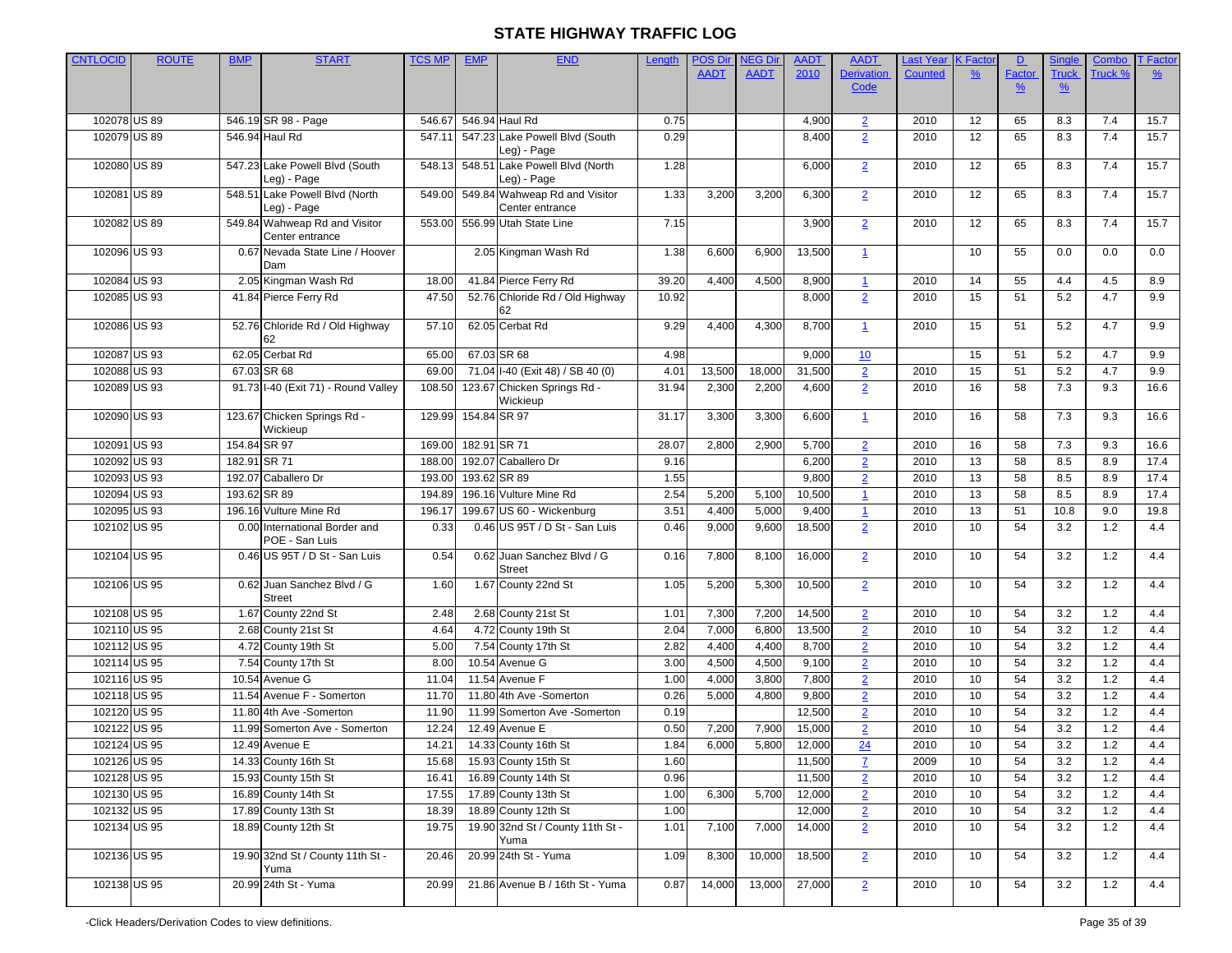| <b>CNTLOCID</b> | <b>ROUTE</b>  | <b>BMP</b>    | <b>START</b>                                | <b>TCS MP</b> | <b>EMP</b> | <b>END</b>                                  | Length | <b>POS Dir</b> | <b>NEG Dir</b> | <b>AADT</b> | <b>AADT</b>             | Last Year      | <b>K</b> Facto  | D             | <b>Single</b> | Combo   | <b>T</b> Factor |
|-----------------|---------------|---------------|---------------------------------------------|---------------|------------|---------------------------------------------|--------|----------------|----------------|-------------|-------------------------|----------------|-----------------|---------------|---------------|---------|-----------------|
|                 |               |               |                                             |               |            |                                             |        | <b>AADT</b>    | <b>AADT</b>    | 2010        | <b>Derivation</b>       | <b>Counted</b> | $\frac{9}{6}$   | <b>Factor</b> | <b>Truck</b>  | Truck % | $\frac{9}{6}$   |
|                 |               |               |                                             |               |            |                                             |        |                |                |             | Code                    |                |                 | $\frac{9}{6}$ | $\frac{9}{6}$ |         |                 |
|                 |               |               |                                             |               |            |                                             |        |                |                |             |                         |                |                 |               |               |         |                 |
| 102140 US 95    |               |               | 21.86 Avenue B / 16th St - Yuma             | 22.34         |            | 22.88 Avenue A - Yuma                       | 1.02   | 10,500         | 11,000         | 21,500      | $\overline{2}$          | 2010           | 10              | 54            | 3.2           | 1.2     | 4.4             |
|                 |               |               |                                             |               |            |                                             |        |                |                |             |                         |                |                 |               |               |         |                 |
| 102142 US 95    |               |               | 22.88 Avenue A - Yuma                       | 23.22         |            | 23.37 SB 8 (1) / 4th Avenue -               | 0.49   | 12,000         | 12,000         | 24,000      | $\overline{2}$          | 2010           | 10 <sup>°</sup> | 54            | 3.2           | 1.2     | 4.4             |
|                 |               |               |                                             |               |            | Yuma                                        |        |                |                |             |                         |                |                 |               |               |         |                 |
| 102144 US 95    |               |               | 23.37 SB 8 (1) / 4th Avenue -               | 23.62         |            | 23.88 Arizona Avenue - Yuma                 | 0.51   |                |                | 33,000      | 10                      | 2009           | 10              | 54            | 3.2           | 1.2     | 4.4             |
|                 |               |               | Yuma                                        |               |            |                                             |        |                |                |             |                         |                |                 |               |               |         |                 |
| 102146 US 95    |               |               | 23.88 Arizona Avenue - Yuma                 | 24.24         |            | 24.32 I-8 ((Exit 2) EB On/Off Ramp          | 0.44   |                |                | 25,000      | 10                      | 2007           | 10              | 54            | 3.2           | 1.2     | 4.4             |
| 102148 US 95    |               |               |                                             | 24.51         |            | · Yuma)<br>24.87 Avenue 2E / Pacific Avenue | 0.55   |                |                |             |                         | 2009           | 10 <sup>°</sup> | 54            | 3.2           | 1.2     | 4.4             |
|                 |               |               | 24.32 I-8 ((Exit 2) EB On/Off Ramp<br>Yuma) |               |            | Yuma                                        |        |                |                | 19,000      | 10                      |                |                 |               |               |         |                 |
| 102150 US 95    |               |               | 24.87 Avenue 2E / Pacific Avenue -          | 25.08         |            | 25.87 Avenue 3E                             | 1.00   |                |                | 21,000      | $\overline{2}$          | 2010           | 10              | 54            | 3.2           | 1.2     | 4.4             |
|                 |               |               | Yuma                                        |               |            |                                             |        |                |                |             |                         |                |                 |               |               |         |                 |
| 102152 US 95    |               |               | 25.87 Avenue 3E                             | 26.00         |            | 27.89 Avenue 5E                             | 2.02   | 7,100          | 6,800          | 14,000      | 24                      | 2010           | 10              | 54            | 3.2           | 1.2     | 4.4             |
| 102154 US 95    |               |               | 27.89 Avenue 5E                             | 29.20         |            | 29.38 Araby Rd                              | 1.49   | 6,000          | 5,500          | 11,500      | $\overline{2}$          | 2010           | 10              | 54            | 3.2           | 1.2     | 4.4             |
| 102156 US 95    |               |               | 29.38 Araby Rd                              | 29.50         |            | 29.85 Avenue 7E / Laguna Dam                | 0.47   | 6,700          | 6,000          | 12,500      | $\overline{24}$         | 2010           | 10              | 54            | 3.2           | 1.2     | 4.4             |
|                 |               |               |                                             |               |            |                                             |        |                |                |             |                         |                |                 |               |               |         |                 |
| 102158 US 95    |               |               | 29.85 Avenue 7E / Laguna Dam                | 30.00         |            | 30.87 Avenue 8E                             | 1.02   |                |                | 11,000      | $\overline{24}$         | 2010           | 10 <sup>°</sup> | 54            | 3.2           | 1.2     | 4.4             |
|                 |               |               | Rd                                          |               |            |                                             |        |                |                |             |                         |                |                 |               |               |         |                 |
| 102160 US 95    |               |               | 30.87 Avenue 8E                             | 31.00         |            | 31.87 Avenue 9E                             | 1.00   |                |                | 9,400       | 24                      | 2010           | 10              | 54            | 3.2           | 1.2     | 4.4             |
| 102162 US 95    |               |               | 31.87 Avenue 9E                             | 33.00         |            | 33.71 Avenue 11E                            | 1.84   |                |                | 9,600       | $\overline{2}$          | 2010           | 10              | 54            | 3.2           | 1.2     | 4.4             |
| 102163 US 95    |               |               | 33.71 Avenue 11E                            | 39.25         |            | 40.51 Dome Valley Rd / County               | 6.80   |                |                | 5,800       | $\overline{2}$          | 2010           | 15              | 68            | 11.1          | 6.4     | 17.5            |
|                 |               |               |                                             |               |            | 4th St                                      |        |                |                |             |                         |                |                 |               |               |         |                 |
| 102164 US 95    |               |               | 40.51 Dome Valley Rd / County 4th           | 42.00         |            | 44.11 Yuma Proving Ground Rd                | 3.60   |                |                | 6,000       | 19                      | 2009           | 15              | 68            | 11.1          | 6.4     | 17.5            |
|                 |               |               |                                             |               |            | (Imperial Dam Rd)                           |        |                |                |             |                         |                |                 |               |               |         |                 |
| 102165 US 95    |               |               | 44.11 Yuma Proving Ground Rd                | 45.00         |            | 46.72 Martinez Lake Rd                      | 2.61   |                |                | 4,000       | $\overline{2}$          | 2010           | 15              | 68            | 11.1          | 6.4     | 17.5            |
|                 |               |               | (Imperial Dam Rd)                           |               |            |                                             |        |                |                |             |                         |                |                 |               |               |         |                 |
| 102166 US 95    |               |               | 46.72 Martinez Lake Rd                      | 50.00         |            | 54.93 Castle Dome Mine Rd / Kofa            | 8.21   | 1,300          | 1,300          | 2,500       | $\mathbf{1}$            | 2010           | 15              | 68            | 11.1          | 6.4     | 17.5            |
|                 |               |               |                                             |               |            | Range Rd                                    |        |                |                |             |                         |                |                 |               |               |         |                 |
| 102167 US 95    |               |               | 54.93 Castle Dome Mine Rd / Kofa            | 70.00         |            | 98.57 La Paz Valley Rd /County              | 43.64  |                |                | 2,600       | $\overline{2}$          | 2010           | 15              | 68            | 11.1          | 6.4     | 17.5            |
|                 |               |               | Range Rd                                    |               |            | 53rd St                                     |        |                |                |             |                         |                |                 |               |               |         |                 |
| 102168 US 95    |               |               | 98.57 La Paz Valley Rd /County              | 102.00        |            | 104.06 Kuehn Rd (I-10 Frontage              | 5.49   | 1,800          | 1,800          | 3,600       | $2 + 15$                | 2010           | 15              | 68            | 11.1          | 6.4     | 17.5            |
|                 |               |               | 53rd St                                     |               |            | Rd)                                         |        |                |                |             |                         |                |                 |               |               |         |                 |
| 102169 US 95    |               |               | 104.06 Kuehn Rd (I-10 Frontage Rd)          | 104.42        |            | 104.51 SR 10B (1)                           | 0.45   |                |                | 7,000       | $2+15$                  | 2010           | 18              | 54            | 9.3           | 15.0    | 24.3            |
|                 | 102171 US 160 | 311.46 US 89  |                                             | 312.00        |            | 318.49 Kerley Rd.                           | 7.03   | 2,700          | 2,700          | 5,400       | $\overline{\mathbf{1}}$ | 2010           | 10 <sup>°</sup> | 69            | 7.4           | 4.3     | 11.7            |
|                 |               |               |                                             |               |            |                                             |        |                |                |             |                         |                |                 | 57            |               |         |                 |
|                 | 102172 US 160 |               | 318.49 Kerley Rd.                           | 319.50        |            | 321.95 Peshlakai Ave                        | 3.46   |                |                | 14,000      | 10                      |                | 11              |               | 6.8           | 3.9     | 10.7            |
|                 | 102173 US 160 |               | 321.95 Peshlakai Ave                        | 322.14        |            | 322.35 Warrior Dr                           | 0.40   |                |                | 13,000      | $\mathbf{Z}$            | 2009           | 11              | 57            | 6.8           | 3.9     | 10.7            |
|                 | 102174 US 160 |               | 322.35 Warrior Dr                           | 327.00        |            | 343.58 BIA 21                               | 21.23  | 2,000          | 2,000          | 4,100       | $\overline{1}$          | 2010           | 11              | 57            | 6.8           | 3.9     | 10.7            |
|                 | 102175 US 160 | 343.58 BIA 21 |                                             | 353.00        |            | 361.62 SR 98 West                           | 18.04  |                |                | 3,500       | $\overline{7}$          | 2009           | 11              | 57            | 6.8           | 3.9     | 10.7            |
|                 | 102176 US 160 |               | 361.62 SR 98 West                           | 372.80        |            | 374.28 SR 564                               | 12.66  |                |                | 4,300       | $\mathbf{Z}$            | 2009           | 11              | 57            | 6.8           | 3.9     | 10.7            |
|                 | 102177 US 160 |               | 374.28 SR 564                               | 0.00          |            | 382.27 Tsiegi Canyon Rd.                    | 7.99   |                |                | 4,900       | 7                       | 2009           | 11              | 57            | 6.8           | 3.9     | 10.7            |
|                 | 102178 US 160 |               | 382.97 Tsiegi Canyon Rd.                    | 391.00        |            | 393.55 US 163 North - Kayenta               | 10.58  |                |                | 4,800       | 10                      |                | 11              | 65            | 4.4           | 0.8     | 5.2             |
|                 | 102286 US 160 |               | 393.55 US 163 North - Kayenta               |               | 401.45     |                                             | 7.91   |                |                | 2,500       | 10                      |                | 11              | 65            | 4.4           | 0.8     | 5.2             |
|                 | 102179 US 160 |               | 401.46 BIA 59                               | 403.00        |            | 413.00 IND Rd.                              | 11.54  |                |                | 2,600       | $\mathbf{Z}$            | 2009           | 11              | 65            | 4.4           | 0.8     | 5.2             |
|                 | 102287 US 160 |               | 413.00 IND Rd                               |               |            | 434.83 US 191 South - Mexican               | 21.83  |                |                | 2,700       | <u>10</u>               |                | 11              | 65            | 4.4           | 0.8     | 5.2             |
|                 |               |               |                                             |               |            | Water                                       |        |                |                |             |                         |                |                 |               |               |         |                 |
|                 | 102180 US 160 |               | 434.83 US 191 South - Mexican               | 436.00        |            | 437.15 BIA Rte 12 North - Red               | 2.32   |                |                | 3,100       | $\mathbf{Z}$            | 2009           | 11              | 65            | 4.4           | 0.8     | 5.2             |
|                 |               |               | Water                                       |               |            | Mesa                                        |        |                |                |             |                         |                |                 |               |               |         |                 |
|                 | 102181 US 160 |               | 437.15 BIA Rte 12 - Red Mesa                | 452.00        |            | 465.40 US 64 East - Teec Nos Pos            | 28.25  |                |                | 3,200       | $\mathbf{Z}$            | 2009           | 11              | 65            | 4.4           | 0.8     | 5.2             |
|                 |               |               |                                             |               |            |                                             |        |                |                |             |                         |                |                 |               |               |         |                 |
|                 | 102182 US 160 |               | 465.40 US 64 East - Teec Nos Pos            | 470.50        |            | 470.73 New Mexico State Line                | 5.33   |                |                | 1,600       | $\mathbf{Z}$            | 2008           | 11              | 65            | 4.4           | 0.8     | 5.2             |
|                 |               |               |                                             |               |            |                                             |        |                |                |             |                         |                |                 |               |               |         |                 |
|                 | 102183 US 163 |               | 393.52 US 160 - Kayenta                     | 394.00        |            | 394.86 BIA Rte 6485 - Kayenta               | 1.34   |                |                | 13,500      | 10                      | 2008           | 11              | 57            | 6.8           | 3.9     | 10.7            |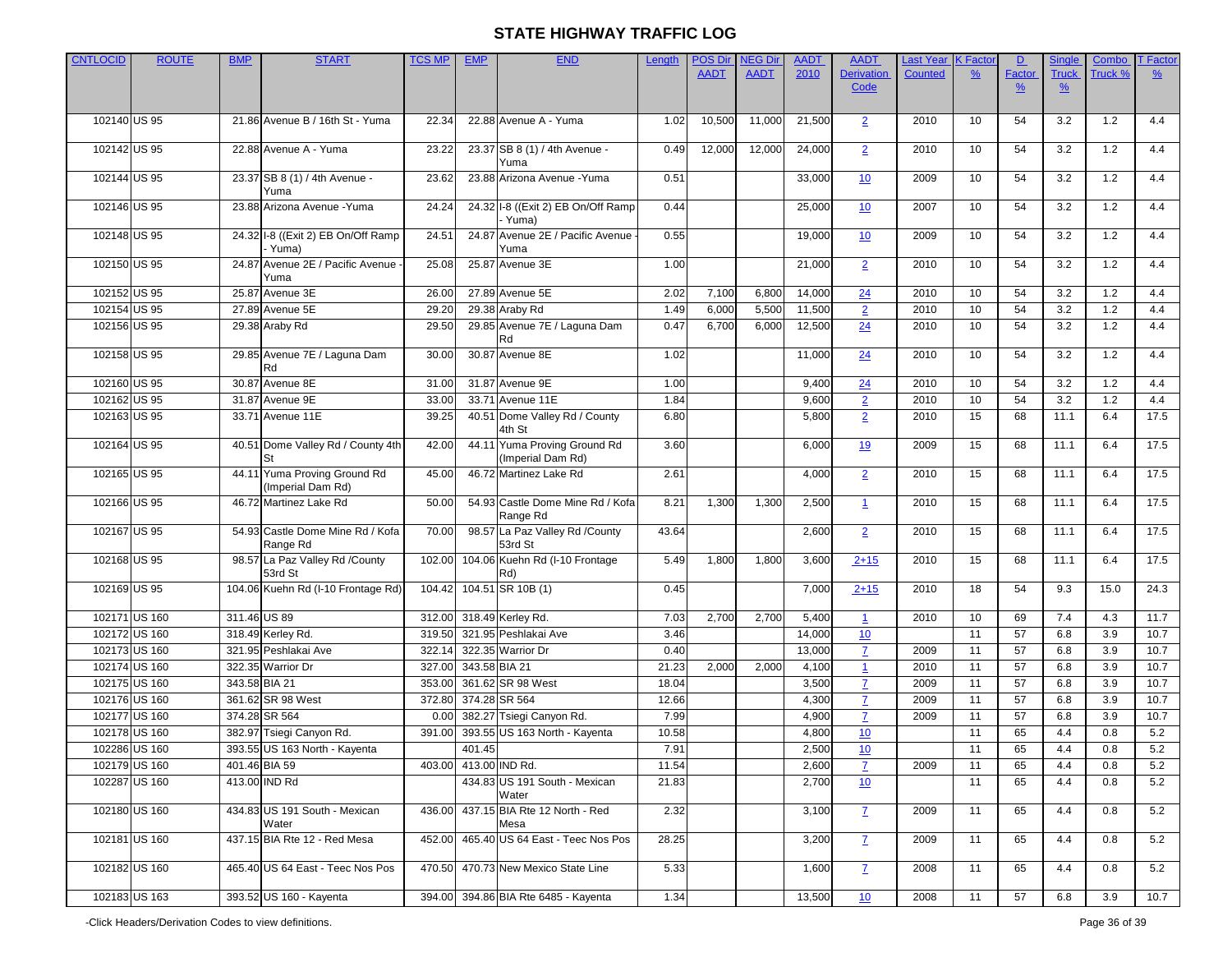| <b>CNTLOCID</b> | <b>ROUTE</b>  | <b>BMP</b>   | <b>START</b>                       | <b>TCS MP</b> | <b>EMP</b>   | <b>END</b>                                    | Length | <b>POS Dir</b> | <b>JEG Dir</b> | <b>AADT</b> | <b>AADT</b>             | Last Year      | <b>K</b> Factc  | D             | <b>Single</b> | Combo   | <u>T</u> Factor |
|-----------------|---------------|--------------|------------------------------------|---------------|--------------|-----------------------------------------------|--------|----------------|----------------|-------------|-------------------------|----------------|-----------------|---------------|---------------|---------|-----------------|
|                 |               |              |                                    |               |              |                                               |        | <b>AADT</b>    | <b>AADT</b>    | 2010        | <b>Derivation</b>       | <b>Counted</b> | $\frac{9}{6}$   | <b>Factor</b> | <b>Truck</b>  | Truck % | $\frac{9}{6}$   |
|                 |               |              |                                    |               |              |                                               |        |                |                |             | Code                    |                |                 | $\frac{9}{6}$ | $\frac{9}{6}$ |         |                 |
|                 |               |              |                                    |               |              |                                               |        |                |                |             |                         |                |                 |               |               |         |                 |
|                 | 102185 US 163 |              | 394.86 BIA Rte 6485 - Kayenta      | 395.50        |              | 397.00 MP 397                                 | 2.14   |                |                | 2,600       | <u>19</u>               |                | 11              | 57            | 6.8           | 3.9     | 10.7            |
|                 | 102186 US 163 |              | 397.00 MP 397                      | 406.00        |              | 416.71 Utah State Line                        | 19.71  |                |                | 2,600       | z                       | 2008           | 11              | 57            | 6.8           | 3.9     | 10.7            |
|                 | 102188 US 180 |              | 215.44 SB 40 (4) - Flagstaff       | 215.90        |              | 216.06 Columbus Ave                           | 0.62   |                |                | 12,000      | $\overline{7}$          | 2008           | 10              | 56            | 7.5           | 4.2     | 11.7            |
|                 | 102189 US 180 |              | 216.06 Columbus Ave                | 216.40        |              | 216.90 Meade Ln                               | 0.84   |                |                | 16,000      | $\overline{7}$          |                | 10              | 56            | 7.5           | 4.2     | 11.7            |
|                 | 102190 US 180 |              | 216.90 Meade Ln                    | 217.60        |              | 218.57 Country Club Spur / Schultz<br>Pass Rd | 1.67   |                |                | 9,600       | $\mathbf{Z}$            | 2008           | 10 <sup>°</sup> | 56            | 7.5           | 4.2     | 11.7            |
|                 | 102191 US 180 |              | 218.57 Country Club Spur / Schultz | 219.10        |              | 219.84 Meadow Ln                              | 1.27   |                |                | 3,400       | $\mathbf{Z}$            |                | 10              | 56            | 7.5           | 4.2     | 11.7            |
|                 |               |              | Pass Rd                            |               |              |                                               |        |                |                |             |                         |                |                 |               |               |         |                 |
|                 | 102192 US 180 |              | 219.84 Meadow Ln                   | 221.20        |              | 222.88 Arizona Snow Bowl Rd                   | 3.04   |                |                | 3,400       | $\mathbf{Z}$            | 2008           | 10 <sup>°</sup> | 56            | 7.5           | 4.2     | 11.7            |
|                 | 102193 US 180 |              | 222.88 Arizona Snow Bowl Rd        | 223.00        |              | 223.97 Roundtree Rd / Bader Rd                | 1.09   |                |                | 2,700       | $\mathbf{Z}$            | 2008           | 15              | 81            | 4.2           | 0.5     | 4.7             |
|                 | 102194 US 180 |              | 223.97 Roundtree Rd / Bader Rd     | 226.00        |              | 238.58 Curley Seep Spring                     | 14.61  |                |                | 1,400       | 7                       | 2008           | 15              | 81            | 4.2           | 0.5     | 4.7             |
|                 | 102195 US 180 |              | 238.58 Curley Seep Spring          | 240.90        |              | 265.77 SR 64 - Valle                          | 27.19  | 600            | 650            | 1,200       | $\overline{1}$          | 2010           | 15              | 81            | 4.2           | 0.5     | 4.7             |
|                 | 102196 US 180 |              | 307.30 SR 77 - Holbrook            | 308.00        |              | 311.76 Woodruff 180 Rd                        | 4.46   |                |                | 1,000       | $\overline{2}$          | 2010           | 15              | 52            | 12.1          | 4.0     | 16.1            |
|                 | 102197 US 180 |              | 311.76 Woodruff 180 Rd             | 316.00        |              | 324.86 Petrified Forest National<br>Park Rd   | 13.10  |                |                | 900         | $\overline{2}$          | 2010           | 15              | 52            | 12.1          | 4.0     | 16.1            |
|                 | 102198 US 180 |              | 324.86 Petrified Forest National   | 334.00        |              | 343.14 SR 180A                                | 18.28  |                |                | 300         | $\mathbf{Z}$            | 2008           | 15              | 52            | 12.1          | 4.0     | 16.1            |
|                 |               |              | Park Rd                            |               |              |                                               |        |                |                |             |                         |                |                 |               |               |         |                 |
|                 | 102199 US 180 |              | 343.14 SR 180A                     | 345.50        | 358.48 SR 61 |                                               | 15.34  | 150            | 150            | 300         | $\mathbf{\overline{1}}$ | 2010           | 15              | 52            | 12.1          | 4.0     | 16.1            |
|                 | 102200 US 180 | 363.96 SR 61 |                                    | 364.40        |              | 366.45 C 345 / Moon Mead                      | 2.49   | 1,000          | 1,100          | 2,100       | $\overline{2}$          | 2010           | 15              | 52            | 12.1          | 4.0     | 16.1            |
|                 | 102201 US 180 |              | 366.45 C 345 / Moon Mead           | 367.20        |              | 367.59 13th West St                           | 1.14   |                |                | 3,000       | 10                      | 2008           | 15              | 52            | 12.1          | 4.0     | 16.1            |
|                 | 102202 US 180 |              | 367.59 13th West St                | 368.00        |              | 368.44 2nd West St                            | 0.85   |                |                | 5,000       | 10                      | 2008           | 15              | 52            | 12.1          | 4.0     | 16.1            |
|                 | 102203 US 180 |              | 368.44 2nd West St                 | 368.60        |              | 368.93 US 191                                 | 0.49   | 1,800          | 2,100          | 3,900       | $\overline{2}$          | 2010           | 15              | 52            | 12.1          | 4.0     | 16.1            |
|                 | 102204 US 180 |              | 368.93 US 191                      | 369.50        |              | 369.82 7th South St                           | 0.89   | 750            | 400            | 1,200       | $\overline{2}$          | 2010           | 15              | 52            | 12.1          | 4.0     | 16.1            |
|                 | 102205 US 180 |              | 369.82 7th South St                | 370.00        |              | 370.44 7th West St / Stokes Ave               | 0.62   |                |                | 1,600       | $\overline{2}$          | 2010           | 15              | 52            | 12.1          | 4.0     | 16.1            |
|                 | 102206 US 180 |              | 370.44 7th West St / Stokes Ave    | 375.50        |              | 380.30 Lyman Lake Rd (Ex SR 81)               | 9.86   |                |                | 1,500       | $\overline{2}$          | 2010           | 15              | 52            | 12.1          | 4.0     | 16.1            |
|                 | 102207 US 180 | 380.30 SR 81 |                                    | 387.50        | 394.36 US 60 |                                               | 14.06  |                |                | 1,900       | $\overline{2}$          | 2010           | 15              | 52            | 12.1          | 4.0     | 16.1            |
|                 | 102208 US 180 |              | 400.61 US 60 (Springerville)       | 401.00        |              | 401.26 Maricopa Dr                            | 0.65   |                |                | 1,700       | $\overline{2}$          | 2010           | 21              | 50            | 7.6           | 1.4     | 9.0             |
|                 | 102209 US 180 |              | 401.26 Maricopa Dr                 | 402.00        |              | 402.75 SR 260                                 | 1.49   |                |                | 1,300       | $\overline{2}$          | 2010           | 21              | 50            | 7.6           | 1.4     | 9.0             |
|                 | 102210 US 180 |              | 402.75 SR 260                      | 411.00        |              | 417.12 Auger Canyon Rd                        | 14.37  | 750            | 700            | 1,500       | $\mathbf{1}$            | 2010           | 16              | 51            | 9.1           | 8.1     | 17.2            |
|                 | 102211 US 180 |              | 417.12 Auger Canyon Rd             | 422.00        |              | 426.39 US 191 South                           | 9.27   | 650            | 600            | 1,200       | $\overline{2}$          | 2010           | 16              | 51            | 9.1           | 8.1     | 17.2            |
|                 | 102212 US 180 |              | 426.39 US 191 South                | 430.00        |              | 433.26 New Mexico State Line                  | 6.87   |                |                | 600         | 10                      | 2008           | 16              | 51            | 9.1           | 8.1     | 17.2            |
|                 | 102213 US 191 |              | 0.00 SR 80                         | 3.00          |              | 3.90 Glenn Rd                                 | 3.90   |                |                | 3,000       | 21                      | 2009           | 10              | 71            | 2.9           | 1.1     | 4.0             |
|                 | 102214 US 191 |              | 3.90 Glenn Rd                      | 5.30          |              | 7.40 Double Adobe Rd                          | 3.50   |                |                | 3,000       | 21                      | 2009           | 10              | 71            | 2.9           | 1.1     | 4.0             |
|                 | 102215 US 191 |              | 7.40 Double Adobe Rd               | 17.50         |              | 18.33 Davis Rd                                | 10.93  |                |                | 2,200       | 21                      | 2009           | 10              | 71            | 2.9           | 1.1     | 4.0             |
|                 | 102216 US 191 |              | 18.33 Davis Rd                     | 21.00         |              | 24.53 Jefferson St                            | 6.20   |                |                | 1,100       | 21                      | 2009           | 13              | 69            | 7.9           | 11.1    | 19.0            |
|                 | 102217 US 191 |              | 24.53 Jefferson Rd                 | 31.00         |              | 38.14 SR 181                                  | 13.61  |                |                | 1,200       | 21                      | 2009           | 13              | 69            | 7.9           | 11.1    | 19.0            |
|                 | 102218 US 191 |              | 38.14 SR 181                       | 38.80         |              | 42.95 Kansas Settlement Rd                    | 4.81   |                |                | 1,500       | $\mathbf{Z}$            | 2009           | 13              | 69            | 7.9           | 11.1    | 19.0            |
|                 | 102219 US 191 |              | 42.95 Kansas Settlement Rd         | 47.20         |              | 48.04 Treasure Rd                             | 5.09   | 650            | 550            | 1,200       | -1                      | 2010           | 13              | 69            | 7.9           | 11.1    | 19.0            |
|                 | 102220 US 191 |              | 48.04 Treasure Rd                  | 49.00         |              | 55.67 Dragoon Rd                              | 7.63   |                |                | 2,100       | $\mathbf{Z}$            | 2009           | 13              | 69            | 7.9           | 11.1    | 19.0            |
|                 | 102221 US 191 |              | 55.67 Dragoon Rd                   | 56.00         |              | 66.26 I-10 (West end of Willcox)              | 10.59  |                |                | 1,200       | $\mathbf{Z}$            | 2009           | 13              | 69            | 7.9           | 11.1    | 19.0            |
|                 | 102222 US 191 |              | 87.43 I-10 (Exit 352)              | 88.00         |              | 89.98 US 191Y                                 | 2.55   |                |                | 2,400       | 19                      | 2008           | 14              | 63            | 7.4           | 3.8     | 11.2            |
|                 | 102223 US 191 |              | 89.98 US 191Y                      | 104.00        |              | 104.36 SR 266                                 | 14.38  |                |                | 2,500       | <u>19</u>               | 2008           | 14              | 63            | 7.4           | 3.8     | 11.2            |
|                 | 102224 US 191 |              | 104.36 SR 266                      | 111.00        |              | 113.68 SR 366                                 | 9.32   |                |                | 2,800       | 19                      | 2008           | 14              | 63            | 7.4           | 3.8     | 11.2            |
|                 | 102225 US 191 |              | 113.68 SR 366                      | 115.00        |              | 118.83 Upper Solomonville Rd                  | 5.15   |                |                | 7,200       | 19                      | 2008           | 14              | 63            | 7.4           | 3.8     | 11.2            |
|                 | 102226 US 191 |              | 118.83 Upper Solomonville Rd       | 120.00        |              | 120.32 Relation St / 14th St -                | 1.49   |                |                | 8,700       | <u>19</u>               | 2008           | 14              | 63            | 7.4           | 3.8     | 11.2            |
|                 | 102228 US 191 |              | 120.32 Relation St / 14th St -     | 120.50        |              | Safford<br>121.02 US 70 - Safford             | 0.70   |                |                | 9,700       | 19                      | 2008           | 14              | 63            | 7.4           | 3.8     | 11.2            |
|                 |               |              | Safford                            |               |              |                                               |        |                |                |             |                         |                |                 |               |               |         |                 |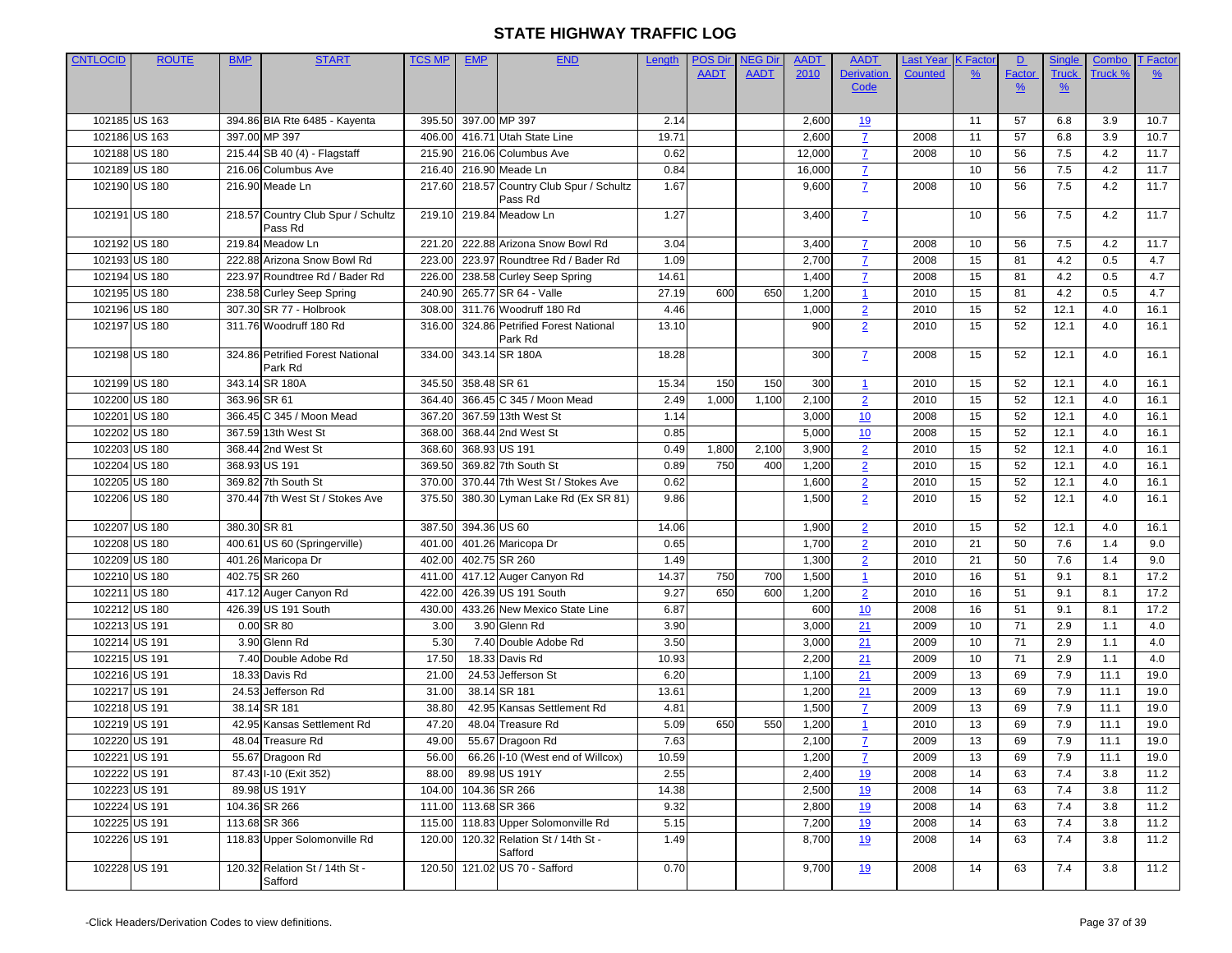| <b>CNTLOCID</b> | <b>ROUTE</b>           | <b>BMP</b>    | <b>START</b>                          | <b>TCS MP</b> | <b>EMP</b>    | <b>END</b>                                 | Length | <b>POS Dir</b> | <b>NEG Dir</b> | <b>AADT</b> | <b>AADT</b>       | <b>Last Year</b> | <b>K</b> Facto  | D             | Single        | Combo   | <u>T Factor</u> |
|-----------------|------------------------|---------------|---------------------------------------|---------------|---------------|--------------------------------------------|--------|----------------|----------------|-------------|-------------------|------------------|-----------------|---------------|---------------|---------|-----------------|
|                 |                        |               |                                       |               |               |                                            |        | <b>AADT</b>    | <b>AADT</b>    | 2010        | <b>Derivation</b> | <b>Counted</b>   | $\frac{9}{6}$   | <b>Factor</b> | <b>Truck</b>  | Truck % | $\frac{9}{6}$   |
|                 |                        |               |                                       |               |               |                                            |        |                |                |             | Code              |                  |                 | $\frac{9}{6}$ | $\frac{9}{6}$ |         |                 |
|                 |                        |               |                                       |               |               |                                            |        |                |                |             |                   |                  |                 |               |               |         |                 |
| 102230 US 191   |                        |               | 130.64 US 70 (MP 349.49) - East of    | 131.40        |               | 154.52 SR 75 / SR 78 - Guthrie             | 23.88  | 1,300          | 1,700          | 3,100       | $\overline{1}$    | 2010             | 14              | 63            | 7.4           | 3.8     | 11.2            |
|                 |                        |               | Safford                               |               |               |                                            |        |                |                |             |                   |                  |                 |               |               |         |                 |
| 102231 US 191   |                        |               | 154.52 SR 75 / SR 78 - Guthrie        | 157.00        | 162.95 7th St |                                            | 8.43   |                |                | 4,200       | 19                | 2008             | 16              | 51            | 9.1           | 8.1     | 17.2            |
| 102232 US 191   |                        | 162.95 7th St |                                       | 163.00        |               | 163.95 US 191X                             | 1.00   |                |                | 9,100       | 19                | 2008             | 16              | 51            | 9.1           | 8.1     | 17.2            |
| 102233 US 191   |                        |               | 173.00 US 191X (Near Granville)       | 199.00        |               | 207.44 Rose Peak Ranger Station            | 34.44  |                |                | 80          | 19                | 2008             | 16              | 51            | 9.1           | 8.1     | 17.2            |
|                 |                        |               |                                       |               |               | Rd                                         |        |                |                |             |                   |                  |                 |               |               |         |                 |
|                 | 102234 US 191          |               | 207.44 Rose Peak Ranger Station<br>Rd | 220.00        |               | 253.74 US 180 - Alpine                     | 46.30  |                |                | 80          | 19                | 2008             | 16              | 51            | 9.1           | 8.1     | 17.2            |
| 102235 US 191   |                        |               | 315.55 US 180 / White Mountain Dr     | 317.00        |               | 320.58 Coronado Power Plant                | 5.03   |                |                | 1,800       | $\overline{2}$    | 2010             | 13              | 58            | 10.7          | 4.5     | 15.2            |
|                 |                        |               | St Johns                              |               |               | entrance                                   |        |                |                |             |                   |                  |                 |               |               |         |                 |
| 102236 US 191   |                        |               | 320.58 Coronado Power Plant           | 322.00        |               | 344.62 SR 61 - Witch Well                  | 24.04  | 300            | 300            | 600         | $\mathbf{1}$      | 2010             | 13              | 58            | 10.7          | 4.5     | 15.2            |
|                 |                        |               | entrance                              |               |               |                                            |        |                |                |             |                   |                  |                 |               |               |         |                 |
| 102237 US 191   |                        |               | 344.62 SR 61 - Witch Well             | 356.00        |               | 368.50 I-40 (Exit 339)                     | 23.88  |                |                | 950         | $\overline{2}$    | 2010             | 13              | 58            | 10.7          | 4.5     | 15.2            |
|                 | 102238 US 191          |               | 374.00 I-40 (Exit 333) - Chambers     | 374.20        |               | 374.51 C-7060 / McConnell Rd -             | 0.51   |                |                | 1,300       | $\overline{2}$    | 2010             | 11              | 65            | 4.4           | 0.8     | 5.2             |
|                 |                        |               |                                       |               |               | Chambers                                   |        |                |                |             |                   |                  |                 |               |               |         |                 |
| 102239 US 191   |                        |               | 374.51 County Rte 7060 /              | 385.00        |               | 397.17 BIA Rte 28                          | 22.66  | 500            | 500            | 1,000       | $\overline{2}$    | 2010             | 11              | 65            | 4.4           | 0.8     | 5.2             |
|                 | 102240 US 191          |               | McConnell Rd - Chambers               |               |               |                                            |        |                |                |             |                   |                  |                 |               |               |         |                 |
|                 |                        |               | 397.17 BIA Rte 28                     | 407.00        |               | 411.63 SR 264 East - East end of<br>Ganado | 14.46  |                |                | 1,200       | 8                 | 2008             | 11              | 65            | 4.4           | 0.8     | 5.2             |
| 102241 US 191   |                        |               | 417.55 SR 264 / BIA Rte 15 - West     | 432.00        |               | 441.79 BIA Rte 4                           | 24.24  |                |                | 2,700       | 8                 | 2008             | 11              | 65            | 4.4           | 0.8     | 5.2             |
|                 |                        |               | of Ganado                             |               |               |                                            |        |                |                |             |                   |                  |                 |               |               |         |                 |
| 102242 US 191   |                        |               | 441.79 BIA Rte 4                      | 446.00        |               | 446.70 BIA Rte 102 / Rd to Chinle          | 4.91   |                |                | 4,300       | 8                 | 2008             | 11              | 65            | 4.4           | 0.8     | 5.2             |
|                 |                        |               |                                       |               |               | Hospital                                   |        |                |                |             |                   |                  |                 |               |               |         |                 |
| 102243 US 191   |                        |               | 446.70 BIA Rte 102 / Chinle Hospital  | 446.90        |               | 447.85 BIA Rte 7 - Chinle                  | 1.15   |                |                | 8,800       | 8                 | 2008             | 11              | 65            | 4.4           | 0.8     | 5.2             |
|                 |                        |               | entrance                              |               |               |                                            |        |                |                |             |                   |                  |                 |               |               |         |                 |
| 102245 US 191   |                        |               | 447.85 BIA Rte 7 - Chinle             | 455.00        |               | 461.75 BIA Rte 59 - Many Farms             | 13.90  |                |                | 4,500       | 8                 | 2008             | 11              | 65            | 4.4           | 0.8     | 5.2             |
| 102246 US 191   |                        |               | 461.75 BIA Rte 59 - Many Farms        | 469.00        |               | 477.90 BIA Rte 12 - Roound Rock            | 16.15  |                |                | 1,500       | 8                 | 2008             | 11              | 65            | 4.4           | 0.8     | 5.2             |
| 102247 US 191   |                        |               | 477.90 BIA Rte 12 - Round Rock        | 486.00        |               | 495.14 BIA Rte 35 - Rock Point             | 17.24  |                |                | 1,100       | 8                 | 2008             | 11              | 65            | 4.4           | 0.8     | 5.2             |
| 102248 US 191   |                        |               | 495.14 BIA Rte 35 - Rock Point        | 502.00        |               | 510.34 US 160 - Mexican Water              | 15.20  |                |                | 1,000       | 8                 | 2008             | 11              | 65            | 4.4           | 0.8     | 5.2             |
|                 | 102251 US 89A          |               | 523.92 US 89 - Bitter Springs         | 527.00        |               | 537.96 Marble Canyon                       | 14.04  |                |                | 1,100       | $\mathbf{Z}$      | 2008             | 12              | 65            | 8.3           | 7.4     | 15.7            |
|                 | 102252 US 89A          |               | 537.96 Marble Canyon                  | 566.06        |               | 579.29 SR 67 - Jacob Lake                  | 41.33  |                |                | 1,000       | $\overline{7}$    | 2008             | 12              | 65            | 8.3           | 7.4     | 15.7            |
|                 | 102253 US 89A          |               | 579.29 SR 67 - Jacob Lake             | 583.00        |               | 607.72 Ryan Rd                             | 28.43  |                |                | 1,300       | $\overline{7}$    | 2008             | 12              | 65            | 8.3           | 7.4     | 15.7            |
|                 | 102254 US 89A          |               | 607.72 Ryan Rd                        | 608.00        |               | 609.23 SR 389 - Fredonia                   | 1.51   |                |                | 1,600       | $\overline{7}$    | 2008             | 12              | 65            | 8.3           | 7.4     | 15.7            |
|                 | 102255 US 89A          |               | 609.23 SR 389 - Fredonia              | 610.50        |               | 613.03 Utah State Line                     | 3.80   |                |                | 4,000       | $\mathbf{Z}$      | 2008             | 12              | 65            | 8.3           | 7.4     | 15.7            |
|                 | 102256 US 191B         |               | 0.00 International Border and         | 0.30          |               | 0.38 5th St                                | 0.38   |                |                | 11,500      | $\underline{8}$   | 2007             | 10 <sup>°</sup> | 71            | 2.9           | 1.1     | 4.0             |
|                 |                        |               | POE - Douglas                         |               |               |                                            |        |                |                |             |                   |                  |                 |               |               |         |                 |
|                 | 102258 US 191B         |               | 0.38 5th St                           | 0.50          |               | 0.60 8th St                                | 0.22   |                |                | 15,500      | 8                 | 2007             | 10              | 71            | 2.9           | 1.1     | 4.0             |
|                 | 102260 US 191B         |               | 0.60 8th St                           | 0.74          |               | 0.76 10th St                               | 0.16   |                |                | 14,500      | 8                 | 2008             | 10              | 71            | 2.9           | 1.1     | 4.0             |
|                 | 102262 US 191B         |               | 0.76 10th St                          | 1.00          |               | 1.15 SR 80                                 | 0.39   |                |                | 9,800       | 8                 | 2007             | 10              | 71            | 2.9           | 1.1     | 4.0             |
|                 | 102264 US 95T          |               | 0.00 A St / International Border &    | 0.18          |               | 0.36 D St                                  | 0.36   |                |                | 5,600       | $\overline{2}$    | 2010             | 10              | 54            | 3.2           | 1.2     | 4.4             |
|                 |                        |               | POE - San Luis                        |               |               |                                            |        |                |                |             |                   |                  |                 |               |               |         |                 |
| 102265 US 95T   |                        |               | 0.36 D St / 1st St                    | 0.37          |               | 0.46 US 95                                 | 0.10   |                |                | 7,200       | 8                 | 2009             | 10              | 54            | 3.2           | 1.2     | 4.4             |
|                 | 102266 US 60X          |               | 160.41 Thomas Rd                      |               |               | 160.80 161.00 Encanto Blvd                 | 0.59   |                |                | 18,000      | <u>10</u>         |                  | 8               | 72            | 3.5           | 2.2     | 5.7             |
|                 | 102267 US 60X          |               | 161.00 Encanto Blvd                   | 161.54        |               | 161.88 18th Ave                            | 0.88   |                |                | 16,000      | 10                |                  | 8               | 72            | 3.5           | 2.2     | 5.7             |
|                 | 102269 US 60X (1) Main |               | 189.99 Hawes Rd                       | 190.46        |               | 190.99 Ellsworth Rd                        | 1.00   | 8,400          | 6,800          | 15,000      | $\overline{2}$    | 2010             | 11              | 51            | 3.0           | 0.4     | 3.4             |
|                 | 102268 US 60X (1) Main |               | 189.01 Sossaman Rd                    | 189.64        |               | 189.99 Hawes Rd                            | 0.98   |                |                | 14,000      | 21                | 2009             | 11              | 51            | 3.0           | 0.4     | 3.4             |
|                 | 102270 US 60X (1) Main |               | 190.99 Ellsworth Rd                   | 191.47        |               | 192.00 Crimson Rd                          | 1.01   | 8,000          | 7,900          | 16,000      | $\overline{2}$    | 2010             | 11              | 51            | 3.0           | 0.4     | 3.4             |
|                 | 102271 US 60X (1) Main |               | 192.00 Crismon Rd                     | 192.51        |               | 193.00 Signal Butte Rd                     | 1.00   |                |                | 14,500      | 21                | 2009             | 11              | 51            | 3.0           | 0.4     | 3.4             |
|                 | 102272 US 60X (1) Main |               | 193.00 Signal Butte Rd                | 193.26        |               | 194.01 Meridian Rd                         | 1.01   |                |                | 15,000      | 21                | 2009             | 11              | 51            | 3.0           | 0.4     | 3.4             |
|                 | 102280 US 191X         |               | 163.95 US 191                         | 164.40        |               | 164.85 Chase Creek St                      | 0.90   |                |                | 6,800       | $\overline{2}$    | 2010             | 16              | 51            | 9.1           | 8.1     | 17.2            |